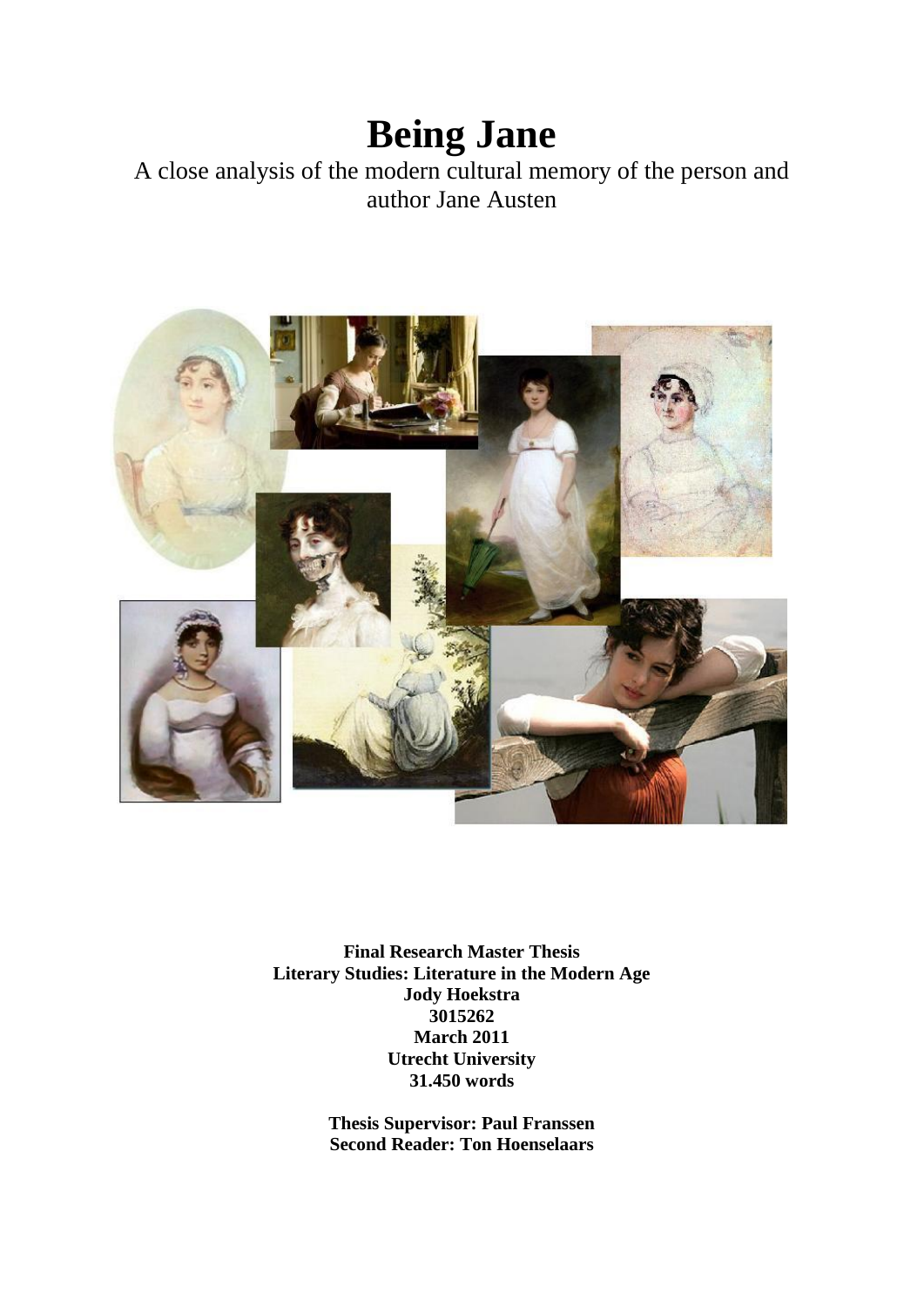## **Table of Contents**

| PATRICE HANNON - DEAR JANE AUSTEN: A HEROINE'S GUIDE TO LIFE AND LOVE (2007)  53 |  |
|----------------------------------------------------------------------------------|--|
|                                                                                  |  |
|                                                                                  |  |
|                                                                                  |  |
|                                                                                  |  |
|                                                                                  |  |
|                                                                                  |  |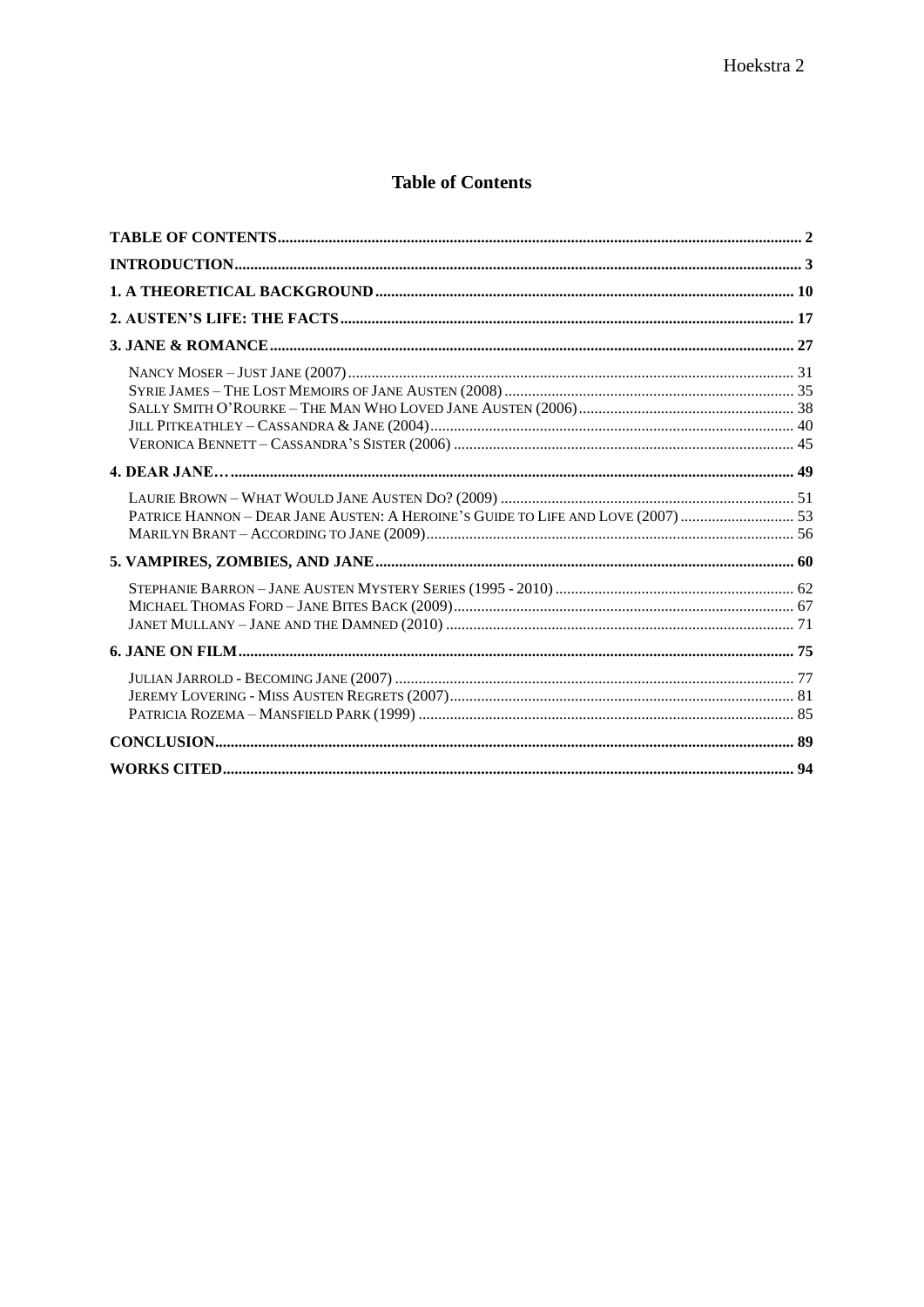### **Introduction**

In one of the most famous passages of her classic novel *Pride and Prejudice* (1813), Jane Austen describes Elizabeth Bennet's biased opinion of Fitzwilliam Darcy after he has proposed to her for the first time:

From the very beginning, from the first moment I may almost say, of my acquaintance with you, your manners, impressing me with the fullest belief of your arrogance, your conceit, and your selfish disdain of the feelings of others, were such as to form that ground-work of disapprobation, on which succeeding events have built so immoveable a dislike; and I had not known you a month before I felt that you were the last man in the world whom I could ever be prevailed on to marry. (188)

After this moment of blunt honesty, it still takes Elizabeth quite some time to realise her first opinion of Darcy is not in accordance with his true character. This theme of first impressions, which was also the original title of the novel, influenced by both "pride" and "prejudice" is partly what made Austen"s story such a success. While the novel was relatively well-received after it was published for the first time in 1813, not many people would have believed that this particular anonymous "lady"<sup>1</sup> would become one of the most famous female authors the world had ever known. Many first impressions were formed of Austen and her work: some admiring, some indifferent, some appalled. Charlotte Brontë, for example, never hid her honest opinion of Austen"s *Pride and Prejudice*: "An accurate, daguerreotyped portrait of a commonplace face; a carefully-fenced, highly-cultivated garden, with neat borders and delicate flowers; but no glance of a bright, vivid physiognomy, no open country, no fresh air, no blue hill, no bonny beck. I should hardly like to live with her ladies and gentlemen, in their elegant but confined houses" (Southam 126). Brontë had her own vision of Austen as an author, and she was definitely not the only one.

1

<sup>1</sup> When her first book was published, Austen decided she wanted to remain anonymous for the time being. Therefore, instead of having her own name printed on the cover of her first book, it simply said "By a Lady."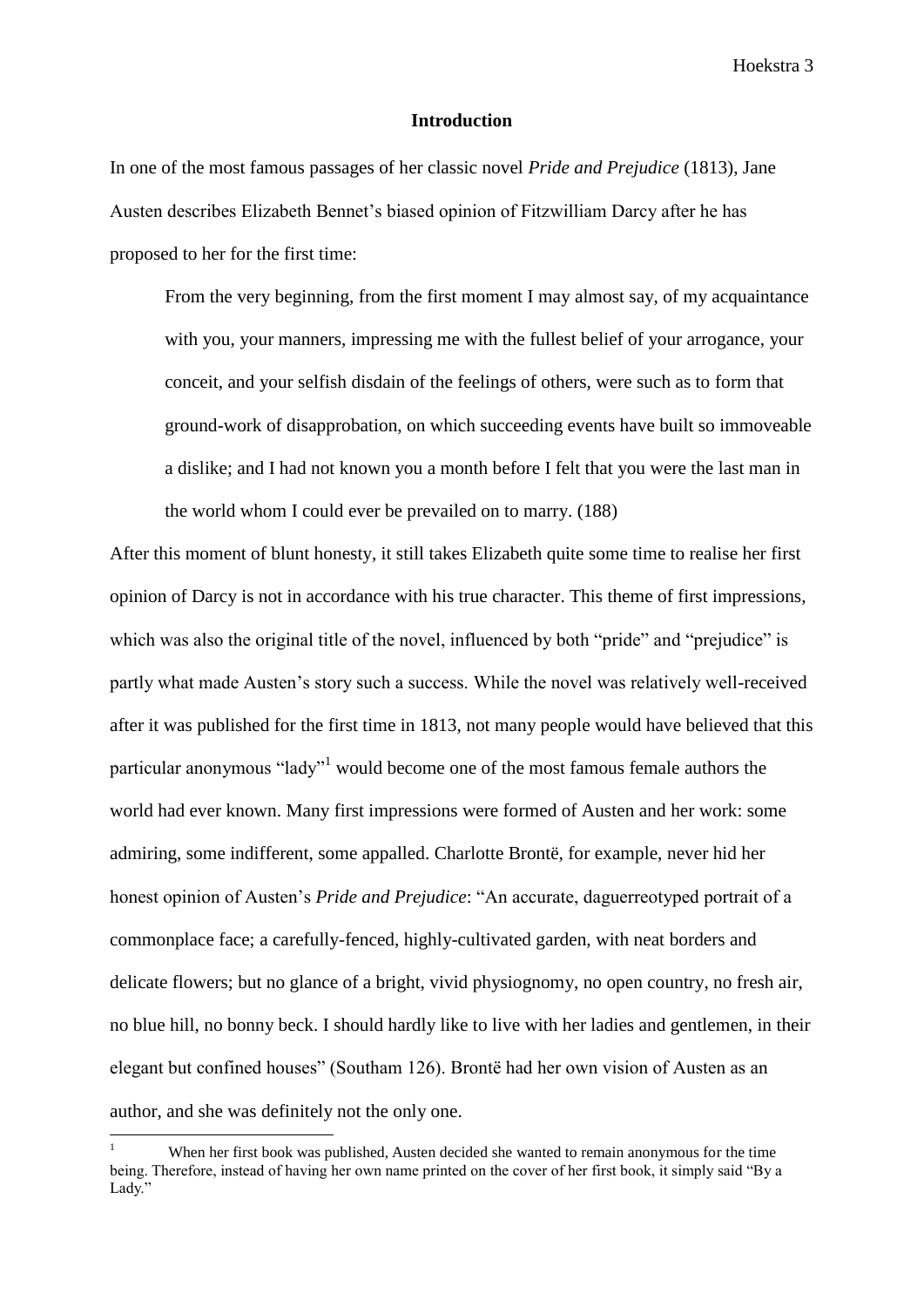Even more than they did back in the nineteenth century, people in the twenty-first century associate the name "Jane Austen" with a specific image, even though it is generally not as negative as that of Charlottle Brontë. Everyone tends to have their own opinion ready, whether they have actually read her classic novels or have just heard a quick summary in one of their English Literature classes. Austen has become one of those topics everyone is supposed to have heard about at least once in their life: the most romantic female writer of all time, the sarcastic spinster who sat in the parsonage all day long, the female equal of William Shakespeare. It seems Austen"s own story on first impressions has come to haunt her, especially in the modern day and age. This time, however, it is not the portrayals of her famous characters that matter, but her own.

In 2011, Jane Austen has become almost a household brand. There are not many objects left that have not been turned into some kind of Austen souvenir: from boxer-shorts with her silhouette printed on them to cook books filled with recipes "Austen herself would have loved" to Mrs. Darcy bracelets and Jane Austen action figures. We are living in a Jane Austen moment and "the moment hasn't ended, it hasn't even slowed down" (James par. 1). Every few months Austen"s name can be found somewhere in the new releases lists of literature (Laura Viera Rigler"s *Rude Awakenings of a Jane Austen Addict*, Shannon Hale"s *Austenland: A Novel*), films (the upcoming release of *From Prada to Nada*, based on Austen"s novel *Emma*), and television (reruns of BBC series, ITV"s *Lost in Austen*). At this time, it seems, however, that Austen"s novels have taken a step back and it is Austen herself to whom the spotlight has turned. Numerous people, such as biographers, authors of fiction, and film directors, constantly take the task upon themselves to fill in the gaps of Austen"s own mysterious life and continue to provide the world with various representations of this popular novelist.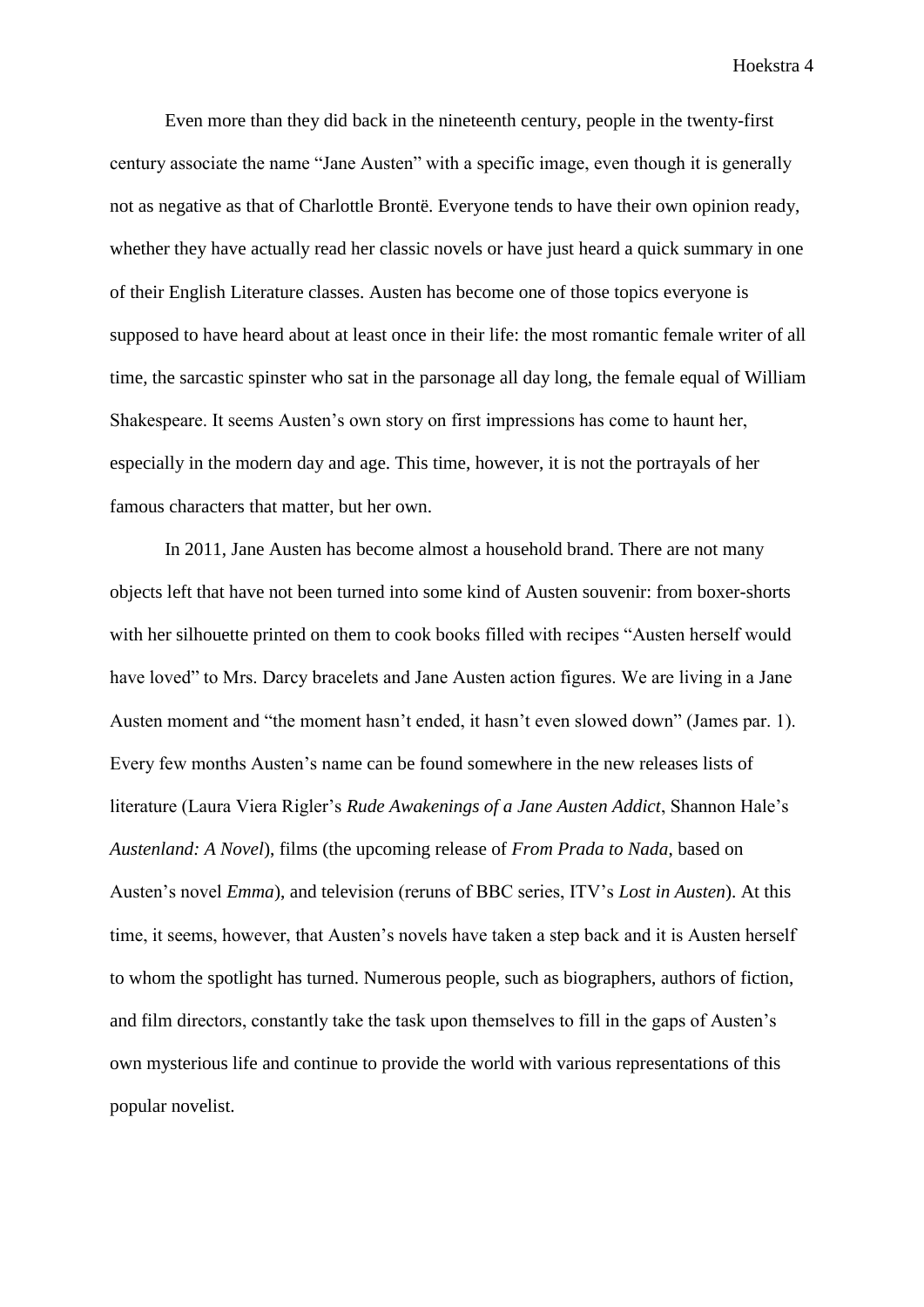After her death in 1817, Jane"s brother Henry wrote a "Biographical Notice of the Author", which told Austen"s life story and was added to the posthumous publication of *Persuasion* and *Northanger Abbey*. This was the first time that Austen was identified as the author of these stories, and her family wanted the reading audience to have a specific image of Jane; an image which accentuated certain character traits, but also left a great deal of Austen"s personality out. While the family provided the audience with some facts about Jane"s life, they also created a mystery that would surround her for the rest of her afterlife. With Henry"s short biography and the letters written by Jane that have survived, her life story still has numerous gaps which people long to fill. Who exactly was this fascinating author? How did she come up with these amazing love stories? Is any of it based on real life experiences? These questions have been asked over and over again, and also have been answered multiple times by different people with completely diverse outcomes. With all the various retellings of Austen"s life, the world is getting a chance to rethink their first impression of the author Jane Austen and what kind of a person she herself might once was. With the recent overload of Jane Austen portrayals, it can even be said we are not only given a new first impression, but also a second, third, and fourth.

Rewriting Austen's personal biography seems to have become a new industry in itself; an industry that is most certainly worth researching. During the last few decades the keyword "rewriting" has become a new field of interest in the world of literary fiction: going back to already existing stories and retelling them from a different perspective or trying to find the missing pieces to make the puzzle complete. All these different rewritings form a process of shaping and reshaping especially collective memory; the most prominent way in which authors such as Austen are remembered and portrayed. Liedeke Plate states in one of her works that "re-vision was motivated by a desire to counter a tradition of silence and alleged misrepresentation" (2008 394) and that is something that can be applied to Austen without a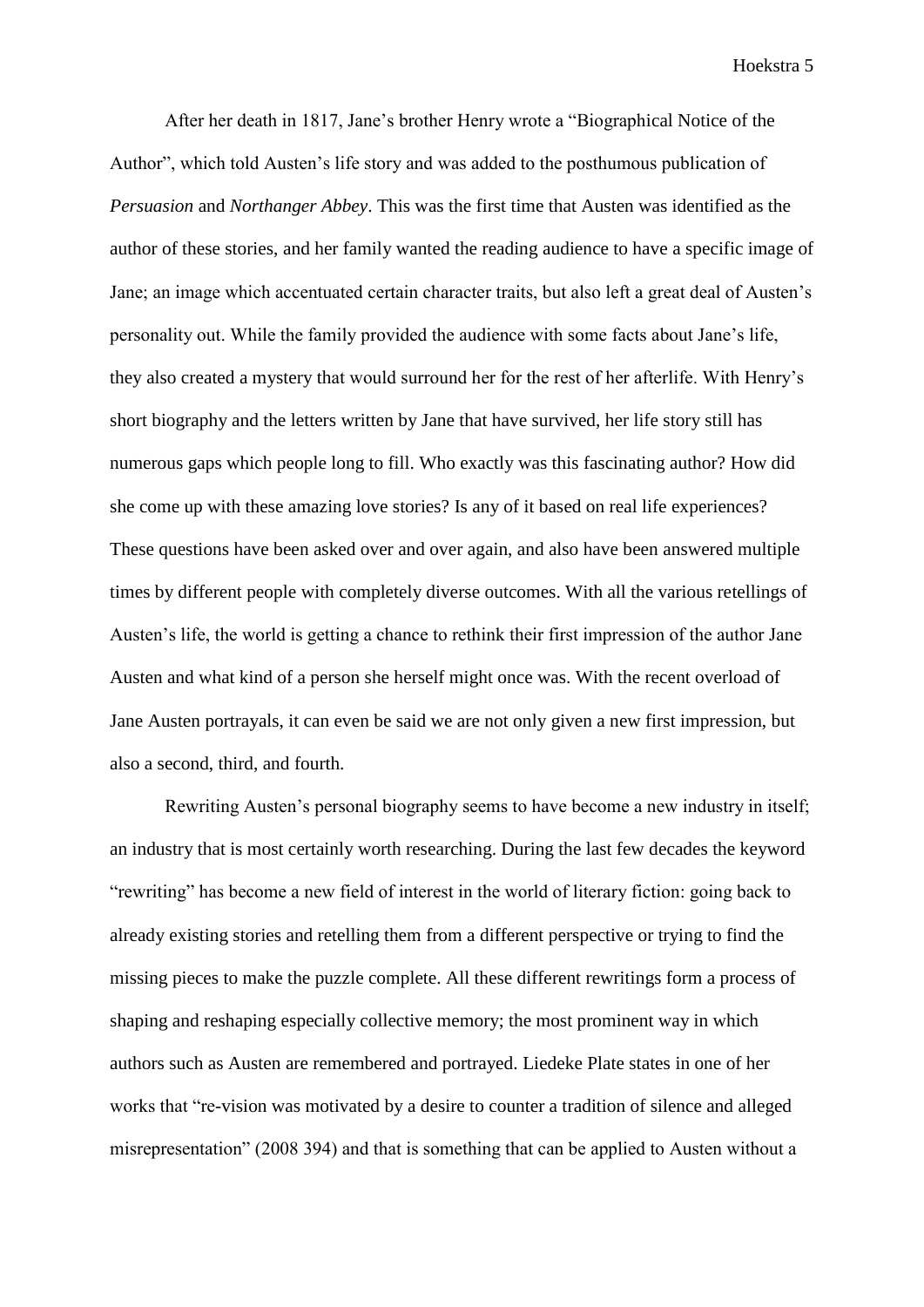doubt. Austen's family provided the world with a specific image of their beloved daughter, sister and aunt, but this portrayal was not completely reliable. Certain events in Austen"s life and character traits were kept from the reading audience, because they would taint the image the world had of her, and a large number of Austen"s own written letters, which captured parts of her true character, were burned by her sister Cassandra, who wanted to protect Jane"s private life. People felt the need to break the silence surrounding Austen"s life story, to bring to the attention misrepresentations brought into the world by family biographies, so they decided to start filling in the gaps themselves by mixing biography with myth and fiction in order to create their own Miss Austen image. At this point in time, it has simply become a question of product marketing and personal choice: the public is offered different portrayals of Jane Austen and they can choose whichever "memory" they like best.

There are different ways in which Austen"s own story tends to be retold in both fiction and film. In every single work, the basic facts that are known of Austen"s life, which can be found in any biography with her as the main subject, are used as the main framework around which the rest of the story is structured. The particular gaps in Austen's biography can be filled to the author's own decisions, which often leads to completely imaginary scenes, fictional events slightly based on unclear parts of the original biographical details, or situations resembling the plots of Austen's own novels, as Paul Franssen and A.J. Hoenselaars explain:

Apart from historical documentation, we find that the lives of subject-authors are frequently reconstructed on the basis of their own written works. This practice may range from fairly plausible inferences, if the works in question are clearly autobiographical, to the wholly unwarranted projection of the plots of putatively objective genres onto the life of the subject-author, as when a dramatist"s play is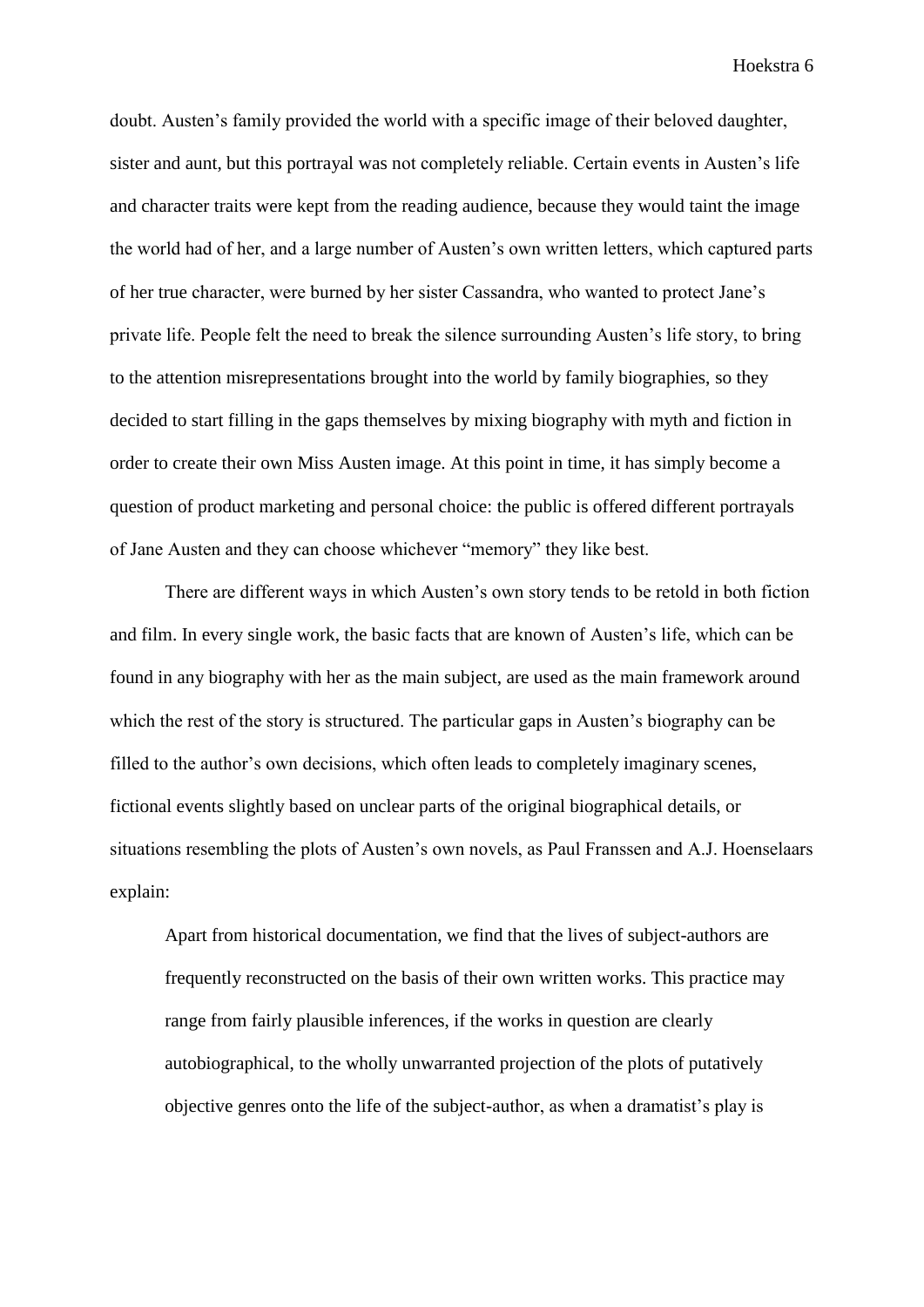treated as a record, in a somewhat displaced form, of what actually happened to him in his own life.  $(24)$ 

Probably the most well-known recent example of a biopic on Austen"s life is the 2007 Hollywood film *Becoming Jane*, which stars actress Anne Hathaway as Jane, and which definitely influenced the image people have of the author Jane Austen. Interesting examples of modern fictional works which retell Austen"s tale are Michael Thomas Ford"s *Jane Bites Back* (2009), in which the authoress is presented as a vampire, and Marilyn Brant"s *According to Jane* (2009), which shows Austen as a wise agony aunt who suddenly appears to give badly needed advice to a young woman. There are numerous different examples of both fictional works and films which present Jane Austen and her life story in various ways, but the ones that will be discussed more closely in this thesis will be mentioned in more detail later.

Authors and film makers who decide to retell Austen"s own story obviously need to make themselves familiar with her biographical background. Since the 1990s, numerous articles and books have been written on Austen"s life and her role in contemporary culture. New biographies which look at Austen from different points of view continue to be published, such as Deirdre Le Faye"s *Jane Austen: A Family Record* (2003), *Jane Austen: A Life* (1999) by Claire Tomalin, and Jon Spence"s *Becoming Jane Austen* (2007). Next to the obvious biographies, much attention has also been paid to the adaptation of Austen's novels to the screen and her current role in the film world of Hollywood. Works such as John Wiltshire"s *Recreating Jane Austen* (2001), *The Cinematic Jane Austen: Essays on the Filmic Sensibility of the Novels* (2009) edited by David Monaghan, Ariane Hudelet and John Wiltshire, and Linda Troost and Sayre Greenfield"s *Jane Austen in Hollywood* (2000) all focus on how Austen"s novels have been recreated in another age and medium and what exactly caused this explosion of interest in Austen"s work in the world of film and television. Most recent and noticeable is Claire Harman"s *Jane's Fame: How Jane Austen Conquered the World* (2009),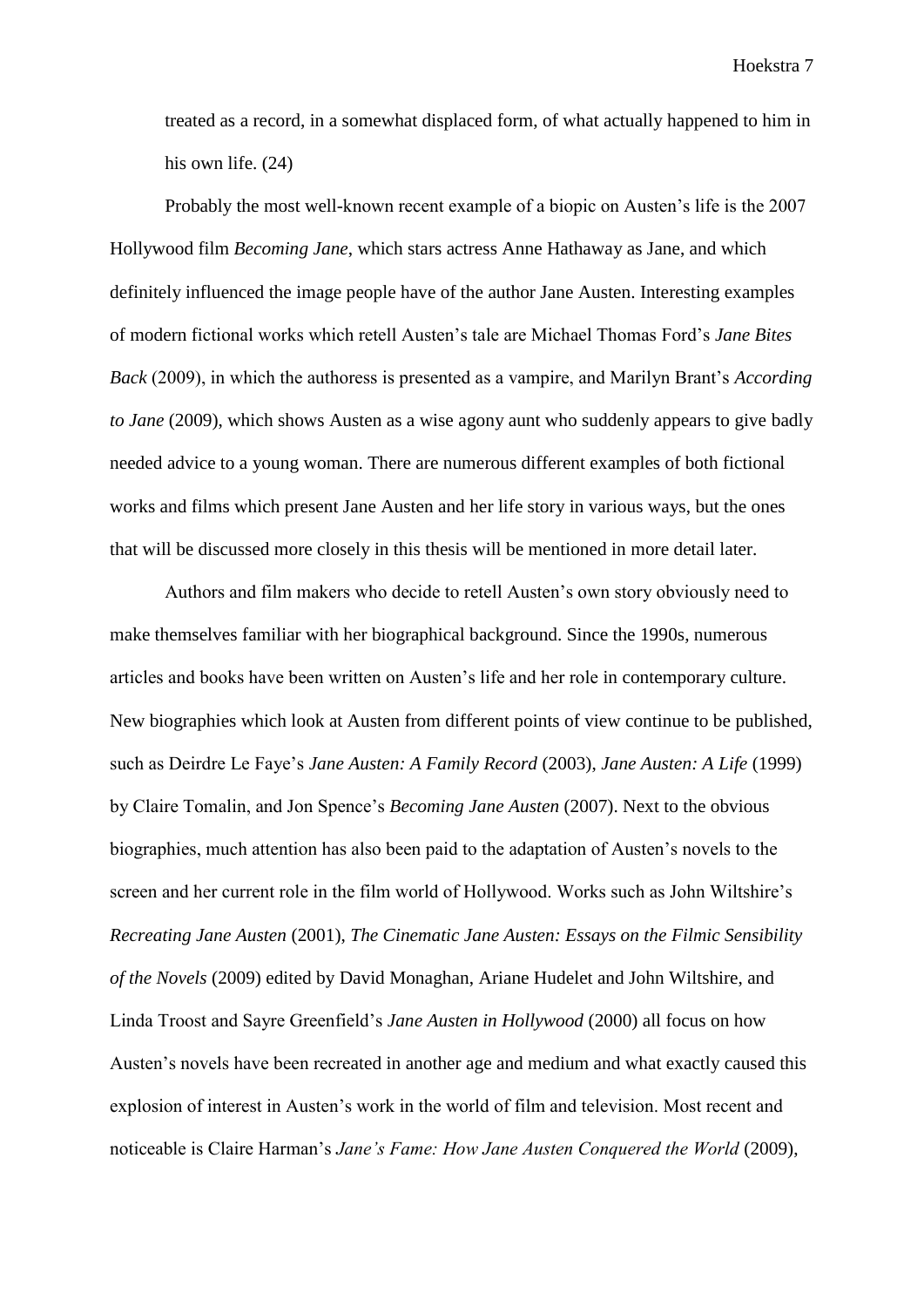in which the history of Austen's fame and the changing status of her work are extensively discussed. However, even though it is clear that a lot of attention is given to Austen these days, not much has been written on the question of how Austen herself, as person and author, is portrayed in fiction and on the screen. While a couple of authors, such as Claire Harman, have devoted a chapter or article to a specific portrayal or stereotypical image of Jane Austen, so far no one has placed these different representations next to one another and looked at them in closer detail, which is what I want to do in this thesis. In what different ways is Jane Austen portrayed in twenty-first century fiction and why do these reigning images continue to rule the afterlife of this author? What do these particular representations say about Austen"s position as an author in this day and age, and do these images also perhaps say something about the society we live in? By exploring the way in which these different portrayals of Jane Austen have been formed and continue to exist, I hope to be able to contribute to the debates on Jane Austen"s place in contemporary literature and cultural memory as well as the issue of authors and their afterlives.

In order to address this topic, I will discuss several works of literature and films, which all centre on Jane Austen as a leading character. Next to these primary works, I will use secondary literature on Jane Austen herself, her fame and the brand-name she has become over the decades, and the topic of re-writing and re-visioning. In the first chapter, the focus will be on re-writing, cultural memory and biographical fiction in general, in order to see how this research project can be placed in the already existing field. Next, chapter 2 brings together a collection of the basic facts we have of Jane Austen"s life and what different biographies over the years have focused on and how they have decided to portray her. The following chapters will then be used to introduce the different ways in which Jane Austen has been represented in works of fiction over the years. Chapter 3 will deal with the image of Austen in relation to the subject she is most famous for: love and romance. A closer look will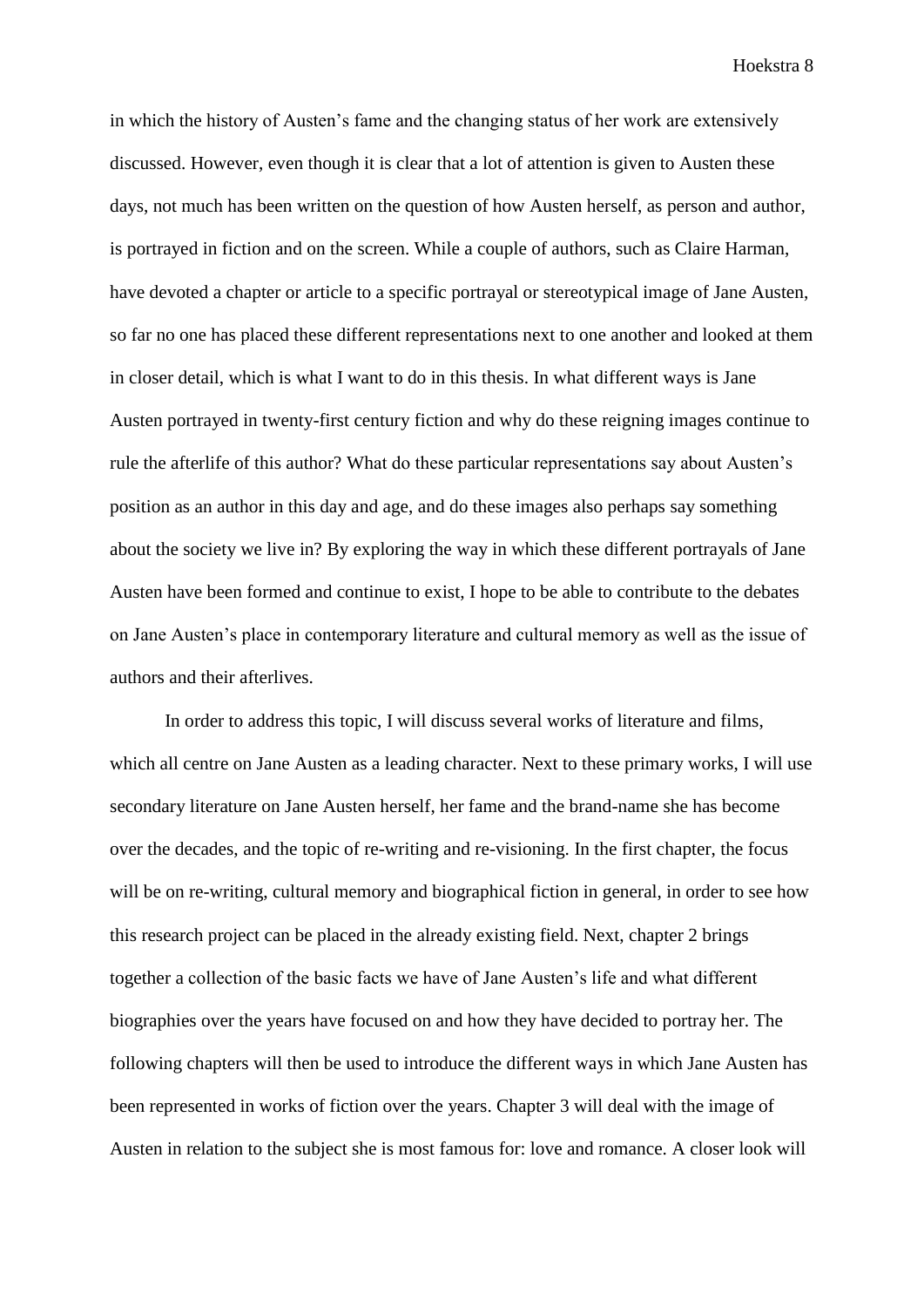be taken at Nancy Moser"s *Just Jane* (2007), *The Lost Memoirs of Jane Austen* (2007) by Syrie James, Sally Smith O"Rourke"s *The Man Who Loved Jane Austen* (2006), Jill Pitkeathley's *Cassandra and Jane* (2004), and Veronica Bennett's *Cassandra's Sister* (2007). In chapter 4 the focus will be on novels in which Austen is portrayed as a wise woman whom young girls and women turn to for advice, namely Laurie Brown"s *What Would Jane Austen Do?* (2009), *Dear Jane Austen: a Heroine's Guide to Life and Love* (2007) by Patricia Hannon, and Marilyn Brant"s *According to Jane* (2009). The next series of books, discussed in chapter 5, focus on a Jane Austen who seems to be connected to death and the supernatural, such as zombies and vampires. Novels which provide the reading audience with such an image are Michael Thomas Ford"s *Jane Bites Back* (2009), Stephanie Barron"s *Jane Austen Mystery* series (1995 - 2010), and Jane Mullany"s *Jane and the Damned* (2010). Chapter 6 will then focus on depictions of Austen on the screen in *Becoming Jane* (2008), *Miss Austen Regrets* (2007), and *Mansfield Park* (1999).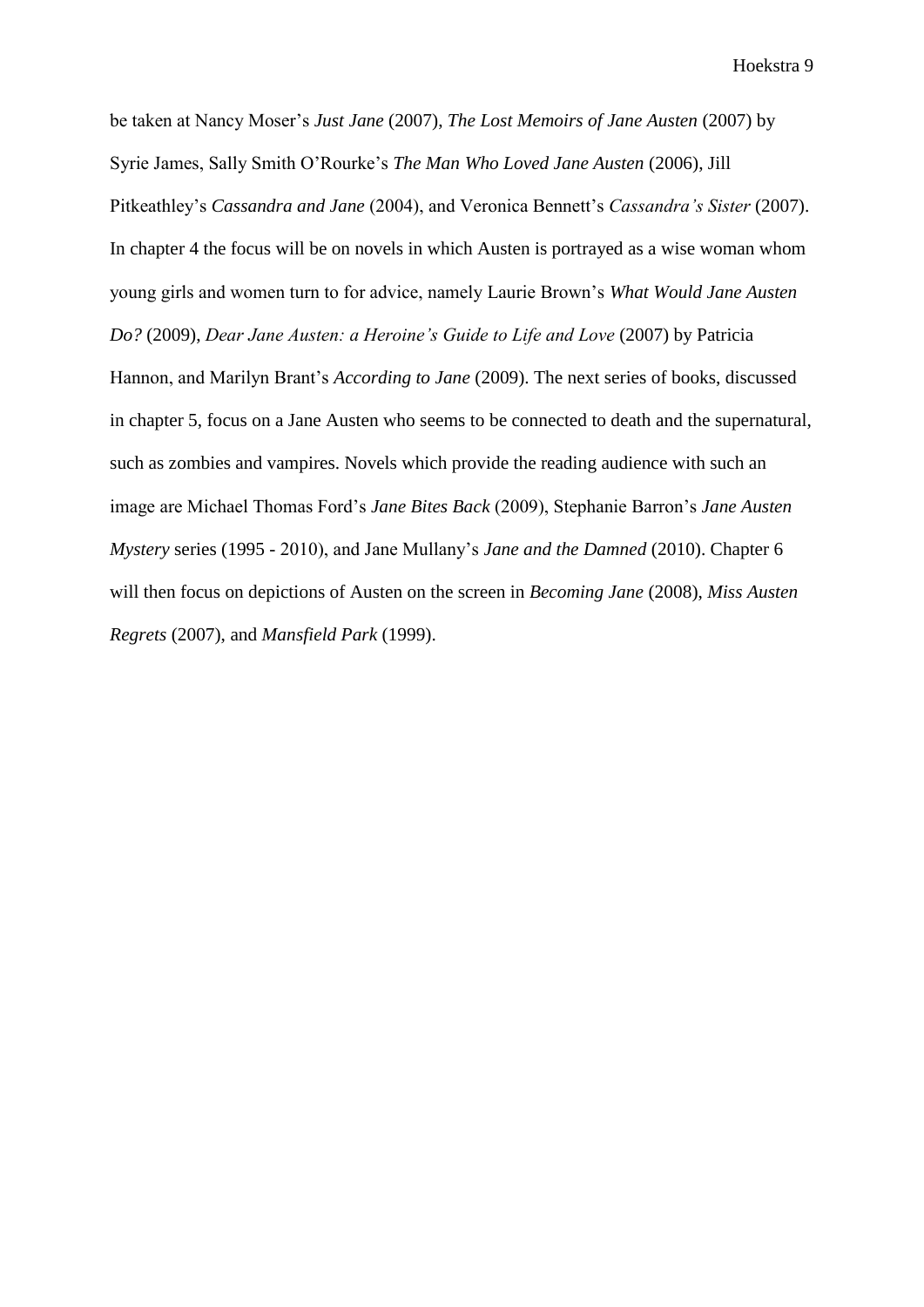## **1. A Theoretical Background**

When the name of a famous author like William Shakespeare or Jane Austen is mentioned, numerous people automatically conjure up a specific image in their mind of this particular person. This portrayal can be based on existing material, such as portraits and films, which provide the audience with an indication of what this author might have looked like, but it can also be influenced by a person"s own imagination. While one particular generation may think of Shakespeare as the slightly balding man depicted on the cover of their English Literature book in secondary school, countless people living in this day and age prefer thinking of Shakespeare as resembling Joseph Fiennes, who played the role of the famous author in the popular film *Shakespeare in Love* (1998). Likewise, while some may picture Jane Austen as the actress Anne Hathaway after the release of the film *Becoming Jane* in 2007, others might think of Austen as how she was once sketched by her sister Cassandra. All these different portrayals are an important part of how a society remembers these authors, and therefore, its past; a process which is also known as cultural memory. This important keyword, which has emerged over the last decade, is now widely used as an umbrella term which focuses on different acts of remembrance using a variety of media. Not only stories, both written and oral, but also images, museums, and monuments work together in the constantly continuing process of creating and changing cultural memory.

World-famous authors, such as Austen and Shakespeare, are an important part of the cultural memory of literature in general. They belong to a group of authors whose texts, as well as themselves, have an important place in cultural memory: two different, but certainly interdependent, aspects. There is an interesting dynamic between the author as a figure of memory on the one hand, and his or her written texts on the other. These two aspects both have their own particular place in cultural memory, but at the same time cannot help but influence each other constantly. It is also in these cases that the borders between an author and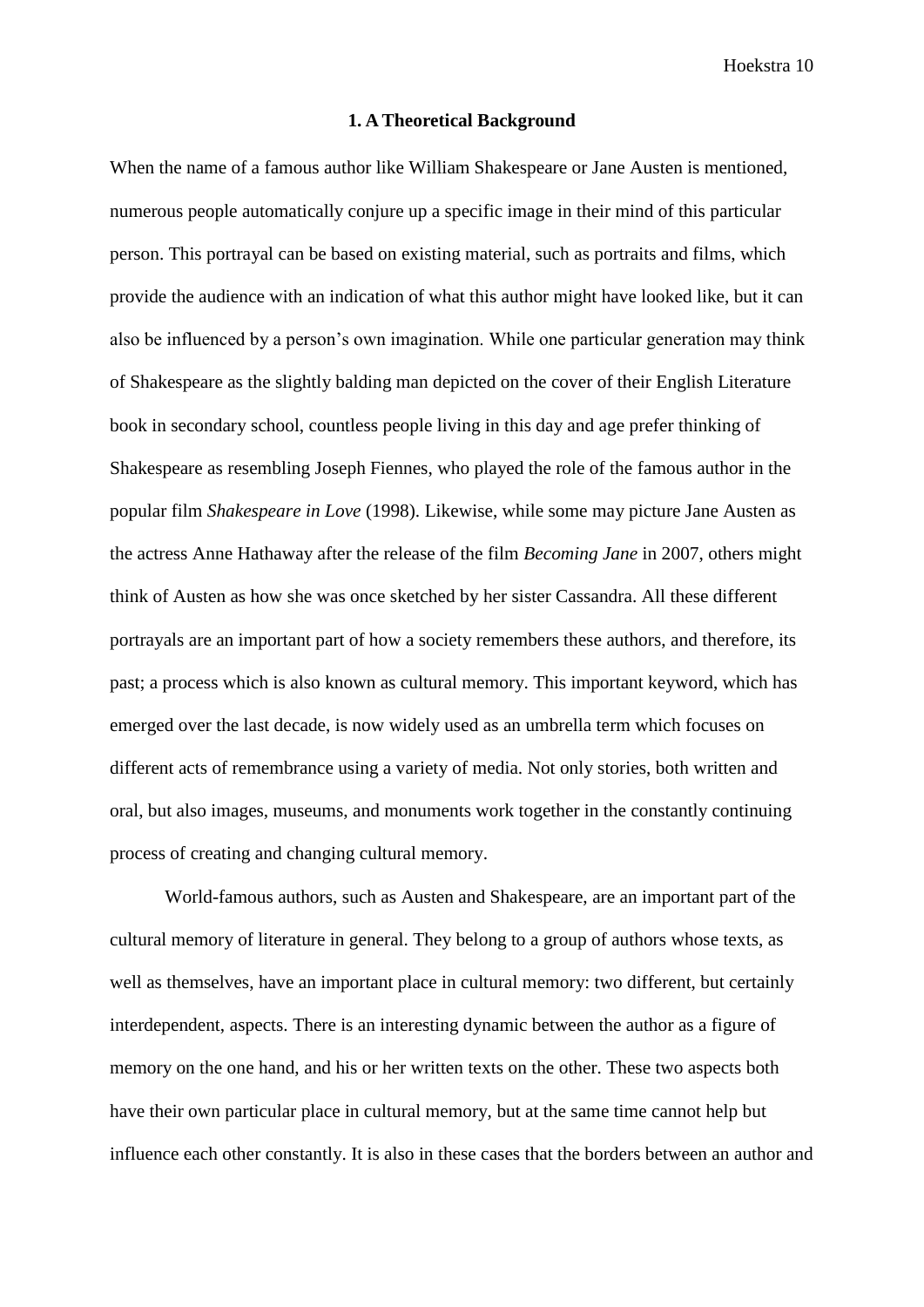his or her own fiction slowly fade, and it is important to rethink these limits and see how they are used and changed in modern-day literature. An important part of this evolution is memorial dynamics: the process of how a literary artefact can relate to other memorial media. A novel may be seen as a cultural memory on its own, but this memory evolves constantly and is influenced by the cultural memory of the author and adaptations in which the story is looked at from a different perspective. For example, Jean Rhys" *Wide Sargasso Sea* (1966) is based on Charlotte Brontë's novel *Jane Eyre* (1847) and after having read Rhys' prequel a reader will most probably look at Brontë's original differently. This process also works the other way around: the cultural memory of an author can be influenced by numerous examples of memorial media and the memory that exists of his or her own written work. In her article "Portable Monuments: Literature, Cultural Memory, and the Case of Jeanie Deans", Ann Rigney writes: "Cultural memories have their own histories and continue to evolve in the course of time" (367), which also applies to the cultural memory of an author like Jane Austen, which is still constantly changing. In this process, the borders between author and text are often crossed and especially in cultural memory it appears to be quite challenging sometimes to keep the two apart.

John Wiltshire writes: "Every cultural creation, even a cathedral, has an afterlife, unpredictable, uncontrolled by its original architect, when another era, another cultural configuration, turns it, adapts it, to its own uses" (3). Timeless texts, such as Austen's novels, therefore also have their own cultural afterlife, which is constantly growing and changing. These particular stories have spread across several generations and continents and can be described as "rooted in, and yet ahead of, the time at which they were produced" (Rigney 2010 3). The fact that the text is read by different groups, in different times, at different places results in a continually evolving cultural memory. Austen's stories are still relevant and close to reality in the modern day and age, which is one of the elements that makes sure these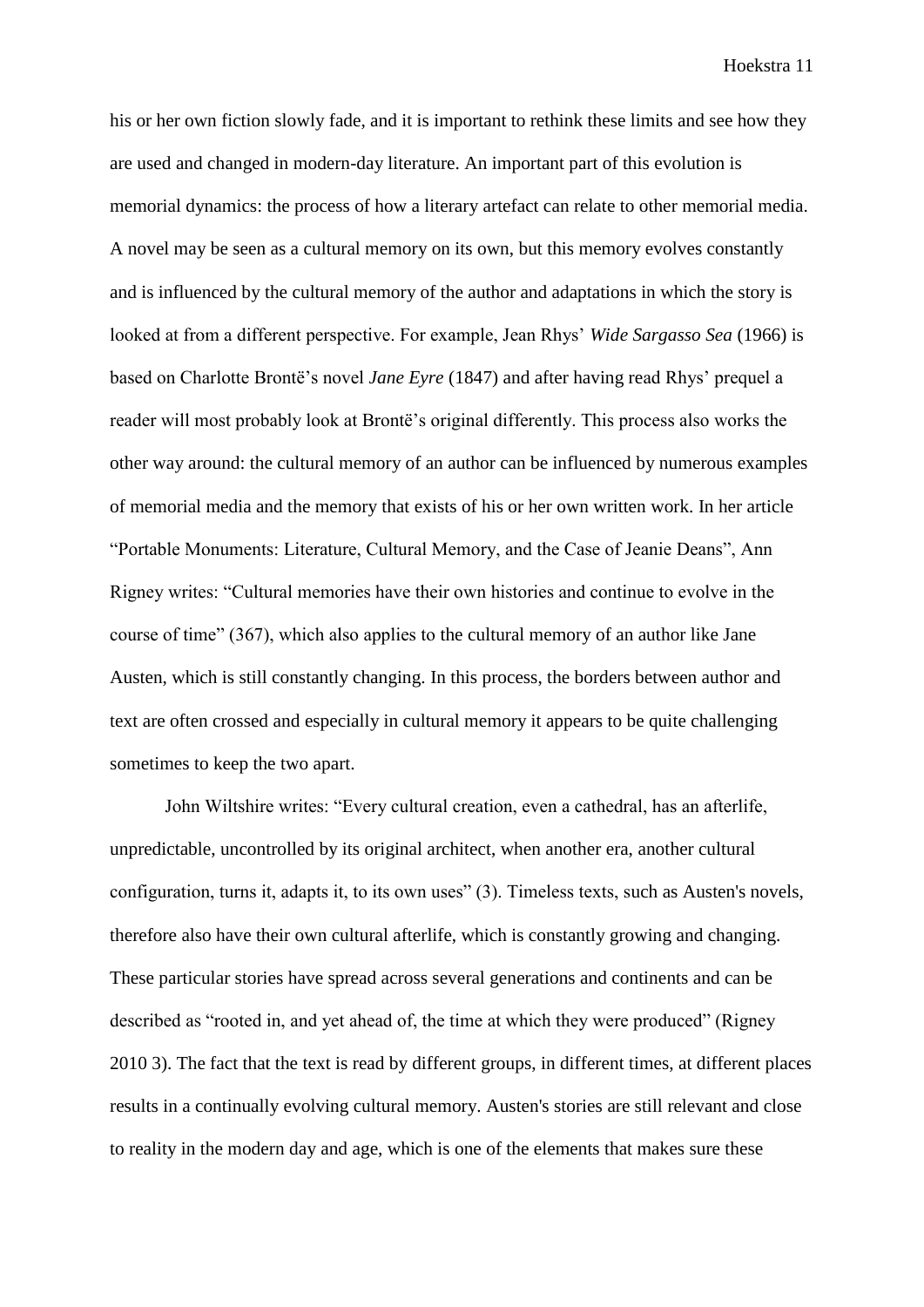stories are not forgotten. Yet, it is not only the collection of stories that speaks to the reading audience, but the historical figure of Austen herself as well. The person and name of "Jane Austen" has also acquired its own afterlife: ""Jane Austen" then, the cultural image, can be distinguished from Jane Austen, the texts" (Wiltshire 10). It is her personal life story, and the mysteries that come with it, not her novels that have most recently caught the eye of modernday society. However, the only material available that tells of Austen's life leaves the audience with an incomplete puzzle. It is no surprise that in this day and age, where there is an information overload and people want an answer to every single question, there is a general longing for these gaps in Austen's biography to be filled. Not only authors, but also film directors and artists, have taken the task upon themselves to solve this particular case in which Jane Austen plays the central role. They are taking the chance to rewrite Austen's life story, in order to provide the reading audience with answers to their questions, and as a result numerous diverse portrayals of the famous British authoress are brought into the world.

When looking at the cultural memory of Jane Austen's texts and person, a significant keyword jumps out: re-writing. Austen's stories often form the basis of new novels and films, which all continue to be great successes. It seems as if the audience is not stuck in a phase where there is a specific demand for new stories that have not been written before; people at the moment seem to be satisfied by the retellings of classic tales. This phenomenon "is typical of cultural production in this era of greatly diversified means of mechanical reproduction. Remaking, rewriting, 'adaptation,' reworking, 'appropriation,' conversion, mimicking (...) of earlier works into other media is an important feature of the current landscape" (Wiltshire 2). The idea of re-writing and re-visioning has become more popular during the last few decades, in which the past is no longer "this distant "foreign" country but a space open to multiple revisits from the perspective of the present" (Plate 2008 390). Especially the voice of women, which has a past of being repressed and not listened to, has received much attention in the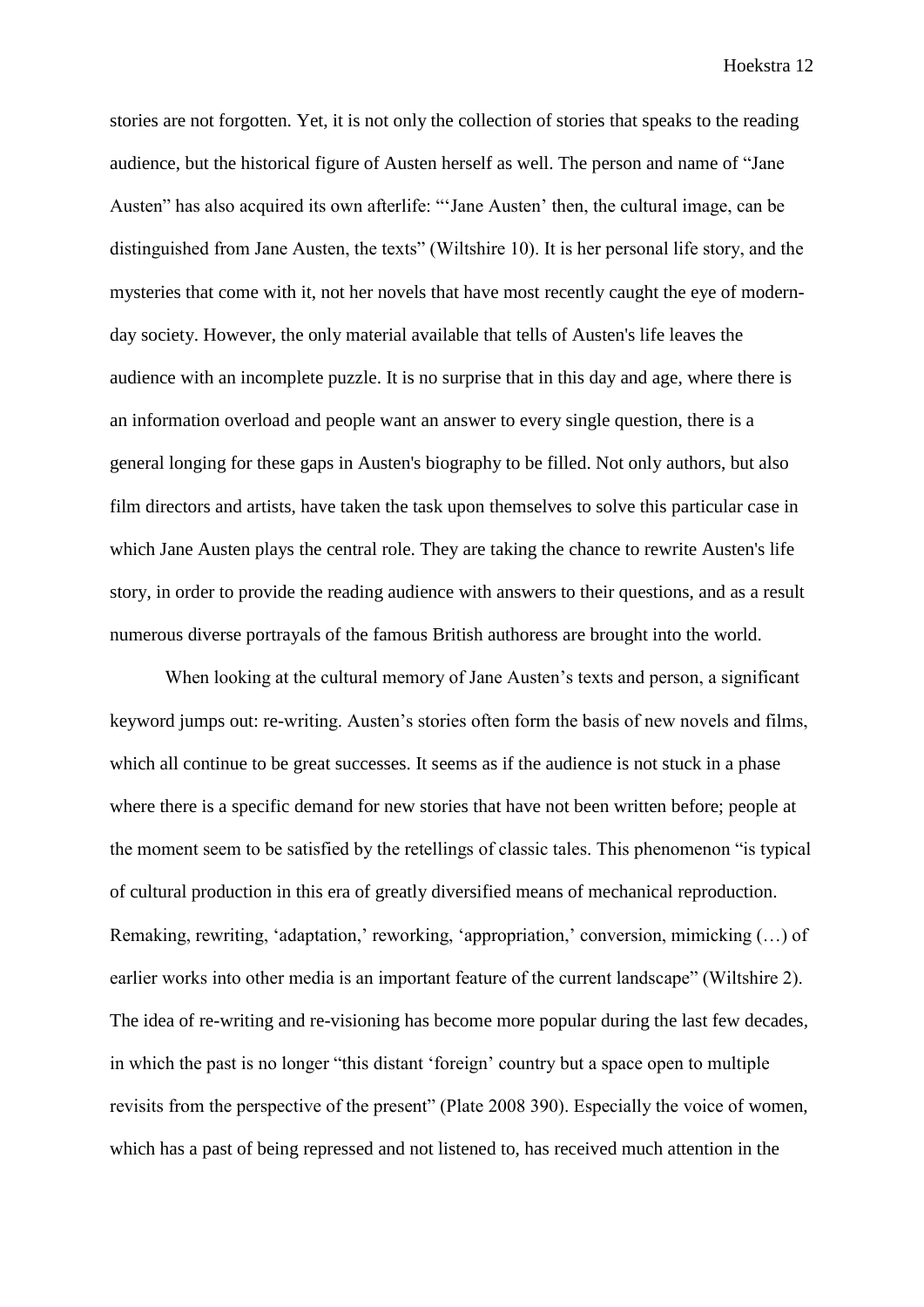light of re-writing. Yet, both women *and* men felt the urge to go back to already existing stories and look at them from a different perspective: to give a voice to unheard characters, both male and female, and thereby maybe change the way a specific story is remembered (an example of this is the already mentioned *Wide Sargasso Sea* by Jean Rhys). All these different rewritings are an important part of the process of shaping and reshaping cultural memory, which works by reconstructing (Erll 2006 174). In the world of Jane Austen, rewrites of the original Austen novels have become an industry on its own. The love story of *Pride and Prejudice* has been rewritten numerous times, both from the perspective of Mr. Darcy (*Mr. Darcy's Diary: A Novel* by Amanda Grange) and Elizabeth Bennet (*In the Arms of Mr. Darcy* by Sharon Lathan), but characters such as Georgiana Darcy (C. Allyn Pierson"s *Mr. Darcy's Little Sister*), Frederick Wentworth (*None But You* by Susan Kaye), and Mr. Knightley (Barbara Cornthwaite"s *George Knightley, Esquire*) are also given the chance to tell their own stories. However, while most of Austen"s characters have been given that bit of extra attention over the years, it is Jane Austen herself who seems to stand in the spotlight at this moment in time.

While Postmodernism, most specifically Roland Barthes, announced the death of the author and the demise of character, the last few decades have shown a resurrection of historical authors as characters. When looking at this particular increase of attention for representing writers, a particular genre comes to mind: biographical fiction. This kind of novels, which focuses on the life story of a specific person, is part of a field that is definitely growing and becoming more popular at this moment in time, especially in English literature (Kersten 55). Biographical fiction is often linked to historical fiction, and maybe even seen as a subgenre of this group. In historical fiction, the history of a specific time and place is brought to life for the reader, such as for instance the Middle Ages or the Elizabethan Age. The same is done in biographical fiction, but these novels focus on one particular person, who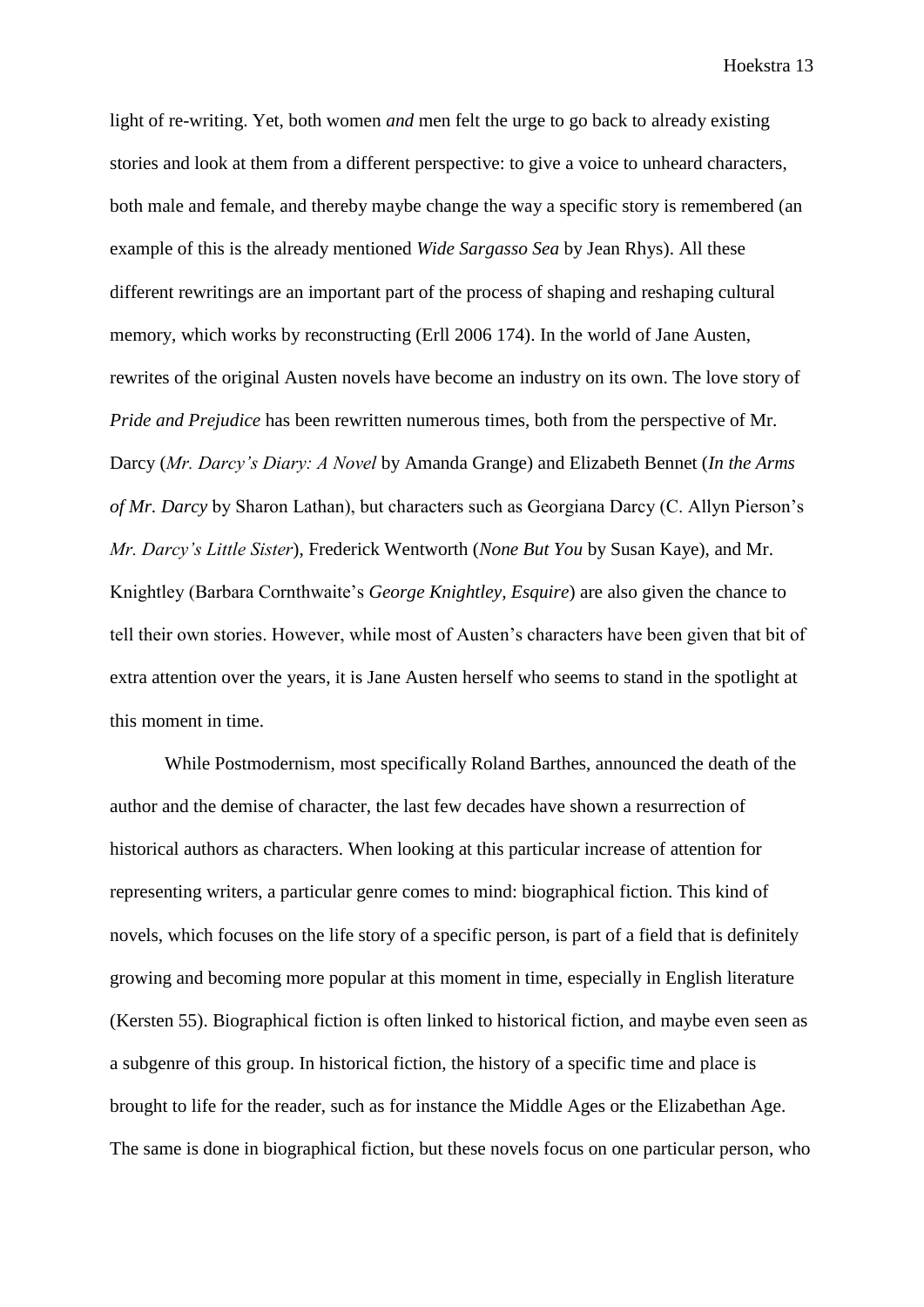actually lived during this specific historical period. While both genres require solid research, biographical fiction uses as a foundation a real person, while historical fiction generally only uses completely fictional characters. Biographical fiction then is a mix of both facts and fiction, which makes it a challenging genre to write in, and an interesting genre to research. It also differs from a biography, because not only facts are given, and usually only a specific period in this person"s life is brought to the attention instead of his or her whole life story. Another fascinating aspect, which is definitely important to mention in the particular case of Jane Austen, is the fact that this is biographical fiction based on the life of an author, who him/herself also wrote fictional stories. It often happens that the author's own plots are used to fill up the empty spaces in the biography, which is an intriguing combination of the author"s own real life and his or her imaginary tales. The right balance between fact and fiction needs to be found, which can be quite challenging, as John Mullan explains in a review of two examples of biographical fiction based on the life of author Henry James:

These two clever and engaging novels unsettle each other"s assumptions, prompting the thought that biographical fiction might, unavoidably, condemn itself to a kind of triviality. The more it stacks up its evidence, its sources, its academic credentials, the more it condemns itself to a secondary status – something perhaps more entertaining than the truth, but something less than the truth, too. (par. 7)

The field of biographical fiction based on Jane Austen"s life has been growing since the late 1990s, and has since then turned into a fascinating branch of the Austen industry. Instead of re-writing, once again, the love story between Elizabeth Bennet and Fitzwilliam Darcy, authors decided to start focusing on the remarkable woman behind this romantic tale. The various retellings of Austen's own life story have certain aspects in common, such as the basic background story, which always includes the same fundamental facts of the author"s life, and particular rules of biography they all tend to follow, as Joseph Epstein writes: "Every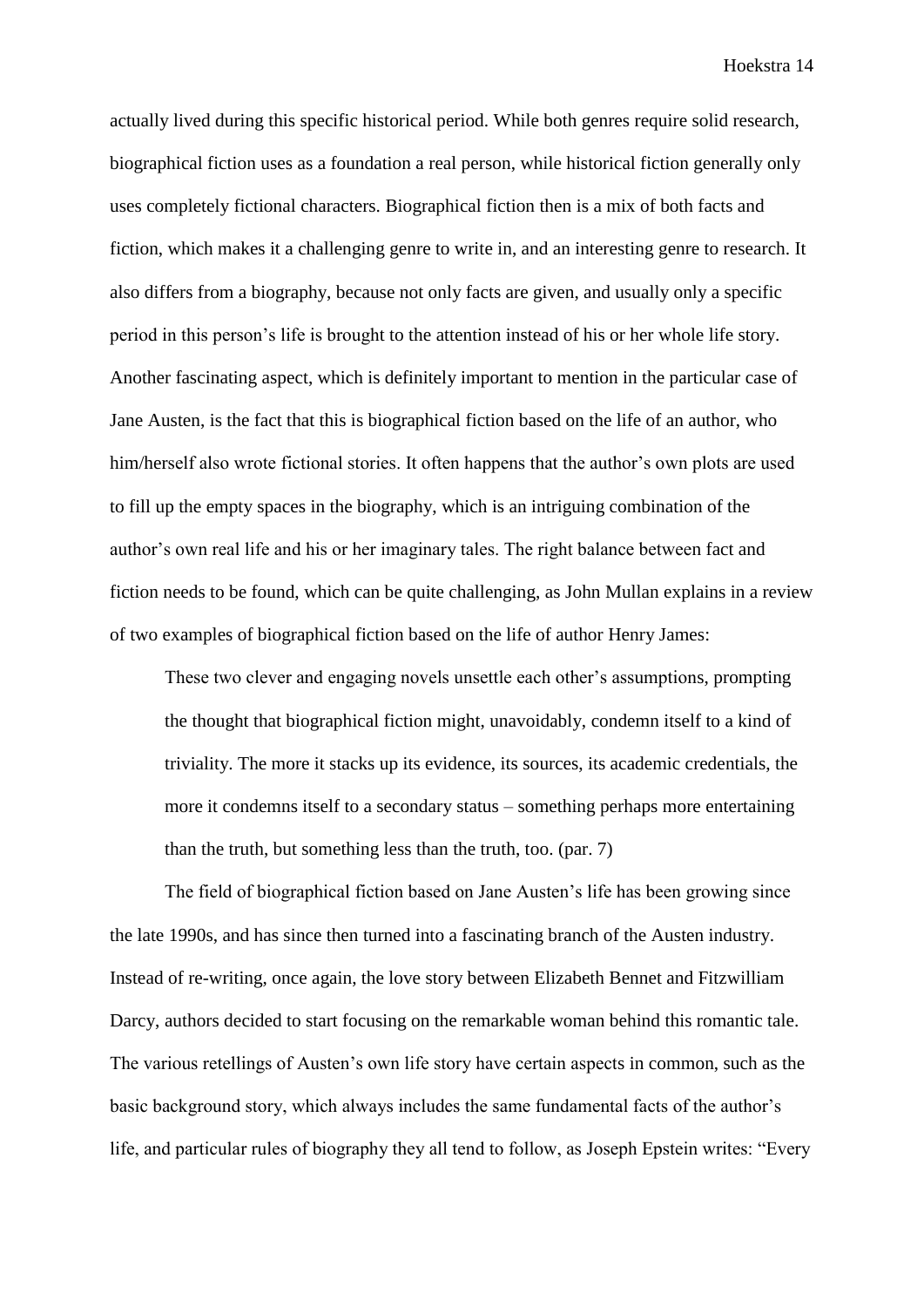biography is under the obligation to tell a story about its subject: to find a pattern, bring coherence, create drama, and, above all, offer an explanation of the true meaning of the life under investigation" (par. 10). Yet, next to these basic essential elements, numerous authors long to turn Austen's story around and add interesting individual changes: "In many cases, the presentation of the author as character is accompanied by an element of self-reflection: pondering the life and works of often illustrious predecessors, the modern author tends to reflect on the genesis of literary works in general and his or her own in particular" (Franssen and Hoenselaars 18). Each author adds his or her own individual touch to their specific representation of the author and person Jane Austen, which results in numerous diverse portrayals. However, while these depictions show the different faces of Austen, they also provide a glance at the face of our modern-day society. These portrayals change the way in which Austen herself is thought of and remembered, but this female icon is also something onto which we project our own needs and occupations, which is something that will come back in more detail later on in various chapters of this research project.

It is not a real surprise that most of these retellings focus on one specific element of Austen"s life, namely the role of love and romance, which is the topic she continues to be linked to most often and which still raises the most frequently asked and discussed questions. Did she have her own Mr. Darcy? What role did Tom Lefroy really play in her life? Should one not know love in order to be able to write about it in such a specific way? What Austen may have missed in real life when it comes to love, is definitely made up to her in all the novels based on her life story, in which she is given numerous lovers and romantic adventures. However, it is not only love that plays a central role in these biographical novels. In her afterlife, Austen embarks on several different adventures, such as solving murder mysteries and becoming part of a vampire clan. As a result, while one of the most central, but questionable, topics in her own novels, love, seems to be unconditionally linked to Austen"s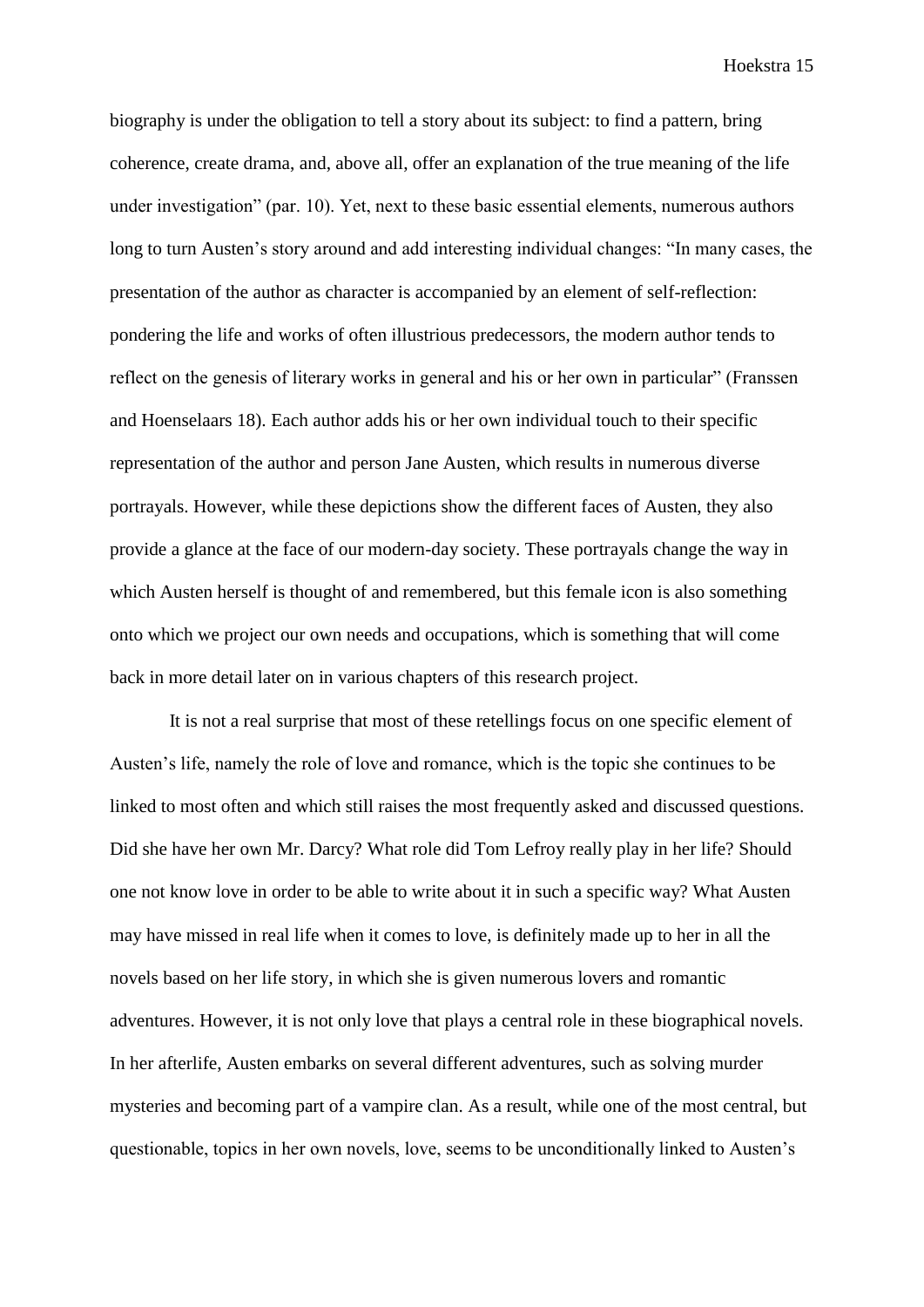own life, people also portray her in completely diverse, and sometimes even unexpected, ways, which not only tells us more about the constantly changing cultural memory of the author Jane Austen herself, but about our own modern society as well.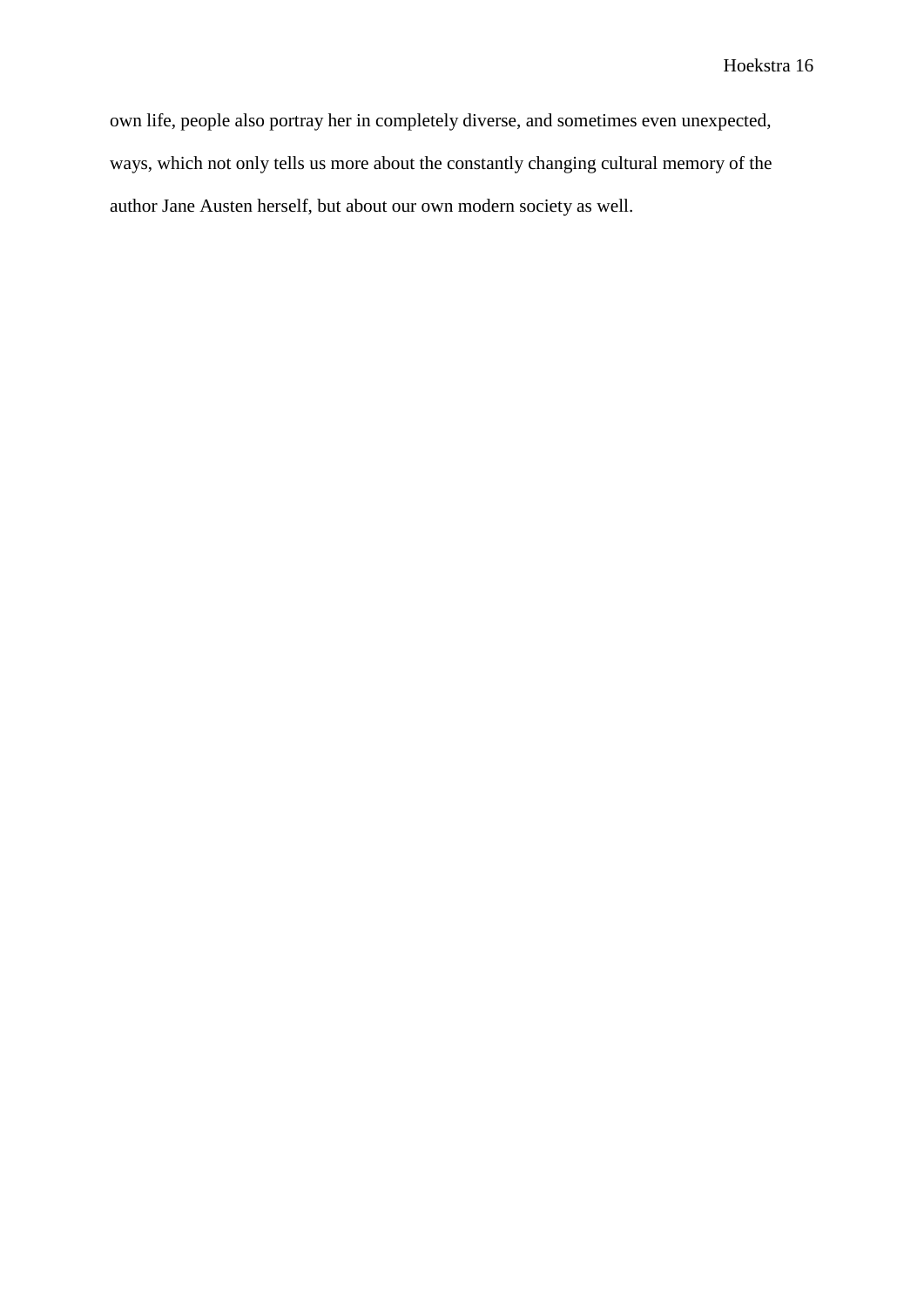## **2. Austen's Life: The Facts**

In 1995, the American magazine *Entertainment Weekly* published an article on the "Top 10 Entertainment Personalities of the Year", in which Jane Austen took one of the top spots and was accompanied by a picture of her modern self (below, Westenberg). With a laptop next



to her, a copy of *Pride and Prejudice* in one hand, and a mobile phone, with which she is most likely talking to her publisher, in her other, Austen is suddenly turned into a stereotypical twenty-first-century author. While it can be said with certainty that Austen did not spend her time chatting on the phone next to a swimming pool, it is still a mystery what this world-famous author really looked like and what kind of a person she was. Though the world has about 160 letters written by Austen herself during her lifetime, two authentic, but slightly unclear, portraits and several biographies written by family members closely after her death, there are still numerous questions left unanswered. These particular gaps, such as the questions of how many lovers she might have had or how she came up with the ideas for her stories, are extensively discussed and elaborated upon in numerous fictional works, which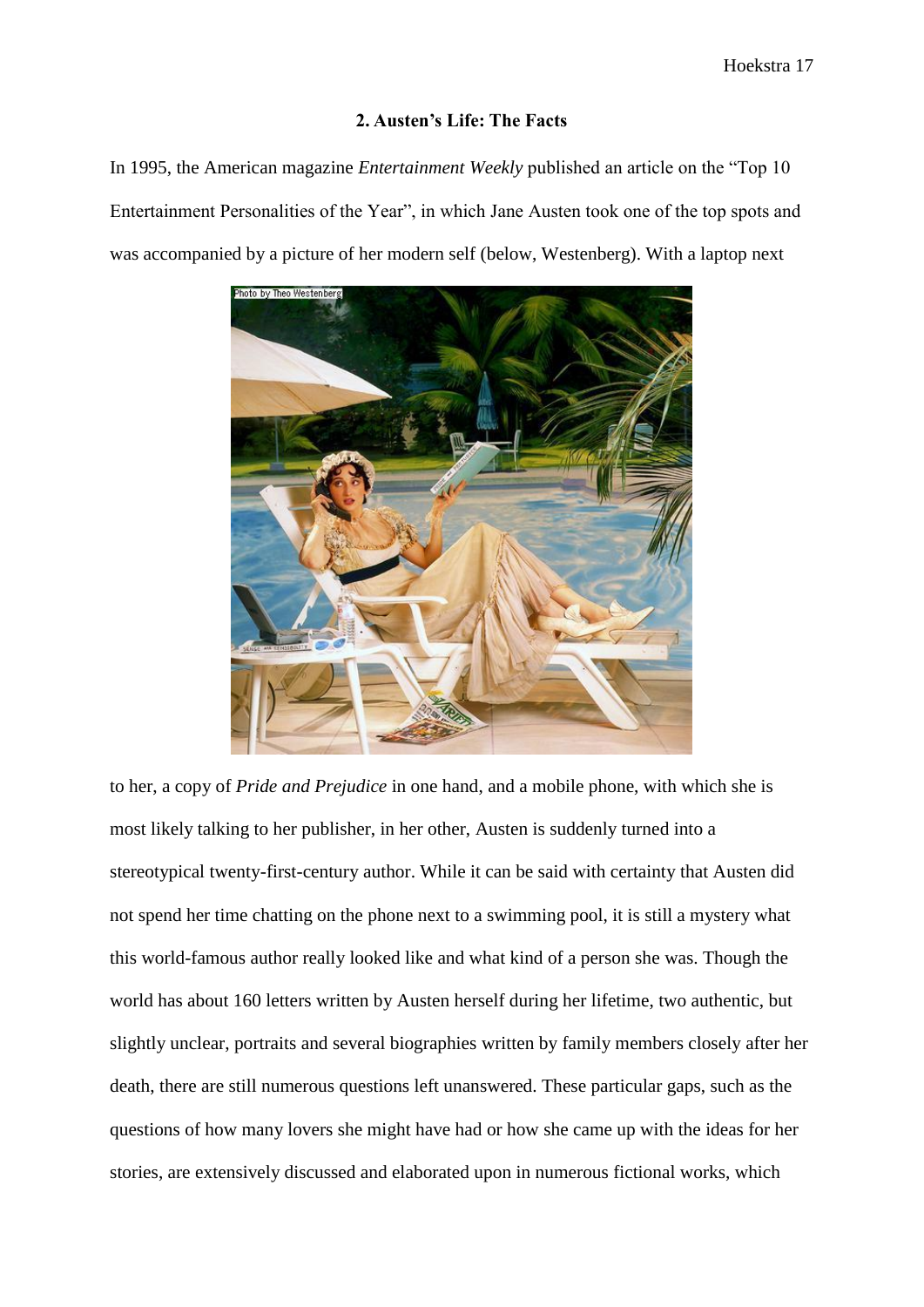will be focused upon later in this thesis. In this particular chapter, however, the actual facts the world has of Austen"s person and life take on a central role, because it is these specific details which form the foundation for all other tales on Jane Austen's life.

It was not until after Austen"s death in 1817 that the first biography of her life was published. This mainly had to do with the fact that during her lifetime, Austen was not that well-known as an author. When her first work was published in 1811, it did not even mention her real name: the cover simply said "By a Lady." It was her brother Henry who decided to write a "Biographical Notice of the Author" after his sister's death, which was added to the posthumous publication of *Persuasion* and *Northanger Abbey* in December 1817. This was the first time that Austen was identified as the author of these stories, but after this it still took quite some time before a real, more extensive biography was published:

In 1817, the idea of such a biography, like the idea of Jane leaving any artistic legacy, was unimaginable. Compared with the global fame of Scott and Byron, Austen"s little group of admirers and sales of a few thousand copies were negligible, and although plenty of her readers had declared themselves delighted, no one yet seemed moved to consider her novels as more than light entertainment for the current, and as unlikely as any to survive. (Harman 85)

In the first few decades after Austen"s death, only family members wrote about her life, because her fame was gradually spreading and there slowly came a specific demand for information on the authoress behind novels such as *Pride and Prejudice* and *Sense and Sensibility*. These particular biographies written by descendants of the Austen family, however, brought to life a kind of biased family memory. Certain aspects of Austen's life were deliberately left out, in order to portray not only Jane, but the entire family in a more positive light. Examples of these events are Jane"s brother George, who was mentally retarded or deaf and did not live with his parents and siblings, and the arrest of Austen"s aunt, Jane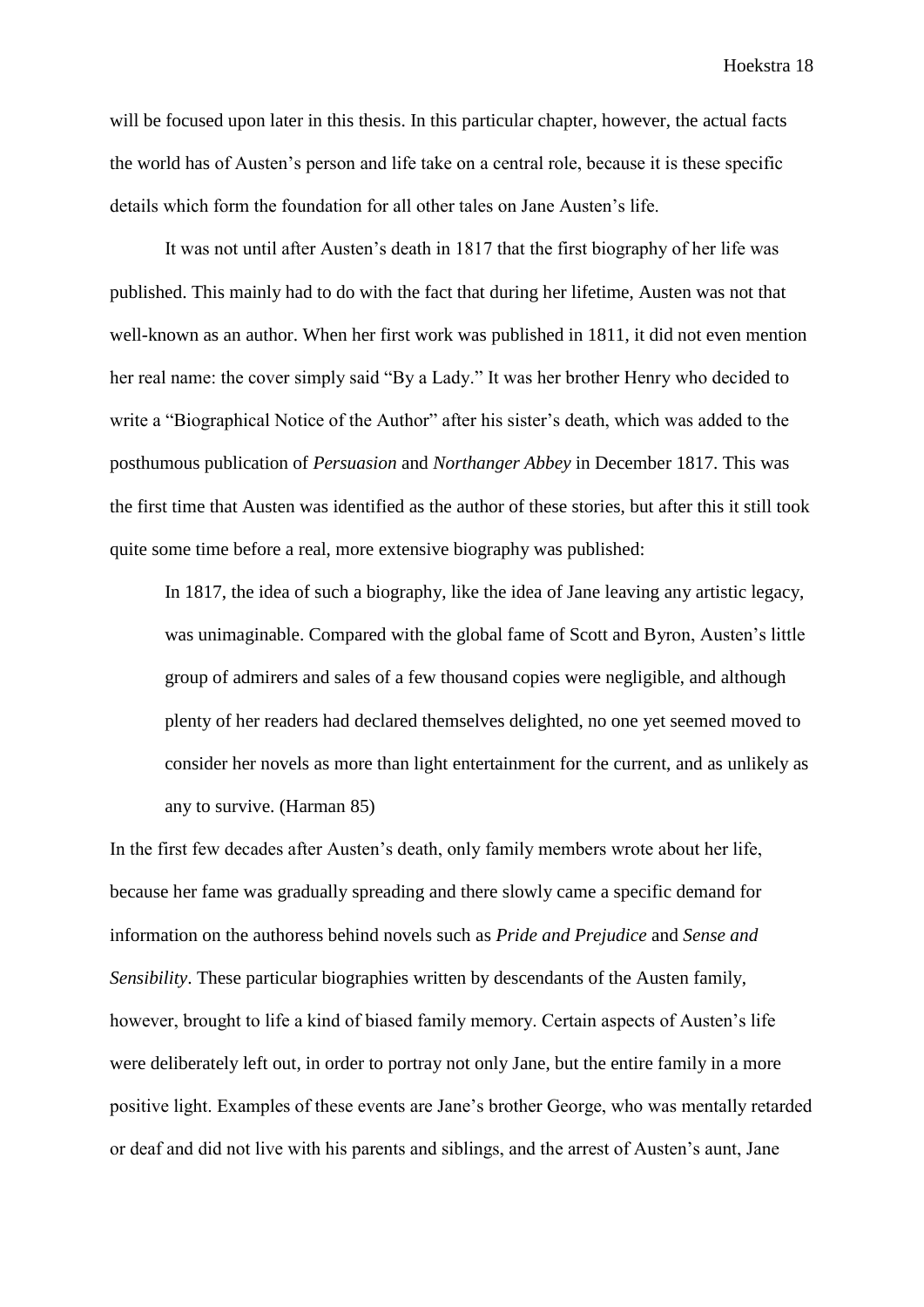Leigh-Perrot, for shoplifting, which was considered a disgrace to the family. If these particular facts had come out, they would have tainted the memory of Jane, according to members of the Austen family, who preferred portraying their sister and aunt as a quiet, domestic spinster; the image with which Austen is still most often associated these days.

After Henry"s short biographical notice in 1817, James Edward Austen Leigh published a memoir of his aunt, *A Memoir of Jane Austen*, in 1869. This biography was a family project, which would most probably have included more information if Cassandra, Jane's sister, had not destroyed many of her sibling's letters. The work did not go into any private details, and the so-called "scandalous" aspects were also left out in this life history. The biography was well-received and became the primary biographical work on Austen for quite some time. At the end of the nineteenth and into the twentieth century, Austen's fame rose and more biographies were published, such as those by J.H. Hubback, Mary Augusta, and Elizabeth Jenkins, which each contained new information and insights. In 1932, a collection of Austen"s surviving letters was published, edited by R.W. Chapman, which was followed by a second (1952) and third (1995) edition. In this last edition, edited by Austen scholar Deirdre Le Faye, new material was added and the letters were put in chronological order. Especially when the events the family had tried to keep hidden from the world, such as Austen"s own experiences with romance, came to the surface, authors saw it as an interesting and challenging task to tell the story of Austen"s life again and again: each time with different points of view and different interpretations of particular events. This only made the urge to tell Austen"s story stronger and more present, up until this very day: "The telling of what was previously considered best left unsaid not only opens new narrative spaces, but redefines these spaces as effectively public" (Plate 2000 71).

Due to the several family biographies and Austen"s own letter correspondence with her sister Cassandra and other family members, the basic facts of her life are known to the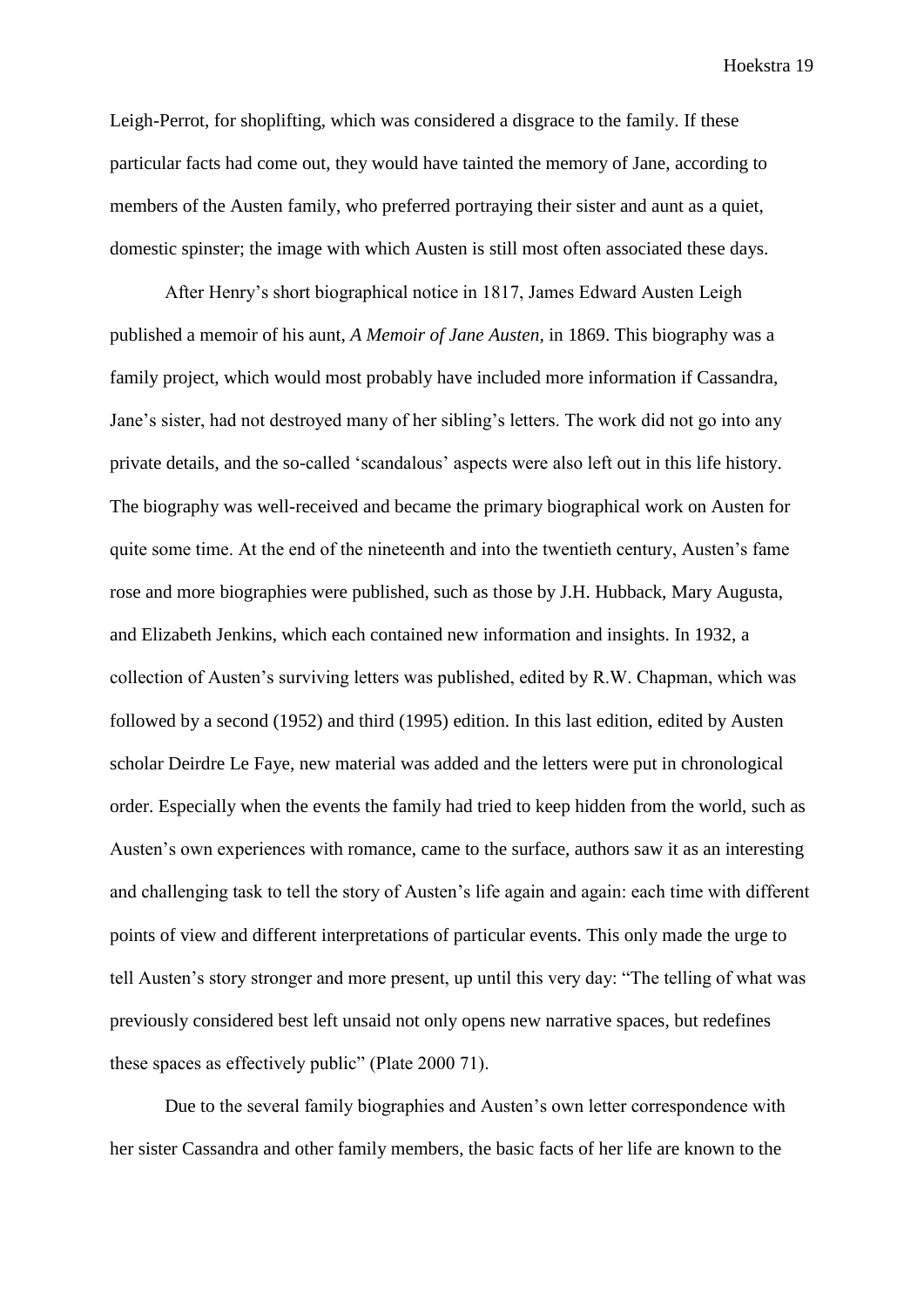reading audience. Jane Austen was born on the  $16<sup>th</sup>$  of December 1775 in Steventon, Hampshire, England, and had seven siblings, six brothers and one sister: James, George, Edward, Henry, Francis, Charles, and Cassandra, who was also her best friend and confidante: "But dearest of all to the heart of Jane was her sister Cassandra, about three years her senior. Their sisterly affection for each other could scarcely be exceeded" (J.E. Austen Leigh 15). Her father, George Austen, was a reverend who had a respectable income, but with all these children to feed, the family was definitely not rich. Mrs. Austen, née Cassandra Leigh, had a particular way of raising her children, namely by sending them away to another family at a young age: "After weaning, though, the children were placed in the hands of a local family (…) until they reached what Mrs Austen considered to be the age of reason: that is until they could walk and talk and demonstrate a measure of sturdy independence" (Shields 12).

Even though the Austens could not provide their children with everything because of their money issues, they "believed they could make up for the lack of money by giving their children a good education and depending on rich and influential relatives to help" (Spence 67). Both Jane and her sister Cassandra were sent to school, first in Southampton and later they attended a boarding school in Reading, and at home they were taught other accomplishments, such as drawing and playing the piano. As a young girl of ten or eleven, Jane "was shy, awkward, reserved, and uncomfortable with strangers. She lacked confidence and, in her own phrase, "ready civility"" (Spence 38). She preferred reading, like most others in her family, who were "great novel-readers and not ashamed of being so" (Austen, Le Faye Letter 14), and it did not take long before she took up writing as well. She wrote down her first stories in three notebooks, which are now known as her *Juvenilia*. These tales, which were written between 1787 and 1793, include humorous parodies and satirical pieces: "Jane wrote her early pieces for the amusement of her family and friends, and she put in shared jokes, teasing jibes, and allusions to real events in their lives" (Spence 40). These amusement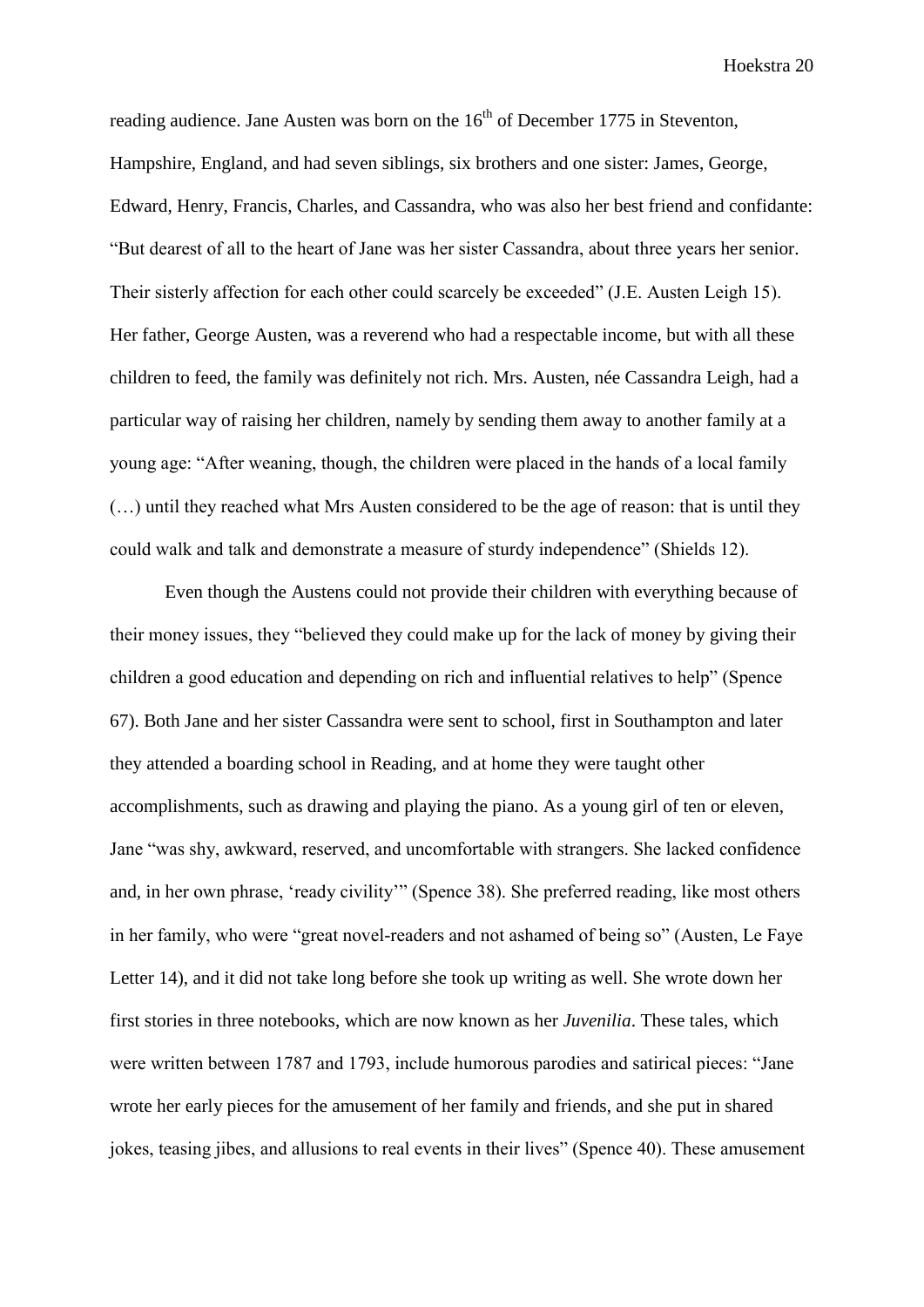stories were, of course, only the start of Jane's aspirations to become a published author one day.

As Jane grew up, she continued to live at her parents' home in Steventon, while enjoying being a young woman. Some of her early letters tell of her pleasure at dances and parties and her visits to other cities, such as London and Bath. At home, she helped her mother and the servants in the household and attended church regularly. Of course, she also continued writing: between 1793 and 1795 she devoted her attention to an epistolary short novel called *Lady Susan*. After finishing this, she started on her first full-length novel with the title *Elinor and Marianne*: the story of two sisters and the difficulty of finding middle ground between passion and reason. Even though elements of Austen"s own relationship with her sister Cassandra can be found in the story, Jon Spence comes with another logical explanation of the theme of this particular novel: "Tempting as it is to take Elinor and Marianne as deriving from Cassandra and Jane themselves, it is probably closer to the truth to see them as conflicting sides of Jane Austen"s own nature" (91). It is not entirely clear when Jane put away *Elinor and Marianne*, which would later become her novel *Sense and Sensibility*, but it is a fact that something distracted her from her writing; a young man with the name of Tom Lefroy.

From December 1795 to January 1796, when Jane was twenty years old, Tom Lefroy, a nephew of some of the Austen"s family friends, visited Hampshire before going to London to train as a barrister. Jane described him as "a very gentlemanlike, good-looking, pleasant young man" (Spence 95) and it is often thought, looking at her letters which describe this particular young man, she developed a particular fondness for him. They met at a number of balls, and the attraction seems to have been mutual. He even visited her at home once, while wearing a white coat, which caused several jokes that can be found in Austen"s letters. It is not clear how serious the feelings Tom and Jane had for one another were, but it can be said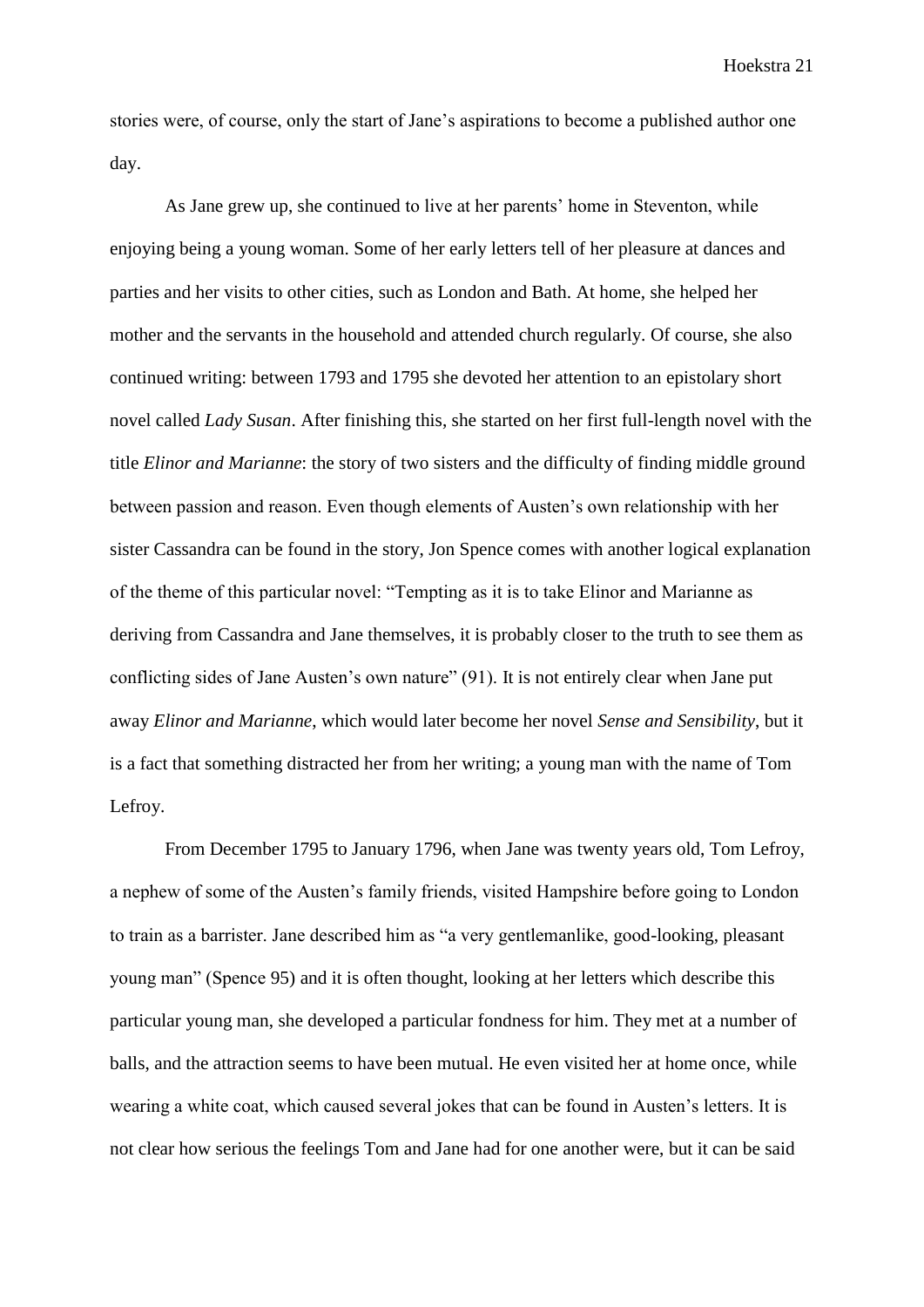that Jane felt differently towards Tom than she did to other young men she met: "She wrote picturing herself as the heroine of a sentimental novel: "At length the Day is come on which I am to flirt my last with Tom Lefroy, & when you receive this it will be over. My tears flow as I wrote, at the melancholy idea." Jane makes fun of herself as a romantic heroine, but in doing so she stakes her claim to the role" (Spence 97). However, Austen"s own love story soon came to an end, when Tom left at the end of January. Neither of them had any money, so marriage simply was not an option, and the two never saw each other again. Both Jane"s joy and sadness overflowed into her writing and she started *First Impressions*, which would turn out to be the first version of *Pride and Prejudice*. While this particular affiliation between Austen and Lefroy is mainly based on speculation, it becomes clear from Jane"s letters that Tom Lefroy played a perhaps small but significant role in her life and may have influenced her thoughts and feelings towards the subject of love.

After hearing the enthusiastic responses from friends and family to his daughter"s newest story, George Austen decided to offer *First Impressions* to a publisher in London named Thomas Cadell. However, Cadell declined and sent the letter back without even giving the manuscript a try. It is not clear whether Jane knew about this, but even if she did, it did not stop her from writing. Around the same time, she started a new work inspired by Gothic novels which she called *Susan*, which would later become known to the public as *Northanger Abbey*. However, everything changed when her parents suddenly decided to retire to Bath, a city which Jane was not fond of, in 1801. The following years only brought more bad news: in 1802 Jane received her only proposal of marriage, by a friend of the family named Harris Bigg-Wither, which she rejected; in 1803 Jane finally sold her novel *Northanger Abbey*, but at the last minute the publisher decided not to publish it after all, and in 1805 her father suddenly died, which left the family with a considerably reduced income. Jane and Cassandra stayed with their mother and became largely dependent on financial support from their brothers. In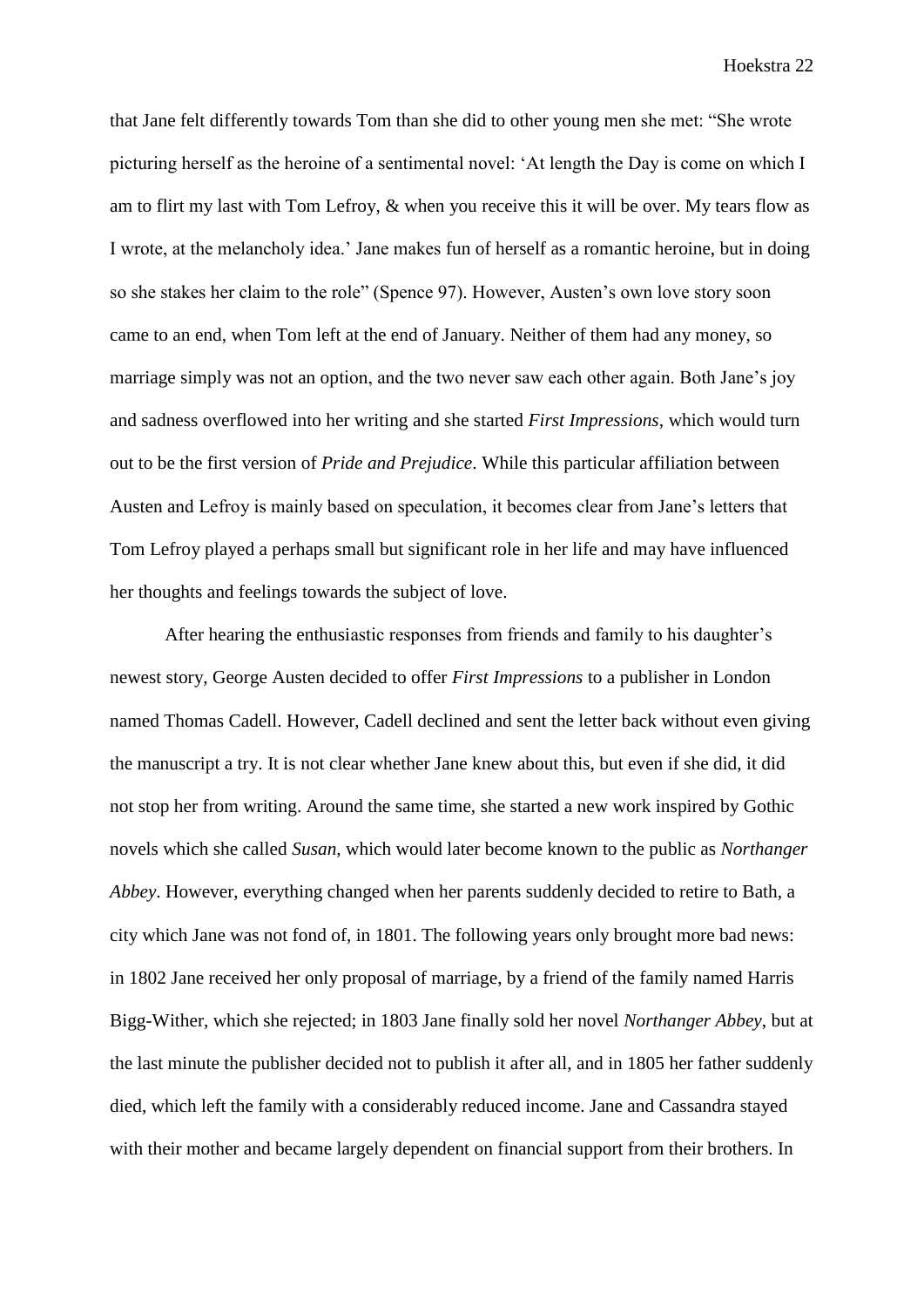1806, they moved to Southampton and in 1809 to Chawton, where their brother Edward provided them with a small house. From this particular period, 1801 to approximately 1809, not many documents have survived. James Edward Austen-Leigh suggested that Austen probably had two composition phases: one in the 1790s, when she finished three full-length novels, and the other after 1809: "The family's move to Bath in 1801 silenced her and  $(...)$ her muse returned only when she settled back in Hampshire" (Harman 42).

In Chawton, life was much quieter than it had been in Bath and Southampton, and Jane finally found the inspiration and the peace and quiet to start writing again. She was able to be as productive as she used to be and after she had revised *Sense and Sensibility*, her brother Henry helped her to find a publisher who was willing to buy her work. Thomas Egerton was interested and a deal was made to have the novel published in 1811. This chance of finally having her dream come true was the cause of new inspiration and Austen started a new novel named *Mansfield Park*. *Sense and Sensibility* received some favourable reviews and even made a small profit. Egerton continued to publish Jane"s work with *Pride and Prejudice* appearing in 1812, which was an instant success, and *Mansfield Park* in 1813, which was sold out in six months. She soon started writing *Emma*, which was published in 1815 with a special dedication to the Prince Regent. In 1816, Jane finished a sixth novel titled *Persuasion*, but during this time she became unwell and could no longer find the strength to write as much and as often as she used to. Her health deteriorated even more in 1817, but she managed to start her last novel, *Sandition*, which she would never finish. In May she moved to Winchester for medical treatment, and died there on the  $18<sup>th</sup>$  of July, aged 41.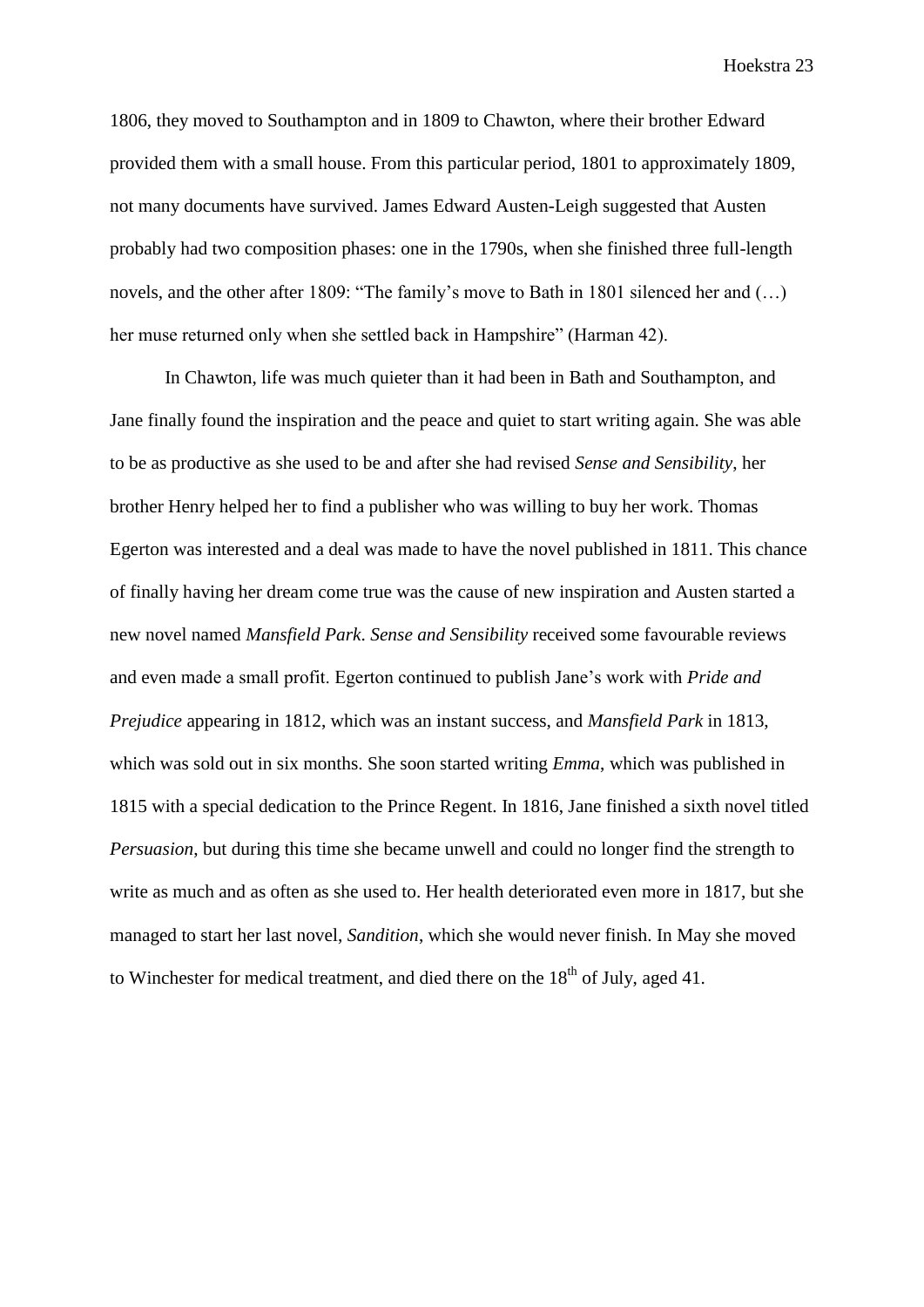



After her death, Austen slowly became more and more famous, as mentioned before, and became one of the world"s most favourite and well-known female authors of all time. Next to the limited biographical facts available about her life, only two authentic portraits of her have survived, both made by her sister Cassandra. Since one of them seems like an unfinished sketch, made around 1810 (above on the left) and the other is a back view (above on the right), not much can be said with certainty about Austen"s looks. In the biographies, her family describes her as "attractive" (J.E. Austen Leigh 82), and "developing from a precociously bright little girl into a highly intelligent, articulate young woman, pretty as well as witty, devoted to her family" (W. and R.A. Austen-Leigh 50). However, Jane"s niece Anna wrote in one of her letters: "One hardly understands how with all these advantages she could yet fail of being a decidedly handsome woman" (Shields 6-7). Whether Austen was a true beauty or not, it was her personality, and of course her remarkable writing skills, that stood out and made her loved by so many people, up until this very day.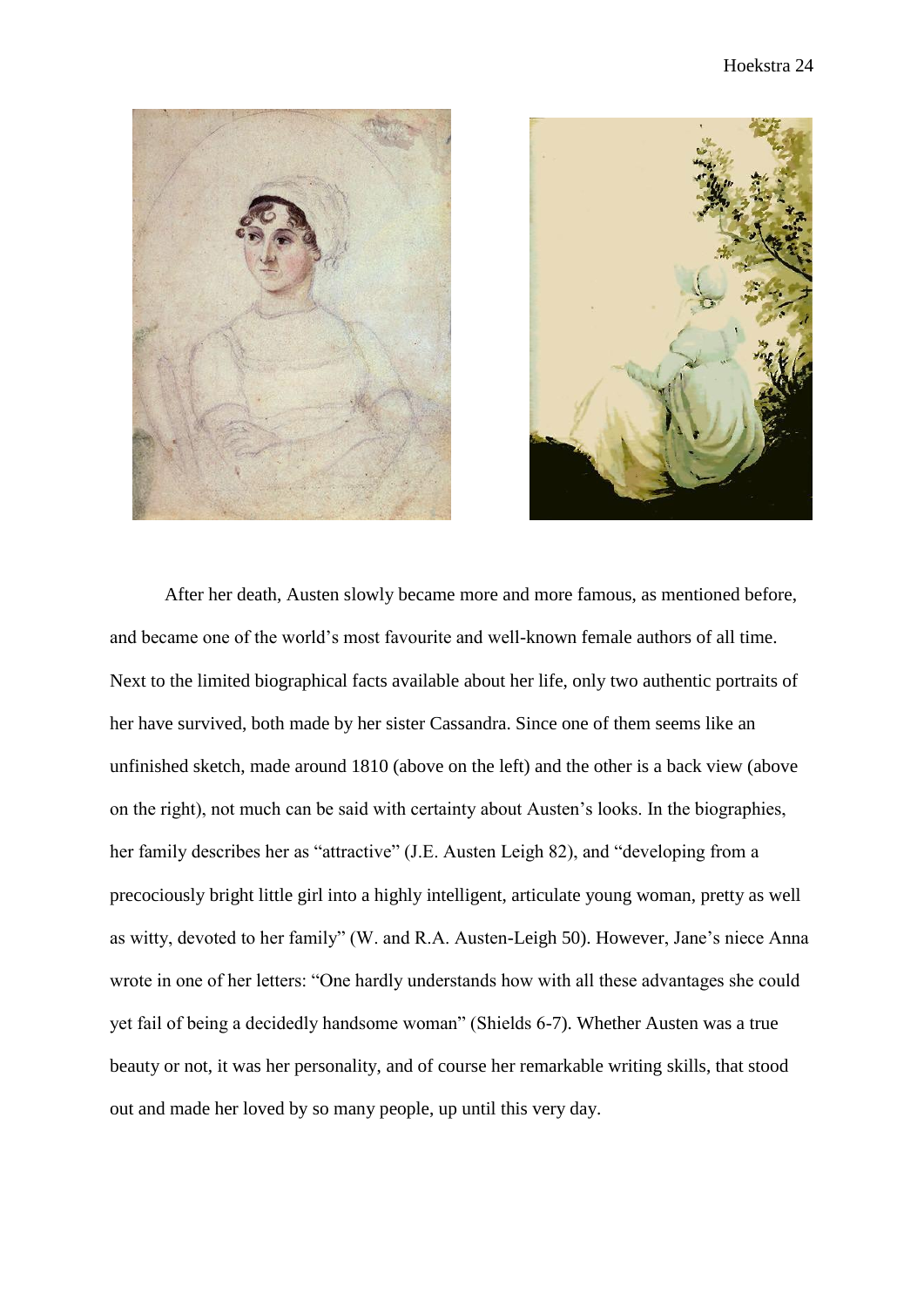One of Austen"s famous personality traits is her sense of irony, which is clearly present in her writing and was not understood by everyone who read her work or met her: "I cannot believe that Jane, who wrote so many sharp things, never said one; and her criticism, whether expressed or not, must always have been felt. There never lived a human being with a keener sense of the ridiculous or a greater power of expressing it in satirical language" (Cornish 26). This irony is clearly present in her novels, which are also sources of information on Austen"s character: "The text of Austen"s novels is the most persuasive biographical detail we can ever have of her. Her work is the product of her unremitting attention, and we can see the character of that attention – that mind – more clearly in the novels than in anything else we know about her" (Klinkenborg par. 6). It is difficult, especially for authors retelling Jane"s own life story, to separate these two from one another: her real life, reality, on the one hand, and her fiction on the other. Austen herself also played with this: using real situations in her novels but turning them around: "Austen is never autobiographical in the crude sense of recording what happened to her or the people she knew. But a real situation was sometimes her starting point and developed in her imagination as something quite separate from the 'real'" (Spence 64).

Only these few, mainly basic, fact are known about Austen and it is no wonder that admirers of her work continue to feel the need to fill the silences and gaps in her life story and thereby deal with and bring into the world misrepresentations of her figure:

Jane Austen is now considered to be one of the most difficult and challenging of biographical subjects, second only to Shakespeare in terms of how little of the life is knowable and of what interest it is. The complexity of the novels, the originality, intelligence and vitality of the mind behind them make many of Austen's admirers long for more evidence of her inner life, and in its absence, find fertile grounds for speculation. (Harman 137)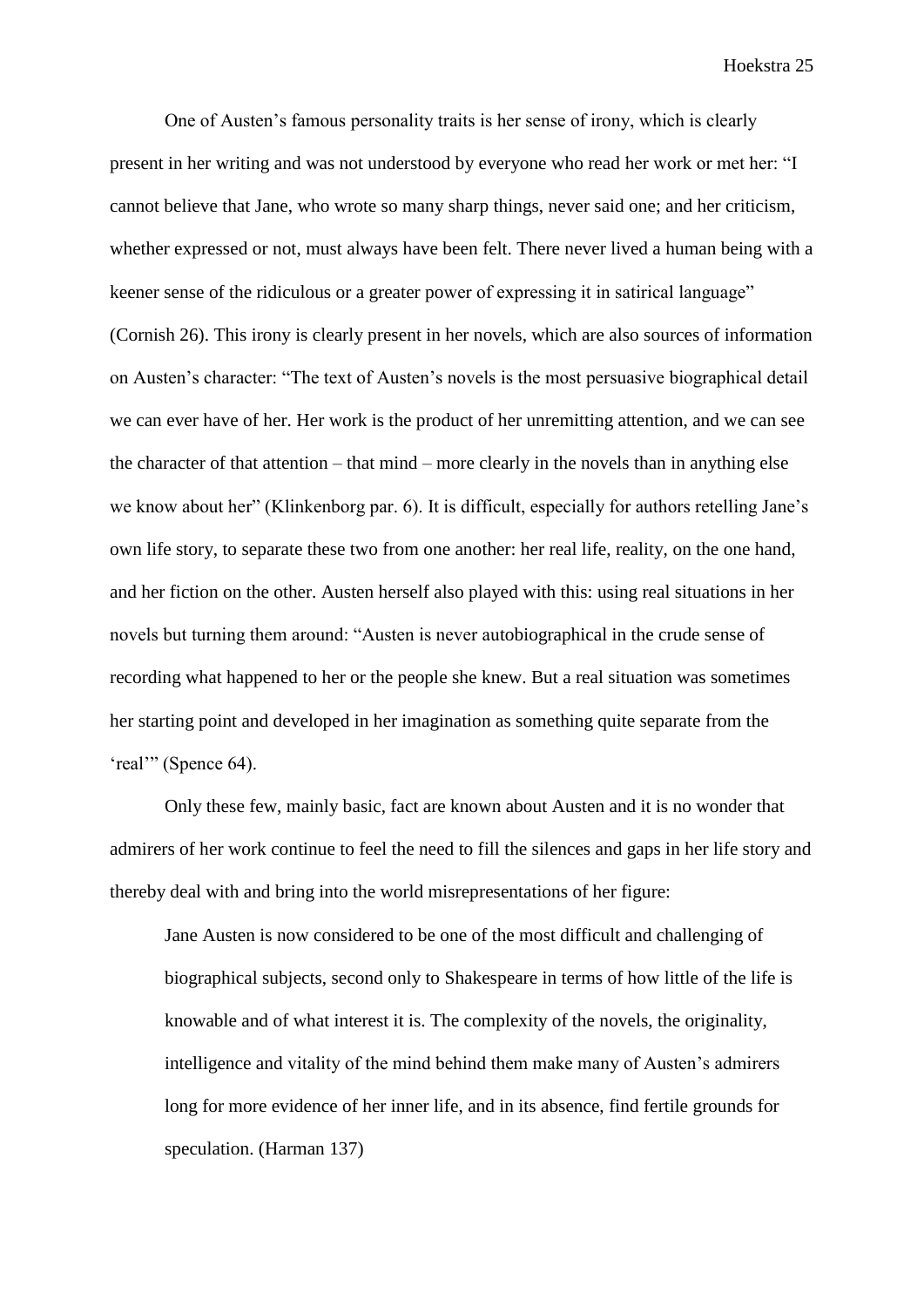Different portrayals have been sketched of the author and person Jane Austen over the last few years, presenting the world with various diverse representations of this particular woman. From a romantic teenage girl searching for the perfect man to a strong and stubborn female detective solving murder mysteries, Austen has played all kinds of roles over the last two decades. This not only tells the reading audience more about this famous author herself, but also shows how a specific society projects its own character traits and occupations on the portrayals of this female icon, which will become apparent in the following chapters.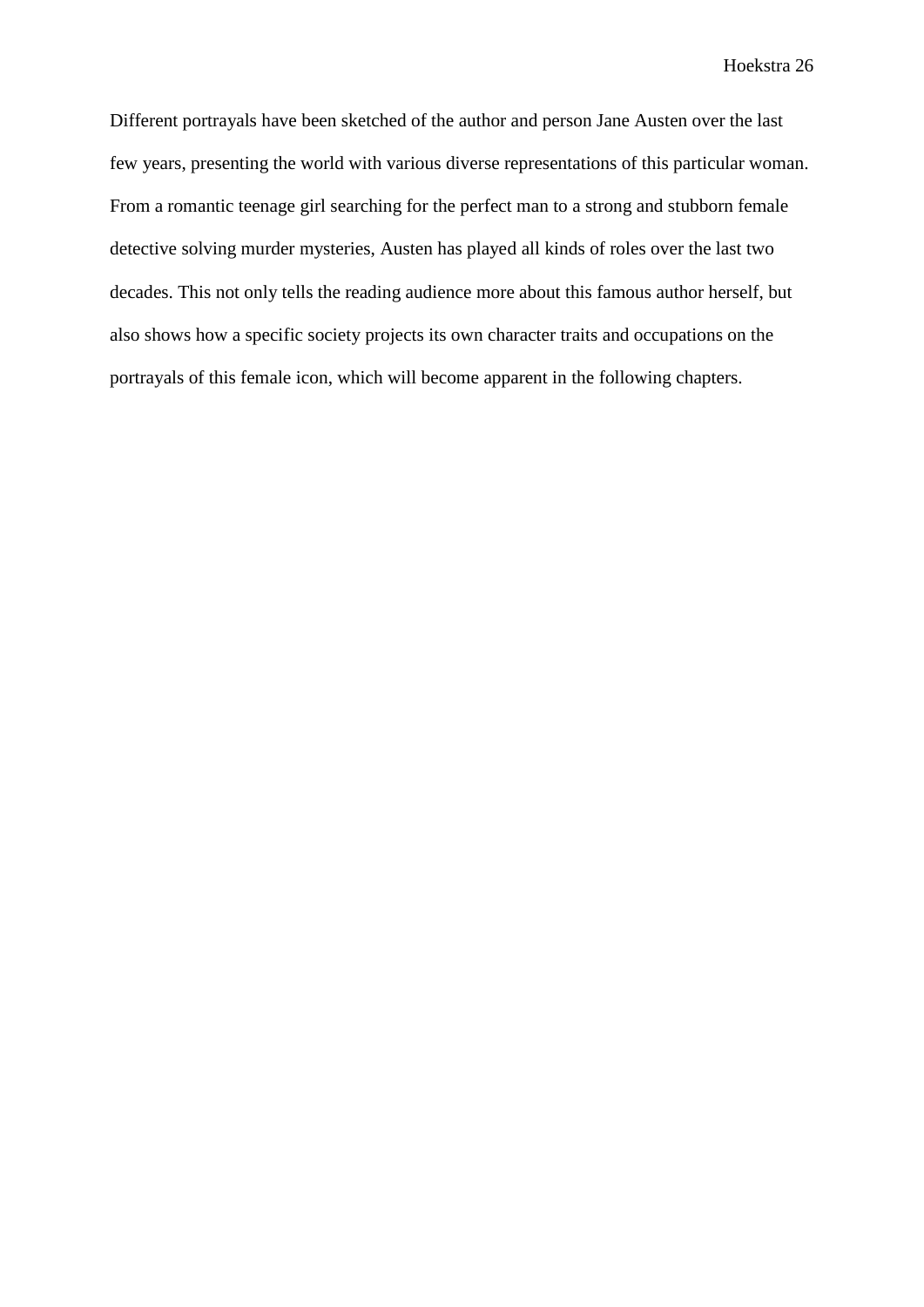## **3. Jane & Romance**

Rudyard Kipling"s short story "The Janeites" (1924) is headed by a poem, of which these are the first two paragraphs:

Jane went to Paradise: That was only fair. Good Sir Walter met her first, And let her up the stair. Henry and Tobias, And Miguel of Spain, Stood with Shakespeare at the top To welcome Jane –

Then the Three Archangels

Offered out of hand

Anything in Heaven"s gift

That she might command

Azrael"s eyes upon her,

Raphael"s wings above,

Michael"s sword against her heart,

Jane said: "Love."

The poem appears to be Kipling"s own tribute to Jane Austen, in which he gives her something many people think she never experienced, but only wrote about: love. This is also the topic that returns in all of her novels, and the subject she is most well-known for. Next to being considered one of "the masters of the romance novel genre" (Regis 75), it is also Austen's name that is often mentioned as a cure for lovesick and hopelessly romantic young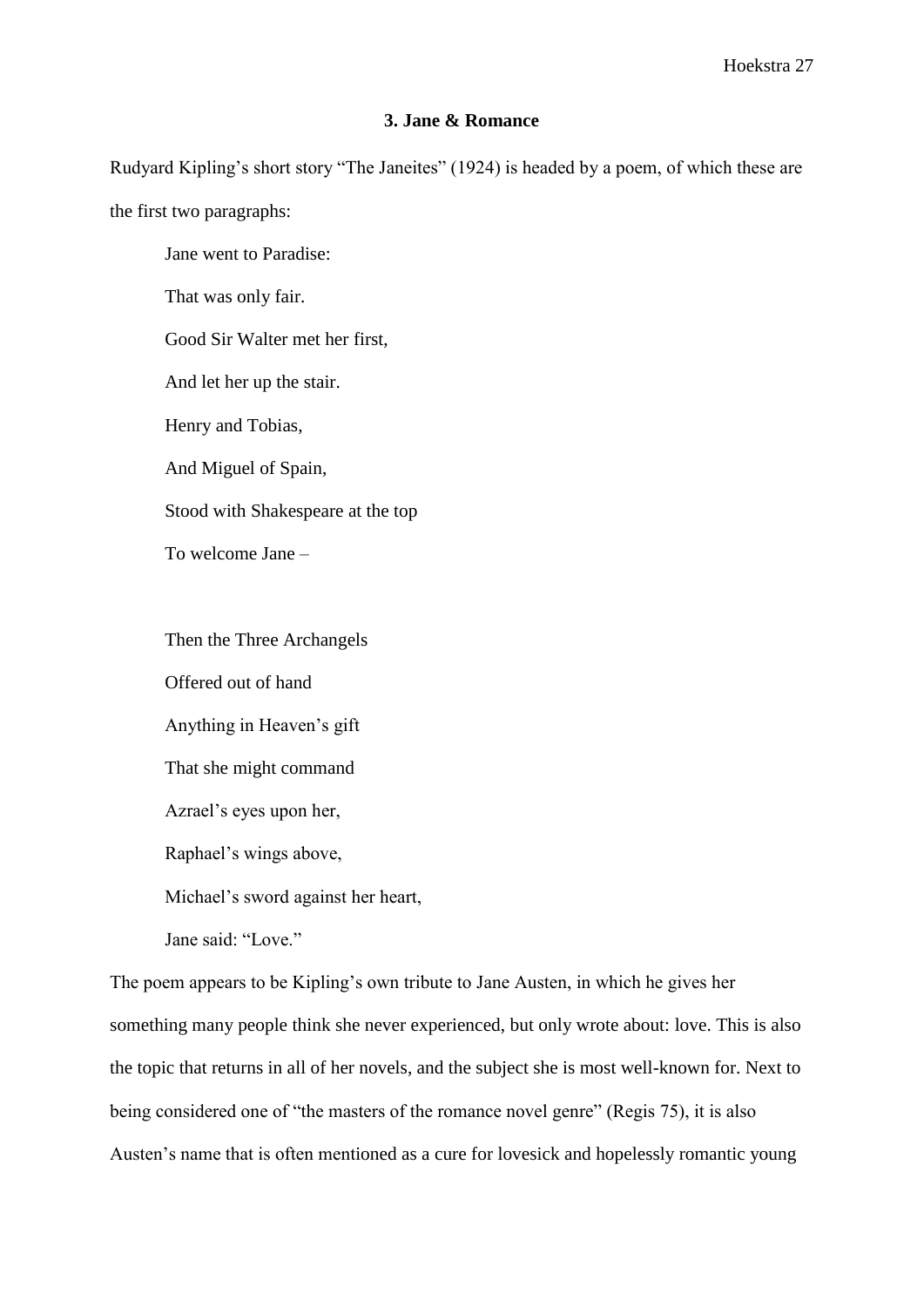women after another heartbreak, together with chocolate and a box of tissues. Guides such as Lauren Henderson"s *Jane Austen's Guide to Dating* (2005) portray Jane Austen as a dating expert, with whose advice and tips any girl can find her own Mr. Darcy. It seems to be a given that Austen must have been an expert on love if she was able to write about it in such a realistic and convincing way. Therefore, it is no surprise that when a new representation of Austen is brought into the world, a little bit of romance is often added to the plot: "Eagerness to inject passionate romance into Jane Austen"s life is nothing new" (Klingel Ray par. 1). This seems to be done with the thought in mind that someone must have experienced something in order to be able to write about it persuasively. However, does one also expect a crime novelist to have committed and/or solved murder cases? When one looks at Austen"s biographical facts, it can almost certainly be said she remained a spinster all her life. However, the specific role the subject of romance and love played in her life remains discussable: did Austen never experience passion herself and did she compensate for this in her fiction, or did she have one or more affairs of the heart, but never reached the happy ending she did give the heroines in her novels? When it comes to love, what is the specific link that can be made between Austen"s true life and her fiction, and why do authors pay such a large amount of attention to this specific issue in their representations?

When talking about Jane Austen and how she herself experienced love in her life, the same four events continue to come back. First of all, and most often used, the visit of Tom Lefroy to Hampshire in 1795, where he met Austen at a ball. Before she had the chance to get to know him, however, Lefroy had already gone to London, but it becomes clear from her letters that there was a flirtation between them during his stay. It is not clear whether Jane really had feelings of love towards this young man, but numerous authors tend to turn Tom Lefroy into the love of her life, as will become apparent later in this chapter. The second event in Austen"s life which is often mentioned in relation to love is the first, and only, marriage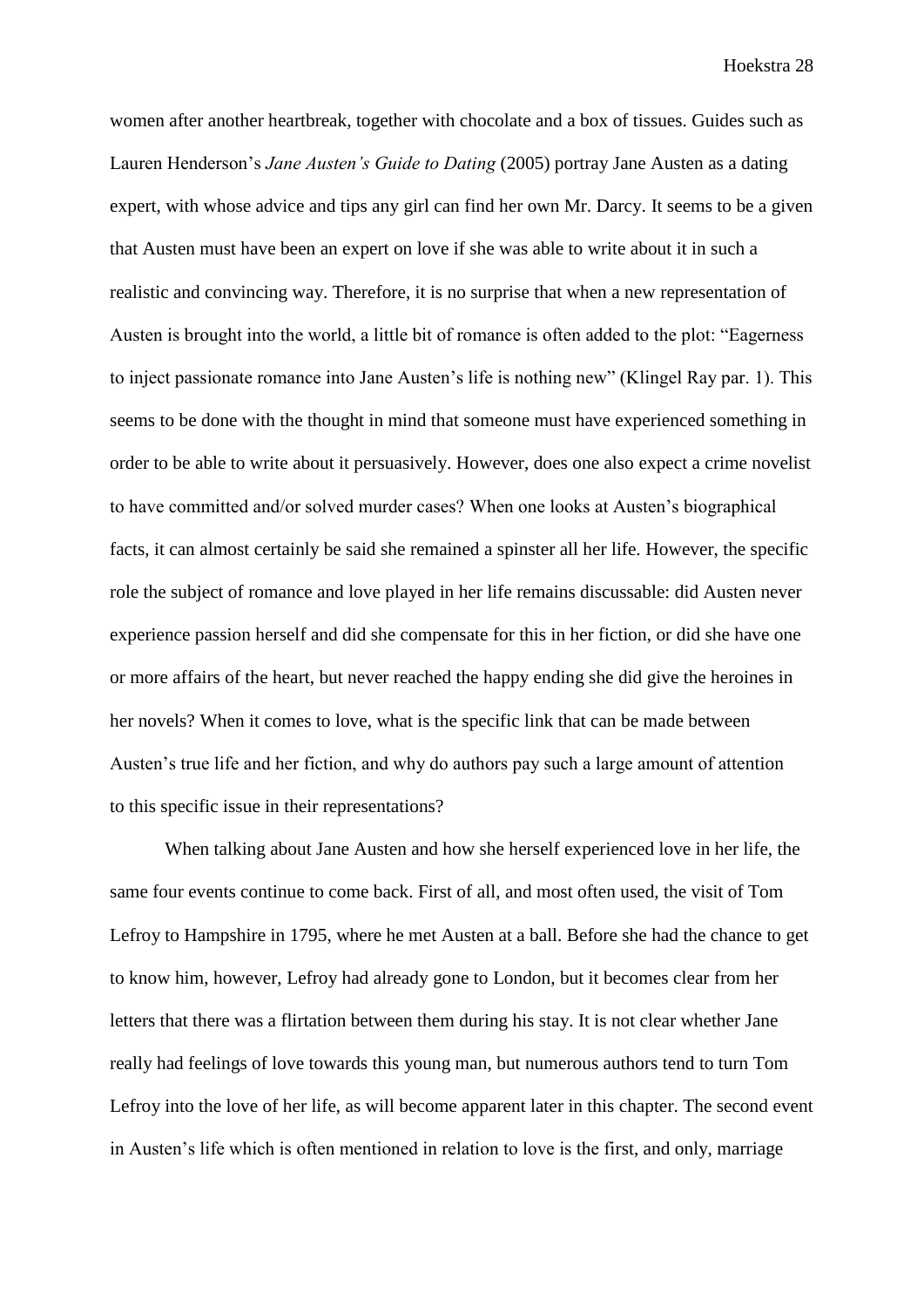proposal she received during her lifetime, for as far as the world knows. In December 1802, Jane and Cassandra visited their friends Alethea, Catherine, and Elizabeth Bigg-Wither at Manydown. The girls' younger brother Harris, who was 21 years old at this time, had always had a certain fondness for Jane, and even though he was 5,5 years younger than her, proposed to her. Initially, Jane accepted, but after realising she could not marry someone she did not truly love, she rejected the proposal the next morning and left Manydown as soon as possible. Caroline Austen wrote about her aunt:

Mr Wither was very plain in person – awkward,  $\&$  even uncouth in manner (...) one need not look about for secret reasons to account for a young lady"s not loving him (…) I conjecture that the advantages he could offer, & her gratitude for his love, & her long friendship with his family, induced my Aunt to decide that she would marry him when he should ask her – but that having accepted him she found she was miserable  $\&$ that the place  $\&$  fortune which would certainly be his, could not alter the man (...) I have always respected her for the courage in cancelling that yes. (Le Faye 137-38)

The other two events have not been documented, so it is not entirely clear whether they really happened or not. The first of these incidents is a possible proposal to Jane from Edward Bridges, the brother-in-law of her own brother Edward. He tried to court her, but Jane was not interested in him in that way. In one of her letters to Cassandra, who was invited for a visit by Lady Bridges, Jane wrote: "I wish you may be able to accept Lady Bridges"s invitation, though I could not her son Edward"s" (Austen, Le Faye Letter 62). This ambiguous and puzzling phrase is often seen as a hint of a possible proposal, but there is no concrete evidence that this event really took place. Lastly, there is a story that supposedly has been handed down in the Austen family of Jane having fallen in love with a young man during one of her West Country holidays around 1800, in Devonshire or Lyme. The young man promised to meet her again, but Jane never heard from him, until she received the news of his untimely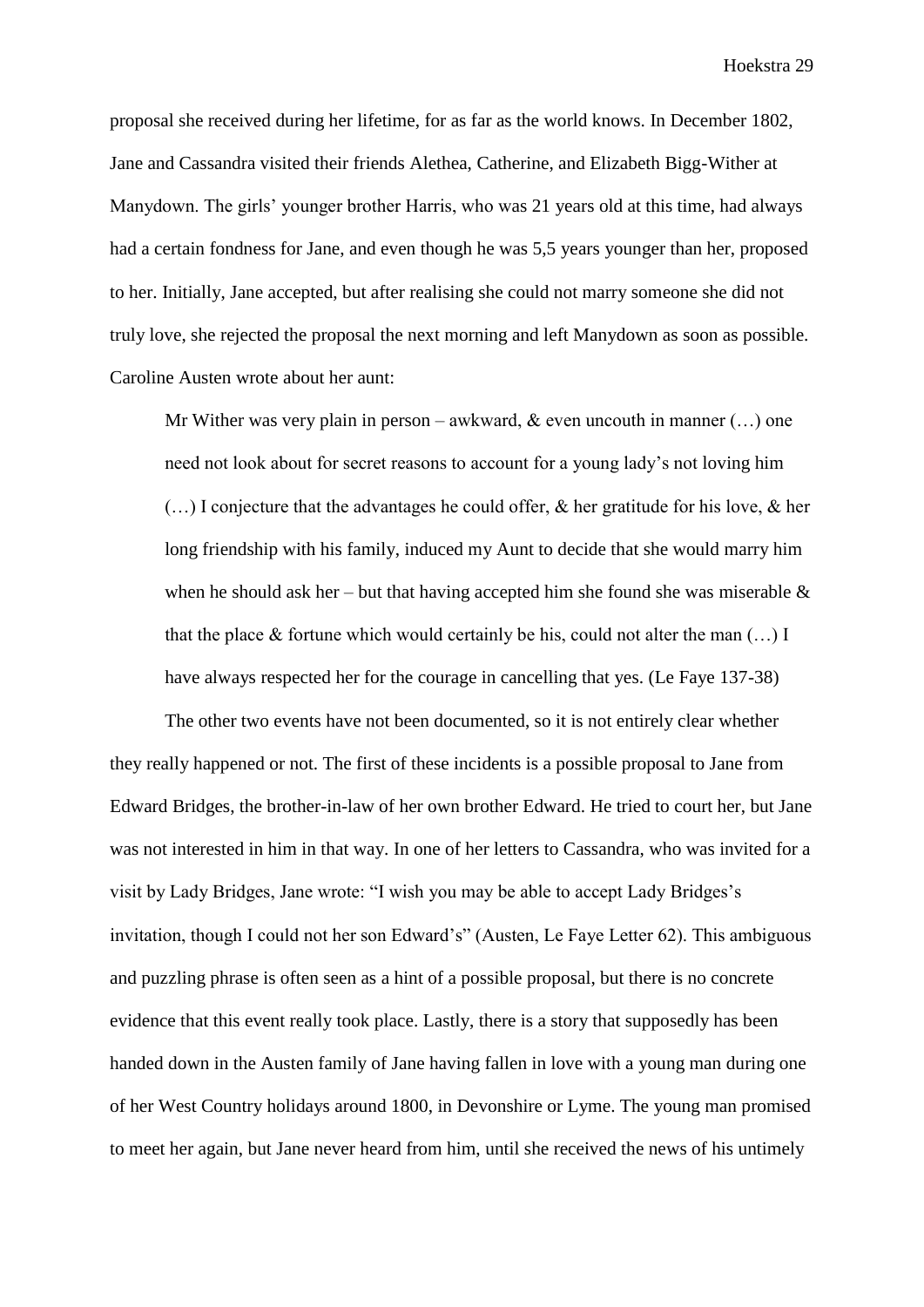death. This particular event is first mentioned by James Edward Austen-Leigh in his memoir on his aunt"s life:

While staying at some seaside place, they became acquainted with a gentleman, whose charms of person, mind, and manners was such that Cassandra thought him worthy to possess and likely to win her sister"s love. When they parted, he expressed his intention of seeing them again; and Cassandra felt no doubt as to his motives. But they never again met. Within a short time they heard of his sudden death. I believe that, if Jane ever loved, it was this unnamed gentleman; but the acquaintance had been short, and I am unable to say whether her feelings were of such a nature as to affect her happiness. (27)

This incident might have inspired Austen to write *Persuasion*, but besides this quotation there is no evidence of the meeting having actually taken place. It is these four events that tend to form the basis of any romantic encounters in novels telling the story of Austen's own life.

Next to these particular four events, there are also novels that simply mix Austen"s own life with her written work. In these cases, Austen"s own male characters, such as Mr. Darcy from *Pride and Prejudice* and *Emma*"s Mr. Knightley, take on the role of or form the obvious foundation for Austen"s own secret lover. This comes with the belief that Austen must have based most of her male characters on men she met herself during her lifetime instead of simply having used her own imagination. In this chapter, five novels will be discussed in which this "Romantic Jane" plays the leading role, namely: Nancy Moser"s *Just Jane* (2007), *The Lost Memoirs of Jane Austen* (2007) by Syrie James, Sally Smith O"Rourke"s *The Man Who Loved Jane Austen* (2006), *Cassandra and Jane* (2004) by Jill Pitkeathley, and Veronica Bennett's *Cassandra's Sister* (2007).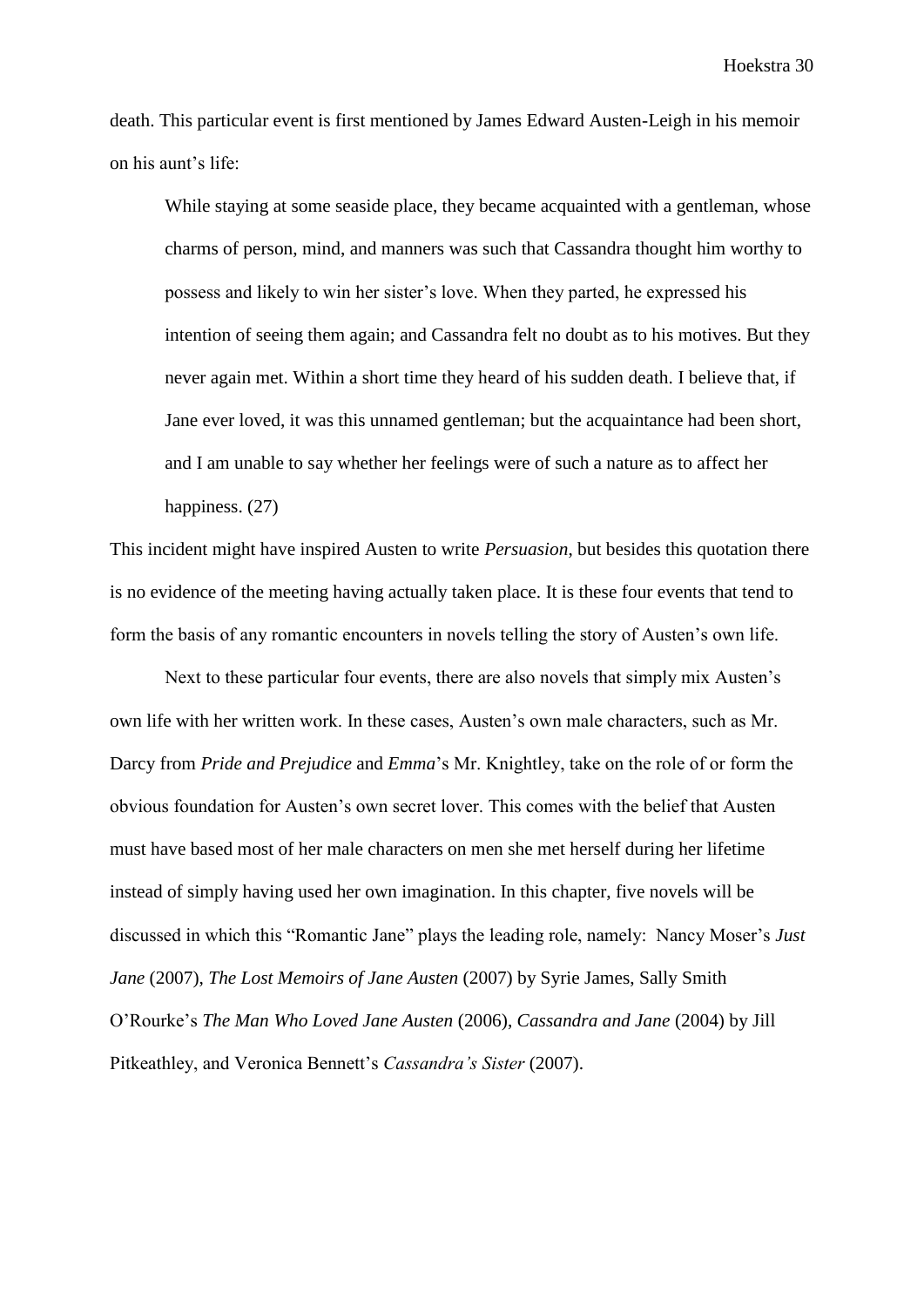#### **Nancy Moser –** *Just Jane* **(2007)**

Nancy Moser"s *Just Jane: A Novel of Jane Austen's Life* looks like a journal written by Jane Austen herself, starting when she was 20 years old up until her late 30s, when she has published her first works. The story includes the same events that have been recorded in numerous biographies, such as her pleasure in, but also sometimes difficulty with, her writing, the move to Bath, and the death of her father. Moser uses much real material in her novel, such as excerpts from Austen's letters, and it can therefore be seen as a collection of facts, which is filled up with some fictional elements to make her story more coherent and fascinating. There is, however, an important focus on Austen"s own encounters with love during her lifetime, in which Moser definitely uses her imagination to describe how Austen experienced it all. However, while Moser describes several romantic encounters between Jane and various men, the main message at the end of the novel and behind this specific representation is the fact that Austen may not have found true love in her life, but because she did not, the world now has her amazing novels instead.

The novel starts with the most famous sentence from Austen"s classic love story, *Pride and Prejudice*: "*It is a true thing everyone knows that*… I scratch out the words, dip my pen into the well of ink, and try again" (11). It is significant that Moser uses this scene, in which Jane tries to come up with a first sentence for her story, as the start of her novel. The aspect of love already clearly comes forward, since the reader knows it is this very moment that Austen starts writing one of the most famous love stories of all time. It soon becomes clear where Austen found the inspiration for her story, since she describes having found love herself: "I myself can say with some measure of pride that at age twenty, I have prospects. Or at least one prospect. And after all, a woman only needs but one if he be the right one. His name is Tom Lefroy. He is a charming Irishman, the nephew of a neighbor I saw at a ball last Christmas. His eyes are as blue as the Hampshire sky…" (12).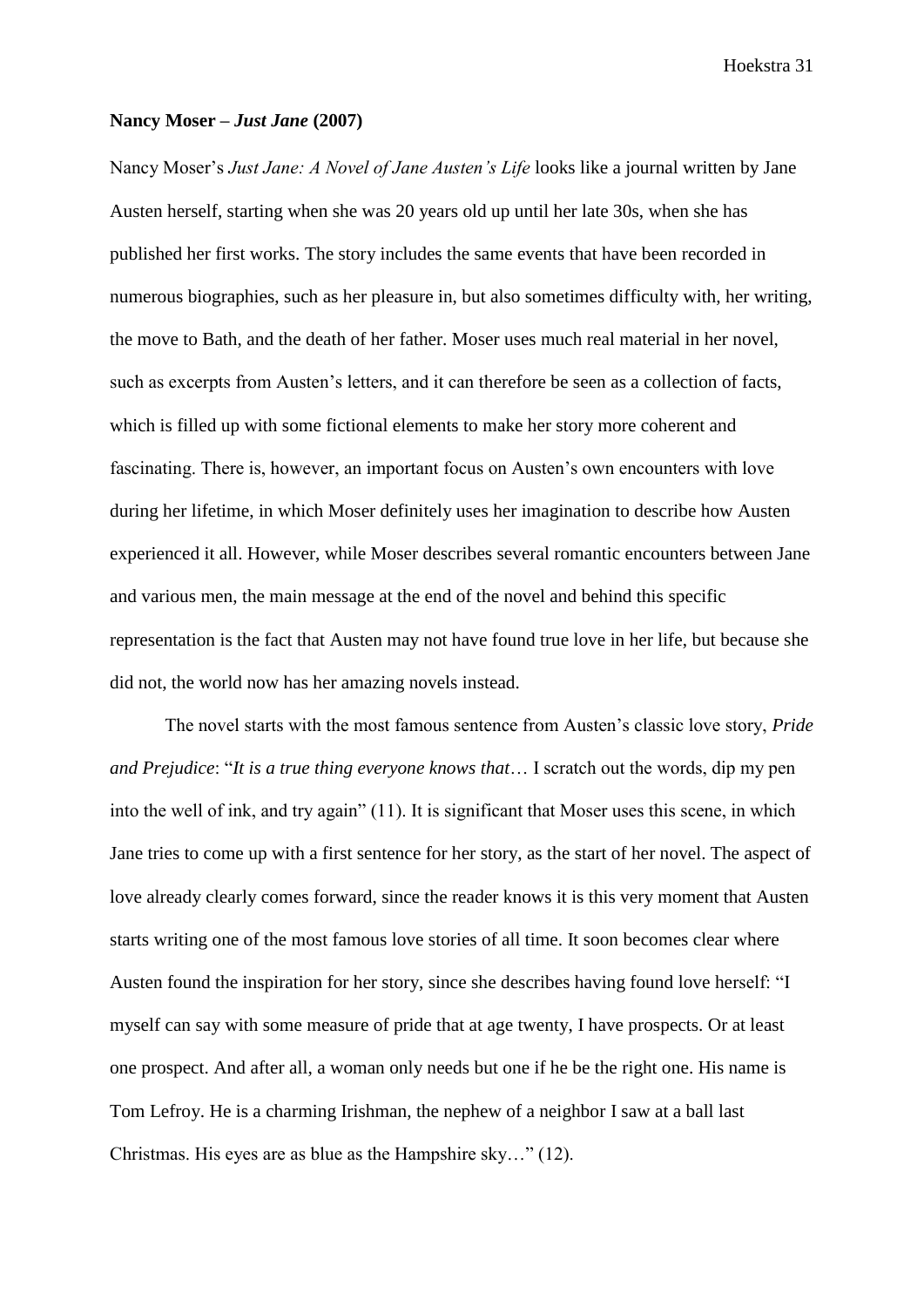Moser describes Austen as a happy young woman in love, who cannot stop thinking about that one special man. Jane even believes Tom will propose to her, and is already busy making plans in her mind of what her life will be like as his wife. It comes as a real shock when she hears Tom has left Hampshire without even paying her a visit. Nevertheless, she still believes he will come back for her, until she hears from Anne Lefroy, her good friend, that Tom has been to Hampshire for a short visit, but did not take the time to see her. Jane starts to realise he does not have the same feelings for her as she has for him, but refuses to let this break her: "I cannot wallow. I cannot allow myself the total despair of my character Marianne, grieving for Willoughby. To lose one"s senses in such a way, to display them for all to see?" (72). Instead, Jane finds her release in her writing and is inspired to start rewriting *Sense and Sensibility* and begins a new Gothic story called *Susan*, which will later become *Northanger Abbey*.

The first part of Moser´s novel deals with a young Jane, whose broken heart helps her to grow up, and shows how she expresses herself in her writing. As the story goes on, Jane meets other men that somehow influence her life, but none of them seem to come close to Tom Lefroy, whom she keeps thinking about. Her mother and aunt try to set her up with different men, such as a Mr. Gould, but Jane is not interested:

In spite of my aunt"s and mother"s matchmaking schemes, in spite of the fact that Mr. Gould *was* a nice enough fellow, I do not wish to procure a mate through coercion or manipulations. Although I know such means are often used (and often necessary) in the pairings of young people, I still embrace the hope that I can find a husband through my own means, my own charm, and my own destiny. It is the stuff of novels. How appropriate. (94)

It is this belief that Jane holds onto, also when the family moves to Bath, where she and Cassandra are almost forced to mingle and meet men in order to hopefully find some financial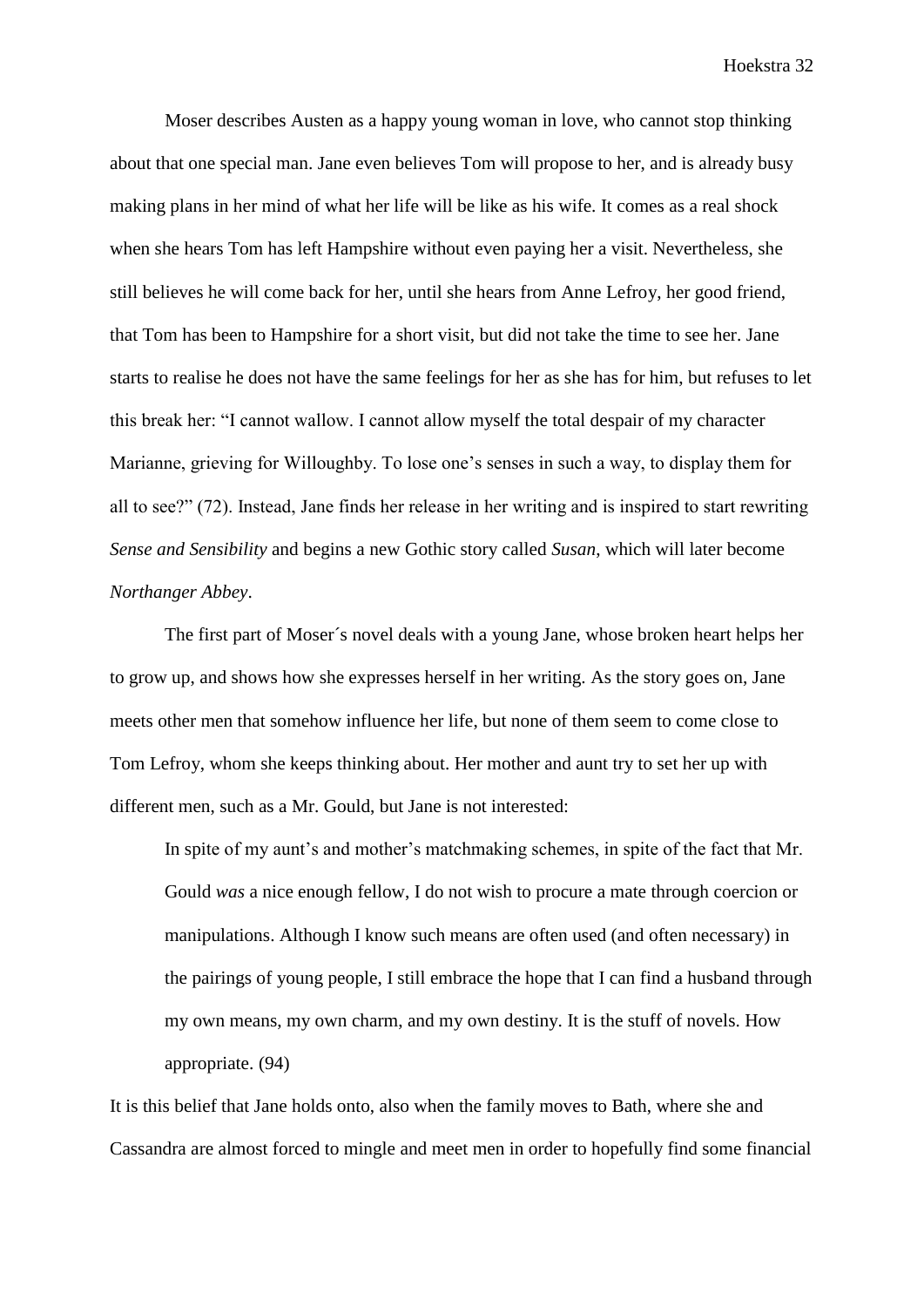security. The sisters find solace in each other, since Cassandra has loved once in her life, namely her fiancé Tom Fowle who died unexpectedly at a young age, and does not want to marry any other man, and Jane continues to hope for a marriage of love, instead of simply accepting the first man who asks her.

It is a visit to the seaside that brings Jane close to finding the true love that she is searching for, but once again her own love story does not have a happy ending. While she is in Sidmouth she meets a man, William Jones, who seems to be genuinely interested in her. He promises her they will meet again, but the only news Jane receives is the message that he has unexpectedly died, shortly after the last time she saw him. Jane is, once again, heartbroken: "But why, Cass? Why would God take him? We had just found each other. Why, when I finally found a man I might truly love?" (170). Not long after this event, Jane receives a proposal from a close friend of the family, Harris Bigg-Wither. At first, she accepts, thinking it is the most logical step to take in her life. However, Cassandra reminds her of her beliefs: "You do not love him.' It is a statement, nay a question. 'He is a nice man.' 'You do not love him.' 'Love need not be a prerequisite. Love may grow and  $-$  'You are a romantic, Jane'" (190). It is these words that remind Jane of her longing to find love, and not just a marriage, and the next morning she rejects Harris" proposal.

After these events, it seems Jane starts to focus more on her writing and her family, instead of this search for love. One of her aunts even calls her "a dull stone" (203), because she does not flirt with men any longer, but Jane does not seem to care. As long as she can be with Cassandra and focus on her stories, she is content. Without even trying she receives another proposal, from Edward Bridges, but she does not take this too seriously and they both end up simply seeing it as a joke. As soon as the family moves to Chawton, Jane finds new inspiration to write and it does not take long before her first work is published. It is during this time that she describes herself as finally being "truly content" (311). At one point,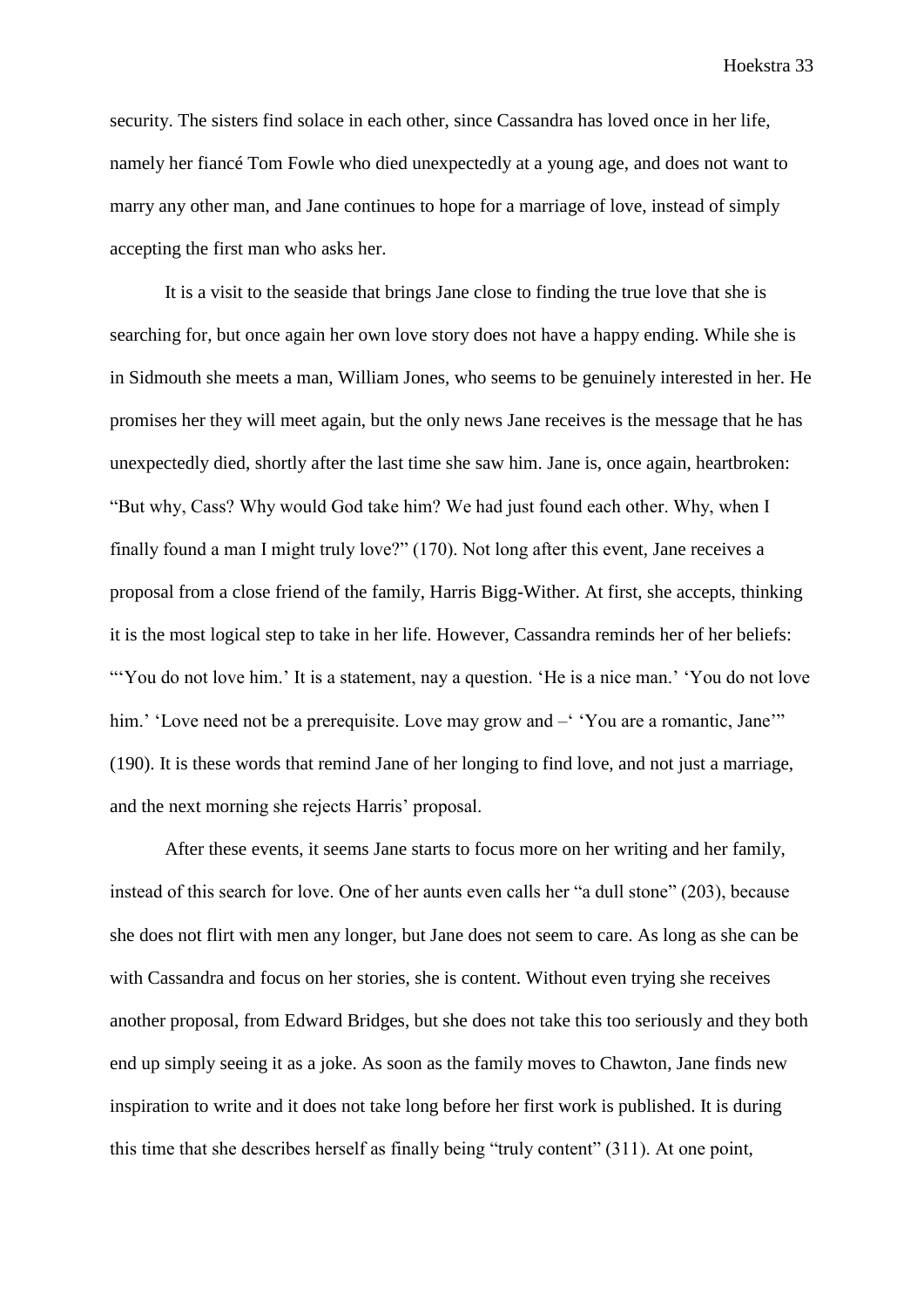Cassandra even discusses with Jane how she might not have found true love, but found something else instead: "I believe with my entire heart that if you had married Tom or Harris or William or Edward, or any of the other men who could have become your beaus with little effort, you would not have written your books. As you said, life would have been thrust upon you. A good life, but a different life. The world would not have your books if you had married, Jane" (351). This is something Moser stresses at the end of her novel: Austen might not have found true love, but because she did not, the world now has her amazing novels instead.

In *Just Jane*, Moser depicts Austen in different stages of her life. In the first part of the novel, Jane is clearly a young woman, experiencing love-like feelings for the first time, having her heart broken, and learning how to deal with it. As the story continues, Jane grows up and the experiences in her life form her character. Moser uses the four romantic events in Austen"s life as the basis for her story, as something that actually made Austen a stronger and more independent woman, and provides the reader with her own interpretation of these events, as she explains in an author's note: "The engagement to Harris Bigg-Wither (and the breaking of the engagement) is very real. I believe this event signaled Jane"s decision to let the mating game go on without her. Unable to find her own Mr. Darcy, she created him!" (361). Moser suggests that Austen herself may have decided to accept her fate as a spinster and instead of continuing her search for her own Mr. Darcy, she decided to focus on her writing career. This representation can be linked to our modern-day society in which one of the main issues in women's lives continues to be the choice between love and a career, which is in this novel used to explain the decisions Austen, as a female icon, made in her life. Numerous people might see it as a problem and an unresolved issue that the biographical facts only show that Austen never married, but Moser suggests that because of her unresolved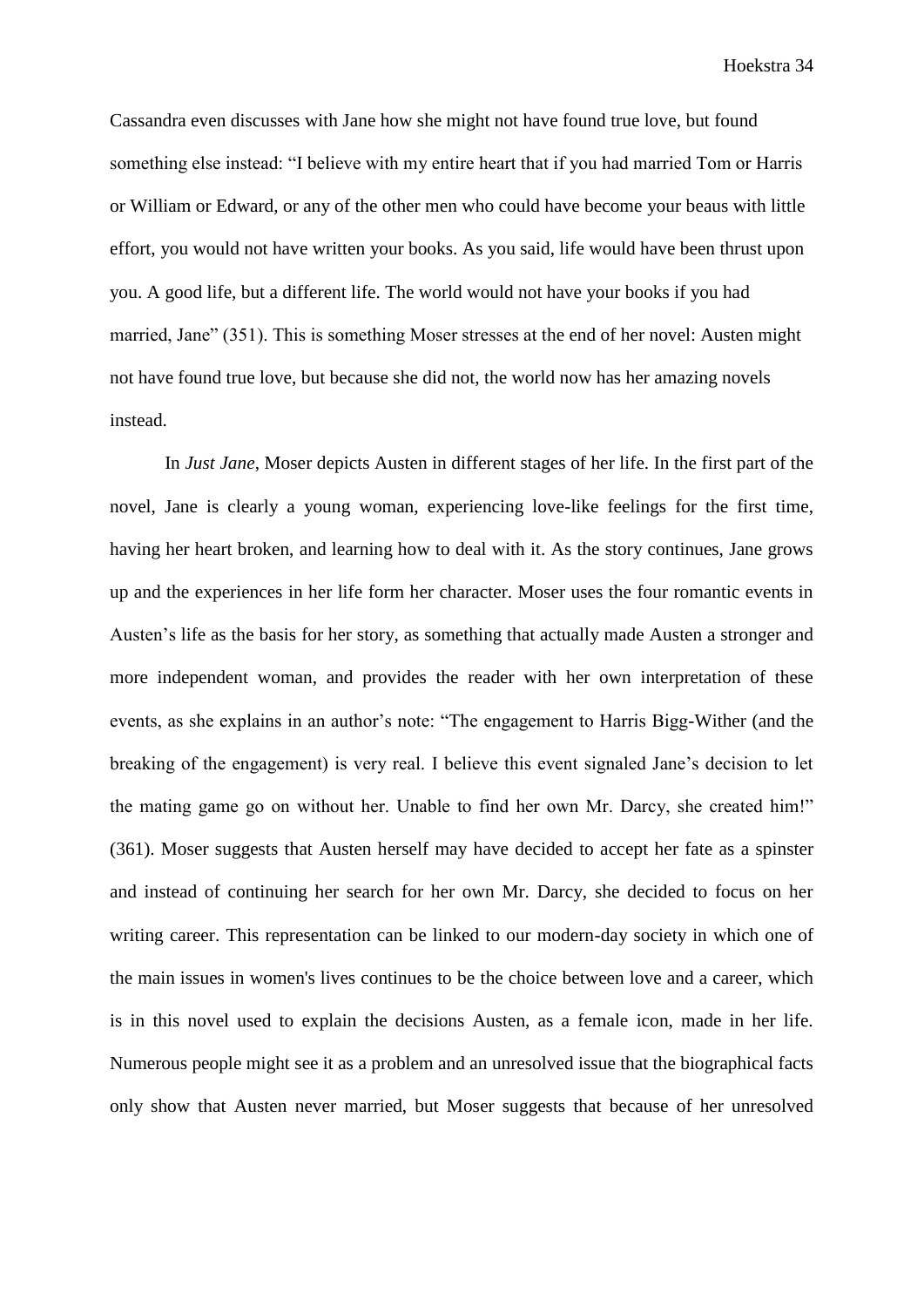search for true love, the world now has Austen"s written work to enjoy instead of simply an entry in a marriage registry.

## **Syrie James –** *The Lost Memoirs of Jane Austen* **(2008)**

A fascinating and entertaining example of bio-fiction on the figure of Jane Austen is Syrie James' *The Lost Memoirs of Jane Austen: A Novel* (2008). The novel starts with a short introduction by an academic who has stumbled upon the secret memoirs of Jane Austen that were hidden somewhere in Chawton Manor House, and the pages that follow are a large part of the text of this memoir. James herself researched Austen"s life and the Regency era extensively before she started writing this particular story, and on one of the first pages of her novel, she mentions one of the most burning questions among Austen readers, which also seems to form the starting point for her book:

How could this *spinster*, this woman who, to all appearances, never even *courted* – who never felt that wondrous connection of mind and spirit between a man and woman, which, inspired by friendship and affection, blooms into something deeper – how could *she* have had the temerity to write about the revered institutions of love and courtship, having never experienced them herself? (7-8)

James is one of the novelists who took the task upon herself to provide the world with an answer to this burning question, which is why she decided to write these memoirs of Austen that include an account of a romance between Austen and a man called Ashford, someone she never met in real life. James based this on the mystery man Austen supposedly met when she was visiting the seaside around 1800, who was, according to James Edward Austen Leigh, an important person in Jane"s life, as mentioned before. James decided to use this specific detail of Austen"s biography as the foundation for her own version of Austen"s personal love story.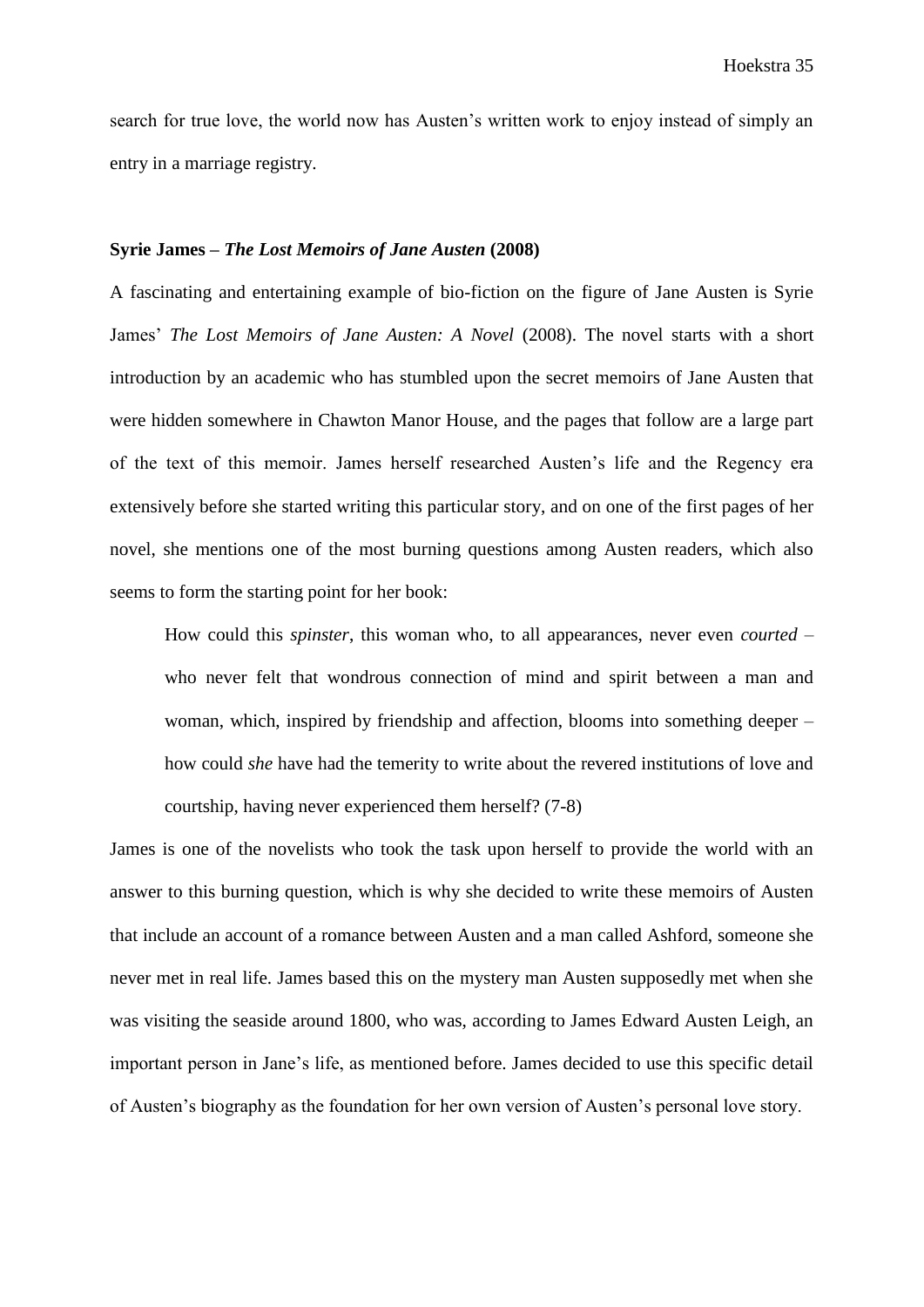James' story is a mix of historical facts and fictional elements, in which especially Austen"s own novels play an important role. James seems to believe that Austen might have based most of her writing on real-life experiences, because elements from all six of her novels come back in this account of her life. For example, Mrs. Austen, Jane"s mother, strongly resembles Mrs. Bennet: continually wishing her daughters to marry and harassing them about it (33). At one point, a conversation between Jane and her father about future husbands reminds one of a conversation Sir Thomas Bertram has with Fanny in *Mansfield Park*; Jane and a group of people go on a picnic at Netley Abbey, which is reminiscent of the picnic at Box Hill in *Emma*, and like Louisa Musgrove in *Persuasion*, Jane falls down a set of stone stairs in Lyme. There are also mentions of haunted stories, which refer back to *Northanger Abbey*, a couple which plans to run away to get married like Lydia Bennet and Mr. Wickham do, and Jane visits the estate of the man she is in love with, Ashford, which is called Pembroke Hall, which seems to be based on Fitzwilliam Darcy"s Pemberley. Next to these numerous fictional events, James does use some events that really happened to Austen, such as the marriage proposal by Harris Bigg-Wither, and she quotes some of the letters written by both Jane and her sister Cassandra.

What is, however, most striking about James' novel is how she manages to turn Austen"s life into a stereotypical, entertaining, modern romantic "chick lit" novel, which is all based on the idea of Austen finding true love with her own Mr. Darcy. On a visit to Lyme, Jane is saved by a mystery man after falling down a set of stairs at the seaside. This man turns out to be called Mr. Frederick Ashford and, from the start, there is obviously a connection between him and Jane. They start talking and it does not take long before they even begin finishing each other"s sentences by quoting Wordsworth (49). Jane starts to fall in love with Ashford, but as in any romantic tale, there are obstacles that prevent the couple from being together. When Ashford has to leave Lyme suddenly, he and Jane lose touch and Jane is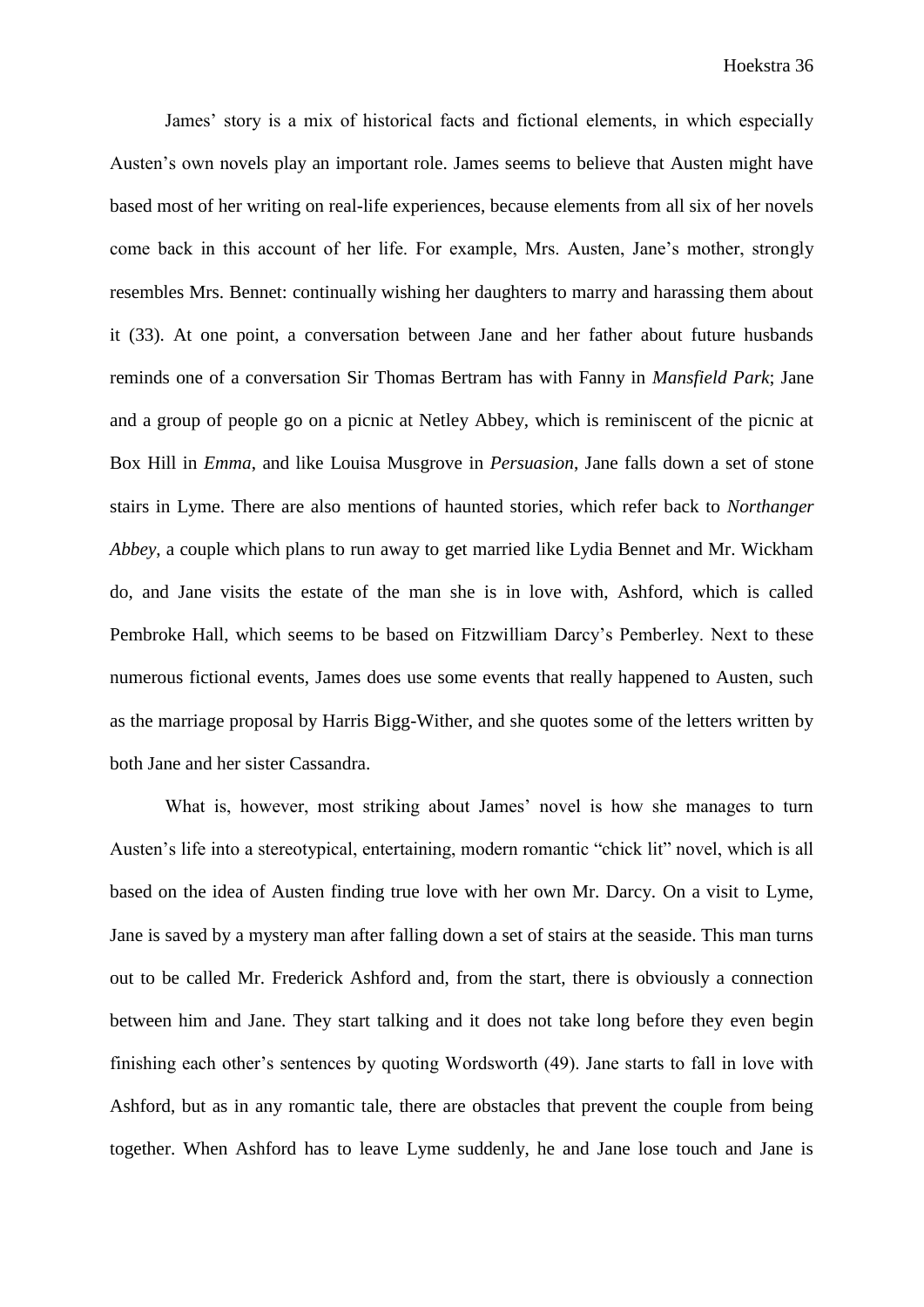heartbroken. Cassandra tells her to forget about Ashford, but she wants to believe in the possibility of true love: ""Not every one has a chance at true love, Jane." "But every body has the right to *seek* it, to *believe* that she can and should marry for love, at least once in her life, does she not? Must I sacrifice all my hopes?"" (78) When Jane is at a dinner party a couple of month later, she suddenly bumps into Mr. Ashford, who happens to be one of the guests as well. Romantic encounters follow: a picnic where they spend hours telling each other stories, their own bench in Kensington gardens, and so on. However, once more the blooming romance is obstructed when Jane hears Ashford is actually engaged to someone else. She is, yet again, alone and heartbroken, and tries to distract herself by going on a trip with her friend, Alethea Bigg-Wither. During this trip she visits Ashford"s estate, Pembroke Hall, where she unexpectedly bumps into him for a second time. It takes a while before everything has been cleared up, but eventually Ashford chooses Jane and proposes to her. Everything seems to be ready for a perfect ending, but James has to stay true to at least one detail of Austen"s life story, which is that she never married. Instead of following the family myth of the man at the seaside who unexpectedly died, James keeps Ashford alive and as an alternative makes Jane decide it is better for him to marry a rich woman instead of her, because he deserves a better future. Jane ends up alone, with only the memory of the perfect man, who inspired her to write her novels and, most specifically, who figured as the foundation for her famous character Mr. Darcy.

It is mainly Austen"s feelings towards Ashford that make or break her aspirations to become an author. When Jane is in love with him, she finds the unending inspiration to write and write, but when Ashford leaves, she can no longer find the right words any more. At the end of the novel, when Jane decides she and Ashford cannot marry one another, she also states she will never write again. It is, in true romantic spirit, Ashford who convinces her to continue writing about love with a happy ending, to contrast their own experience, and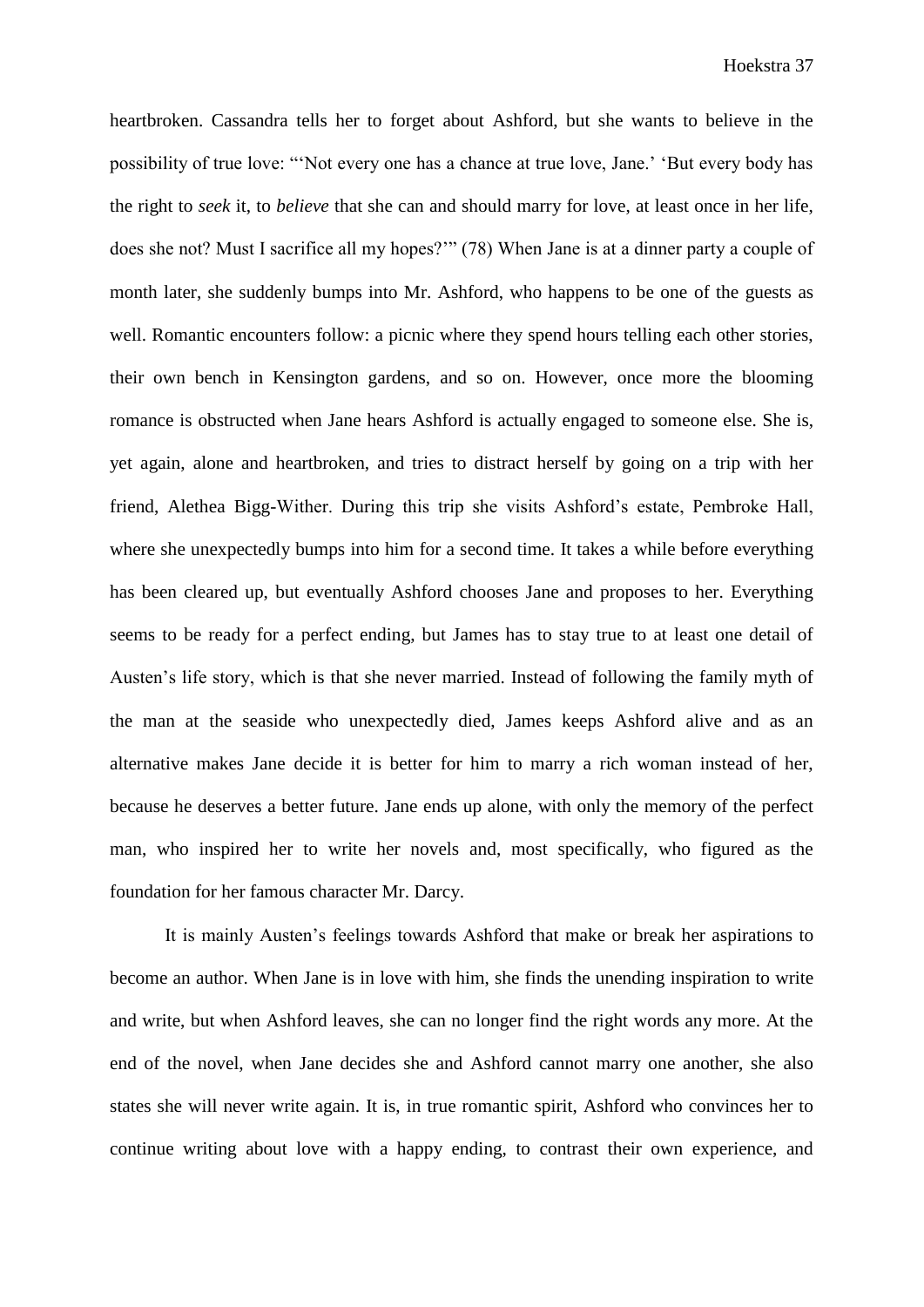together they come up with the title for Jane's first novel, *Pride and Prejudice*. James gives Austen the love she supposedly never had: "My goal was to create a love interest who was truly Jane"s equal in intellect and temperament, and worthy of Jane Austen"s admiration and passion; a man who could influence her life and her return to writing, but at the same time, would not take away from her own fiercely independent spirit or seem to be the only reason for her many accomplishments" (318). James decided to incorporate the wish of every romantic woman, which is still used as the basis for countless films and novels in this day and age, in her representation of Austen: meeting the perfect man and feeling like the heroine of a true love story. So, in contrast to Moser, who decided to portray Austen as a woman happy to have found love in her life in the form of a career, in this case her writing, James based her representation of the famous author on the image of the modern-day pop fiction heroine starring in a romance novel, which is in this case based on Austen's own written works.

# **Sally Smith O'Rourke –** *The Man Who Loved Jane Austen* **(2006)**

In her 2006 novel *The Man Who Loved Jane Austen*, Sally Smith O"Rourke turns one of the most frequently asked questions in regard to Austen"s real life romances into a story: what if Mr. Darcy was actually a real person who was Austen"s true love? Various people believe that a character like Darcy, who is the ideal man for women all over the world, must have been based on a man Austen knew during her lifetime. O"Rourke deals with these beliefs and speculations in an interesting way in her novel, which has two main storylines. The novel starts with Austen's own point of view: "She was thirty-four years old  $-$  an unremarkable spinster who lived an unremarkable life in a house provided by her devoted brother and shared with her elder sister and their aged mother. And, until fewer than twenty-four hours ago, she had never known a lover"s caress" (2). Not much specific information is given by O"Rourke, before she switches to the modern-day storyline. Eliza Knight, an artist from New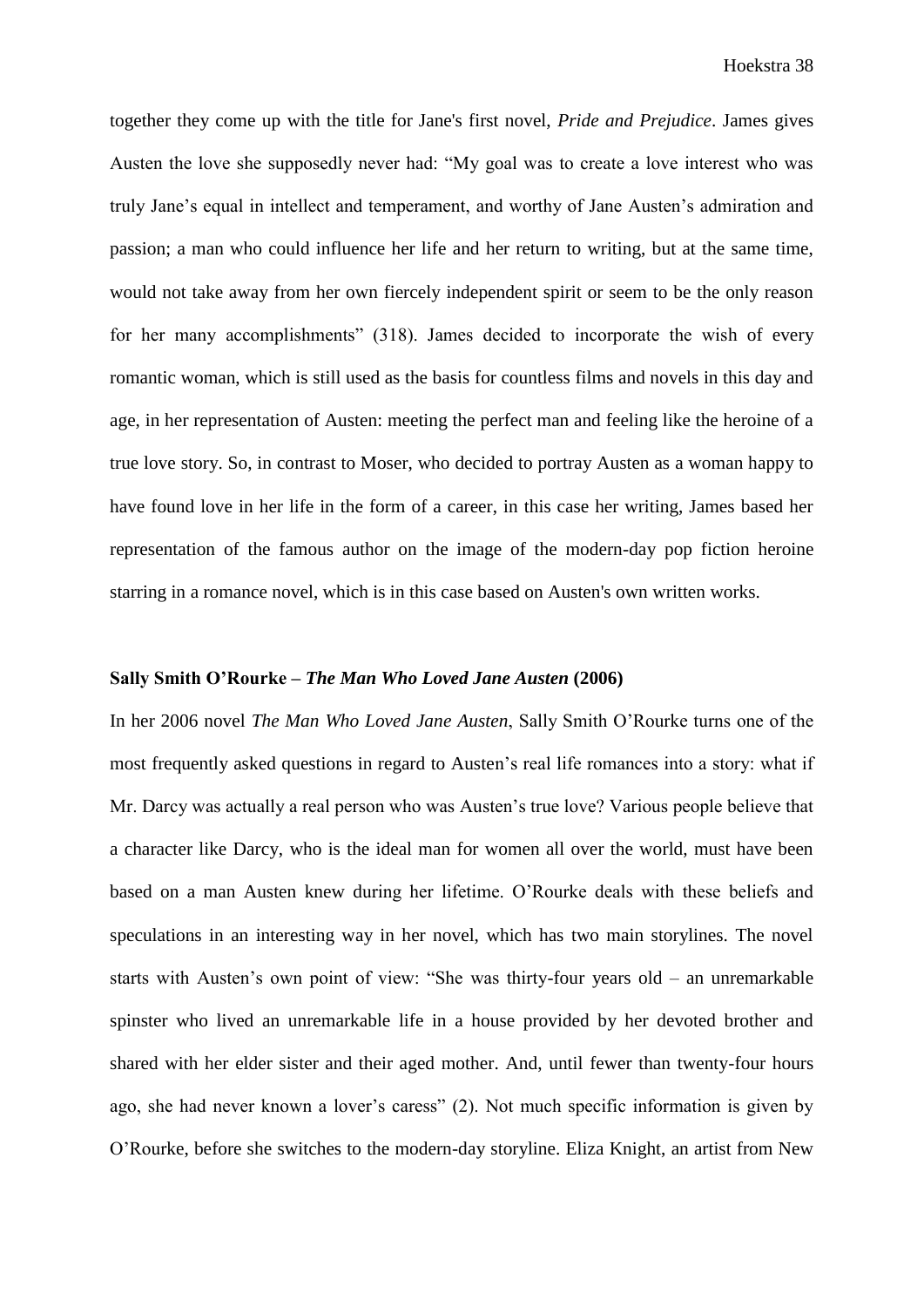York, one day buys an old vanity table at an antique warehouse, having no idea to whom the table used to belong. As soon as she gets home, she finds two letters tucked behind the mirror: one sealed, the other one dated May 1810 and addressed to "Dearest Jane" from "F. Darcy." Eliza immediately thinks of Jane Austen and her most famous character, Fitzwilliam Darcy, but cannot believe the letters are real: "The relationship suggested by the enigmatic address on the letter was flatly impossible. Darcy was, after all, a fictitious character, wasn"t he?" (19) After scientific testing by a Jane Austen scholar, the sealed letter appears to have been written by Jane herself and Eliza"s world is turned upside down. However, instead of handing over the letters to scholars, Eliza is drawn to Virginia, where a man named Fitzwilliam Darcy lives, at his estate Pemberly Farms, who will do everything to have these letters in his possession before they go to auction.

The letters still leave Eliza with unanswered questions: "If Darcy had been a real person, she wondered, were they in love, how did they meet, why didn"t they marry?" (27). She has a feeling Fitzwilliam Darcy knows more about this, and eventually he decides to tell her his story. While riding his horse one morning in England, he fell off and when he woke up, he found himself in nineteenth-century England. He was brought to a house nearby, where two girls named Cassandra and Jane took care of him. He was specifically taken in by Jane: "Her best feature, he thought, was her large brown eyes, which sparkled in the light and seemed to contain infinite depths of intelligence and understanding" (127). It took some time for him to recover, and also to realise where he had ended up and with whom. While he tried to find out how to get back to his own time, he fell in love with Jane, who also developed feelings for this stranger. Darcy confided in Jane and told her how he needed to go back to his own time, where she happens to be incredibly famous. After several kisses in the moonlight and attempts to go back, Darcy realised he had to do exactly the same thing he did to end up in the past, to travel back to the future. Jane helped him, realising there was no place for him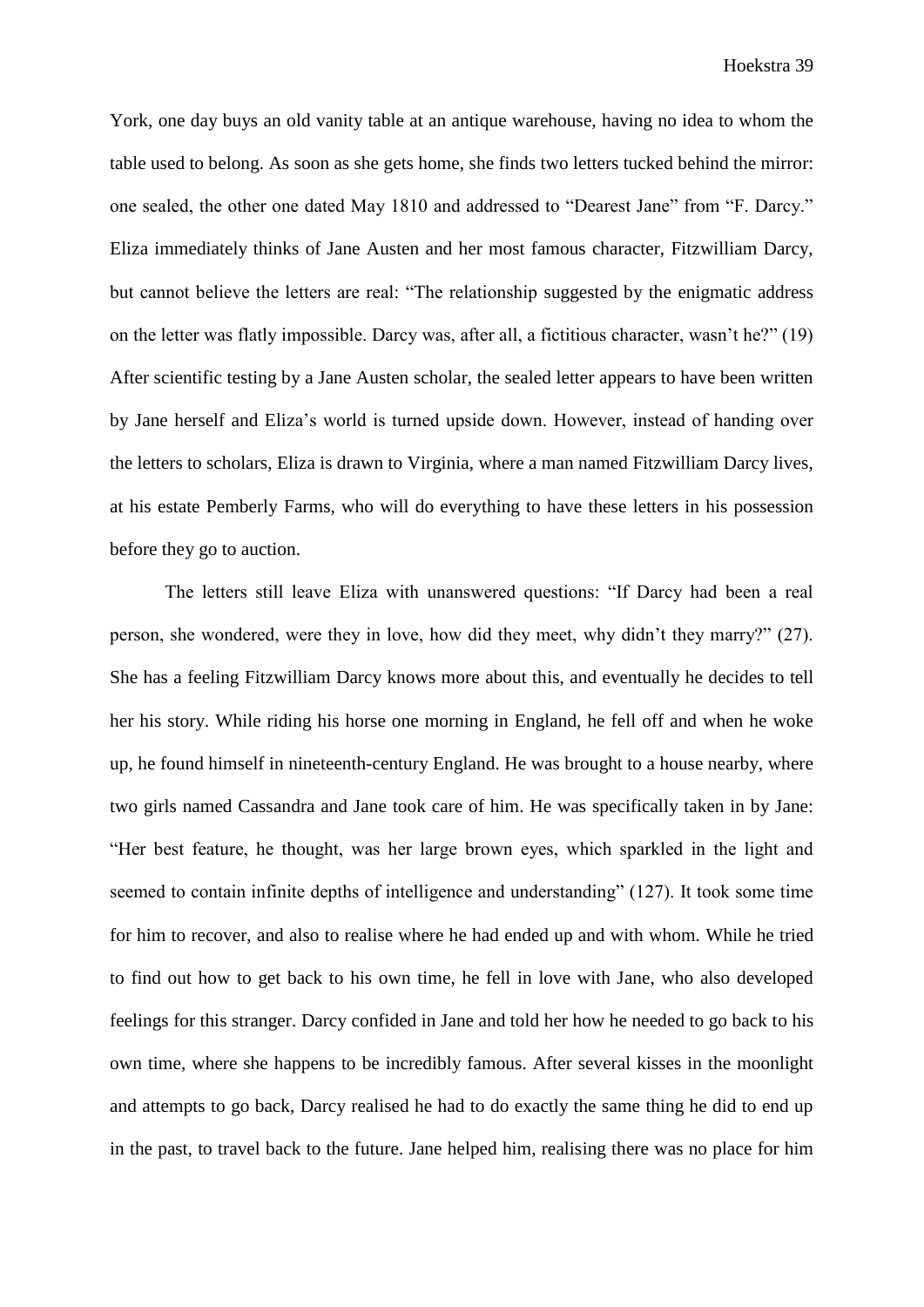in her world and no place for her in his world, and said to him: ""I shall dream of a man who loved me once,' she vowed in return, 'if only for a moment. And in my dreams, dear Darcy, you shall be ever strong and kind and most exceedingly noble"" (221). It is his visit that inspired Jane to re-write her tale *First Impressions*, in which Darcy plays the role of the romantic hero; the only memory of their short love story.

Since his travels through time, Darcy has been looking for anything that once belonged to Jane, like the letters Eliza found in the vanity table, which was once Austen"s property. Eliza finally understands one of the letters was actually written by the same Fitzwilliam Darcy she has met, and the letter written by Jane is addressed to him. Instead of selling the letters, she decides Darcy can have them, and with him she finds her own romantic Austenesque love story. By adding the concept of time-travel to her novel, O"Rourke manages to give an entertaining possible explanation of what Austen"s famous love story *Pride and Prejudice* is based on, while also providing the reader with an interesting portrait of Austen herself. While Jane does not play the leading role in this novel, like she does in Moser's and James' works, O'Rourke portrays her as the intelligent and ironic woman that shines through in the six novels she wrote. However, once again, Austen is given her own love story to explain how she wrote one of her masterpieces, and in this specific example she is even literally given her own Mr. Darcy, which most likely fulfils the wish of numerous Austen fans.

# **Jill Pitkeathley –** *Cassandra & Jane* **(2004)**

In a letter written soon after Austen"s death in 1817, Jane"s sister Cassandra tries to explain how she is feeling: "I have lost a treasure, such a Sister, such a friend as never can have been surpassed, -- she was the sun of my life, the gilder of every pleasure, the soother of every sorrow, I had not a thought concealed from her,  $\&$  it is as if I had lost a part of myself" (Le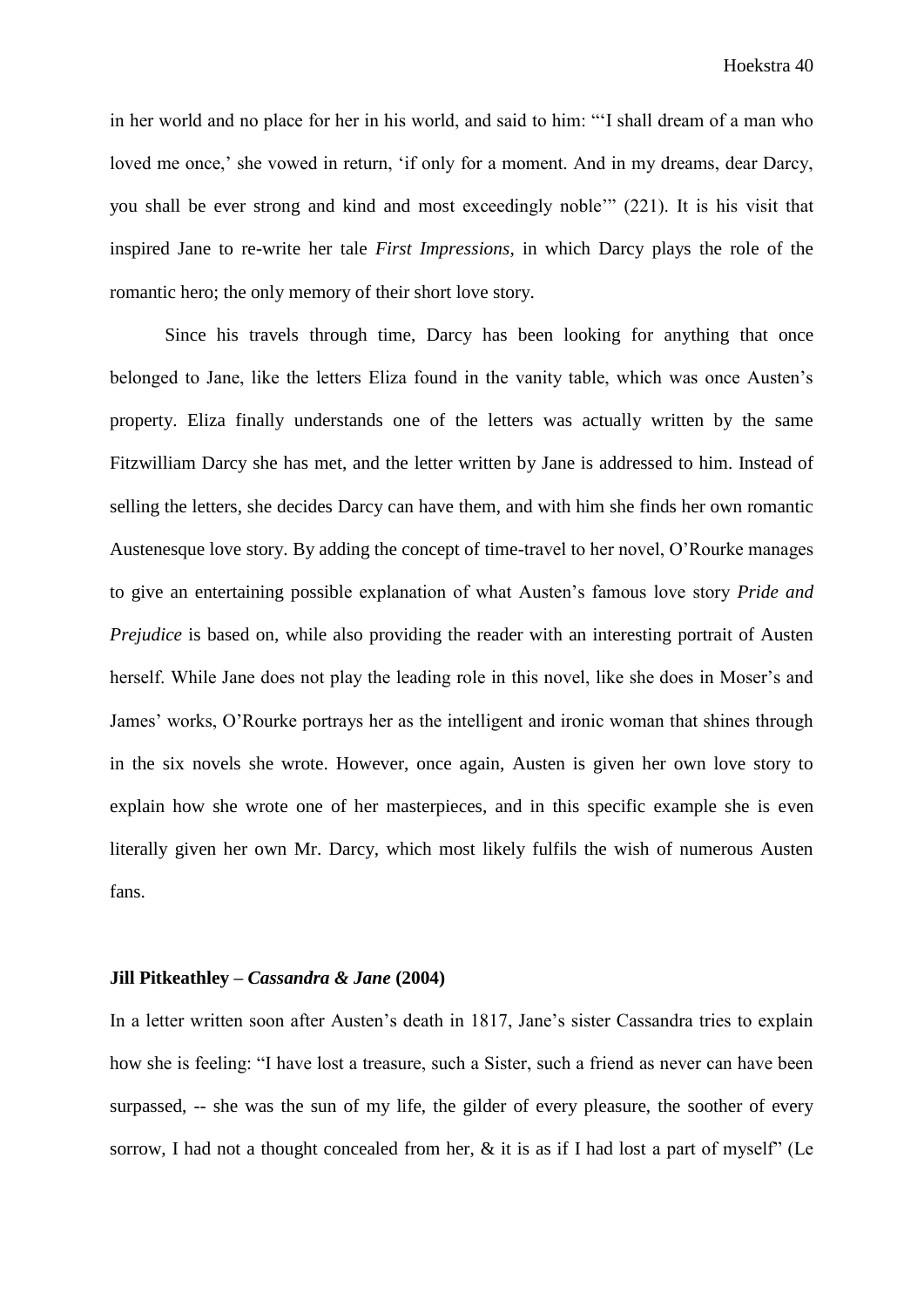Faye 267). From remaining personal letters such as this one it becomes clear what a special and close relationship Jane and Cassandra Austen had with one another. They were sisters, but also each other"s best friend and confidante. In her novel *Cassandra and Jane*, Jill Pitkeathley tries to capture this special sisterly bond by filling in the missing gaps in Austen's life story by looking at it all from Cassandra's perspective, instead of Jane's. While this piece of biographical fiction is also a blend of facts and fiction, the book is certainly different from the novels already mentioned, because it looks at Austen from the viewpoint of the person who was closest to her and knew her best, namely Cassandra. It is also this special sister-tosister relationship between Cassandra and Jane that plays a central role in this specific representation and that proves most important in Austen"s life, according to Pitkeathley, more important than any man could have ever been.

The novel starts and ends with the same event: the burning of most of Austen"s letters. Pitkeathley describes Cassandra as a 70-year-old woman, still living at Chawton cottage, who has kept all the letters her sister once wrote her safely hidden in Jane"s own rosewood trunk. She fears that when she is not around anymore, family members will make sure every detail of every letter will be published, all for a profit. She remembers Jane"s own words, which Pitkeathley mentions in her introduction: "No private correspondence could bear the eye of others" (xi), and as her responsibility to her sister, Cassandra only saves some letters and burns the rest. This event is the start of a trip down memory lane for Cassandra, as she takes the reader back to Jane"s birth, childhood and older years. While Cassandra appears to be the docile, silent older sister who watched out for and took care of her younger siblings, Jane is portrayed as a witty free-thinking young woman, critical of the limitations of the society she lived in, searching for her own place in the world. Two roles which remind one of Austen's famous sister couple in *Sense and Sensibility*, Elinor and Marianne Dashwood.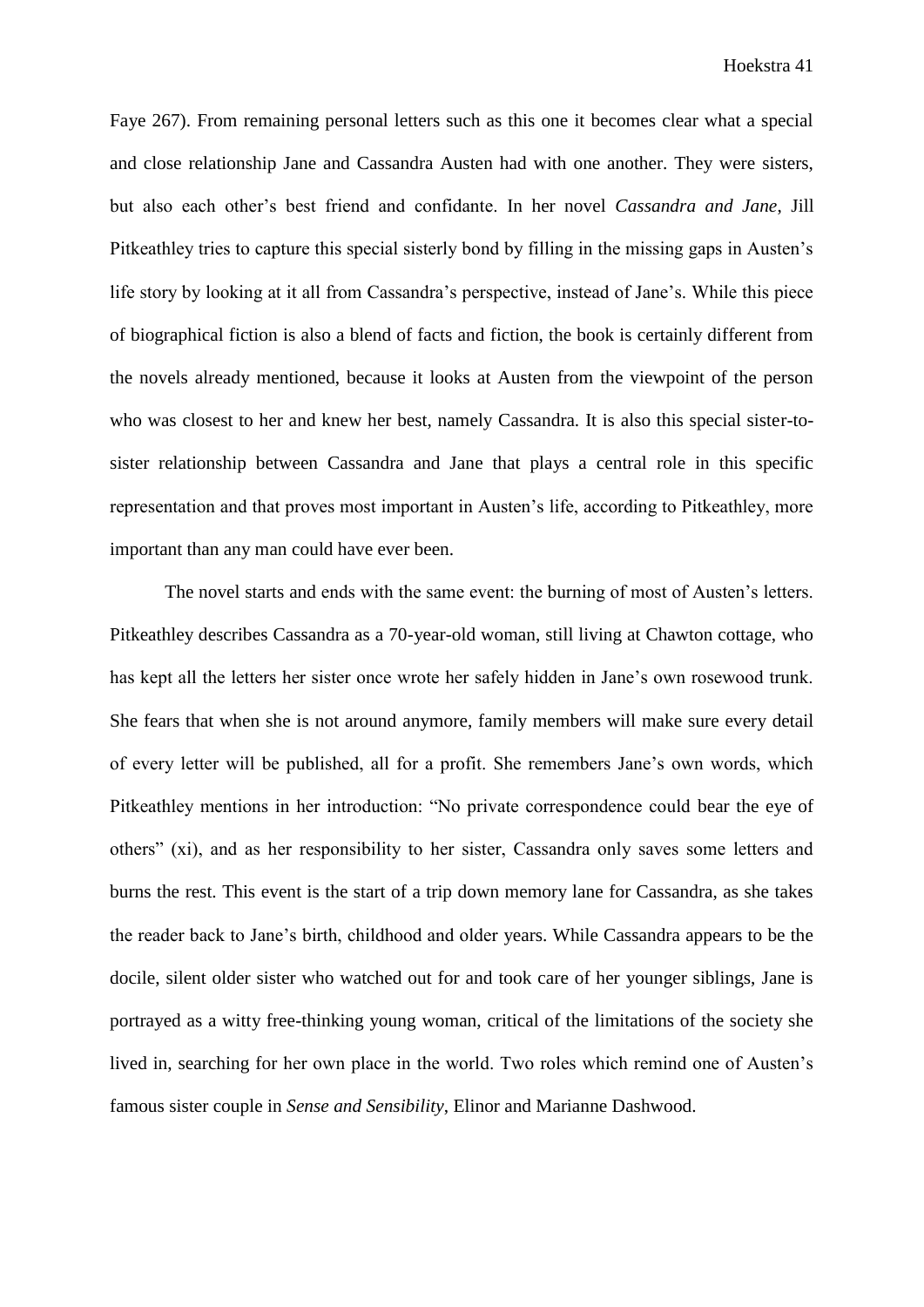In her late teens, Jane is becoming more and more interested in the opposite sex, as described by Cassandra:

"Am I not becoming the most prodigious flirt?" she asked me one evening on the way home from Manydown House. "Did you see how so many competed for a place in the line with me? I had not one but two invitations to walk in the conservatory." I did not respond because I had noticed and had not been very pleased to overhear one of the older ladies who was chaperoning describe her as "*madly husband hunting*". (39)

It is an image of a young girl, adoring the attention she is given, full of hope of what the future might bring her, not caring what others might think about her behaviour. It is especially a young man named Tom Lefroy who makes Jane act and feel a specific way. However, this short journey into the world of romance does not last long, and Jane scolds herself for being so foolish: "I hope you have told no one of my hopes which have turned out to be ill founded. Ill founded is too mild a term. My hopes were stupid. Oh how I should have realized that his family would not allow it. He needs to make a better match than I. Money is at the root of it" (42). While Cassandra could see it was hurting her sister, Jane was not the girl to pine openly and looks at it all from an author's perspective: "A consolation I find is that I can now feel for the heroines of my stories when they fall in love. I am sure you know though that I wish with all my heart that I could make a happy ending for myself" (43). It is this particular incident with Tom Lefroy that changes Jane when it comes to the opposite sex and marriage. When the news of the death of Tom Fowle, Cassandra"s fiancé, reaches England, Jane realises her sister will most probably never marry. Cassandra explains this event seems to have influenced her sister, since this meant there was not as much pressure on Jane to marry as well. From this moment on, Jane does not seem to worry too much about the whole marriage issue any longer. This does not mean, however, that men no longer play a role in her life.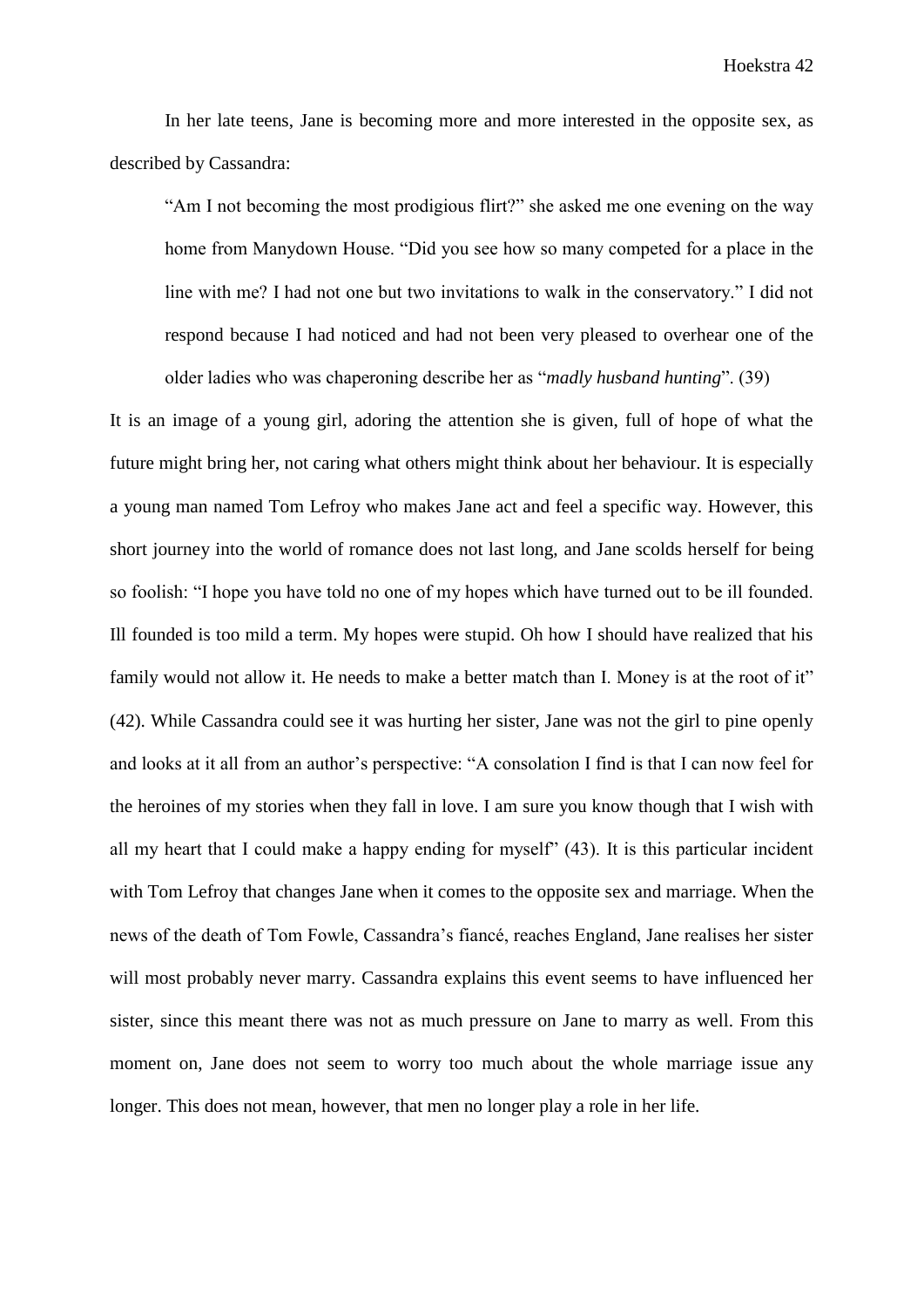Jane has to endure being set up with possible future husbands, such as the Reverend Samuel Blackall, in whom she is not the slightest bit interested, a marriage proposal by Harris Bigg-Wither, and she also sees an ulterior motive to her family's move to Bath: "Are we to be paraded as prospective wives for the citizens and visitors of that sad town? Are we to be observed and judged in the Pump Room, for our looks, our carriage, our accomplishments?" (88). While on a trip at the seaside in Lyme, Jane almost falls down a set of wet steps and stumbles into Reverend George Atkins, a man with whom she turns out to have a lot in common. The two continue to write each other with fake names, Joseph Hill and Mary Unwin, based on Wordsworth's work, and on Jane's side there is even hope of an engagement. Yet, at a certain moment Jane no longer receives any letters from Mr. Atkins, and she is afraid she might have said something he did not approve of: ""So Cass, I must now accept that I have once again, as I did with Tom Lefroy, mistaken interest and attraction for love." Her voice grew hard. "I should have realized before this that I am destined always to be a lady disappointed in love and find solace in having had the experience"" (113). When she returns to Lyme after a certain amount of time, though, she finds out George Atkins had a seizure and died a few days later. He even told his family he found a girl he wanted to marry, but the news of his death had never reached Jane.

Overall, Pitkeathley stresses that Jane knew two loves in her life, even though she never married, namely her writing and her sister, which form the basis of this specific representation of Austen. Her writing shows who the author "Jane Austen" really was, and it was only Cassandra who knew Jane, inside and out. This comes forward at the end of the novel, after Jane's death, when Henry suggests writing a short biographical notice, which would be added to the posthumous publication of *Northanger Abbey* and *Persuasion*. Cassandra, as the narrator of the story, says: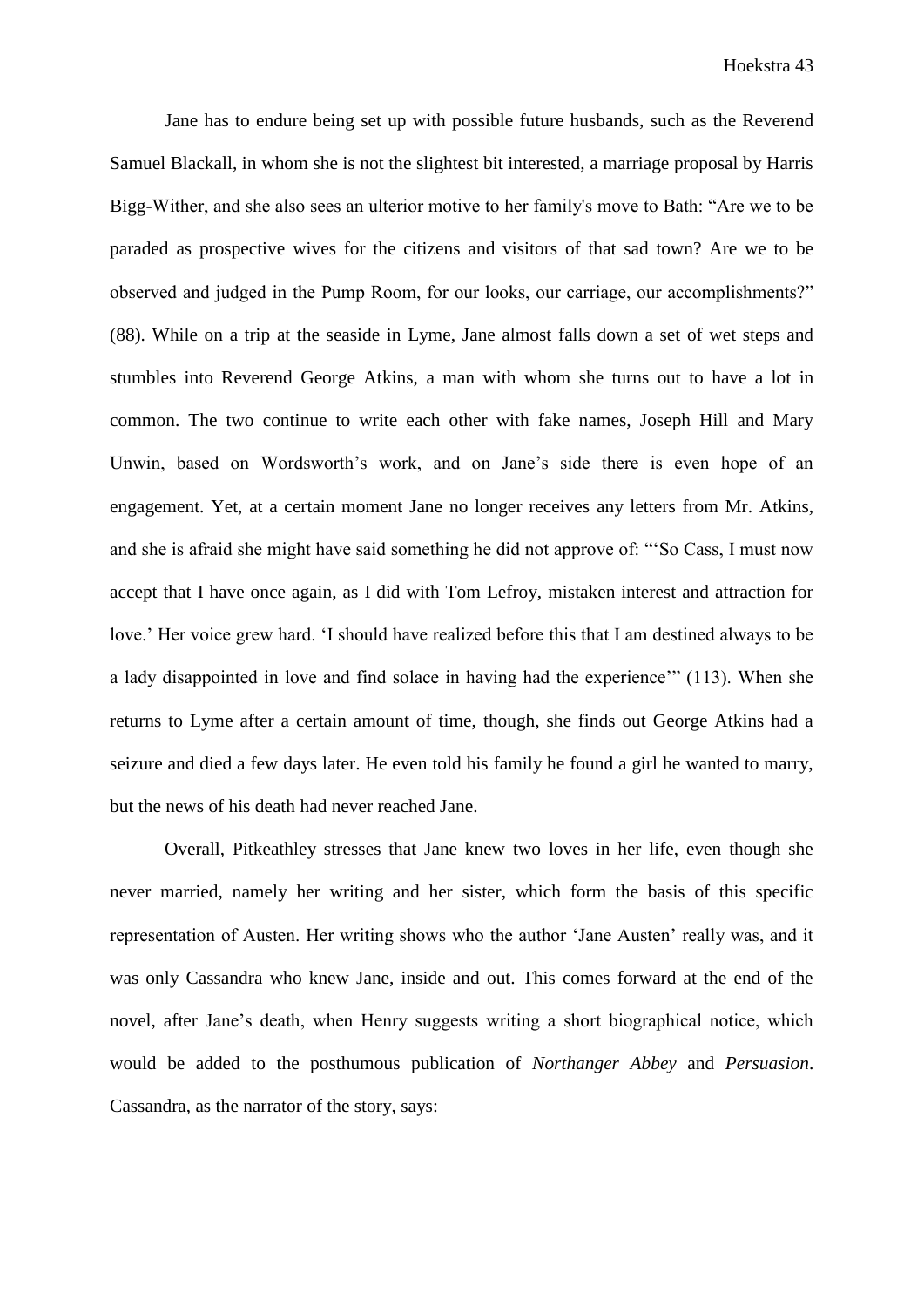It was not Jane, of course, but Henry understood that this was how she was to be remembered. Hers was such a complex nature that it was not possible to explain to those who did not love her that she could be cruel and kind, disparaging and compassionate, bitter and hopeful, almost in the same breath. We must paint a simple picture – a life by "*no means of event*" as Henry put it – and the real Jane would remain known only to me. I was content with that. (237)

While men came and went, her stories and Cassandra were always there when Jane needed them, which was the foundation for a special relationship. Pitkeathley makes an interesting point by stressing that Austen did find love in her life, but not in the form most readers of her novels wanted her to. The sisterly bond with Cassandra was so strong, that no man could have come between them, and this was something Pitkeathley wanted to use in her representation and explore in this novel, as she explained in an interview: "Each was the most important relationship in each other"s life. They always shared a room and clearly missed each other greatly when they were separated (...) They occupied a special place for the rest of their relations who often saw them as a couple rather than as two separate people in spite of their very different personalities" (par. 1). The relationship between Cassandra and Jane which Pitkeathley describes in her novel is actually reminiscent of the feminist idea of universal sisterhood, which was popularised by second-wave American feminism, as an alternative to women"s fixation on men, which has been linked to Austen before. According to Pitkeathley"s *Cassandra and* Jane, Austen saved the romantic tales for her novels, while already having found a maybe even stronger and ever-lasting bond right next to her wherever she went.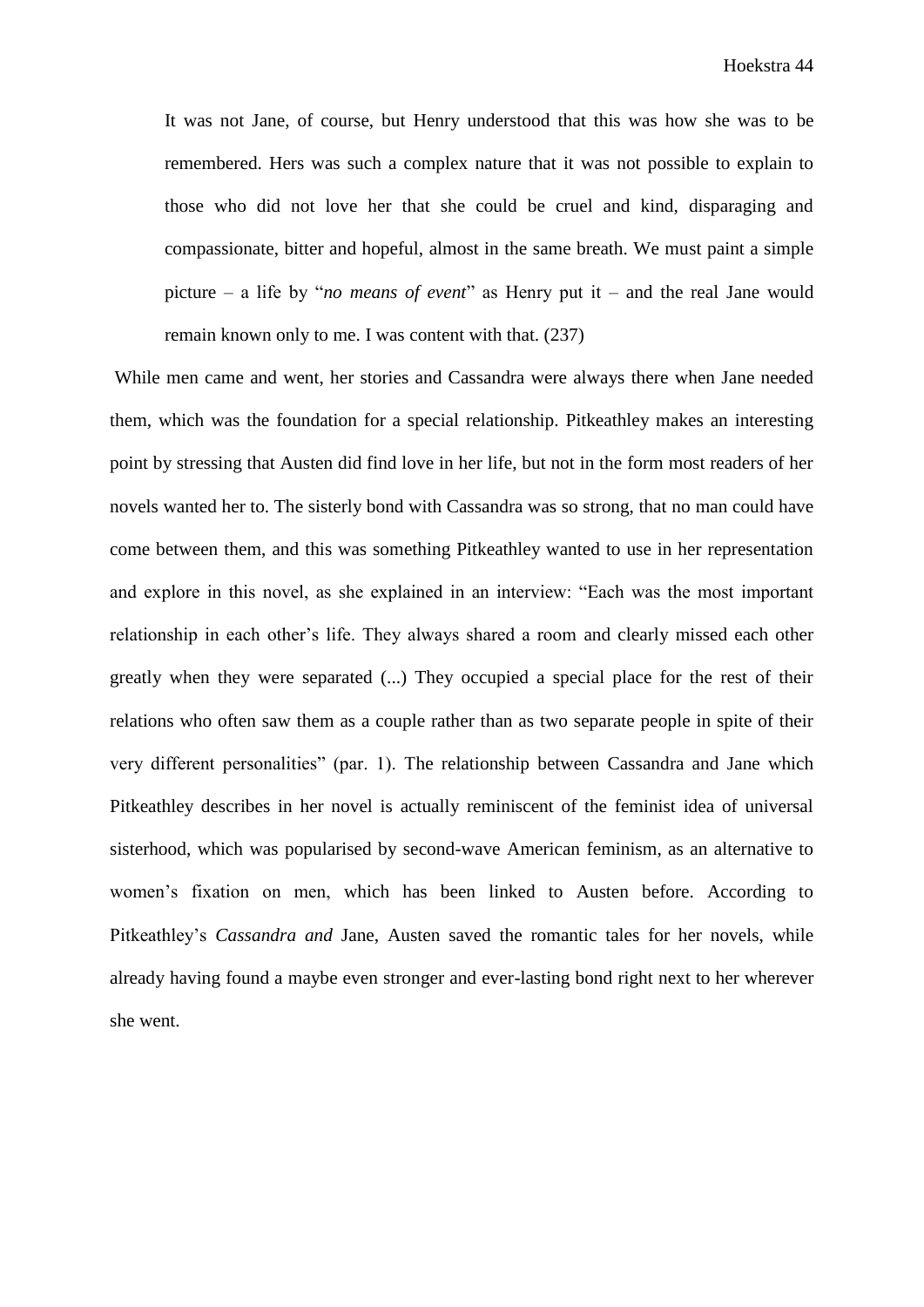#### **Veronica Bennett –** *Cassandra's Sister* **(2006)**

In *Cassandra's Sister*, which is seen as a young adult novel, Veronica Bennett tells the story of the nineteen-year-old Jane Austen, named Jenny by her family and friends, and her search for love. When taking a look at the short description of the novel on the cover of the book, it already becomes clear what the main theme of this work is, namely love:

As Jane Austen writes the novels that will become such classics as *Sense and Sensibility* and*Pride and Prejudice*, she despairs of ever finding a Mr Darcy of her own among the closed circle of her rural acquaintances. But, in the winter of 1796, the handsome Tom Lefroy enters Jane's quiet life. At a time when money conquers love, can the happy ending Jane wrote for her characters be hers in real life?

The young Jenny really admires her worldly cousin Eliza, who has just lost her French husband in the war. Eliza has everything: the right attitude, beautiful clothes, and men admiring her everywhere she goes. It is Eliza who gives Jenny ideas on how wonderful it would be to be admired by men everywhere she goes, how she should behave around men, but also the one who inspires Jenny to take up writing more seriously.

When Jenny and her family and friends are at a ball, she meets a young man named William Heathcote, whom she is immediately enchanted by: "Mr Heathcote was the most beautiful man Jenny had ever seen" (64), but while he promises her the last dance, it is her friend Elizabeth Bigg-Wither who eventually captures his eye and his heart. It is Jenny"s first disappointment in love, and from this moment on she starts to wonder whether true love is really something she will ever find in life. However, her feelings change as soon as she meets a young man named Tom Lefroy at another ball: "When Tom Lefroy led her out onto the floor her heart felt as if something heavy were pressing it. She could not feel her legs at all. She executed the steps without knowing it, aware only of how naturally her hand fitted into her partner's" (119). In a letter to Cassandra, Jenny declares her love for Tom and how she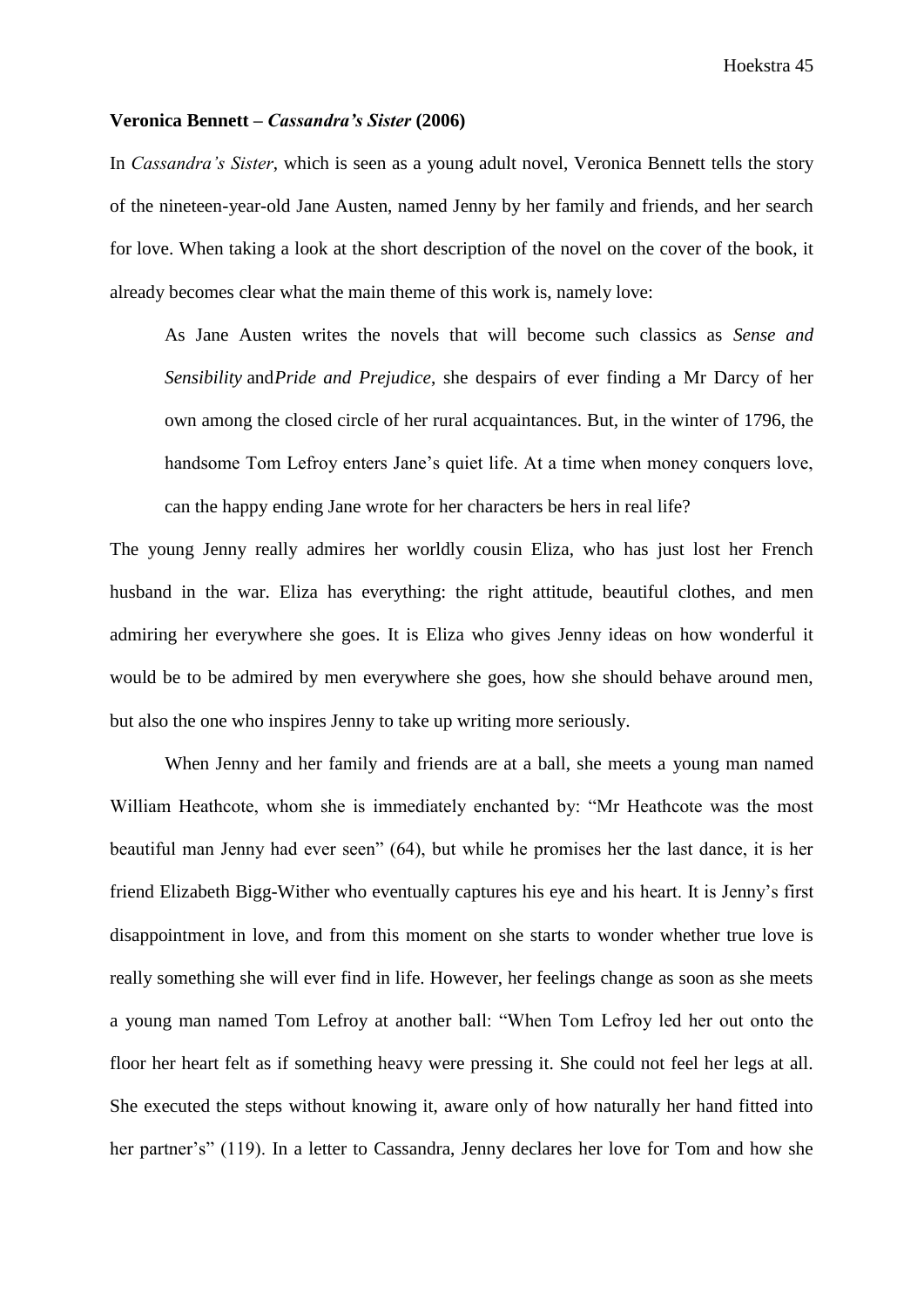hopes for a possible proposal, but once again, she is disappointed. It seems, however, that this particular displeasure scars Jenny for the rest of her life, because she cannot forget Tom Lefroy and her memories of him continue to haunt her and come back throughout the entire novel: "Jane, after two years without a word, had accepted that Tom Lefroy was lost to her. Was she indeed left behind, doomed to spinsterhood by association? Would she forever be one of the Misses Austen, invited out of politeness?" (177).

When she was sixteen years old, Jenny had used a blank page in her father's church register to write down her own imaginary marriage entries. This hope for romance seems to have slowly died when Jenny, who by now prefers to be called Jane, reaches the age of twenty-two. She makes jokes about love and marriage, knowing it is something not meant for her: "Most heavy upon Jane's heart, though, lay the conviction that when Tom Lefroy had returned to Ireland he had taken her future with him (...) If another man should ever love her enough to propose, and if she should ever love him enough – as much as Elizabeth loved Darcy – it would be a miracle" (196). From this point on, she turns her attention to her writing and her family, instead of a possible marriage. However, even though Jane seems to have given up the hope of ever finding true love, when a friend of the family, Harris Bigg-Wither, proposes to her, she declines, not wanting to marry without love. The novel ends with Jane and Cassandra driving away from Manydown in a carriage, both knowing they will probably not find love again in their lives, but they will have each other to rely on and take care of. Like some of the other authors mentioned in this chapter, Bennett focuses on Austen's unfortunate chances at love, but also stresses the important role her writing played, which can be seen as a kind of love as well. Once again, the issue of having to choose between either love or a career plays a central role in the way Austen is represented.

The five different novels discussed in this chapter all deal with a specific theme which is, these days, almost automatically mentioned when talking about Jane Austen and the way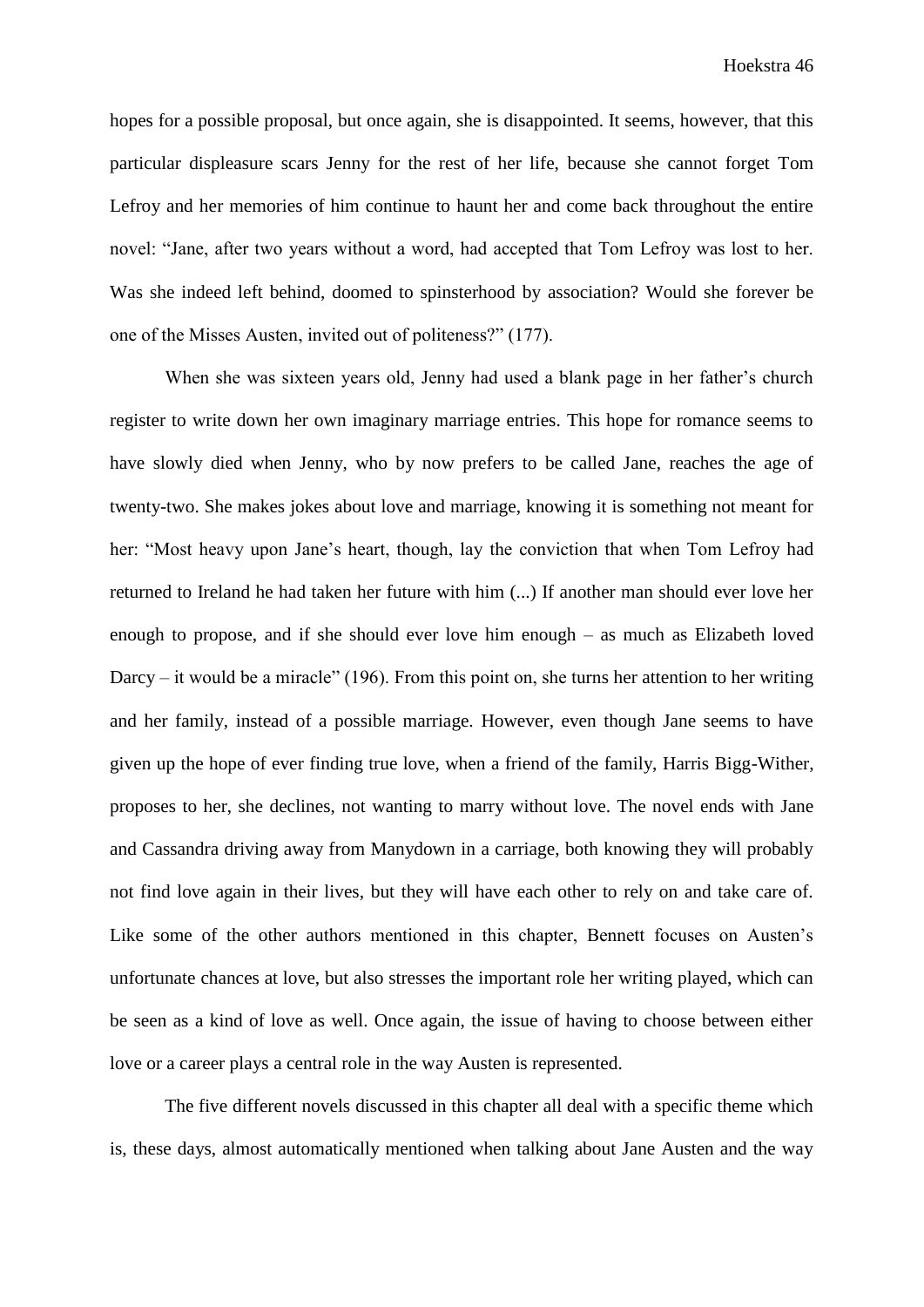she is often portrayed: love and romance. Something that seems to play an important role here is the specific message that finding love and romance in a relationship between a man and a woman, which ultimately ends in marriage, equals complete happiness. Young women are supposedly looking for their own Mr. Darcy to make their lives complete, and there seems to be a basic assumption that this is something Austen must have experienced or missed in her life. Whether it was Tom Lefroy or a completely fictional male character that resembled Mr. Darcy"s personality traits, Austen is believed to have loved someone who must have given her the inspiration to write some of the world"s best-known love stories. Deirdre Lynch gives a possible explanation for this longing to change Jane Austen into a romantic heroine herself: "We have to imagine Austen as Elizabeth Bennet and grant her a Darcy of her own – even if in the end we take him away again. We can"t bear to think that her wisdom was not based on experience" (par. 11).

While this particular public wish to give Austen her own love story still seems to be widely present, as comes forward in the novels by Syrie James and Sally Smith O"Rourke, the idea of a woman needing to be married in order to find happiness no longer fits our modern society, which comes back in the various ways Austen is represented. One can also find satisfaction and contentment in his/her career, which is what happens to Austen in Moser's novel *Just Jane* and Bennett's *Cassandra's Sister*, being with friends and family, or maybe even the idea of a universal sisterhood, which plays a role in Jill Pitkeathley"s work. The connection between the stereotypical man-loves-woman fairytale and Jane Austen is easily made, probably because her novels, with their marriage plots, are most often placed on the romance shelf. However, Austen did not only focus on love, but wrote about numerous other topics, such as women"s limited freedom and the importance of manners in her day and age, as well. While, predictably, love still seems to be the one topic that is linked to her own name and character the most, it is interesting to see that in some examples of modern-day bio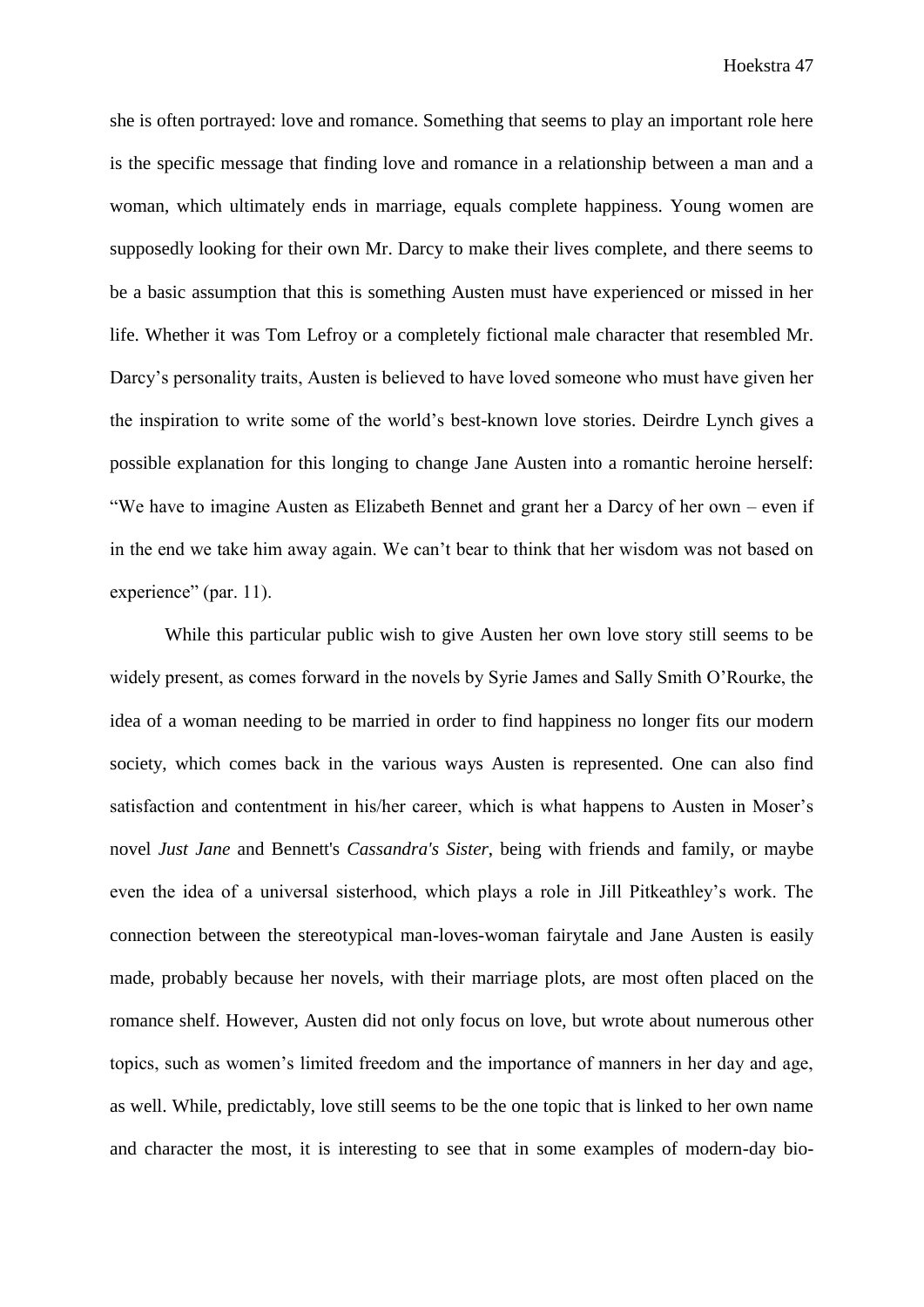fiction based on Austen's life, 'love and happiness' can also be interpreted in a different way, which results in diverse fascinating modern representations of the author and person Jane Austen.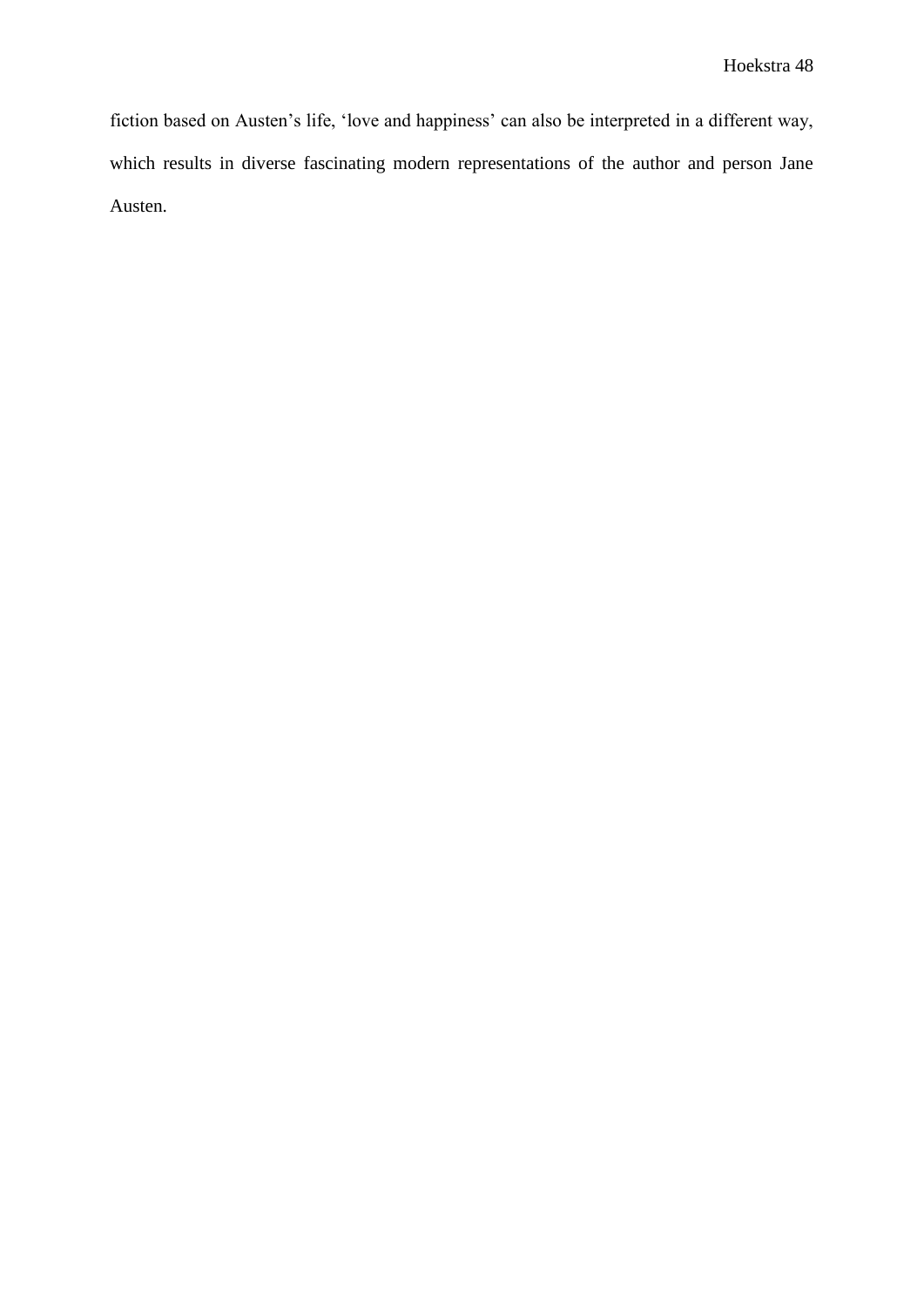### **4. Dear Jane…**

In the modern day and age it seems every magazine with a female audience has at least a few pages dedicated to giving advice. Whether it is issues related to love, family, school, or work, an advice columnist is ready to answer these specific questions from people who need help. Through the decades, Jane Austen somehow established herself as one of these "agony aunts" as well, fitting the stereotypical picture of this term: a slightly older woman providing others with her wisdom and giving comforting advice. Based on her novels in which love plays a central role, Austen is most often specifically seen as a master of romance, who can solve any love-related issue. An online website for single women, for example, sees Jane as "the original positive thinking dating coach" and asks a number of its readers: "Ever wonder what the love guru and author Jane Austen would do in modern day dating dilemmas the single ladies today have to face?" (Brown par 1.). Deirdre Lynch mentions that students at universities even tend to turn academic lectures on Austen"s work into self-help classes on the topic of love: "A few of the students who enroll in my Austen courses admit that they are there to trawl the books for dating tips" (par. 10). There is even an official website, askjaneausten.com, which provides visitors with "wit and wisdom from Regency England"s go-to advice columnist": one can ask Austen a question, which is then answered in the form of one of her famous quotes.

Numerous books have been published over the years in which Austen"s letters and novels are used as the sources for quality advice. Works such as *Jane Austen's Little Advice Book* (1996), edited by Cathryn Michon and Pamela Norris, *The Jane Austen Companion to Love* (2009), published by Sourcebooks and with no specific author, and Juliette Shapiro's *Ask Jane Austen* (2008), which is described as "an oracle of universally acknowledged truths" on its cover, give the reader advice in Austen"s own words, namely quotes taken from both her novels and the letters she wrote to family and friends. In Lauren Henderson"s *Jane*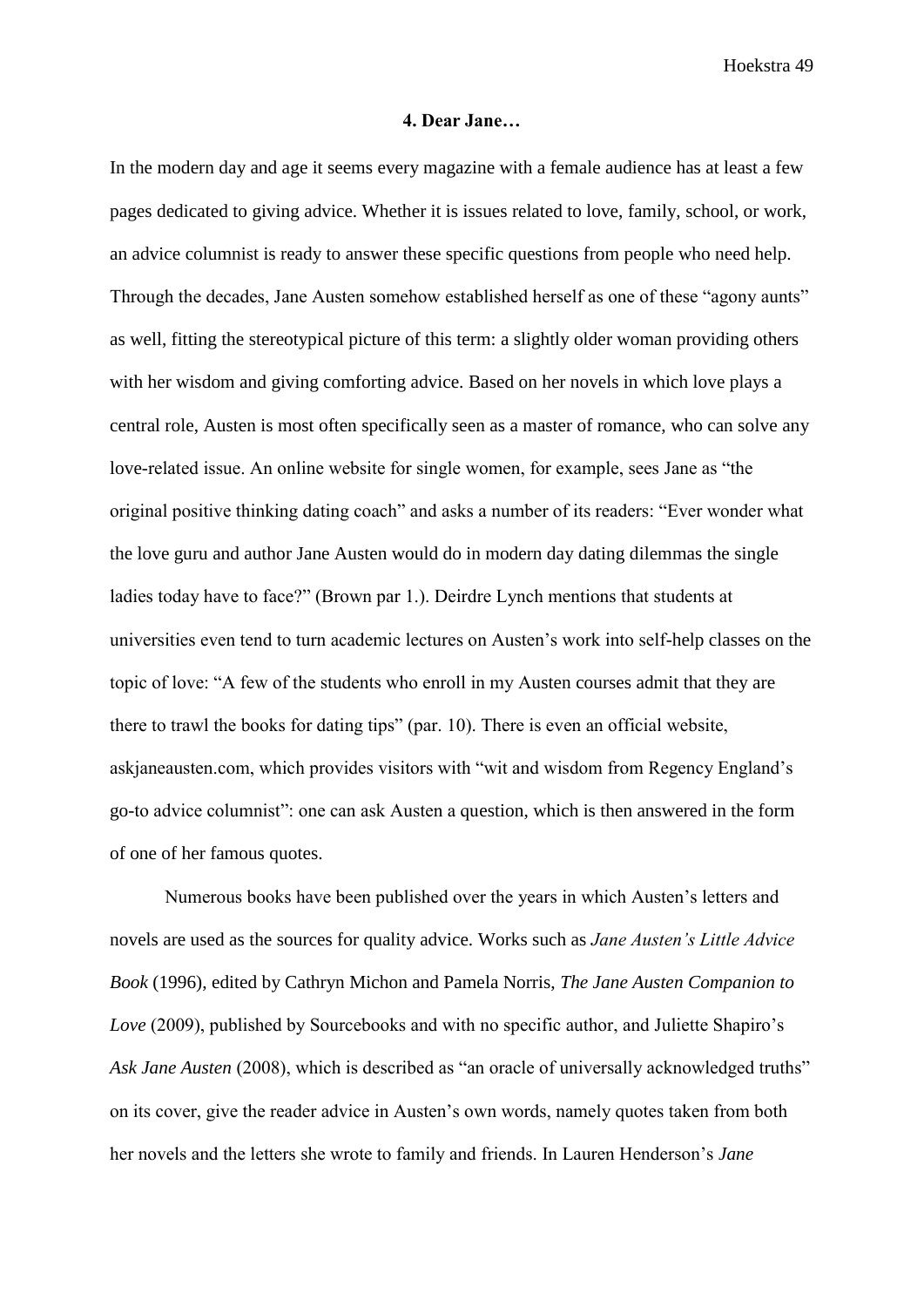*Austen's Guide to Dating* (2005) and in *Jane Austen's Guide to Good Manners: Compliments, Charades & Horrible Blunders* (2006) by Josephine Ross, the authors use Austen"s name and novels as the foundation for giving modern-day advice on how to behave and how to date. In real life, Austen was in fact literally an "agony aunt" to her niece Fanny Knight, Jane"s brother Edward"s daughter. In letters written by both Fanny and Jane, it becomes clear that Fanny often turned to her aunt for advice, especially in relation to romantic issues. Austen"s own thoughts about love, which can be found in her novels as well, obviously come forward in these letters, such as for example in this one, written by Austen in 1817: "Do not be in a hurry; depend upon it, the right Man will come at last; you will in the course of the next two or three years, meet with somebody more generally unexceptional than anyone you have yet known, who will love you as warmly as ever He [God] did, and who will so completely attach you, that you will feel you never really loved before" (Austen, Le Faye Letter 153).

It is this particular image of "Aunt Jane" as the expert on love and manners that inspired several authors to represent Austen as an adviser in their works of fiction. This is yet another stereotypical image, namely that of the older Austen, confirmed spinster, who gives younger women advice on love and other topics, which reminds one of the traditional idea that love is for the young and wisdom for the middle-aged. It is a fact that Austen never married, and numerous people believe she never even experienced love in her life, but she did manage to create a male character that continues to be described by countless women as the perfect man. A love story like that of Fitzwilliam Darcy and Elizabeth Bennet in *Pride and Prejudice* is what a large amount of the modern-day women still long for and question: how to find a love and man like that? It is this specific group of women that would most likely pay to receive some advice from Jane Austen herself, and that is where the image of "Agony Aunt Jane" comes in. In the works discussed in this chapter, Austen is therefore not portrayed as the main female character that is on a quest to find love herself, but as the trustworthy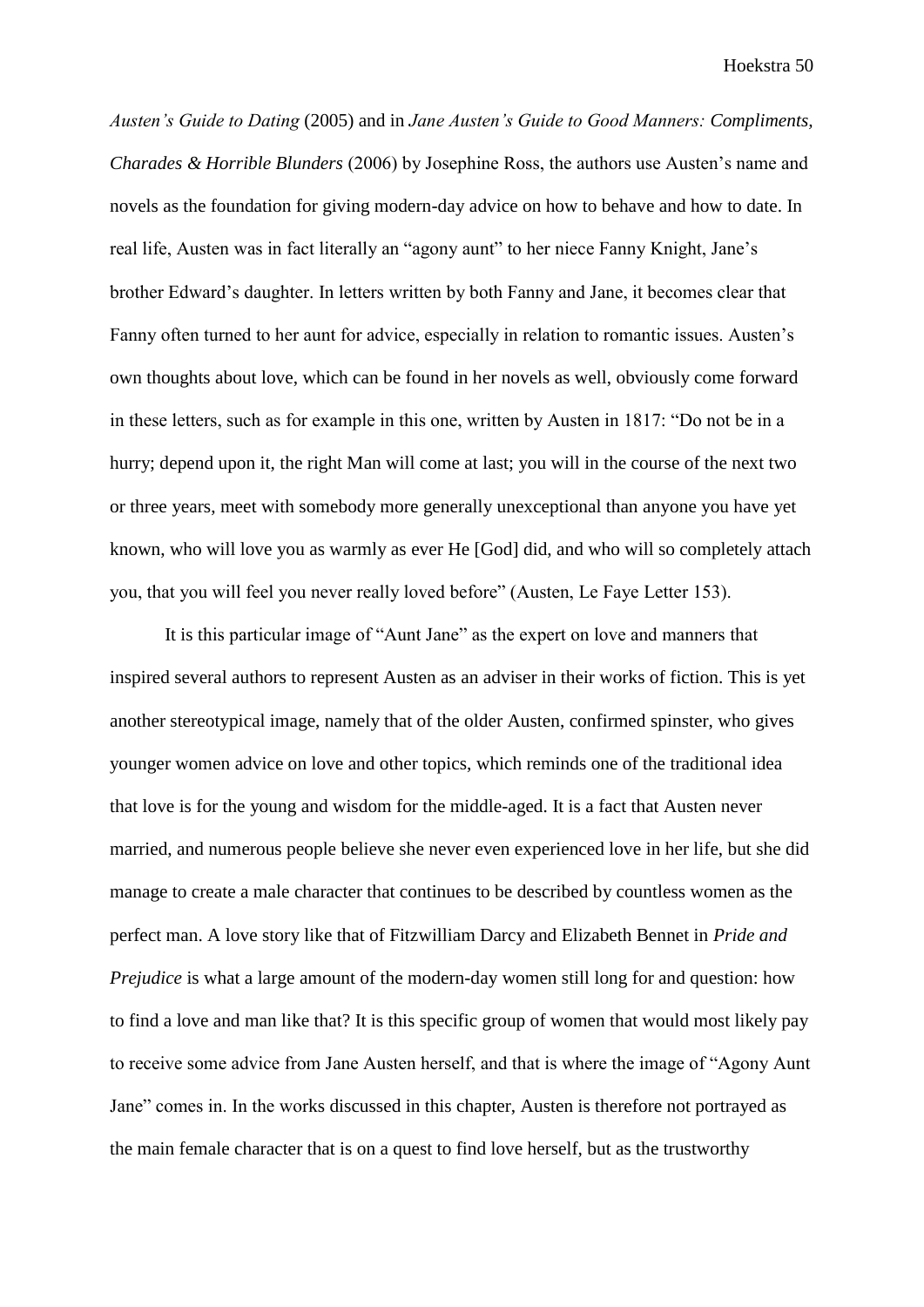sidekick, who appears when advice, on especially romantic issues, is needed. The works that will be discussed in more detail in relation to this are Laurie Brown"s *What Would Jane Austen Do?* (2009), *Dear Jane Austen: A Heroine's Guide to Life and Love* (2007) by Patrice Hannon, and Marilyn Brant"s *According to Jane* (2009).

# **Laurie Brown –** *What Would Jane Austen Do?* **(2009)**

The title of Laurie Brown"s novel, *What Would Jane Austen Do?*, already suggests the specific role Jane Austen plays in this work of fiction, namely that of adviser. When the main character finds herself in a tricky situation and she does not know what to do, she simply asks herself: what would Jane Austen do?, and in accordance with Austen's own time and beliefs, an answer is always found. The leading lady in this particular novel is Eleanor Pottinger, a Regency fashion expert and costume designer from Los Angeles, who travels to Hampshire, England, for a Jane Austen conference. As soon as she arrives at Twixton Manor Inn, an eighteenth-century grand manor house converted into a hotel, she is told her reservation was lost and the only room left is one that is almost never used, because it is supposed to be haunted. Eleanor jokes about this and happily takes the room, but it does not take long before she meets two ghosts in her room, namely the two sisters Deirdre and Mina Cracklebury. They need Eleanor"s help with preventing their older brother Teddy from dying in a duel with a certain Lord Shermont. Eleanor wants to sleep and in order to make the sisters stop talking, she agrees to help them as long as she gets to meet her favourite author, Jane Austen, in return. Eleanor goes to sleep, but when she wakes up she finds herself in 1814; transported there by Deirdre and Mina to help them, just like she promised. Eleanor embarks on her own Regency adventure, in which she encounters numerous problems having to do with love and manners. However, with the author"s voice of Jane Austen in her head, she manages to find her way and even gets to meet her own personal adviser in real life.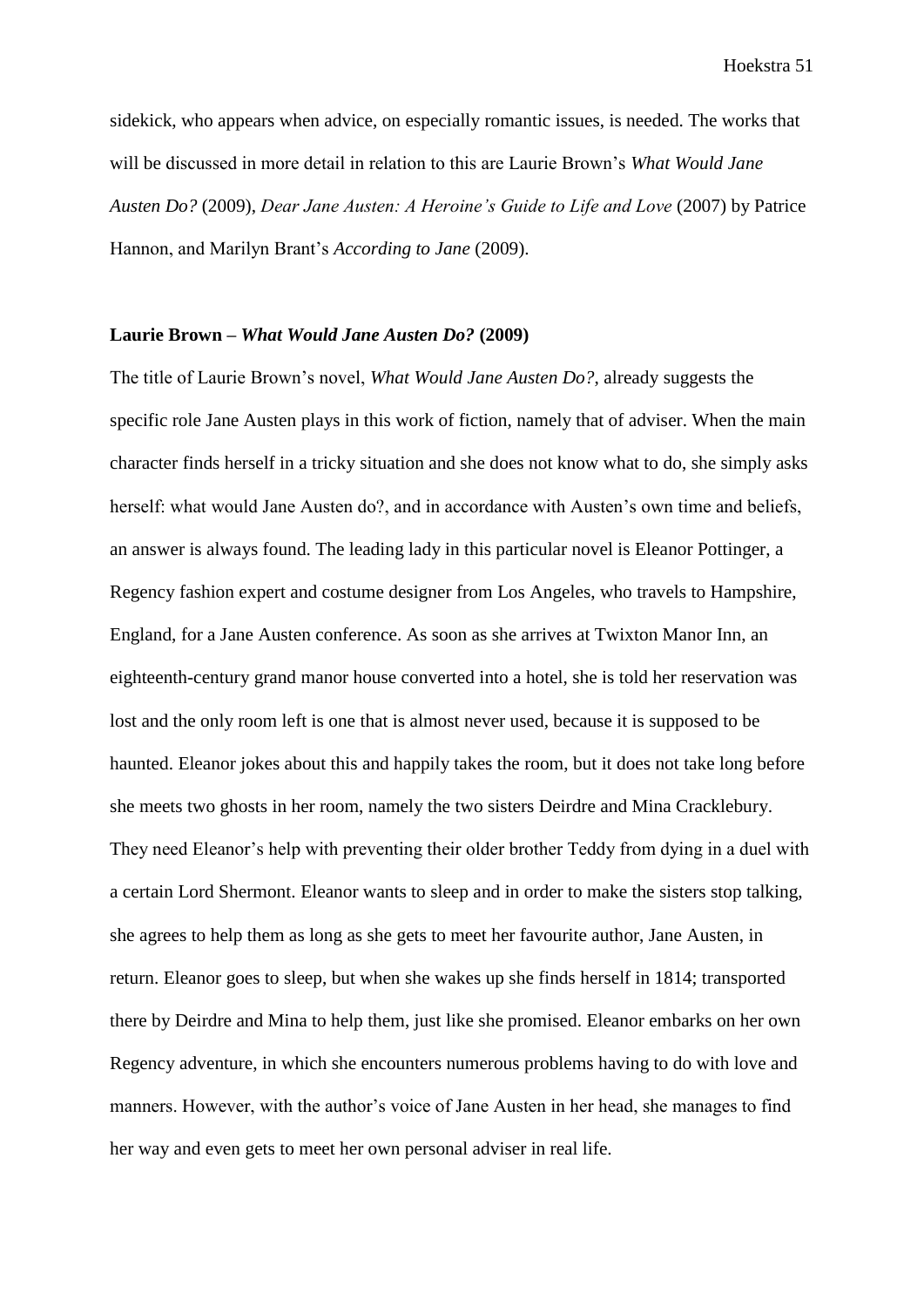Throughout the novel it is obvious that Brown researched the Regency period and Austen"s novels and biography in close detail. She even occasionally refers back to certain characters and scenes from Austen"s own stories, especially on the pages where Eleanor needs some guidance and the question "What would Jane Austen do?" is once again asked: "Eleanor felt she should say something, but she had no idea how to diffuse the situation she"d inadvertently caused. Quick, quick, what would Jane Austen do?" (30-31). Whether it is a situation in which she could possibly insult someone, which reminds Eleanor of the Box Hill picnic in *Emma* and the various comments made by Mr Knightley and Emma afterwards, or which man she should give a flower to in order to wish him good luck in a horse race, without making others think she has special feelings for this specific male, Austen and her works always seem to provide Eleanor with a fitting solution: "What would Jane Austen do if she were waiting for a suitor to call? She would want to appear nonchalant, not indifferent, but not overly eager" (265). It is specific situations in which Eleanor turns to her favourite author for advice, and in the end, even when more important and possibly life-changing decisions have to be made, Austen shows her the right direction: "She knew Jane would take the honorable path even if it hurt, and in her heart Eleanor knew what was right" (254).

Besides the role of giving Eleanor advice through her own words, Austen also plays a minor role in the novel. Deirdre and Mina Cracklebury, completely fictional characters, are in this novel the neighbours and family friends of Jane and her relatives, so when a ball is organised by the Cracklebury family, Jane and her sister Cassandra are also invited. This gives Mina and Deirdre the chance to stick to their part of the deal, namely making sure Eleanor gets to meet her favourite author. While Eleanor wants to ask Austen all sorts of questions about her work, this is however not possible, since in 1814 Austen's works had only been published without her real name on the cover: "Miss Jane has not openly acknowledged that she is… You absolutely cannot mention anything about her…ah…habit. That would be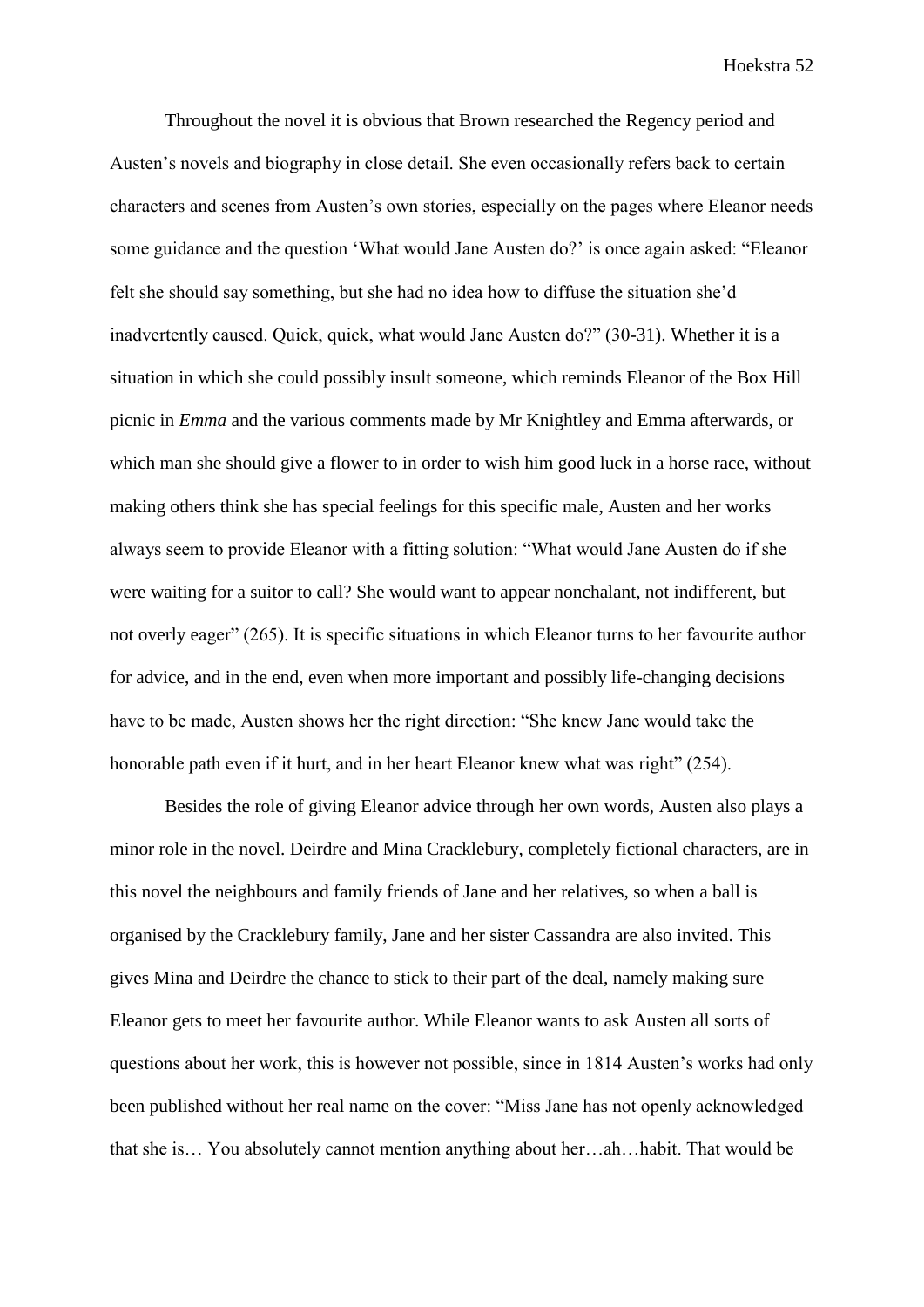the epitome of rudeness" (164). Eleanor is nervous about meeting Jane in real life, which is described by Brown in true modern-day fashion: "Omigod. Jane Austen!" (164). The description of Austen"s looks appears to be based on the portrait her sister Cassandra made of her, and the important sparkle in her eye, which is almost always mentioned when describing Jane: "She was tiny in stature, not even five feet tall. Slim. High arched brows, straight classic Grecian nose, small mouth with thin lips. Ordinary. Someone you might pass by without a second thought. Except for the lively sparkle in her eyes" (167). While the description of Austen"s physical appearance is quite conventional and sticks to the same details that are often given when discussing Austen"s looks, her advisory and helping side comes to the surface when Eleanor is talking to her: "If you will excuse a bit of advice from a stranger, life is short, and the opportunity of love rarely comes around a second time" (257). This piece of important love advice is also the end of Eleanor and Jane"s conversation, and it leaves the reader with a specific representation of Austen as the helpful, wise, romantic woman she is often thought to have once been.

### **Patrice Hannon –** *Dear Jane Austen: A Heroine's Guide to Life and Love* **(2007)**

Next to her work *101 Things You Didn't Know About Jane Austen* (2007), which is a book filled with biographical facts and insights into Jane Austen"s life and times, Patrice Hannon has also written an interesting and amusing fictional work named *Dear Jane Austen: A Heroine's Guide to Life and Love* (2007). It can be seen as resembling a self-help book in which "Aunt Jane" plays a kind of advice columnist, who answers letters from modern-day women, who have a problem they want an expert's advice on. The different letters are written by, as Austen calls them herself, "heroines-in-training", who still need to learn what exactly it takes to become a real heroine, such as the leading ladies in Austen"s own novels. The reader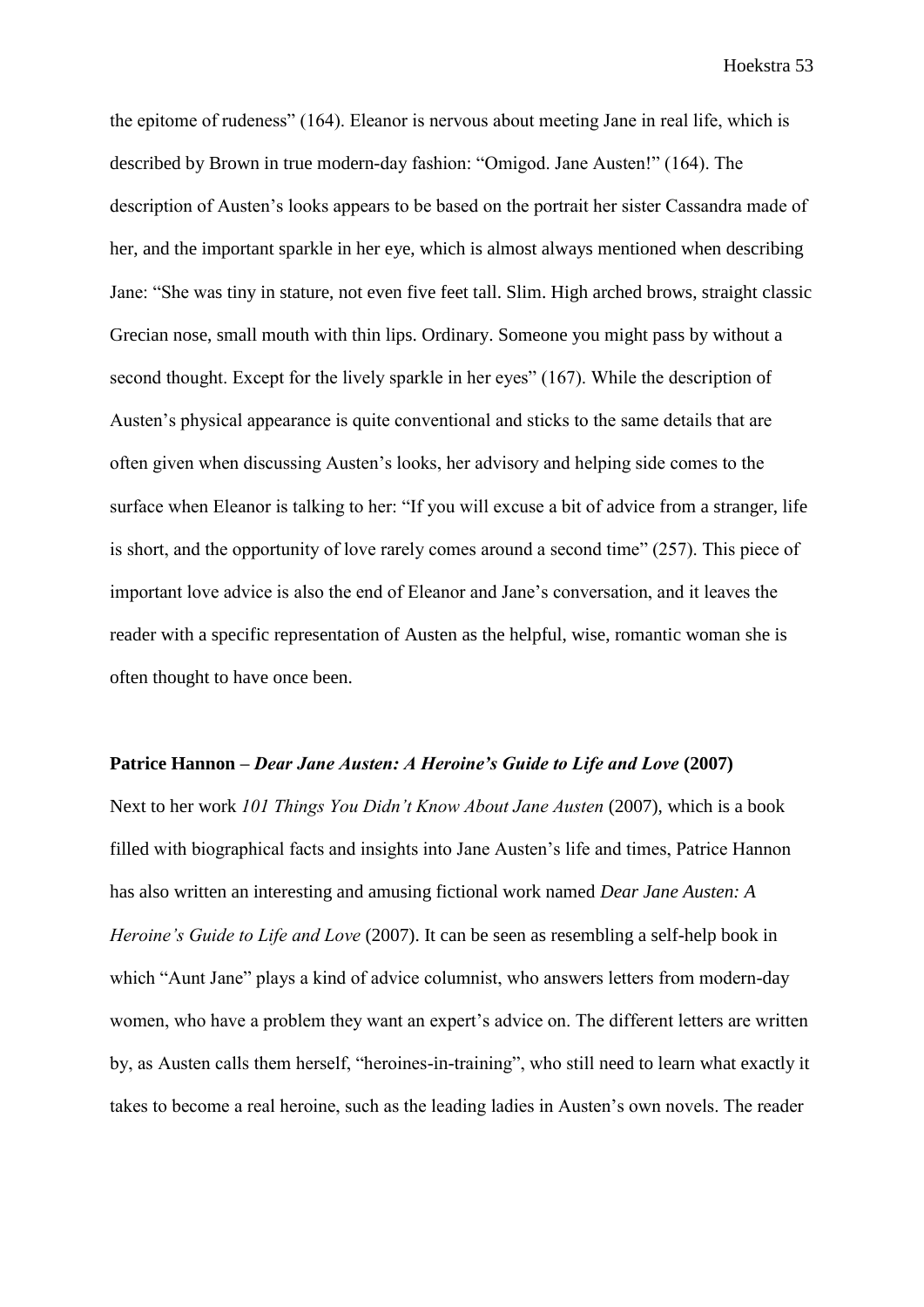can easily imagine Austen sitting behind her desk, writing by candlelight, in order to give advice to these  $21<sup>st</sup>$  century women on not only love, but all kinds of topics.

Hannon manages to imitate Austen"s voice well in a mixture of fiction and quotes from Austen"s own letters and novels. A storyline is present in the work: Austen is described sitting in her cottage in Chawton on the  $18<sup>th</sup>$  of July 1816, when her cousin Fanny brings her a new pile of letters. These letters, written by different women and about different subjects, and Austen"s answers take up most of the pages in Hannon"s work, but in between answering letters, Austen describes being visited by her sister Cassandra, her nieces Fanny and Anna, her brothers Henry and James, and others. It is obvious from the descriptions that Austen is ill, near the end of her life, and spends her time quietly sitting upstairs, answering these letters whenever she has the time: "How tired I feel after my visit downstairs. I should not lie awake for long if I closed my eyes now, but I must press on for the sake of my heroines-in-training. I am afraid no one could call me the picture of health today" (126-27). At the end, Hannon portrays the image of a woman waking up, after having a dream about Jane Austen giving advice on modern-day issues. As she is leaving, she remembers she left her notebook, filled with advice for women like herself, in one of the upstairs rooms. She enters the room and sees a quill pen, with its tip still wet, on the desk, which features as an interesting reference to Austen. This short plot gives a more story-like feeling to the work, in which the main focus still lies on the letters written by both the advice-seeking women and Austen herself.

Hannon divided the novel into various chapters, in which different letters on a specific topic are discussed. Examples of the titles of these chapters are: "A Heroine's Character", "Beauty Tips for Heroines", "A Heroine and her Family", and "Should a Heroine Care About Money?". In these chapters, all kinds of topics are discussed: from dating your sister's exboyfriend and unhealthy obsessions with clothes to internet dating and friendship troubles. The first letter in the novel already shows a typical crisis for modern-day women: "Dear Jane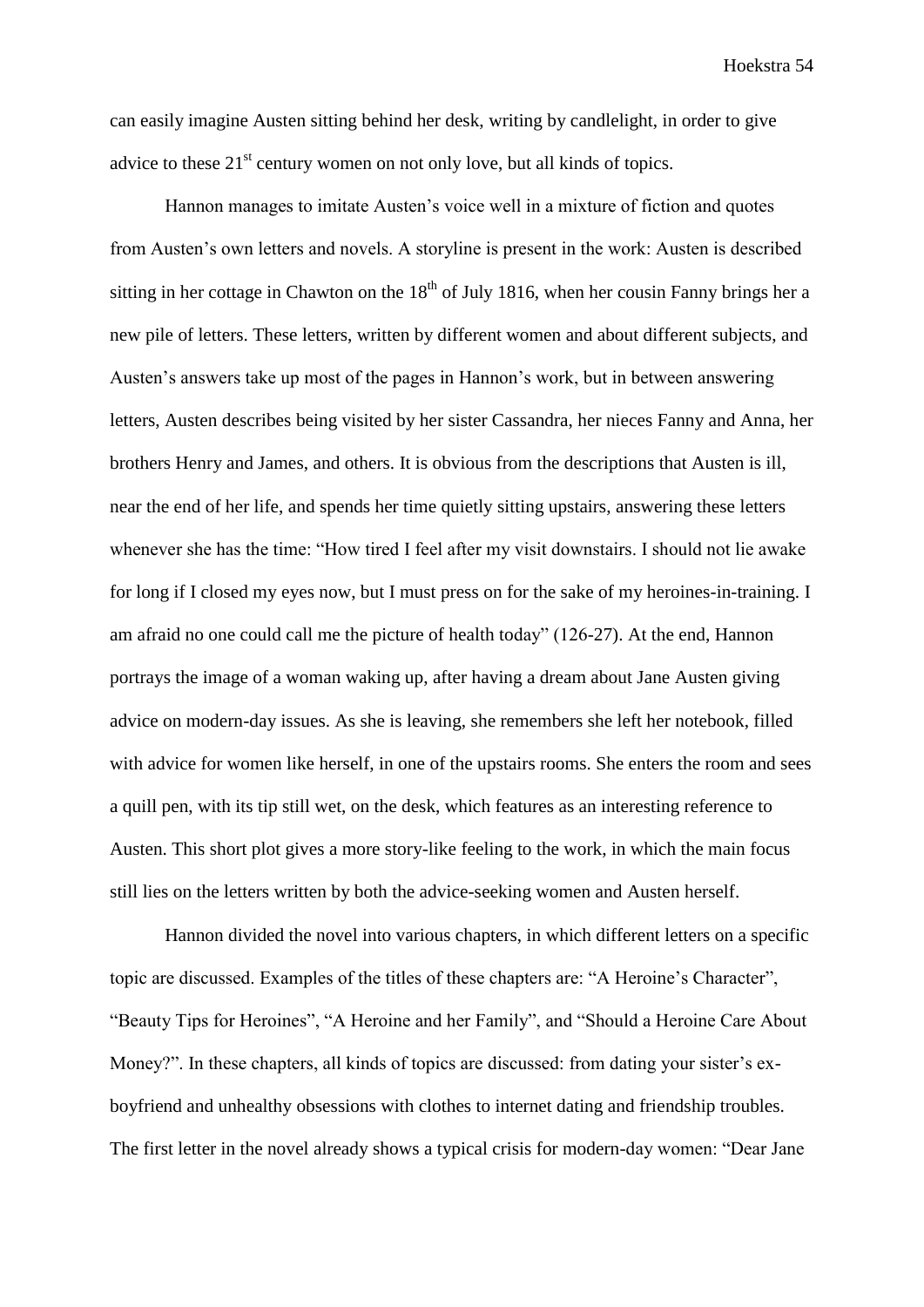Austen, help! I have reached the age where I won"t tell my age and I will die if I don"t land a husband soon. Why am I still single?" (2). Austen gives advice by writing that this particular heroine should not believe in what she sees in films and on television, just like Catherine Morland believes the Gothic stories she loves to read in *Northanger Abbey*, and in this letter Austen even mentions characters from the popular TV series *Sex and the City*:

If, as is most likely, you are unacquainted with members of your sex who dress like Carrie Bradshaw or establish intimacies with the frequency and insensibility of Samantha Jones, by all means be entertained by the behaviour of these fictional characters too, as Catherine is by the heroines of her beloved novels, but do not for a moment believe that such behaviour resembles that of flesh and blood women. (3)

Austen turns to  $21^{st}$ -century examples, and even dedicates one chapter to the topic of sex, fittingly titled "A Heroine"s Guide to S-x (a short chapter)", but sticks to her own beliefs and ideals throughout the entire work, which she explains by the help of her own heroines and their adventures. Elizabeth Bennet, Marianne Dashwood, Julia Bertram, Anne Elliot and the actions and emotions of other famous Austen characters are referred to more than once to explain a certain character trait or event. At the end of each topic, Austen leaves the reader with a message, an "Austen says", which are wise lessons a heroine-in-training needs to learn, such as: "a heroine has pride despite her imperfections", "a heroine loves romantic stories but does not mistake them for real life", and "a heroine"s beauty is more a matter of her character and manner than her physical features".

Hannon portrays Austen as an older, wise woman, who still has her wit and irony, and who gives sensible advice in the same style as her novels. However, Austen also tells her would-be-heroines that they should not believe in the love stories they read or the romantic comedies they watch, because these do not portray reality. She even explains that the young women in her novels are not perfect either, just like in real life: "Your mistake is one that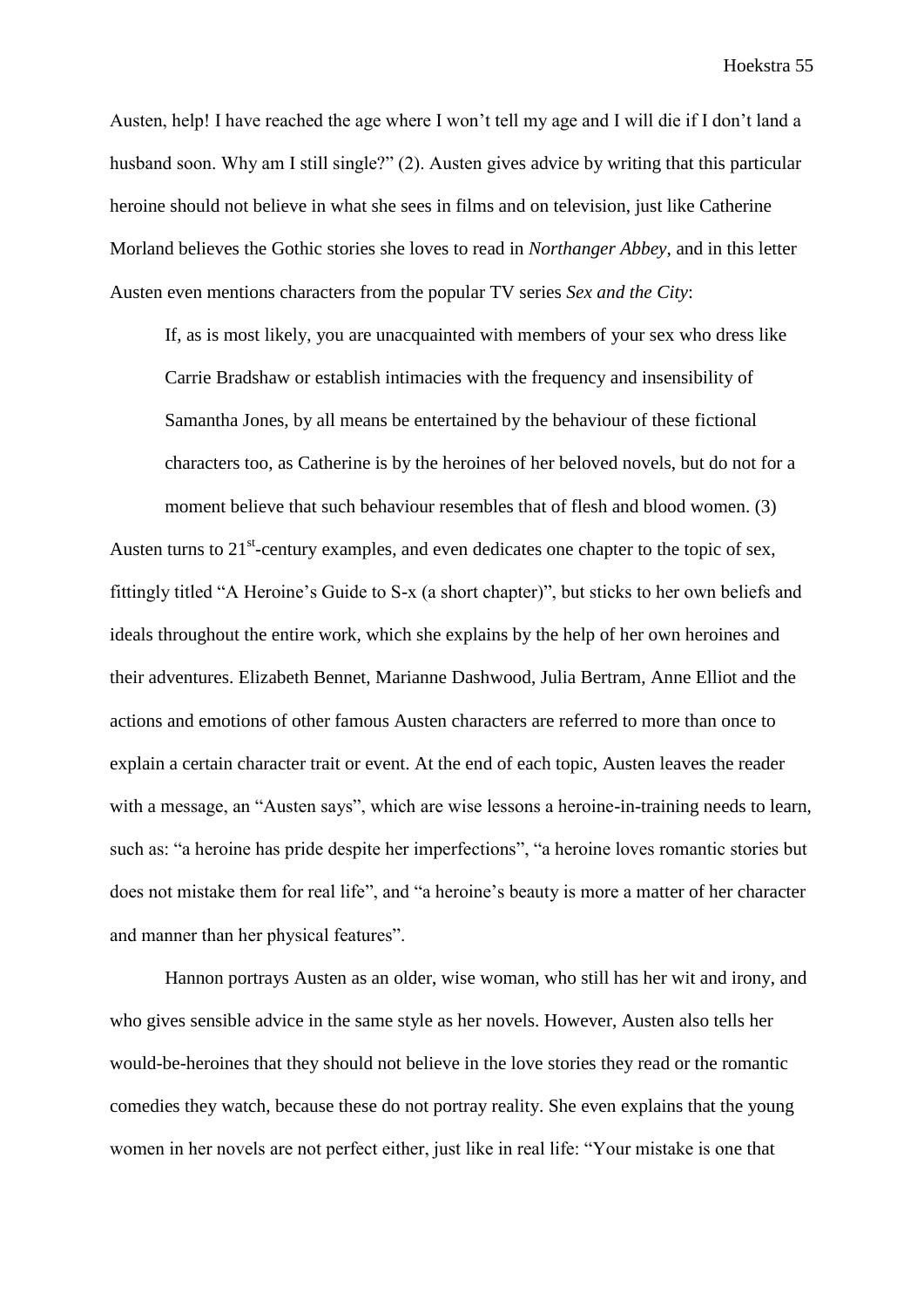millions of women fall into. In your distress you imagine my heroines to be without flaw but a moment's cooler reflection will show you your error. Pictures of perfection, like the heroines of romance novels, make me sick and wicked, and you will not find them in my books" (7). In this way, Hannon manages to portray Austen as wise, old "Aunt Jane", who gives modernday young women, with her own novels in mind, not only advice on love, but also on manners and different topics.

# **Marilyn Brant –** *According to Jane* **(2009)**

Almost every woman who has read *Pride and Prejudice* would like some love advice straight from Jane Austen, the expert, herself. In Marilyn Brant"s *According to Jane*, young Ellie Barnett, whose name quickly reminds one of Elizabeth Bennet, finds herself with her own personal advice specialist in the form of Jane Austen. During one day in English class, Ellie has to read *Pride and Prejudice* for a school assignment and it does not take long before she hears a "tsk" in her head. This particular voice belongs to no other than Jane Austen, who has taken up residence in Ellie"s mind and has no plans of leaving her any time soon. Jane helps Ellie through her teenage years and beyond, slowly becoming not only the person she goes to for advice, but also a best friend and confidante.

The main focus in the novel lies on the topic of love: the boyfriends that come and go in Ellie"s life and how she deals with being in love and being heartbroken. The leading male character in Ellie"s own love story is Sam Blaine, who has been busy teasing and challenging her since kindergarten. Even though he makes her life horrible, Ellie cannot seem to get him out of her mind and unconsciously develops feelings for him. Jane, who often gives Ellie advice based on her own novel *Pride and Prejudice*, sees Sam as a Mr. Wickham type, a young man that cannot be trusted: "*You would do well to heed my advice, friend,* said the voice, and I could"ve sworn I heard an ironic little laugh right along with an unmistakably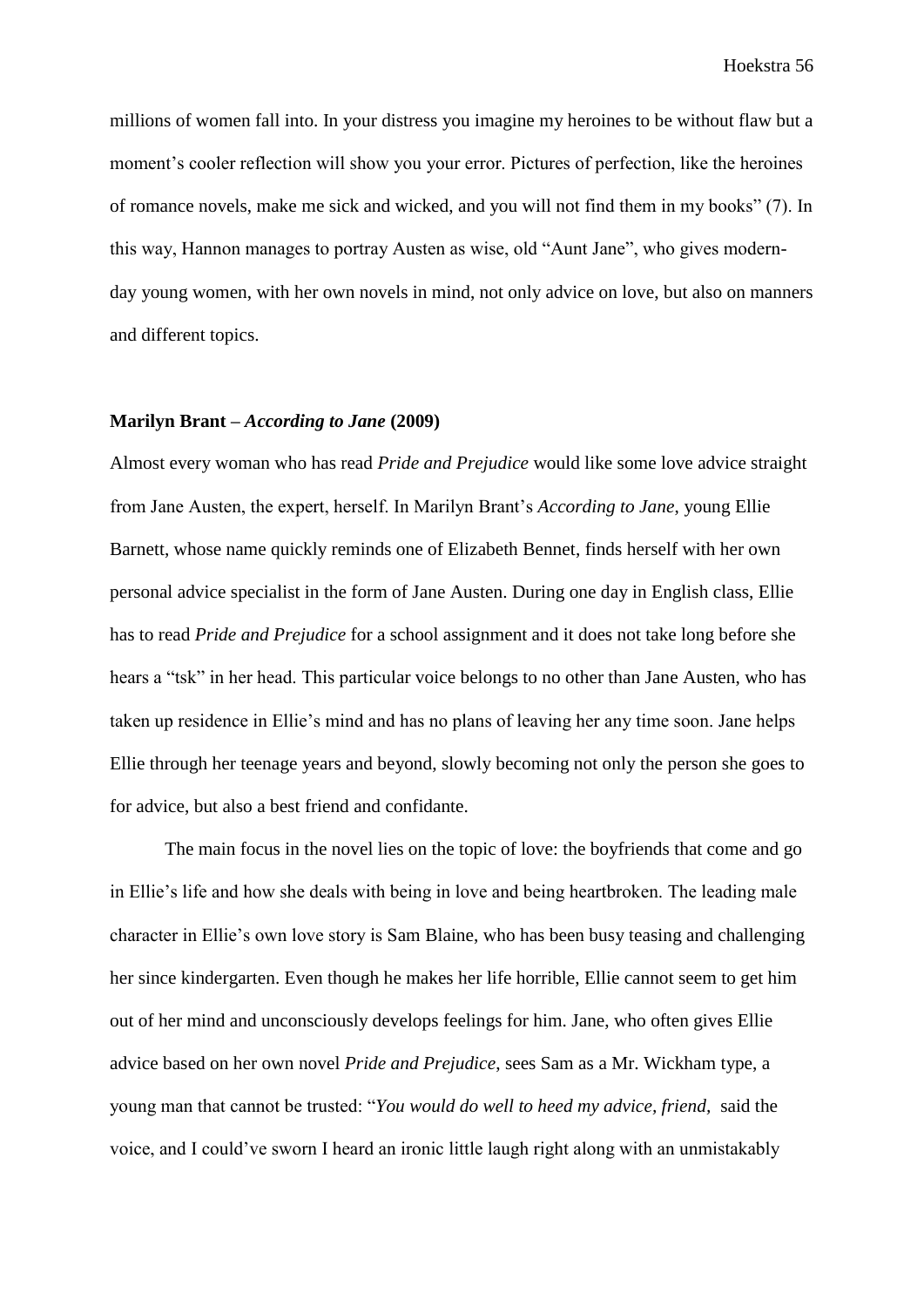British accent. *I am well acquainted with men of his ilk, and they are disinclined to be honourable. You had best keep your distance*" (7). Ellie grows up from a 15-year-old girl to a 34-year-old woman and during all these years Jane stays with Ellie and gives her, sometimes useful and sometimes ignored, advice on family, work, and most importantly, love in the modern age. While different boyfriends come and go, Ellie continues to bump into Sam and Jane continues to warn her, without success. It takes some time for both Ellie and Jane to realise that certain life lessons need to be learned, by both of them, in order to move on.

While Jane is only a voice in this particular novel, instead of a real person, Brant manages to portray the famous author in her own, but still slightly stereotypical, way. The voice in Ellie"s head not only has the British accent and knows all the Austen characters, but also has the same sense of irony and wit one can find in Austen's own work and letters. Jane starts to play a special role in Ellie"s life: "I should"ve known Jane would figure it out. She"d been my constant companion, my most secret friend for years. She knew me as no one else could" (16), which is reminiscent of Jane's role as an aunt to her niece Fanny, whom she often gave advice to in her letters. Throughout the novel, Jane gives advice she might have given in her own time, life lessons she herself learned, but which still hold true for the modern day and age: "*Regardless of what happens in your playing at love, you will end up where you need to be. Life brings its gifts to you either way"* (209). However, while Jane"s advice definitely helps Ellie to grow up and become her own person, Ellie has to learn to listen to herself and follow her own advice, instead of only depending on Jane. When, at the end of the story, Sam declares his love for Ellie, it is her own voice she listens to, and it is Jane who learns a valuable lesson: "*Let go, Ellie. Just let go of all expectation*. A voice in my head, other than Jane's, says this, and I realize, with no little shock, that it's my *own* voice" (226).

An interesting detail of Brant"s work is the reason behind Jane"s decision to come and guide Ellie in her struggles with love and life. Once again, the strong belief that Austen must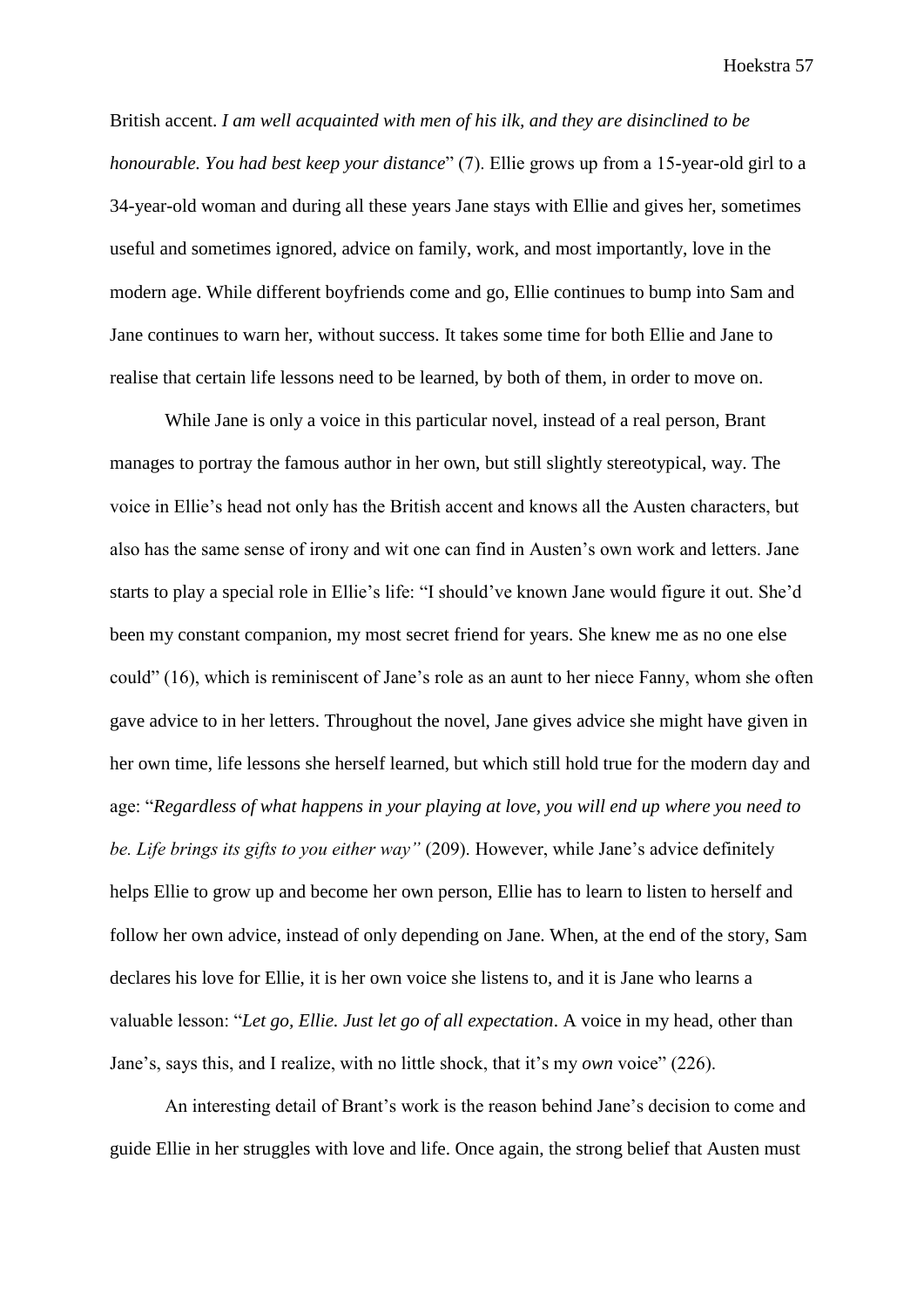have loved in her life comes forward, when Jane tells Ellie about a certain clergyman by the sea she once loved, but whom she did not end up with. It turns out that Ellie is one of his distant relatives, which is why Jane chose her:

*Ellie, I waited almost two centuries to find just the right one of his ancestors with whom to share what I know of human nature, what I recognize to be true about love and passion. I waited to try to connect with his one descendant that I felt shared an outlook on life most like mine, in hopes of making her life better. Perhaps it is a small gift. Perhaps it has been hopelessly ineffective, but it is the only one I have left to give to the memory of the man I loved. And to you.* (246)

Ellie is given the same gift numerous readers of Austen's work consider her novels to contain: not only advice on men and love, but on life and everything it encompasses in general. Brant herself explains she could have imagined no better guide than Austen during her own teen years: "Her genius in depicting human character quite literally changed my perceptions of the people around me. I wished I could"ve had her as my guide through the hazards of teen life and beyond. Her influence on my adolescent worldview was profound and, in my opinion, priceless" (261). The role of adviser and guide in life seems to fit Austen perfectly, especially in this novel, in which she herself is seen as an expert who still has some lessons to learn herself as well, because some choices are simply for individuals to make themselves.

These three novels are a few examples of fictional works in which Austen plays the role of the agony aunt, who helps would-be heroines in their search for answers in both love and life in general. It is no surprise that in this day and age where self-help books and TV shows on all kinds of topics continue to be extremely popular a famous author like Jane Austen is turned into a modern-day self-help guru herself. Not only in books, but in numerous magazines, articles, and on websites Austen is often portrayed as some kind of love expert,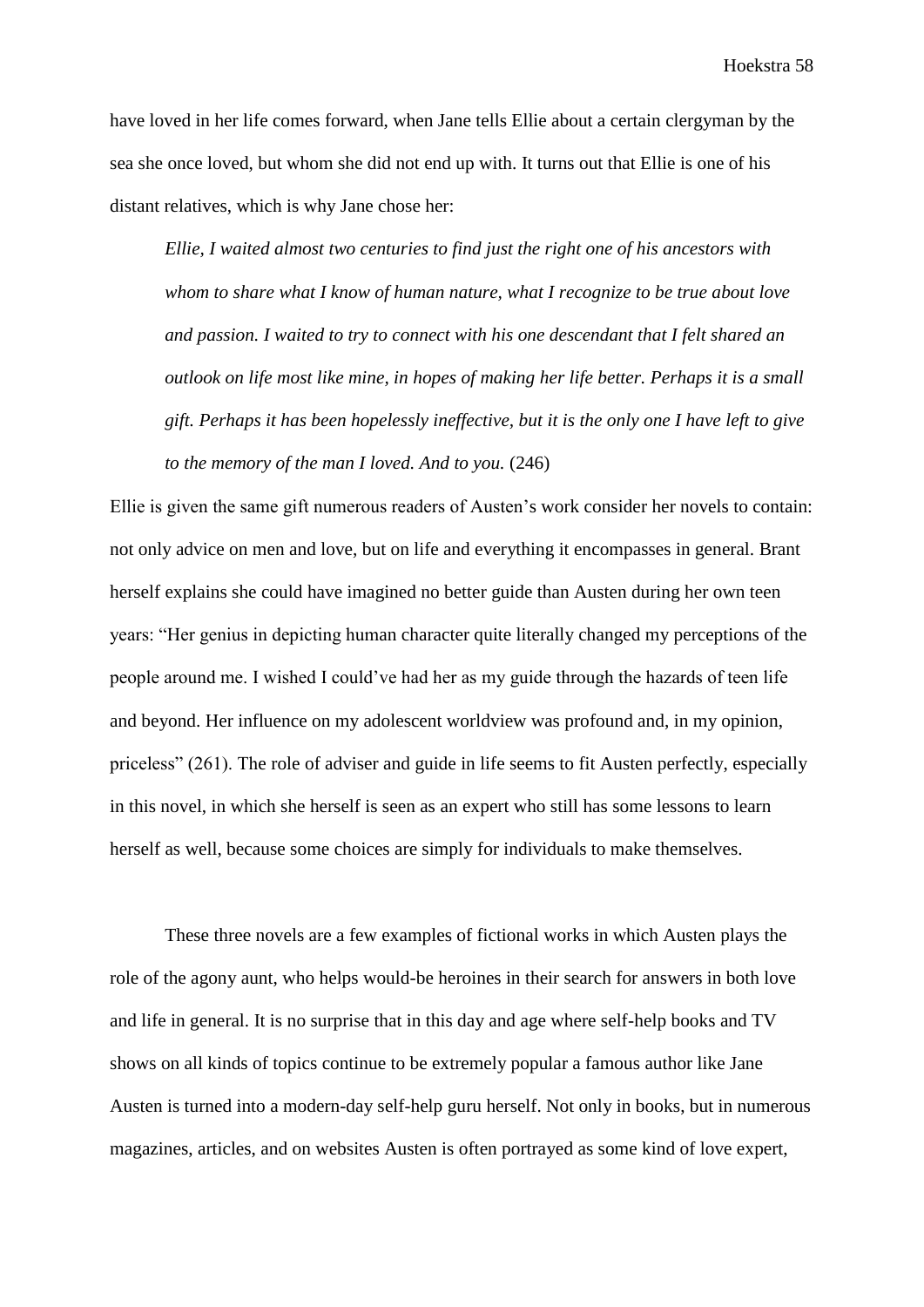based on the popularity of her own novels. The wise lessons that are given are often quotations from her own novels or letters, or based on the plots of her stories or experiences in real life. Yet, it is important to realise Austen most probably never saw herself as a true expert on particular topics such as love and romance. It is, once again, a modern socially constructed image of Austen which can be linked to the success of her work; her novels deal with life in general and have been read by millions of different people from various places all over the world, which means enough readers believe in what she wrote. It is only to be expected that in the modern day and age people take every chance they get to become a part of this enormous Austen industry, which is also done with this specific portrayal of Jane Austen as a personal adviser on all kinds of issues. Especially young women long to be just like one of Austen"s heroines, want to hold onto the idea of "true love" that is sold to them by the entertainment industry, and will pick up any book that brings them closer to this ideal. While the specific authors mentioned in this chapter most likely did not decide to write a novel starring Jane Austen simply for the profits, they do provide their reading audience with a representation of Austen that fits the stereotype that has been brought into the world based on the demands of the public.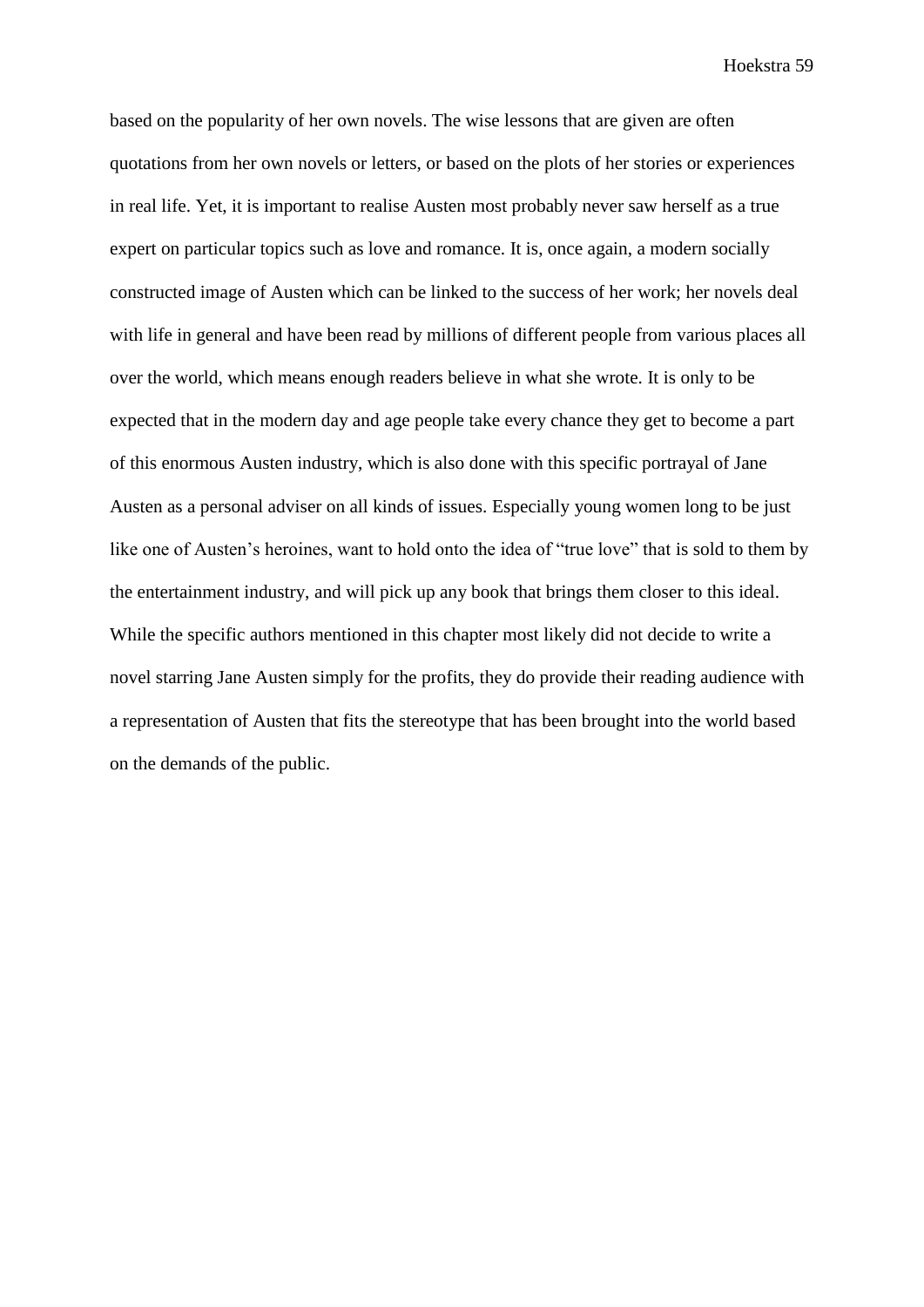# **5. Vampires, Zombies, and Jane**

While up until this very day countless women still swoon over Fitzwilliam Darcy (most specifically the way Colin Firth and Matthew McFadyen portrayed him in the 1995 and 2005 film versions of *Pride and Prejudice*), for a younger female generation new Darcys have taken the stage. A significant one being Edward Cullen, the handsome and mysterious vampire, who stars in Stephenie Meyer"s best-selling book series *The Twilight Saga*. Over the past few years, the paranormal and everything it encompasses, such as zombies, vampires, werewolves, and ghosts, have started to take over the globe, including the literary world. Author Jayne Ann Krentz explains this recent revival of the paranormal in literature as typical for the modern day and age: "The era of terrorism is scary. Psychologically it's hard to wrap your mind around it. Fiction almost has to take an extra leap to deal with it" (Vaughn par. 16). What started with an innocent touch of magic in J.K. Rowling"s *Harry Potter* has evolved into werewolves and thirsty vampires in Meyer"s *Twilight* and even zombies entering Regency England.

Obviously, it was only a matter of time before these elements would invade the romantic green-hilled landscape of Jane Austen. As Linda Troost explains in an interview, mash-ups are a keyword in the age we live in and new ways of re-using Austen"s name and fiction are always searched for, which is how a work such as *Pride and Prejudice and Zombies* (2009) by Seth Grahame-Smith came to be written:

He made a list of books out of copyright, mainly great classics that you read in high school or college and then a list of things that could be added to various books: pirates, Ninjas, space aliens, sea monsters, and such, and began drawing lines back and forth between them. And then when he hit "Pride and Prejudice" and zombies, he thought now we have it. This would be completely different. (Carone and Cavanaugh par. 6)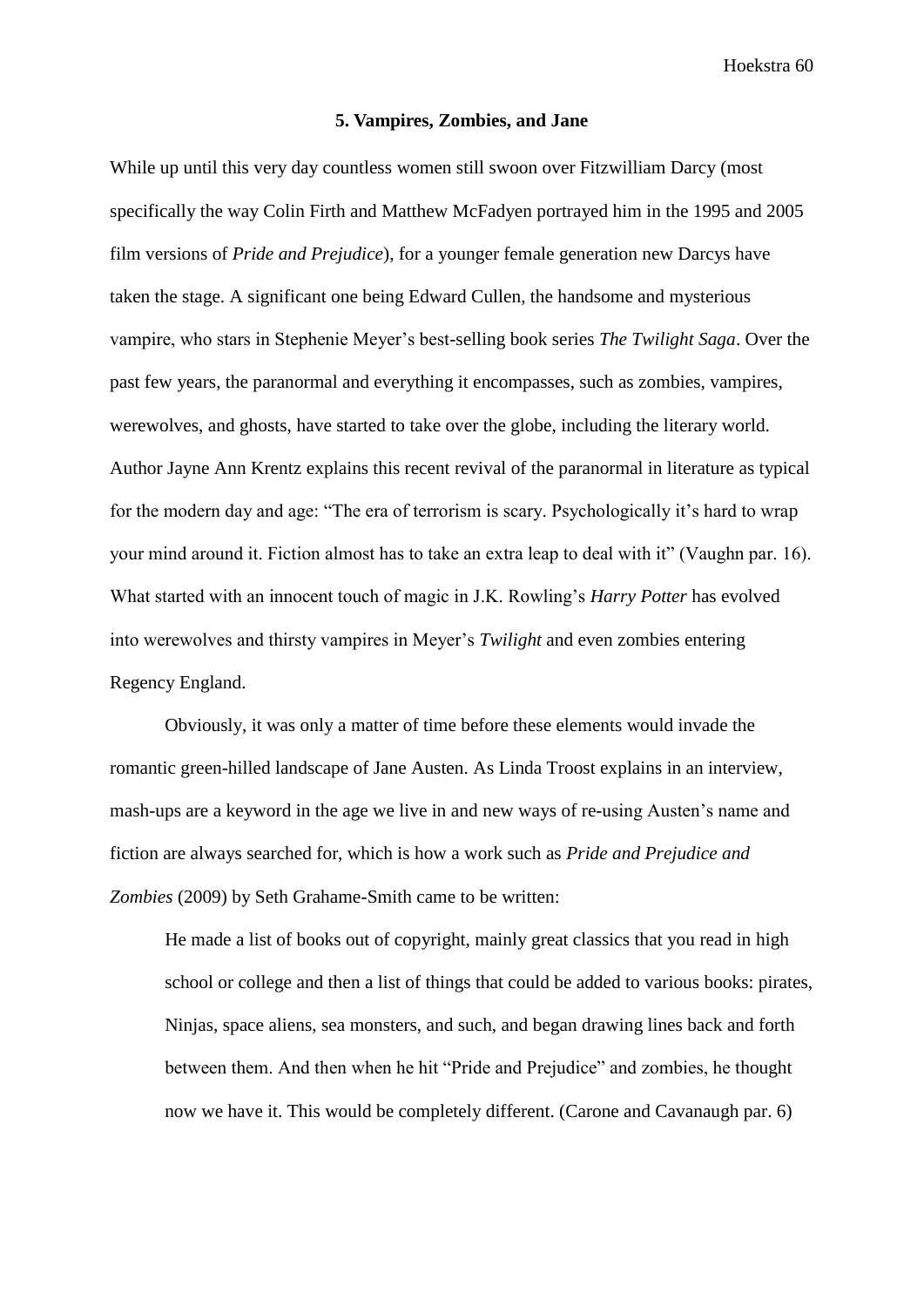This definitely was the start of a new popular subgenre in the world of Austen"s fiction. In Grahame-Smith"s novel *Pride and Prejudice and Zombies* a mysterious plague has fallen upon Meryton, a small English town, which causes the dead to return to life. Against this backdrop, Elizabeth Bennet and Fitzwilliam Darcy meet one another and their love story unfolds. However, at the same time, Elizabeth is occupied with something else: fighting thousands of zombies on the battlefield. While numerous Austen fans were shocked and insulted by the publication of the novel, it became an instant success, just like its sequel, *Sense and Sensibility and Sea Monsters* (2009). Somehow the eighteenth-century novels of Austen, these days often described as "dull" by younger generations, have become more attractive to the modern public by inserting Gothic details, such as zombies and sea monsters. For example, in 2010 the series *Bespelling Jane* was published in which some of Austen"s own novels are turned into paranormal stories with titles such as *Northanger Castle*, *Blood and Prejudice* and *Little to Hex Her*, based on Austen"s *Emma*.

However, it is not only Austen"s novels which are given a dark or paranormal twist, but her own life story as well. In the mid-1990s, Stephanie Barron published the first part of her *Jane Austen Mystery* series, in which Jane Austen is portrayed from a more feminist perspective, it seems, namely as a female detective who solves murder cases in Regency England. This specific series is one of the earliest examples that injects a bit of power and feminism into the representation of Austen: showing her as a strong, self-controlled woman instead of a lovesick girl. The idea of combining Austen with both the Gothic and the supernatural seems to have conquered the world at this moment in time specifically: a large Hollywood film adaptation of *Pride and Prejudice and Zombies* is expected to hit theatres in the following years and numerous novels continue to appear in which Austen herself, instead of her storylines or characters, follows the trend by being linked to the bloody and mystical. It seems the way the world looks at Austen has undergone some changes in the last few years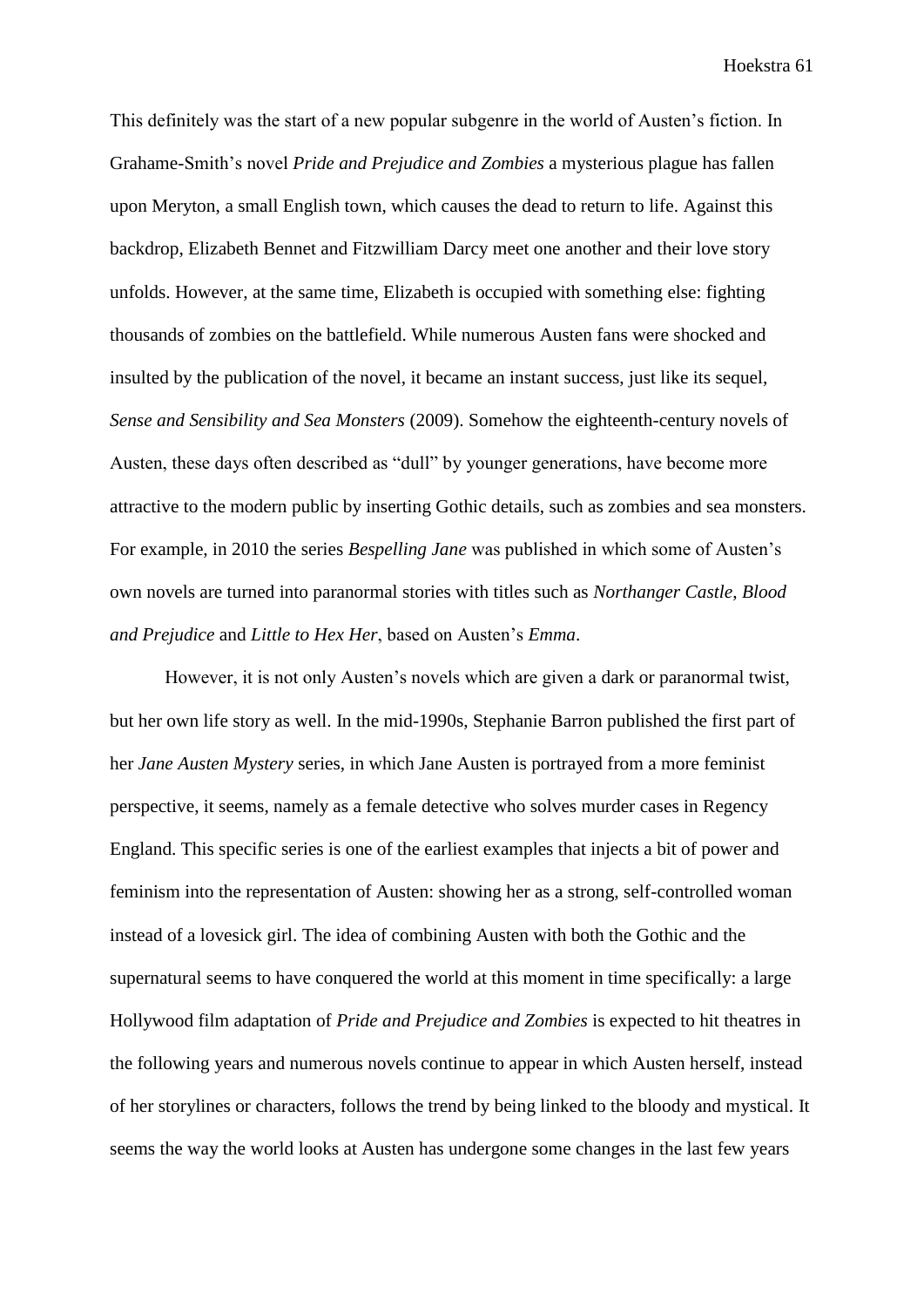and has developed into a new interpretation. Instead of only focusing on the romantic and wise side of Austen's character, it appears the evils of self-repression have shown themselves and a different side of the author Jane Austen is in the process of being explored. In this chapter, the focus will be on the portrayal of this specific modernized Jane Austen and a number of fictional works will be discussed. First, as mentioned before, Stephanie Barron"s *Jane Austen Mystery* series (1995 - 2010), in which Austen takes on the role of a detective who solves murders. Next to this, Michael Thomas Ford"s *Jane Bites Back* (2009) and Janet Mullany"s *Jane and the Damned* (2010) will be looked at in closer detail, both novels in which Austen is turned into a vampire. It is evident the paranormal and the Gothic have taken over the literary world of today, but what exactly does this do to the portrayal of Jane Austen?

#### **Stephanie Barron –** *Jane Austen Mystery* **Series (1995 - 2010)**

In 1995 Stephanie Barron, the pseudonym of US author Francine Mathews, introduced Austen fans to a new portrayal of their favourite author: Jane Austen as the solver of murder mysteries. In the first part of the *Jane Austen Mystery* series, Barron explains to her readers that some of Austen"s missing journals have been found, which she has been asked to edit. The journals were written at the beginning of the nineteenth century, most specifically the years which are also known as the missing years of Jane Austen. From this particular period of time, of which it is known Austen did not work on her fiction, none of Austen"s correspondence has survived, leaving the world in the dark as to what exactly was going on with her during this period of her life. Numerous authors have fantasized about these missing years, starting when Austen was roughly 25 years old up until her mid-thirties, translating their thoughts into novels in which Austen finally finds her own Mr. Darcy or Captain Wentworth; relationships which the world never knew about and which explain Austen"s talent for writing realistic love stories. However, Barron fills in these missing years in a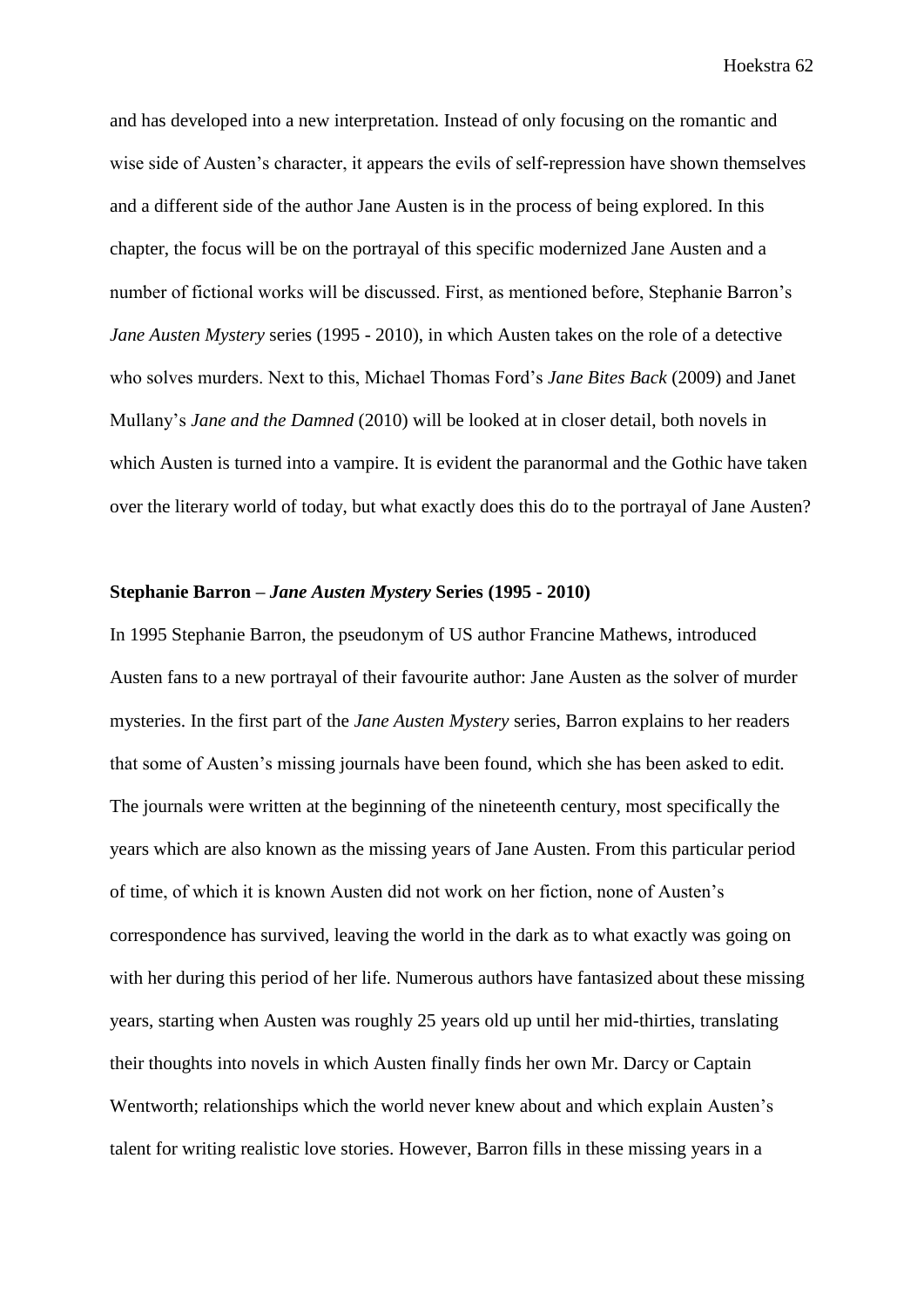completely different way: what if Austen was not writing fiction because she was occupied with something else, namely solving murder mysteries in the neighbourhood?

The link between Jane Austen and detective stories is not one that has not been made before. In her article "Mystery without Murder: The Detective Plots of Jane Austen", Ellen R. Belton discusses the presence of mystery-solving details in Austen"s novels. She states that there is a specific course most of Austen's plots follow, which includes a mystery that is eventually solved:

The heroine (or heroines, where the main character"s love adventure is complemented by a sister"s) meets (or has met before the story begins) the man she will eventually marry, but before marriage is possible, she must penetrate a set of mysteries or secrets associated with the problem of understanding and evaluating him. The central problem is either to explain the hero"s behavior and to uncover his concealed feelings or to solve the mystery of another, less worthy, male character, a Mr. Wickham, a Frank Churchill, a Henry Crawford. (45-46)

Belton researches the plots of *Emma*, *Sense and Sensibility* and other novels to show how Austen uses different devices and constructions to add this element of mystery to her stories and challenges the reader by doing this. Whether Austen actually meant for her readers to play a kind of detective while reading her novels cannot be said with certainty, but from Belton"s research it becomes clear that the connection between Austen and detective stories is not a strange and unlikely one. Anita Vickers also stresses how the image of Jane Austen as a detective, which is given in Barron's novels, fits Austen's personality: "In this series, Jane Austen author becomes Jane Austen consummate detective, a rather reasonable premise especially if we consider Austen"s reputation as a clever commentator on manners and as an accurate portrayer of personality and character" (213). This particular image of a seeminglyinnocent older lady finding her place in the male world of crime and murder reminds one of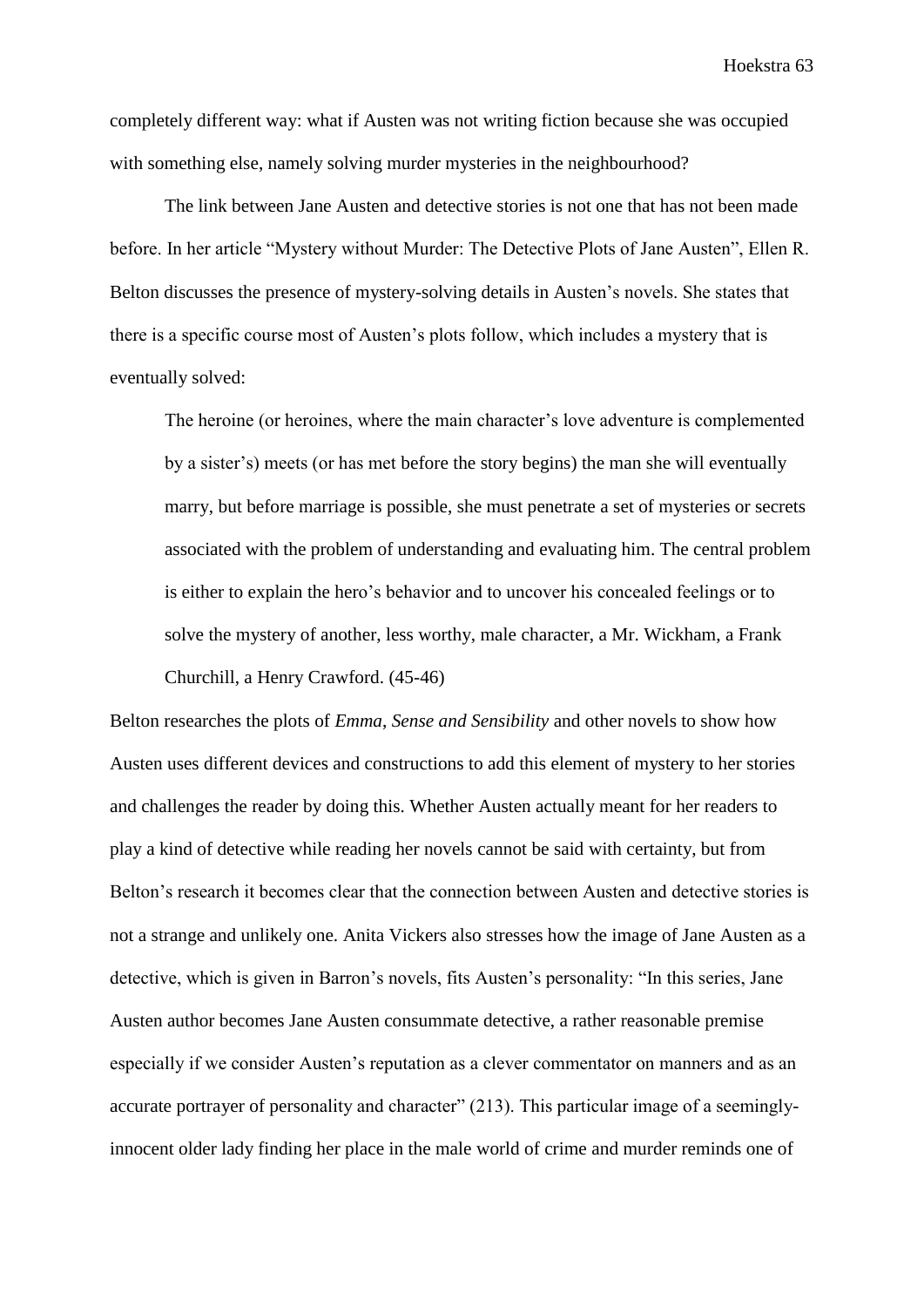both American and British traditional female detectives such as Agatha Christie"s Miss Marple and Jessica Fletcher from the television series *Murder, She Wrote*. While Austen"s personality first and foremost tends to be associated with romance, it is interesting to see she can also be seen as more serious and man enough to cope with issues such as murder. Solving mysteries and looking for clues seems to fit both Austen and Barron herself, who also serves as a detective here in a way. Each part of the series can be seen as somehow "solving" a certain biographical mystery in Austen"s life, and it is Barron"s task to incorporate the details of Austen"s life in her stories to provide the reader with a plausible and convincing image of one of England"s most famous authors.

In the *Jane Austen Mystery* series, Barron portrays Austen as a grown-up, smart, amateur female detective, who at a certain point stumbles upon a murder case she longs to solve. The first part of the series, *Jane and the Unpleasantness at Scargrave Manor*, was published in 1995, and after being well-received other parts soon followed. On the  $28<sup>th</sup>$  of September 2010, the latest and tenth part of the series appeared, namely *Jane and the Madness of Lord Byron*. The series focuses on Austen"s life from roughly 1802, when she was 26 years old, up until 1811, when her first novel *Sense and Sensibility* was published. The various mysteries are introduced to the reader as entries in journals written by Austen herself, which were supposedly discovered in an old house belonging to one of Jane"s relatives: "For what we found that day was no less than an entire series of manuscripts we believed had been written by Jane Austen" (Barron 1995 viii). Like other novels mentioned before, Barron suggests that the story the reader is about to read is based on authentic Austen manuscripts, and she even takes it a step further by claiming, on her personal website, Jane"s original voice just came to her one day: "I was, I am convinced, channeling Jane. I sat down to write what she told me" (par. 6). Whether this should be believed or not, Barron uses the gaps in Austen"s biographies in an interesting way to construct mystery stories around real events that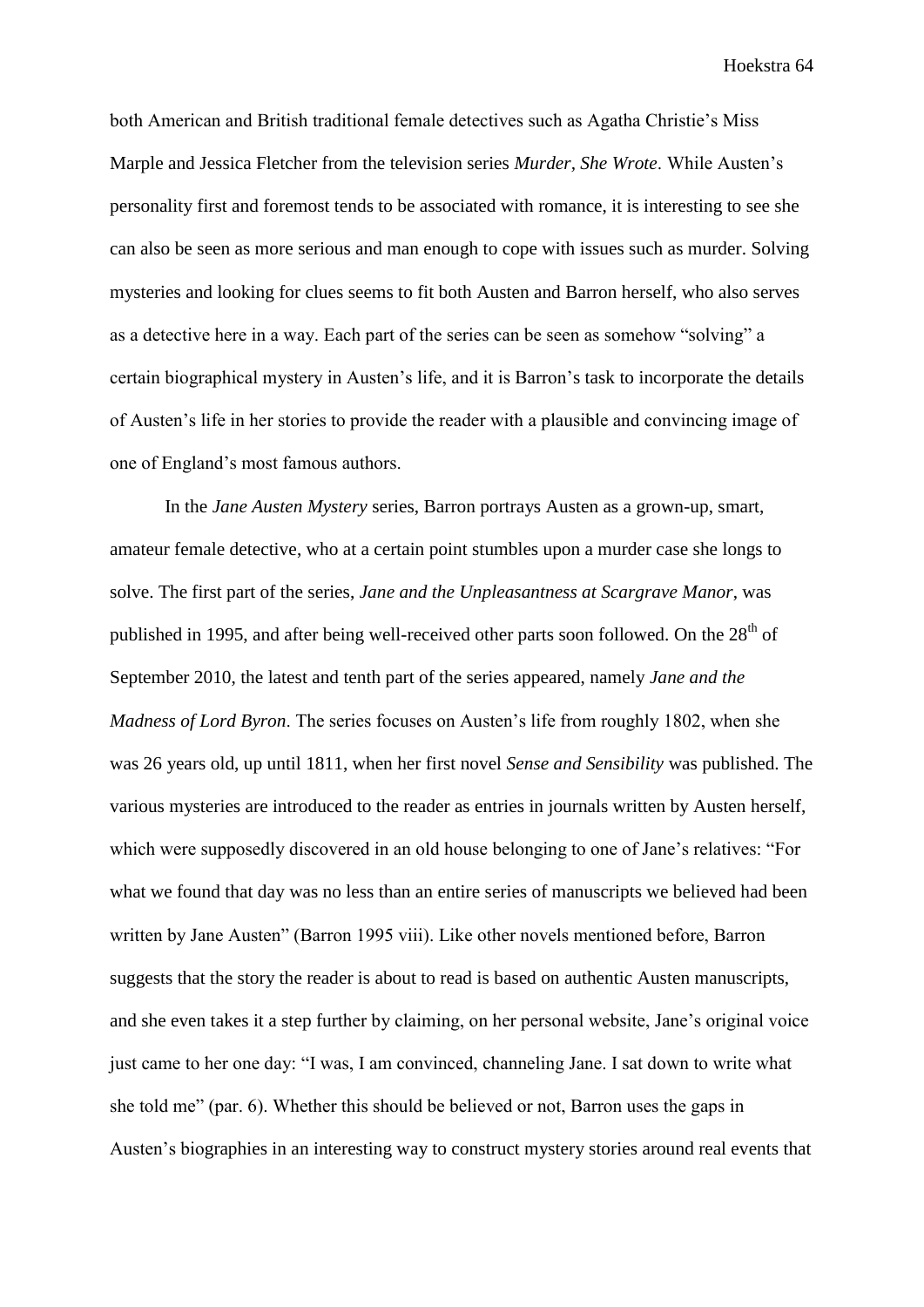did happen in her life, which is an important and fascinating aspect of the series: "Although the mysteries themselves are fictional (…) the biography of the novelist and the depiction of the time in which she lived and worked are in many ways truer than the apocrypha proliferated by overprotective family members and fanatical devotees and by popular misconceptions of history" (Vickers 219). By mixing real-life events with fiction in the form of murder cases, Barron manages to provide the reader with an appealing and different portrayal of Jane Austen.

While the series consists of ten separate parts so far, in this chapter the focus will be on mysteries number one and two, namely *Jane and the Unpleasantness at Scargrave Manor* and *Jane and the Man of the Cloth*. Both parts begin in a standardized Austen way with sentences that, once again, remind one of the famous opening line of *Pride and Prejudice*: "It is a truth universally acknowledged, that the expectation of pleasure is generally preferred to its eventual attainment – the attainment being marred, at its close, by the resumption of quotidian routine made onerous by the very diversions so lately enjoyed" (1996 1). However, this specific start of *Jane and the Man of the Cloth* is obviously more complex and different than other modern-day versions of this specific line, which often describe something having to do with romance and finding a suitable man, and thus might signal the start of a different Austen portrayal. Both mysteries follow the same structure: Jane is staying at a place away from home for several weeks, in these cases Scargrave manor and Lyme, where someone is suddenly murdered and Jane sees it as her calling to solve the mystery. Following the lines of a classical "whodunit", the reader is provided with different clues and led to suspect various characters before the real murderer is revealed in the last pages of the book. While the set-up and structure of the novels might not be that original, the portrayal of Jane Austen as the solver of these particular crimes is, since it is a way in which she has not been portrayed before.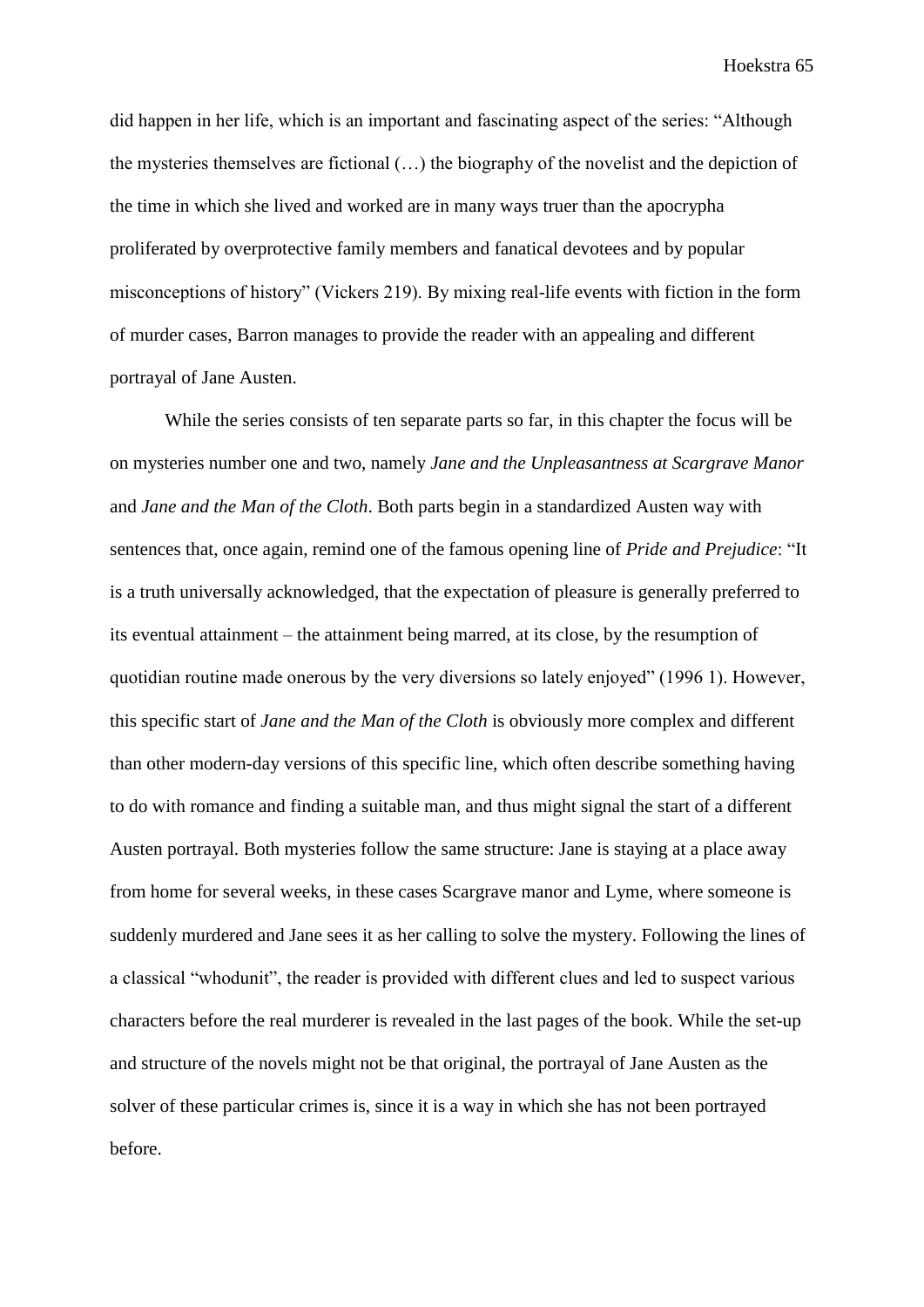The main focus, when it comes to her character, lies on Austen's intelligence and wit, which fit the personality of a detective, according to Barron herself:

When Austen wrote to an intimate – most frequently her sister, Cassandra – she was Jane Unbound: caustic, funny, judgmental, dismissive. She possessed and dominated everyone she knew by subjecting them to her wit – and she delighted in the past time [sic]. This was a Jane remarkably equipped to investigate murder, a Jane who understood the power of motivation and the essence of the human heart. She delighted in the absurd, punctured the ridiculous, and demurred for no man. (2010 par. 11)

Austen is not portrayed as an obedient and shy young woman, which would be fitting to the image of her in some of the family biographies, but true to the feminist image of the female detective as a smart and outspoken woman with her own voice. This is also confirmed by characters in the novel, such as in this scene from *Jane and the Unpleasantness at Scargrave Manor*: "Come, come, Jane!' Sir William chided. 'You are not a blushing girl, given to airs and sighs; you have your wits about you, as I"ve always approved, and are readier than any I know to form a judgment when the facts stare you in the face" (68). Barron also adds a bit of a feminist touch to Austen, which is not strange seeing she is portrayed as a detective, which was seen as a strictly man"s business. Some of the male characters in the novels, for example Jane"s father, compliment her on this and are surprised that a woman can have these specific insights and be brave enough to find herself in dangerous situations in order to solve a case: "I knew you for a lady of fine understanding and natural courage; but I dared not hope you possessed such faculties of determination and initiative. Forgive me if I must observe that they seem rather the part of one of your brothers, than a member of the weaker sex" (1996 262). These specific qualities seem to distinguish Jane from most of the other female characters, who keep themselves busy with fashion and staying at home; definitely not murders. This is something Jane, in the novel, also realises: "That most ladies of gentle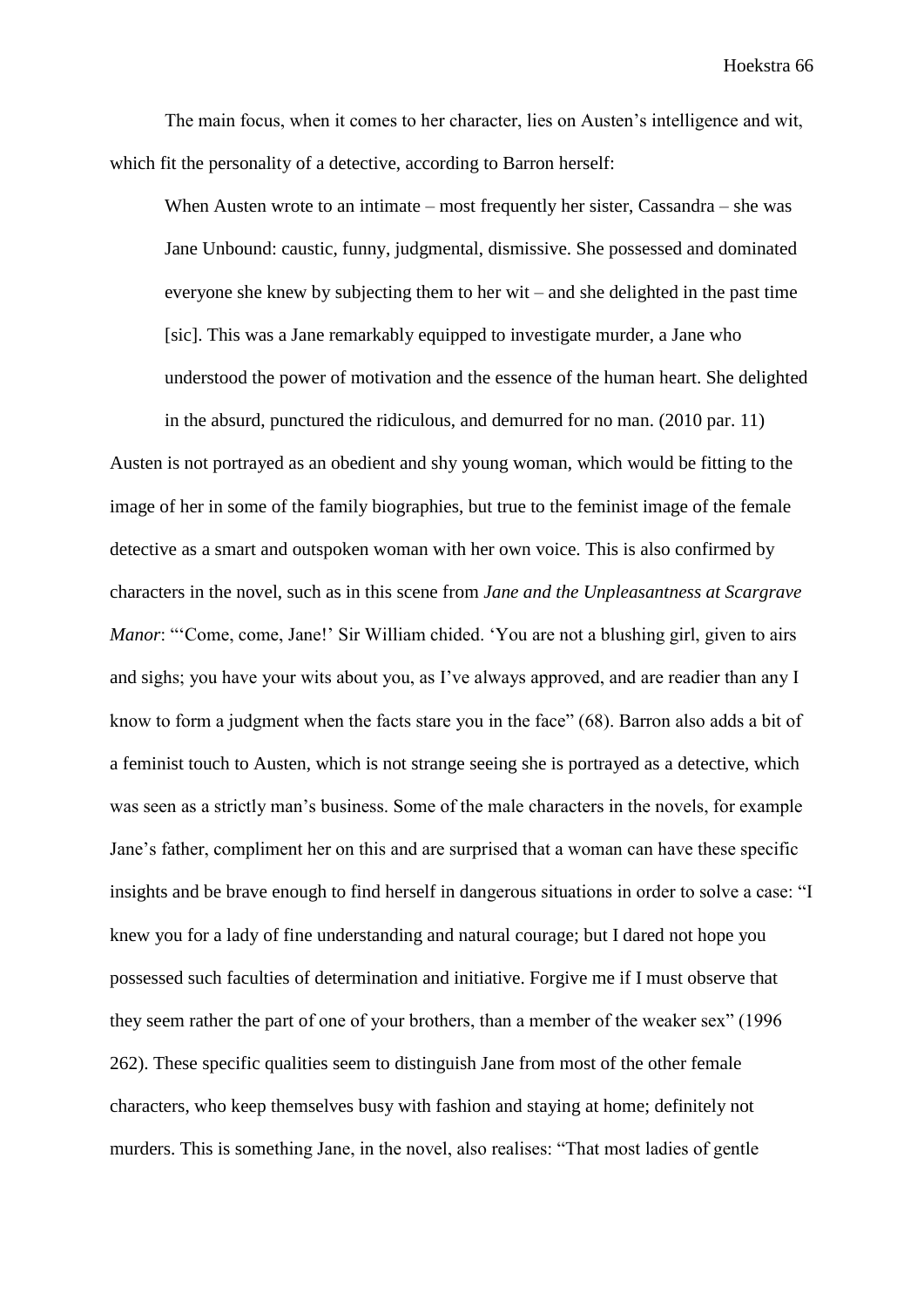rearing and habits should rather die than venture alone through the darkness, I acknowledged; and set aside as irrelevant. I was not, after all, *most ladies*" (1996 188). From her novels and letters, it can be said with certainty that Austen sometimes felt restricted by the limitations put on women in her day and age and went against this in her own way, which is a quality that is also stressed in this series of novels.

However, even though Barron adds a focus on Jane"s wittiness and a feminist touch to her stories, she cannot help but fall back on the stereotypical element of Austen"s character: love. An important part of the mysteries is the mini-romances that can be found in each of the novels, with Jane as the leading lady. Barron mentions names such as Harris Bigg-Wither and Tom Lefroy, but also comes up with new love interests and kissing scenes in every novel of the series: "The most enjoyable aspect of the mysteries is Jane"s mini-romances and what can only be described as flirtations with various male characters. If you are frustrated by the whole Tom Lefroy/Harris Bigg-Wither/Mysterious Suitor by the Sea thing, here's your cure!" (Sullivan par. 3). It is, of course, not a complete surprise that this element of love is, once again, added to a portrayal of Austen. While Barron lets her Jane joke about marriage: "I have recovered fully from my own misadventures (…) and I have determined to avoid all proposals of marriage in future, in the fear that my refusal should precipitate another spate of killing at some country house or other" (1995 316), it is a significant and fascinating detail that love has to play an important role in this representation of Jane, even though she is busy following trails of blood and tracing murder suspects.

### **Michael Thomas Ford –** *Jane Bites Back* **(2009)**

Jane Austen as the detective solving murder mysteries is a modern portrayal of the famous British authoress, but in the twenty-first century so far even more challenging and fascinating depictions have been brought into the world. While Seth Grahame-Smith turned one of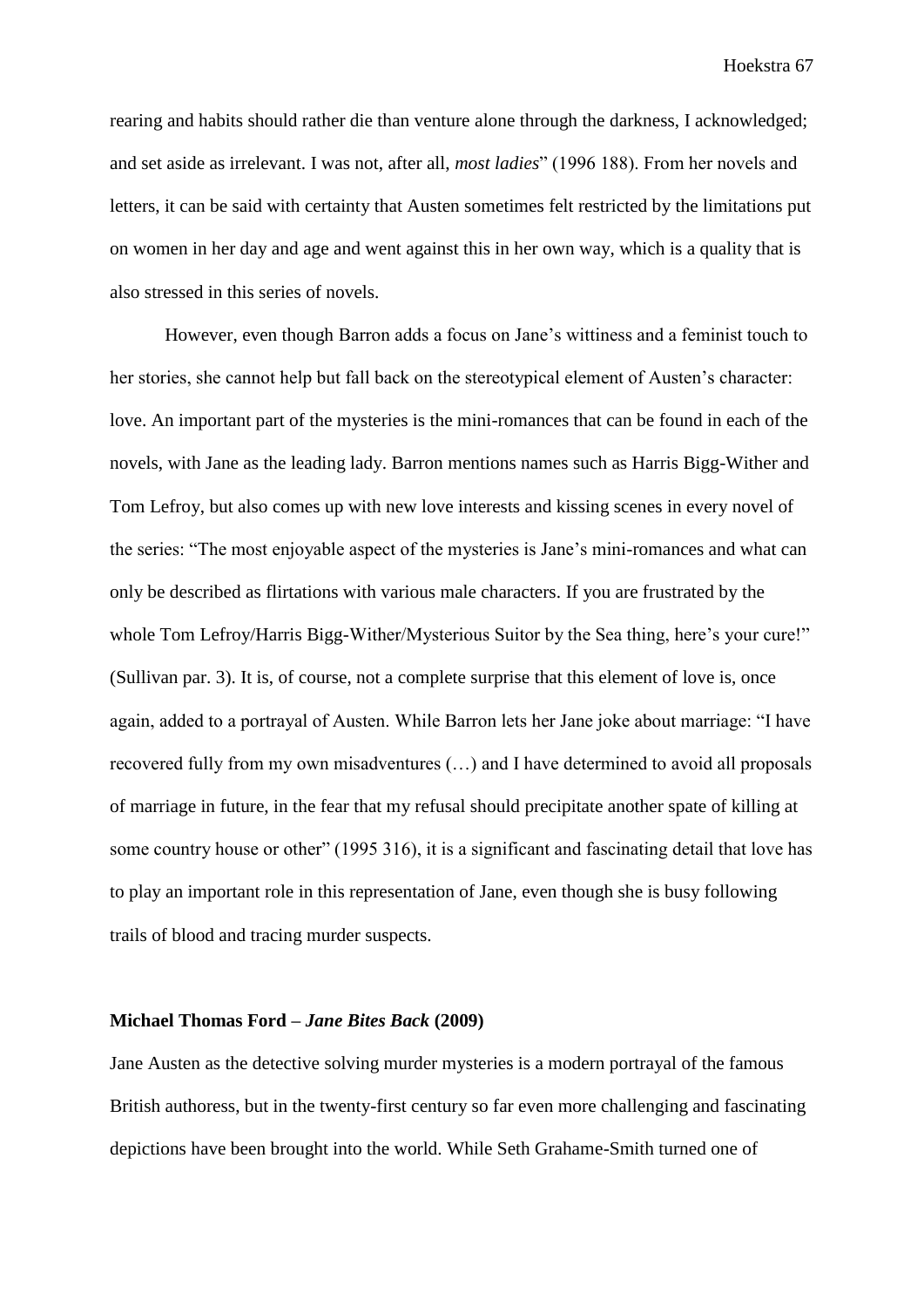Austen"s most famous characters, Elizabeth Bennet, into a zombie-slayer, Michael Thomas Ford takes the supernatural to the next level by turning Austen herself into a blood-thirsty vampire in his novel *Jane Bites Back*. Other classic British authors are not safe either from Ford"s pen, as Austen is bitten and turned into a vampire by no less than Lord Byron himself and her enemy is a vampire-version of Charlotte Brontë, which is definitely an interesting choice considering Brontë"s famous opinion on Austen"s work. Ford stumbled upon the idea for his novel by accident: "In the spring of 2008 I was talking to my agent about the sad state of publishing. "The only things selling are vampires and Jane Austen," my agent said. "I should do a novel about Austen *as* a vampire,' I joked" (2010 par. 6). What started as a simple joke turned out to be a smart move, because the idea was immediately picked up and Ford got himself a three-book-deal with a publisher. After uncountable re-writings of Austen's novels and her own personal quest for love, the world seemed to be ready for something "new", while not wanting to let go of the classic just yet. The answer? Combining the classic with one of the best-selling subjects of the moment: vampires.

While Ford"s venture introduced a specific new audience to Austen and dedicated Janeites to the world of the paranormal, not all Austen fans were open to this new and rather controversial portrayal of their favourite author. Ford"s novel has been seen as disrespectful, which he does not find strange, as he explains on his personal website:

There's something about Austen that makes her readers want to protect her. I think it's her innocence. This is, after all, the woman who came in second (behind Queen Elizabeth I) on the *Guardian*"s list of Top 10 Literary Virgins. She represents a time when chastity was a virtue, not a defect, and for many people she is a welcome respite from the less demure entertainments of our time. (par. 6)

The innocence of her novels and time are a way of escaping reality for many Austen fans, which is then of course completely turned around when Austen is placed in the twenty-first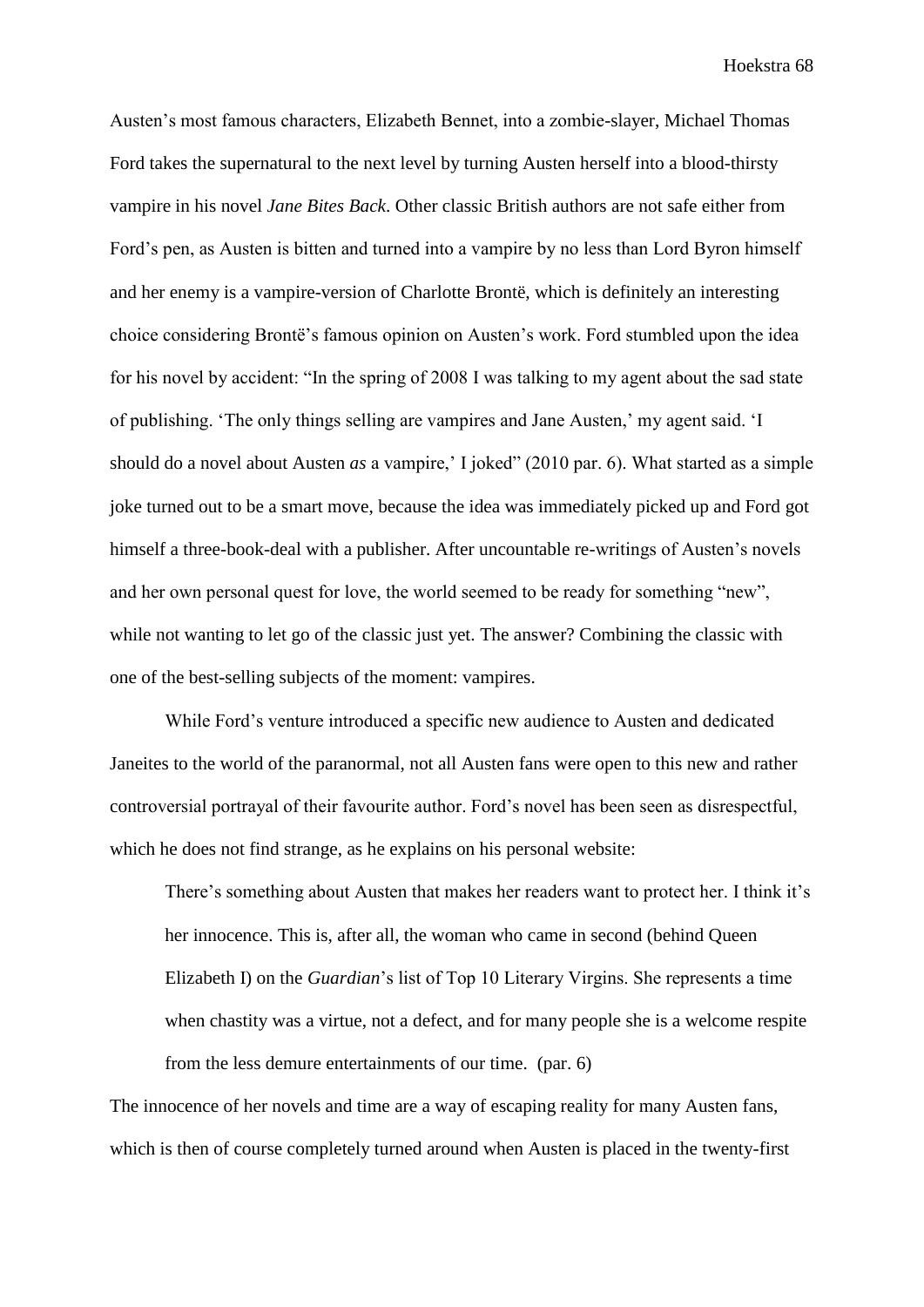century, which is where the story is set, as a blood-sucking vampire, who even has sex. However, Ford does not see his portrayal as rude, but quite the opposite: "I looked at it as giving her the chance to take revenge on those who have appropriated her literary genius for their own profit. I thought her fans (among whom I of course count myself) would cheer this opportunity for her to reclaim her rightful place in the literary world" (2009 par. 4). Ford combines the traditional representation of the innocent spinster Jane, always on the look-out for true love, with his own additions that focus more on her passion, irony, and stubbornness, something which the fans should recognise in his novel: "They might find that this Jane is not so different from the one they already know and love. Only now her bite is just as sharp as her bark" (2009 par. 9)

What is striking about Ford"s representation of Austen, as mentioned before, is the fact that he portrays a new Jane, but still uses the stereotypical image of the spinster Jane; he just gives her an extra dimension. Austen, who uses the name Elizabeth Jane Fairfax in the novel, is the manager of her own bookshop and lives in her own home in a small American town in the twenty-first century. From the outside, she appears to be a quiet, middle-aged woman who loves reading a book with a glass of wine, but at the same time she is a vampire who roams the streets late at night in search of blood. Jane tries to hide this part of herself from the world, just like the fact that she is an author trying to get her most recent novel, *Constance*, published. Since the nineteenth century, she has received more than 100 rejection letters from publishers and Jane begins to get the feeling she might have lost her touch after her first six novels. The most frustrating part is that everywhere around her she sees people using her novels and her name to get on the best-sellers list, without giving her the credit she deserves: "Jane herself was enjoying none of the benefits associated with being one of the most popular authors of all time. No royalty check came her way. No one asked her permission to make the book group reading guides or gardening books or knitting patterns that sold by the cartload"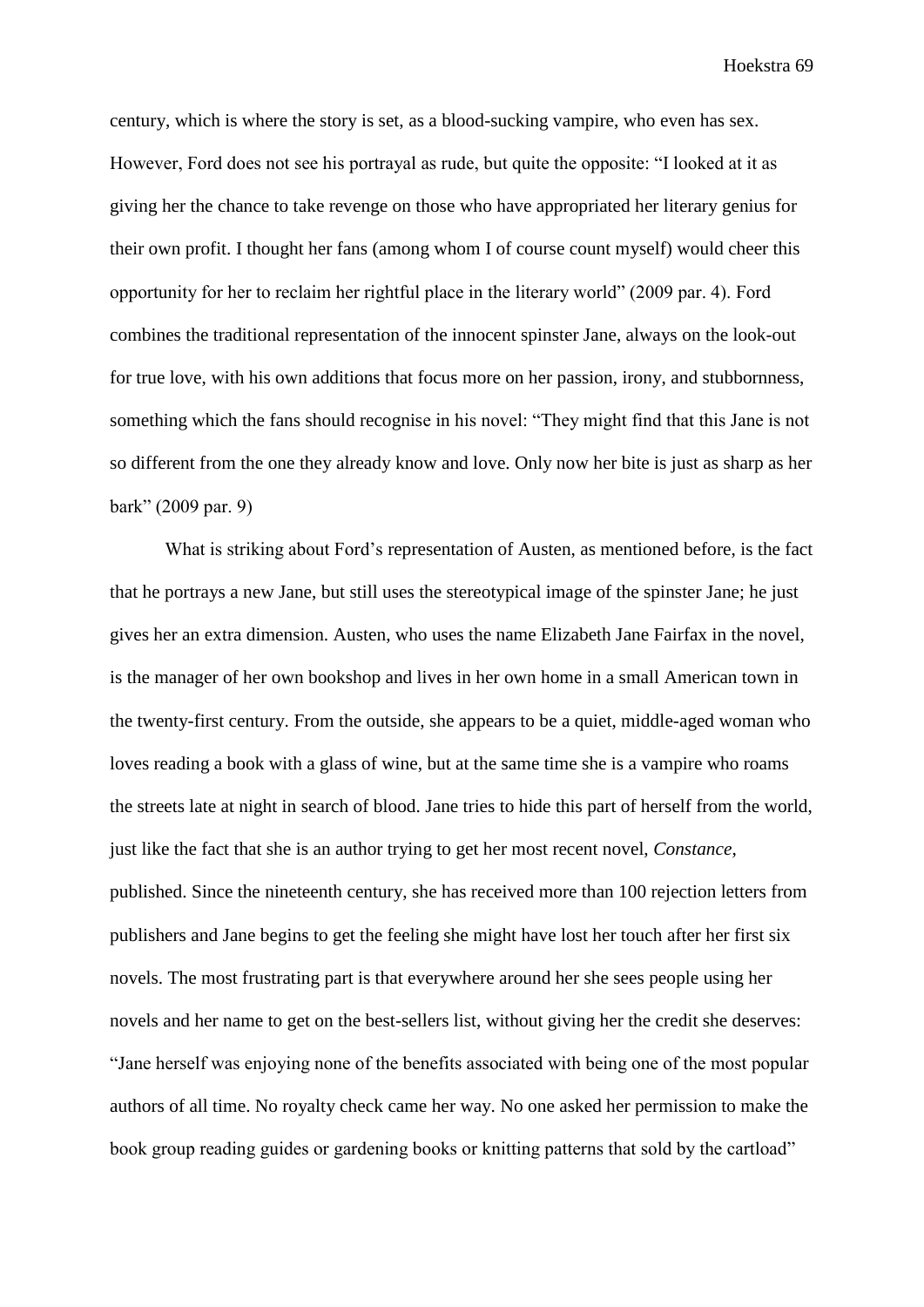(24). One of the people who make use of the Austen brand, Melodie Gladstone, gives a lecture at Jane"s bookstore to promote her newest book, which focuses on true love and waiting for Mr. Darcy before giving yourself away. Gladstone manages to convince the audience with her talk, but her true character comes out later: ""Do you really think there are any Mr. Darcys left in the world? No, there aren"t. I don"t think there ever were. But these girls want to think there are, so I give them what they want." "And in return they make you quite wealthy,' Jane commented. 'It's just my piece of the Austen pie,' Melodie said" (9). It is not a surprise that Austen cannot withstand the temptation to take a quick bite out of Melodie Gladstone herself later that night.

The story of how Austen became a vampire is an interesting one, as Ford comes up with a possible whirlwind romance between Austen and the British poet Lord Byron, who was known for his numerous love affairs. Byron turned her into a vampire and has been trying to get back with her ever since, now turning up in the town she lives in under the name Brian George. Of course, a true Austen story cannot go without a bit of love trouble, which is added to the novel by Ford in the form of Byron. Jane has developed feelings for one of her male friends, who does not know she is a vampire, and the situation only gets more complicated when she, without thinking, spends the night with Byron and he makes it his goal to win her back, no matter what, threatening to expose her to her friends and the whole town. While all of the vampire action is mainly going on at night, during the daytime Ford describes Austen finally finding a publisher who wants to publish her book and the fascinating and amusing journey of Jane Austen as a twenty-first-century author, visiting talk shows and romance books conventions to promote her latest novel.

At one point in the story, Byron says to Jane: ""They all think of you as a quiet afternoon, but inside you rage with passion, don"t you?"" (18), which captures Ford"s portrayal of Austen perfectly. While he sticks to the stereotypical image of Austen as the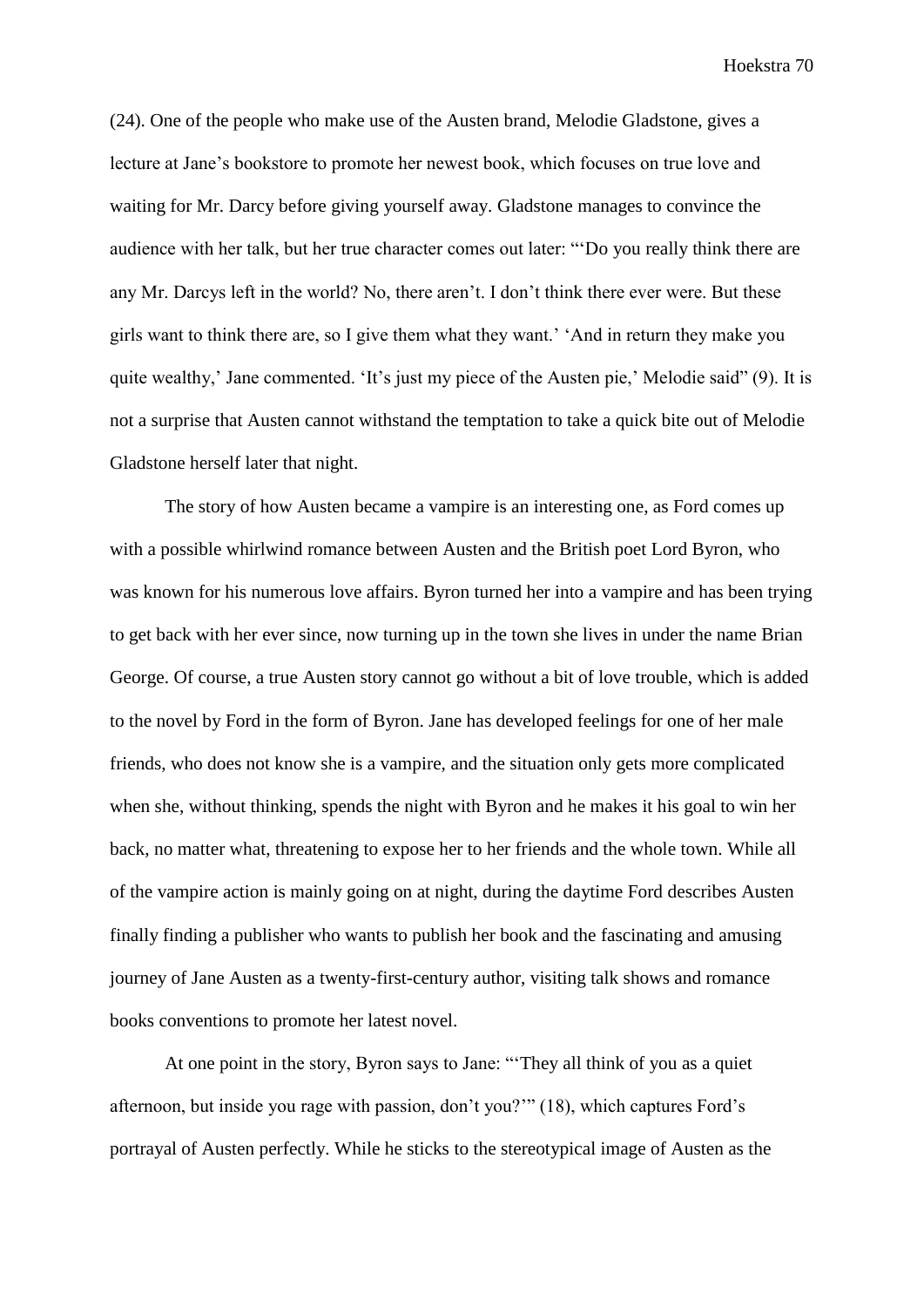quiet, middle-aged "Plain Jane", he also shows the reader her other side: the ironic and witty Austen, who was filled with passion: "The Jane Austen character has that wit, that rapier wit that the actual Jane Austen had" (Carone and Cavanaugh par. 41). He does not see Jane Austen as a kind of holy figure he cannot touch and does not take the Austen industry, of which this book is a fitting example, too seriously, which results in an amusing and interesting representation of Austen, which she herself might even have laughed at.

# **Janet Mullany –** *Jane and the Damned* **(2010)**

One of the authors who also jumped on the paranormal Austen bandwagon is Janet Mullany, who was asked by her publisher to write a series in which Jane Austen features as a vampire, after the success of Grahame Smith"s *Pride and Prejudice and Zombies*. However, Mullany states that the connection between Austen and vampires is not a new one; she believes Austen already used vampire-like figures in her own novels, as she explains on her personal website: "If you"ve ever wondered why Jane Austen knew so much about sexual attraction, and why she could invent characters like the Crawfords or Willoughby or Wickham, people who exploit and feed off others, it's obvious that Jane knew a great deal about vampires as well as the ways of the human heart" (par. 3). She considers vampires as a subtext that can be found in Austen"s novels by focusing on specific characters and subtle clues. Certain similarities can be found between some of Austen"s own characters, who are amoral and attractive, and the image of the vampire that is dominating fiction nowadays. Yet, Mullany takes a different path by not focusing on Austen"s self-made vampire-like characters, but turning Jane into one herself.

Mullany"s alternative history novel is set in 1797, when Jane is 21 years old, and has just experienced a few setbacks: she is still dealing with the disappointment of her experience with Tom Lefroy, the family has just heard the news of the death of Cassandra"s fiancé, and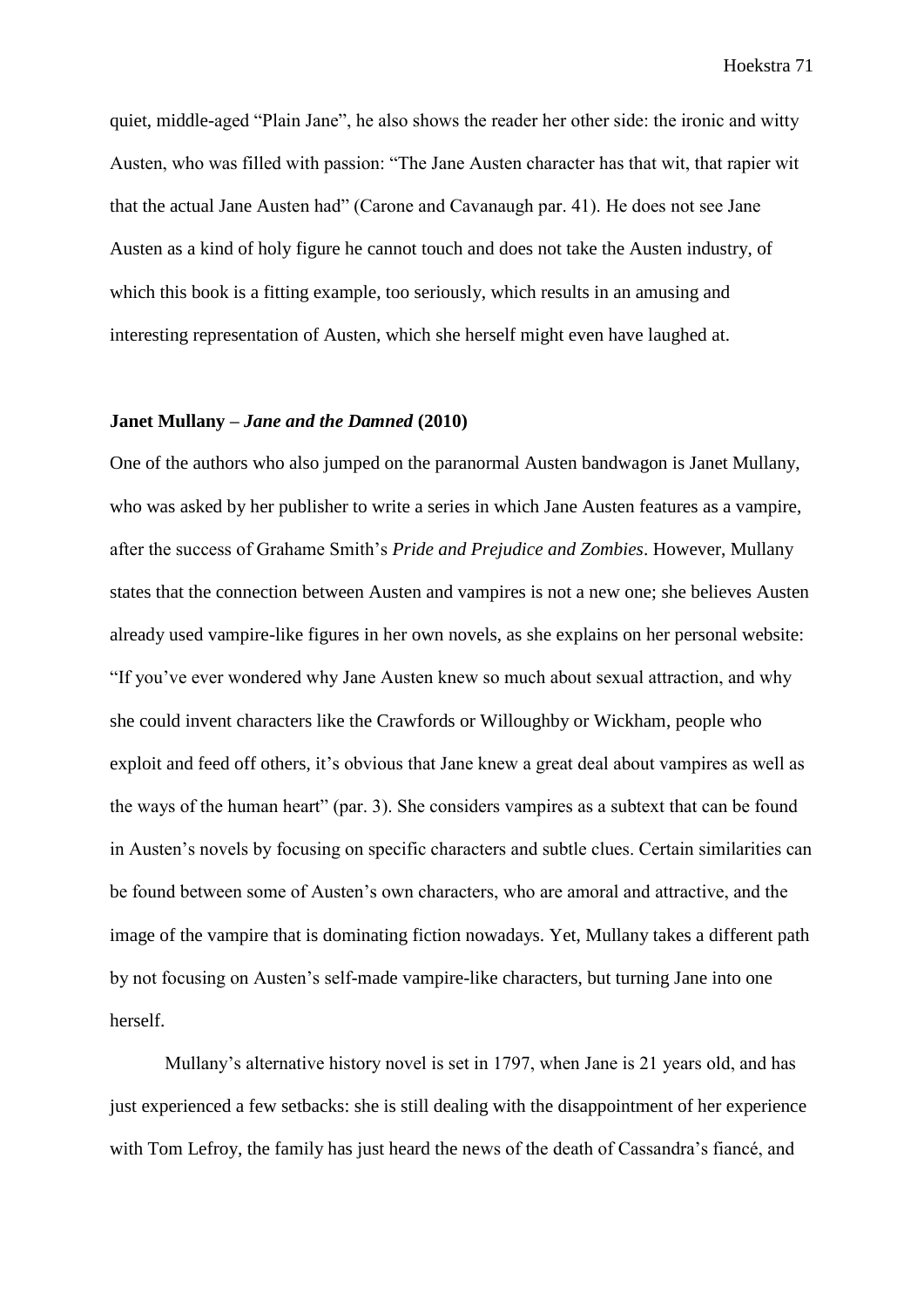her first novel *First Impressions* has been declined by a publisher. Jane feels the pressure from society to get married and settle, something which she is worried about:

She had been trapped in a girlhood that once seemed infinite, Miss Jane, the youngest and brightest daughter of the Austen family, the one who wrote and read and played the pianoforte with dash and flair, and was always ready with a witty comment. But now, with her twenty-second birthday occurring the next month, childhood was falling away. How many years would it be before the matrons at assemblies and balls murmured about poor Miss Jane, who almost certainly would not marry now, for she was sadly faded and had too sharp a tongue for her own good? (4)

To distract herself from all of this, Jane goes to a provincial assembly, where she starts flirting with a young man, who turns out to be one of the Damned: the striking, fashionable, coldblooded vampires of Georgian England. The young man, named William, sees something in Jane: "She was pretty, intelligent, and – although certainly able to enjoy life – unhappy" (21); and he decides she would be a perfect victim, which leads to him biting her and Jane is turned into a vampire. Lost and hungry, Jane decides to consult her father, who wants to take her to the waters in Bath, the only known cure. However, as Mullany spices up her story by having Bath being invaded by Napoleon"s troops, Jane meets and befriends other members of the Damned and she struggles with making an important decision: her human life as a writer or immortality as a vampire?

The transformation from human Jane into vampire Jane can be seen as a fascinating portrayal of Austen"s real character and the way she is remembered. Mullany starts off with a young Jane, who has a passion for writing, and is not sure about what life will bring her. She knows she does not want to end up as a grey-haired spinster, all alone, and it is this fear that ultimately leads her to flirt with a member of the Damned. As a vampire, Jane continues to have her innocence and wit, but other personality traits come forward, such as her irony, her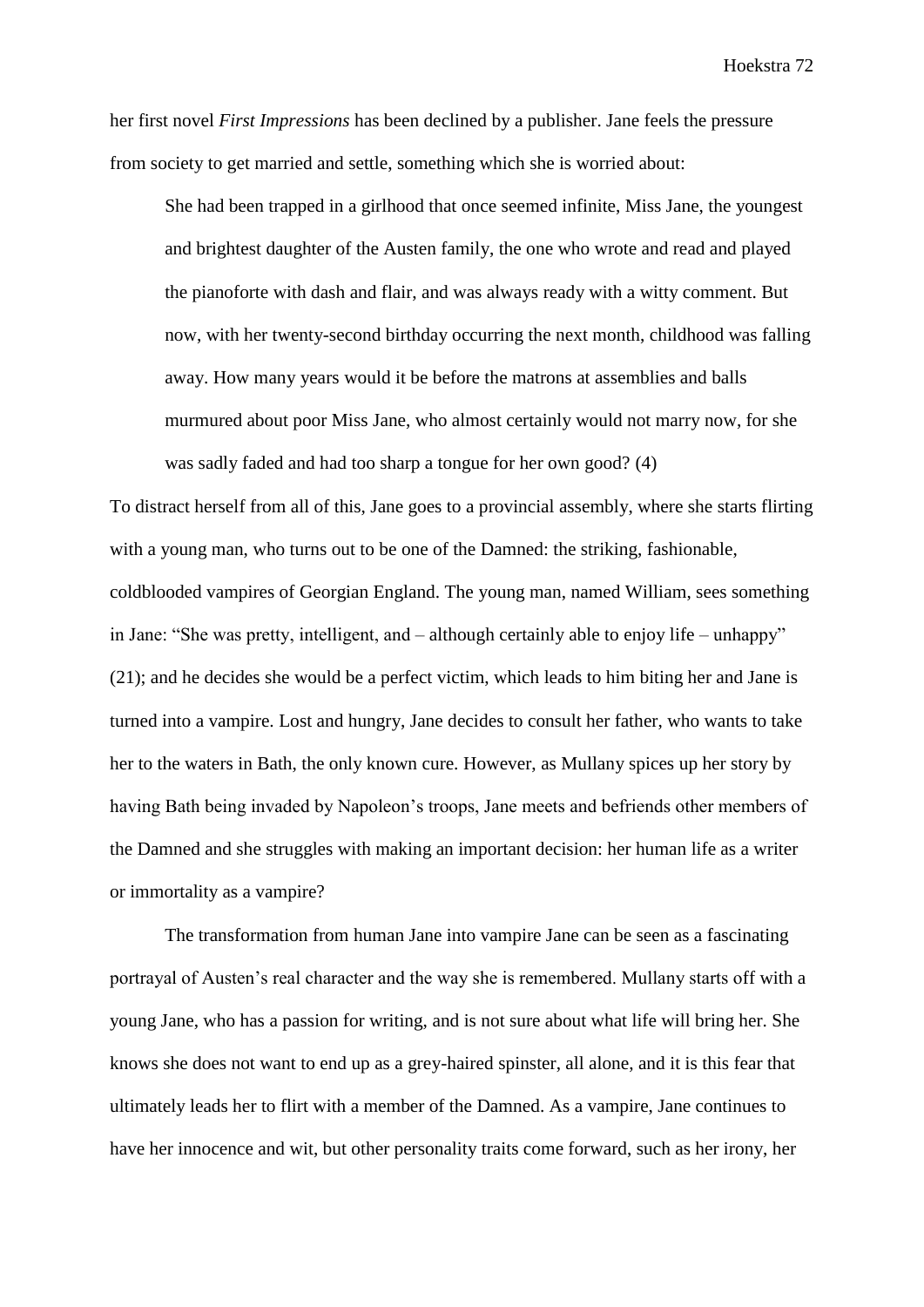obstinacy, and her strength. Even when she is captured by the French and her hair is cut to make her ready for the guillotine, she does not let her weaknesses take over: "She felt a tug, followed by a sudden lightness at her neck as shears clacked. And again. Hanks of hair slithered against her shoulders. 'Why, you make me fashionable,' Jane said. 'I am much obliged"" (267). When one ignores the fact that she is a thirsty, strong vampire who attacks French soldiers to drink their blood, Jane is portrayed by Mullany as the independent woman she struggled to be in her own time. While there is also place for some romantic details and gory action in the novel, *Jane and the Damned* manages to capture an interesting side of Austen"s character, which cannot be found in every novel that tells Austen"s life-story.

A significant detail of the vampire version of Austen is that she is not capable of writing. Even though she somewhere deep down feels the need to express herself on paper, she misses the inspiration to come up with the right words. This, of course, already shows what Austen's destiny is, because what would she be without her writing? The central issue, again and again brought forward by the other vampires, is immortality, the most important element they can offer her when Jane has to decide whether she wants to stay a vampire or not:

Let us paint a happier picture for Miss Jane Austen. You write a few books that entertain your family and you win a little fame, perhaps even some money, while you live. And after, what then? Your books languish forgotten on dusty bookshelves and you are but a name on a binding that disappears with decay and time. You think your books offer you a chance at immortality? Oh, Jane, do not delude yourself. (290)

In the end, Jane decides to leave the Damned and take the cure in Bath to become human again. Strikingly, it is this decision that will eventually make her immortal after all. Once again, the idea of immortality in return for giving something up, such as the topic of love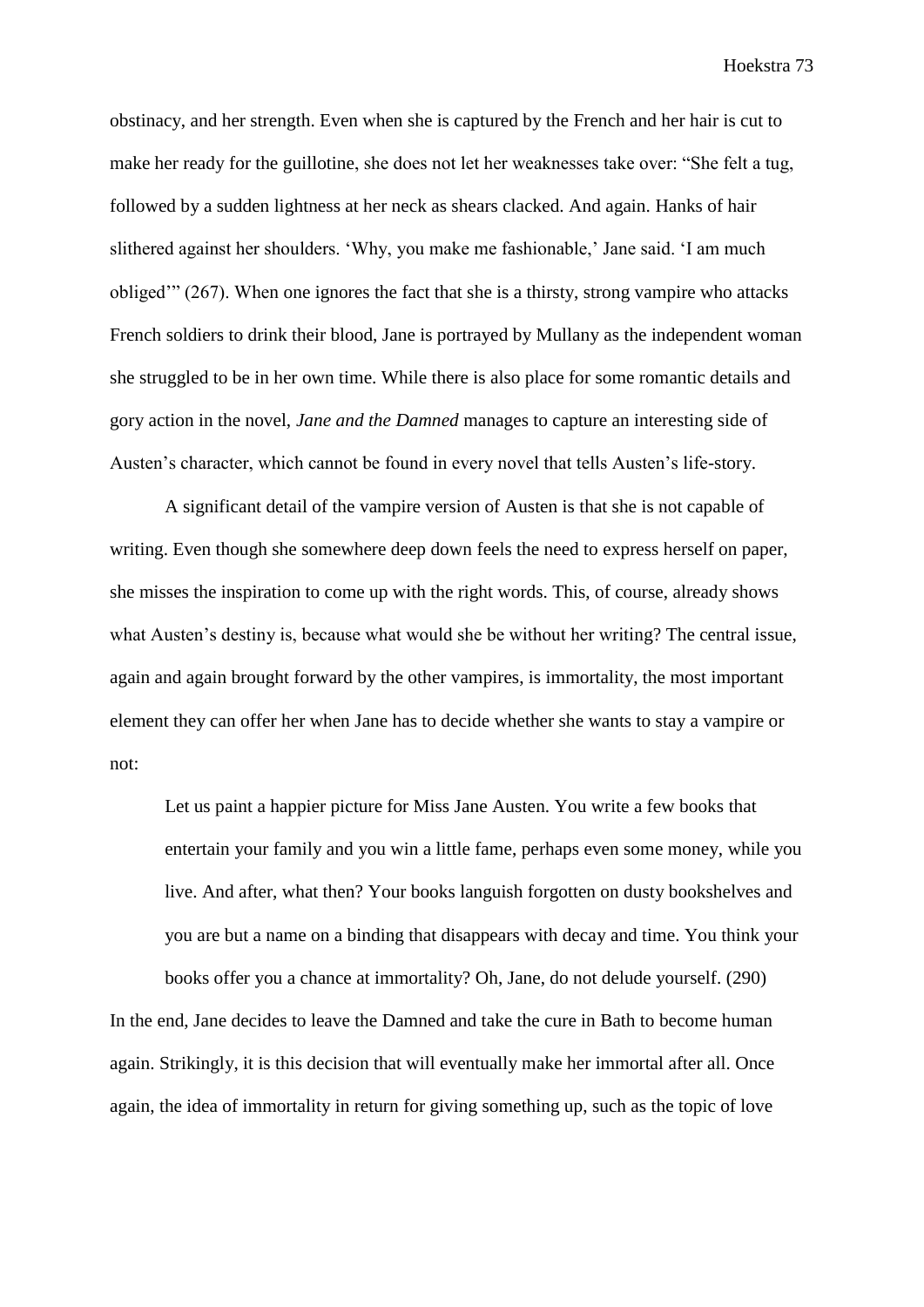discussed in the first chapter of this research project, takes on a central role in Austen"s life story.

When one takes a closer look at these specific retellings of Austen"s life story, it becomes clear the recent revival of the paranormal and Gothic in the world of literature has also left its traces in Austenworld. While it all started with Austen"s novels being transformed into ghost tales with zombies and sea monsters, Austen herself has also undergone several makeovers the last few years, including a magnifying glass in her hand to solve murder cases and blood dripping from her pointy fangs. A possible explanation for these specific representations, besides the obvious fact that a combination of Jane Austen and a modern popular topic such as the paranormal is destined to become a best-selling hit, can be the longing to give Austen her own voice that finally gets to speak out against the stereotypes. Stories about the Gothic can, for example, be seen as being about the return of the repressed, which can be applied to Austen as well. During her time she was a repressed voice and as both a female detective and a vampire, she is portrayed as a more independent, feminist character. This is, obviously, in clear contrast to the clichéd image of the spinster looking for true love, which is taken to another level in these specific novels. These representations seem to be based on the still ongoing struggle of the modern woman to be equal to men on all levels; a struggle which a female icon like Austen also had to deal with. All three novels mentioned in this chapter show this more feminist and dark representation of Austen, which fits the twenty-first century and is an image that will most probably develop more over the years to come.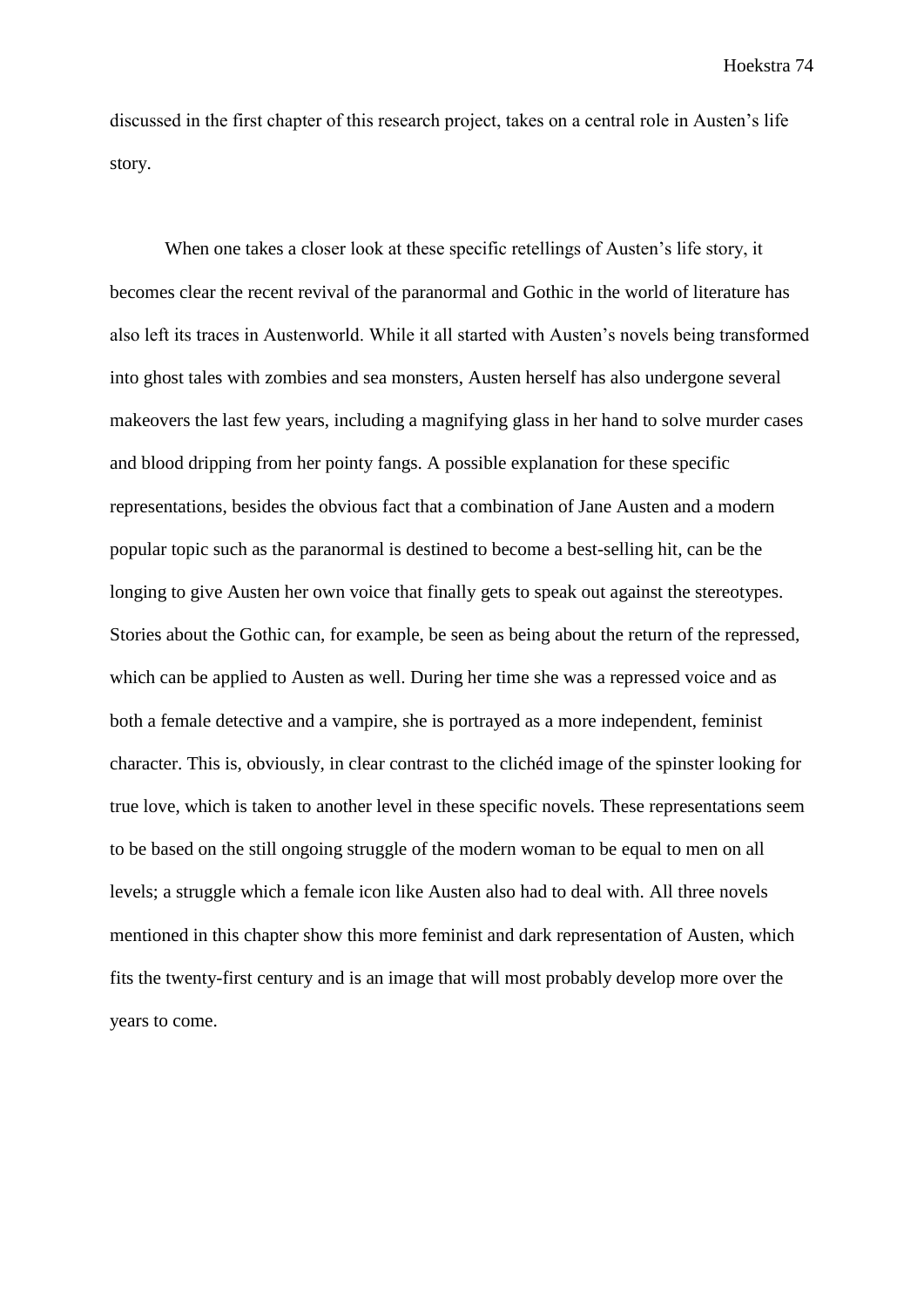### **6. Jane on Film**

The moment when Colin Firth, as Mr. Darcy, climbs out of a lake, dripping wet, with his thin white shirt stuck to his torso in the 1995 BBC series *Pride and Prejudice* is a scene many women will never forget. Even though it is said this particular scene was the start of Colin Firth's successful film career, the entire series, together with the release of Ang Lee's film version of *Sense and Sensibility*, was the start of an important part of the modern-day Jane Austen brand: films and TV series based on her famous novels. It was not until halfway the 1990s that directors started to see the appeal of putting these particular tales on the screen: they are stories of quality, the name "Jane Austen" is recognised by people all over the world, the texts are in the public domain which means they can be used without paying an author for it, and no expensive special effects are needed to make it all look realistic (Parrill 3). Over the years, about 40 feature films and television series have been made based on Austen"s tales (Paris par. 3), such as the 1995 classic re-telling of *Emma* titled *Clueless*, and the 2005 version of *Pride and Prejudice* starring Keira Knightley, and more are on their way. Turning Austen's novels into successful on-screen adaptations only made the British authoress more popular as it added an extra dimension to the stories, as Michael Gamer, professor at the University of Pennsylvania, explains: "Something happens when you put Austen on the screen or when you repackage Austen for a film audience. It transforms the novels" (Frey par. 17), and it is this particular transformation that has made the demand for anything Austenrelated even greater.

While Elizabeth Bennet, Emma Woodhouse and Marianne Dashwood have been portrayed in different ways by various actresses over the years, the leading female role at the moment seems to be saved for Austen herself. While an adaptation of one of her novels comes along every year or so, Austen"s own life story managed to catch the eye of numerous directors as well. Like many novelists who took the opportunity to fill in the gaps in Jane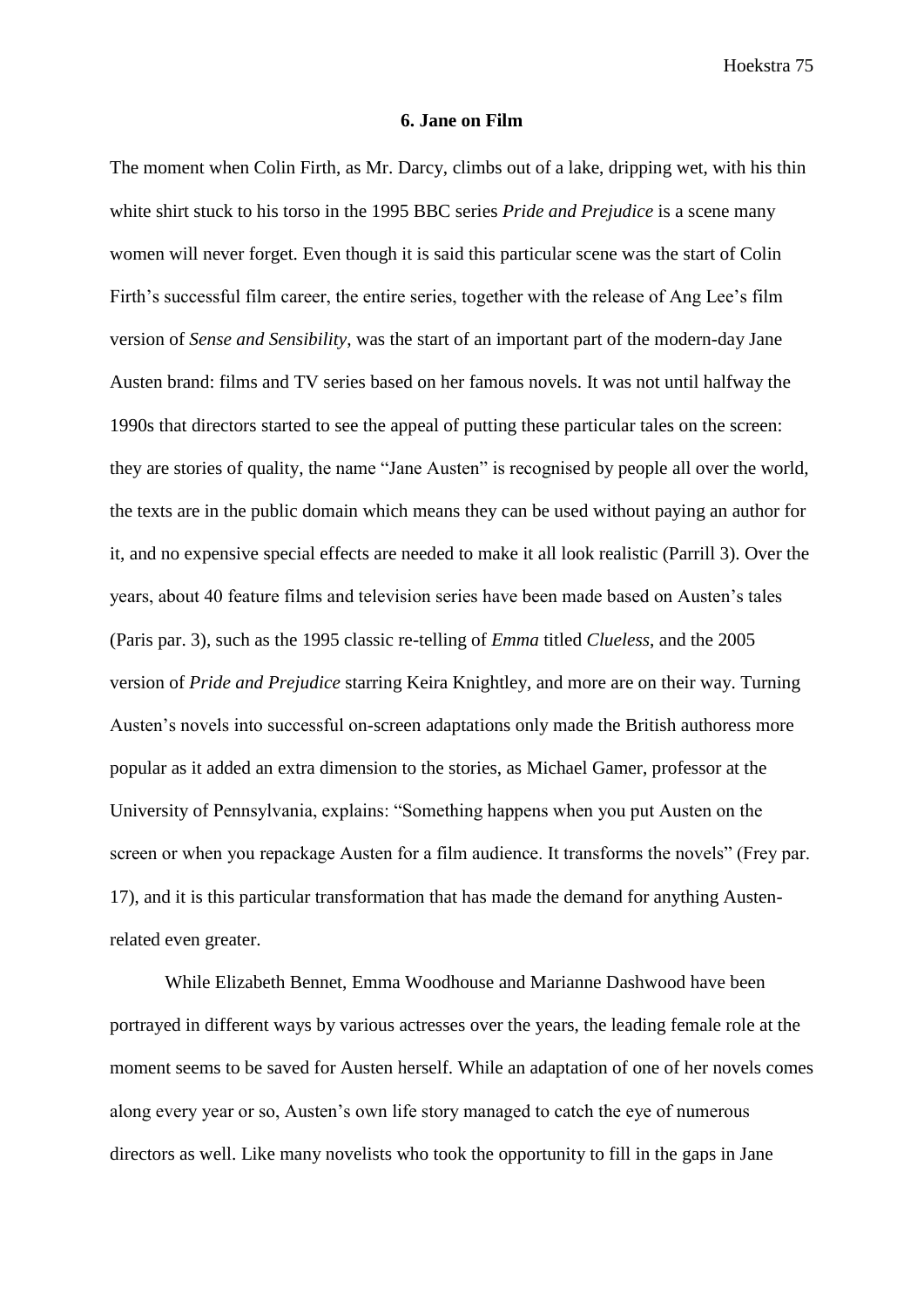Austen"s biography in varying ways, television and film makers have also taken this task upon themselves. Transferring Austen"s life story to the screen differs greatly from writing it down, and has both negative and positive qualities to it. Certain aspects, such as the right scene setting or the wrong actor for a specific part, can completely make or break a film, which leaves the director with a certain responsibility to make the right decisions. However, this is also already an important issue: what are "right" decisions in these cases? The movie world differs from the publishing world in that there is usually a lot more money involved. If much money is invested in a film, it is often expected that this money will be earned back with the release and hopeful success of the film. By keeping this in mind, sometimes the essence and quality of the film is forgotten, it seems. For example, should the actress portraying Jane Austen be someone who fits the role perfectly or someone who has already established her name in the film world and will make sure the motion picture gets the attention it needs? Should one stick to the biographical facts that are known or is some freedom allowed and can parts of the script be fictional in order to make the film more entertaining to watch? These are issues that play a significant role when putting someone"s life-story on the screen, especially that of authors, who in general "make poor subjects for biopics as they lead, on the whole, pretty dull lives" (Harman 262).

One element which almost all Austen-related films and television series have in common is the eighteenth-century English landscape filled with rolling green hills and country manors. This particular scene setting is enjoyed by a large audience, and it is these specific Austen trademarks that also account for the success of these on-screen adaptations, as writer Zoe Williams explains: "Austen's popular because everyone likes a good costume drama and with Austen you know what you"re getting. You"re guaranteed a manor house, daughters, dresses and weddings" (Winterman par. 17). Besides these elements, there is also one more important detail that ensures a certain number of, specifically female, viewers,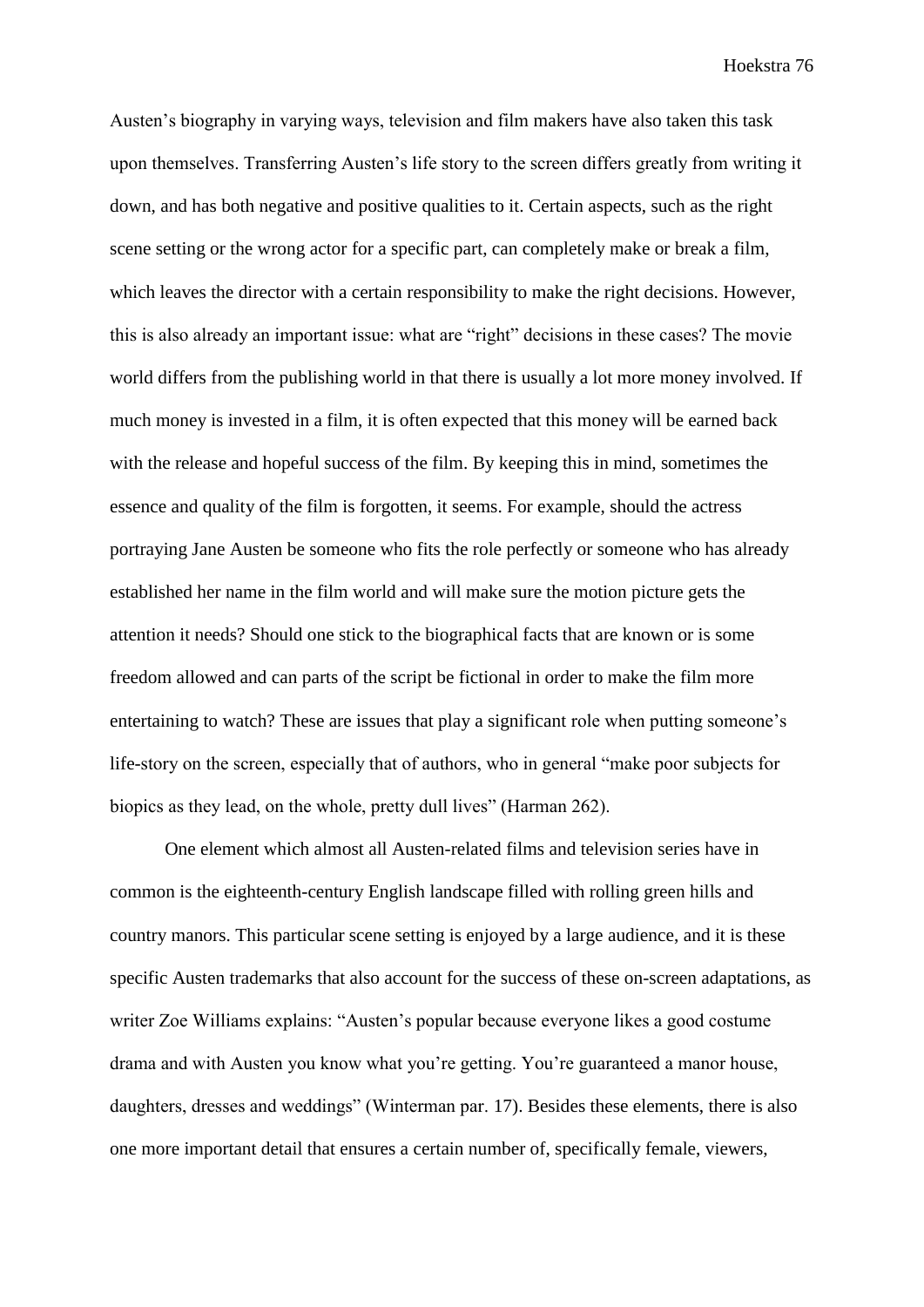which is the erotic tension and the good-looking male actors usually present in an Austen film: "The wild success of recent Austen films relies in great part on their visual realization of the erotic potential of the novels, on the dramatization of scandalous elements locked into some of Austen's backstories and on the vision, generously lingered over by the camera, of a lot of handsome men in the flattering dress of the early 1800s" (Harman 251). It is no wonder that these particular elements, which automatically seem to secure a certain amount of success, come back in films telling Austen"s life story. However, the question remains how much of this is reality-based and how much is simply there to be able to tell a better story.

In this chapter, three different cinematic versions will be discussed in which Jane Austen, or a character that strongly resembles Austen, plays the leading role. Firstly, the 2007 Hollywood romantic drama *Becoming Jane*, which stars Anne Hathaway as Austen, and which mainly focuses on the whirlwind romance between Austen and Tom Lefroy. Secondly, the television-film *Miss Austen Regrets* (2007), which was not a big hit, but managed to represent Jane Austen in an interesting way, and lastly Patricia Rozema"s *Mansfield Park* (1999), in which the main character Fanny Price resembles Jane Austen in close detail, which forms a fascinating, different, portrayal of Austen herself. These three particular examples were picked, because each of them stands for a specific combination that has been proven to play a significant role when it comes to representations of this famous author: Austen in relation to money and success in the modern day and age, Austen the way she comes across in her letters and novels, and Austen as a mixture of fiction and reality.

# **Julian Jarrold -** *Becoming Jane* **(2007)**

"She began now to comprehend that he was exactly the man who, in disposition and talents, would most suit her. His understanding and temper, though unlike her own, would have answered all her wishes. It was a union that must have been to the advantage of both" (295);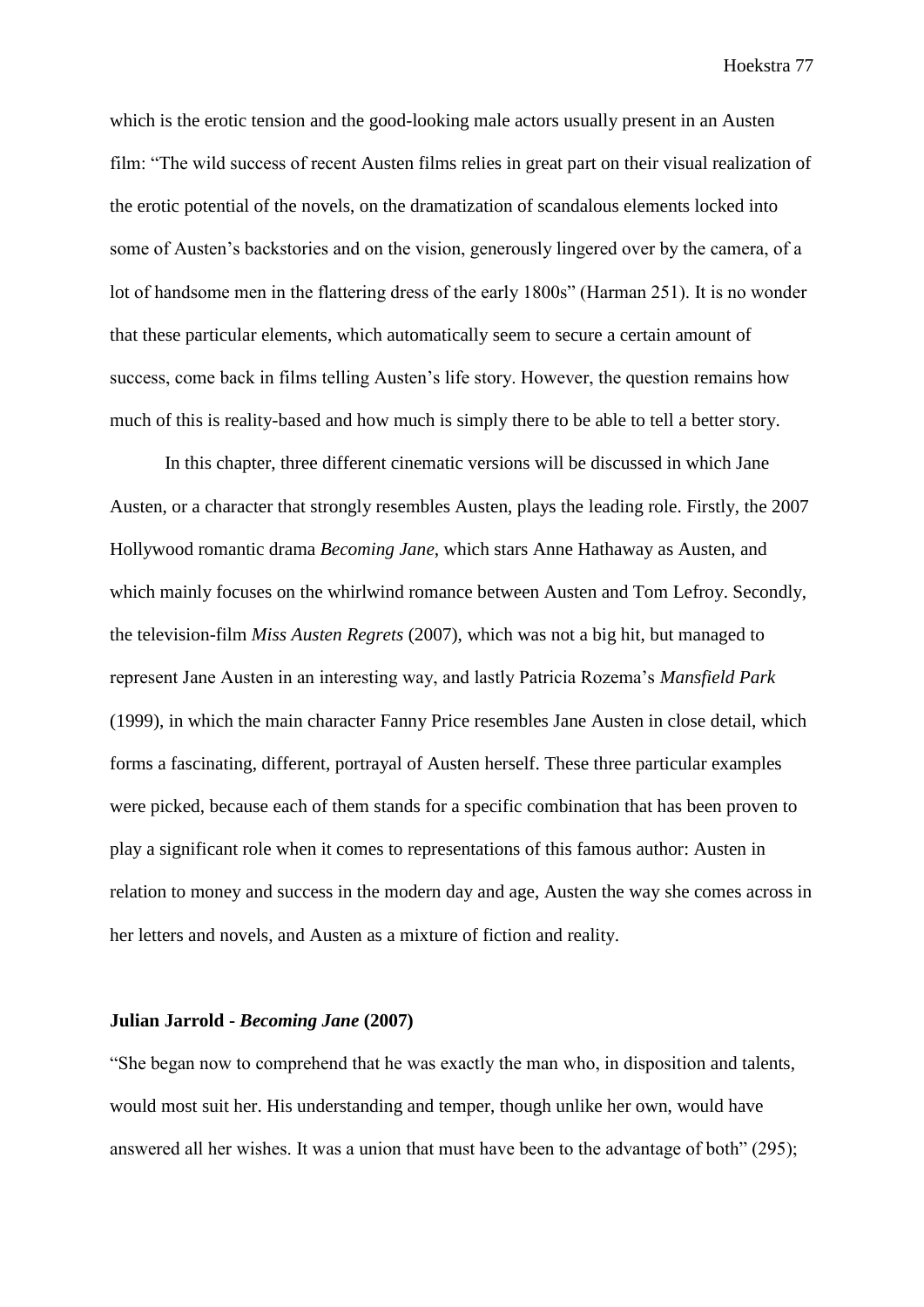these words from Austen"s *Pride and Prejudice* form an important moment of realisation for Elizabeth Bennet in relation to her feelings for Mr. Darcy, and it is these same words that also play a significant role in the 2007 film *Becoming Jane*, which provides the audience with a romantic love story Austen herself could have written, but which she actually stars in. The film turns the few paragraphs on the short period of contact between Jane Austen and Tom Lefroy that can be found in almost every biography into a 2-hour romantic fairy tale of true love found and lost. While not much is known of Austen and Lefroy"s "relationship", if that is even what one can call it, *Becoming Jane* turns this episode in Austen's life into the sensational love story she herself never knew, leaving behind the biographies and going into the world of fiction, specifically *Pride and Prejudice*, which this film greatly resembles at points.

After the release of the 2005 film version of *Pride and Prejudice*, directed by Joe Wright and starring Keira Knightley and Matthew Macfadyen, the audience was eager for more Jane Austen, so that is what they got with *Becoming Jane*. The film, which used Jon Spence"s biography *Becoming Jane Austen* (2007) as an important source of information, focuses on a specific period in Austen"s life, namely when she was twenty years old and met Tom Lefroy, to whom she is often romantically linked. Tom Lefroy, portrayed by actor James McAvoy, is an Irish law student with a bad reputation as he busies himself mainly with partying, women, and drinking. When he is sent to the countryside, he quickly becomes bored and when he meets Jane for the first time, the two cannot stand each other. However, this bad first impression quickly turns into a spark and the two fall for each other, which of course reminds one immediately of another famous couple:

Like the bristling dynamics between Elizabeth Bennet and Mr Darcy in *Pride and Prejudice*, they engage in a battle of wits and witticism – Lefroy relishing her blushes with each sexual innuendo he drops. Jarrold makes much of the contrast between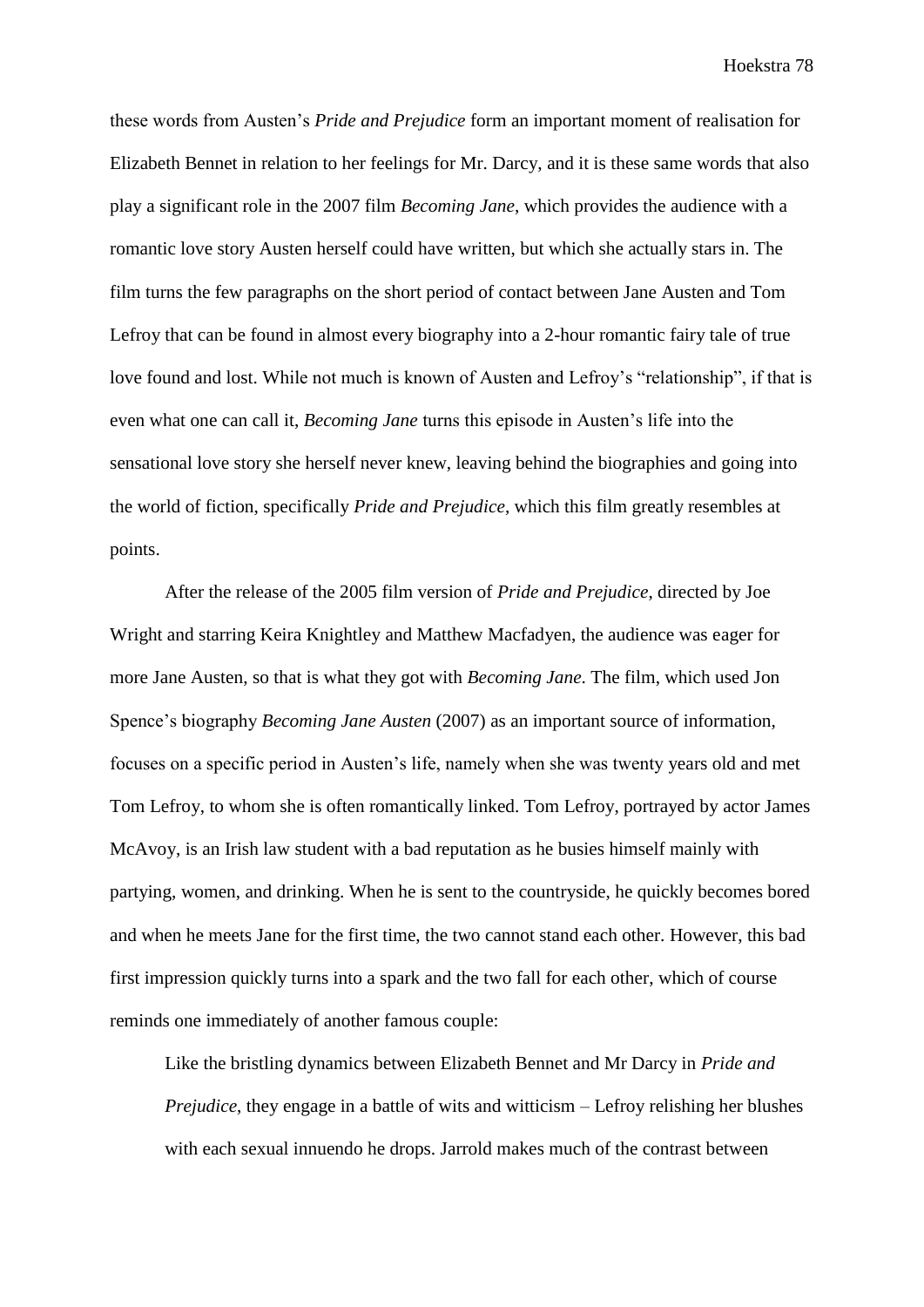Jane's contained passion and Lefroy's loose cannon antics and it makes for a saucy and sprightly romance yarn in the first half. (Papamichael par. 2)

Tom and Jane play a perfect Elizabeth Bennet and Mr. Darcy with the initial feelings of deep dislike turning into infatuated yearning. However, the script writers of the film had to at least stay true to one important fact of Austen"s life: she never married. After deciding to elope together, Jane realises neither of them has any money and their future does not look promising. With pain in her heart she says goodbye to Tom Lefroy, and this is the end of their short but passionate love affair. The ending of the film shows Jane reading from one of her novels to an audience, which includes Lefroy, who has by now married a rich Irish woman, and his daughter, whom he has named after his first love, Jane. It was, of course, according to the script, this romantic time in Austen"s life that inspired her to write *Pride and Prejudice* with Tom Lefroy as the basis for her famous Mr. Darcy.

The passionate love troubles with Tom Lefroy are injected into Austen"s life story without any proof, and this playing with fact and fiction continues throughout the film on different viewpoints as well. For example, Jane's brother George, who was sent away from home because he was either mentally retarded or deaf, has a close relationship with Jane in the film, and Tom Lefroy, who is in the records described as shy and serious, is here portrayed as the "bad boy" and womanizer of the late eighteenth century. Jane is also given other love interests, such as a Mr. Warren, who tries his best to prohibit Tom Lefroy from coming close to Jane, and a Mr. Wisley, who admires her and wants to propose to her with the help of his aunt Lady Gresham, who strongly resembles Austen"s character Lady Catherine de Bourgh from *Pride and Prejudice*. It is the typical story of wanting what one cannot have: several men are interested in the young Jane and want to marry her, but the only one she wants is the one who has no money and cannot possibly marry her. After the heartbreak, Austen focuses on her writing and at the end of the film the familiar spinster image once again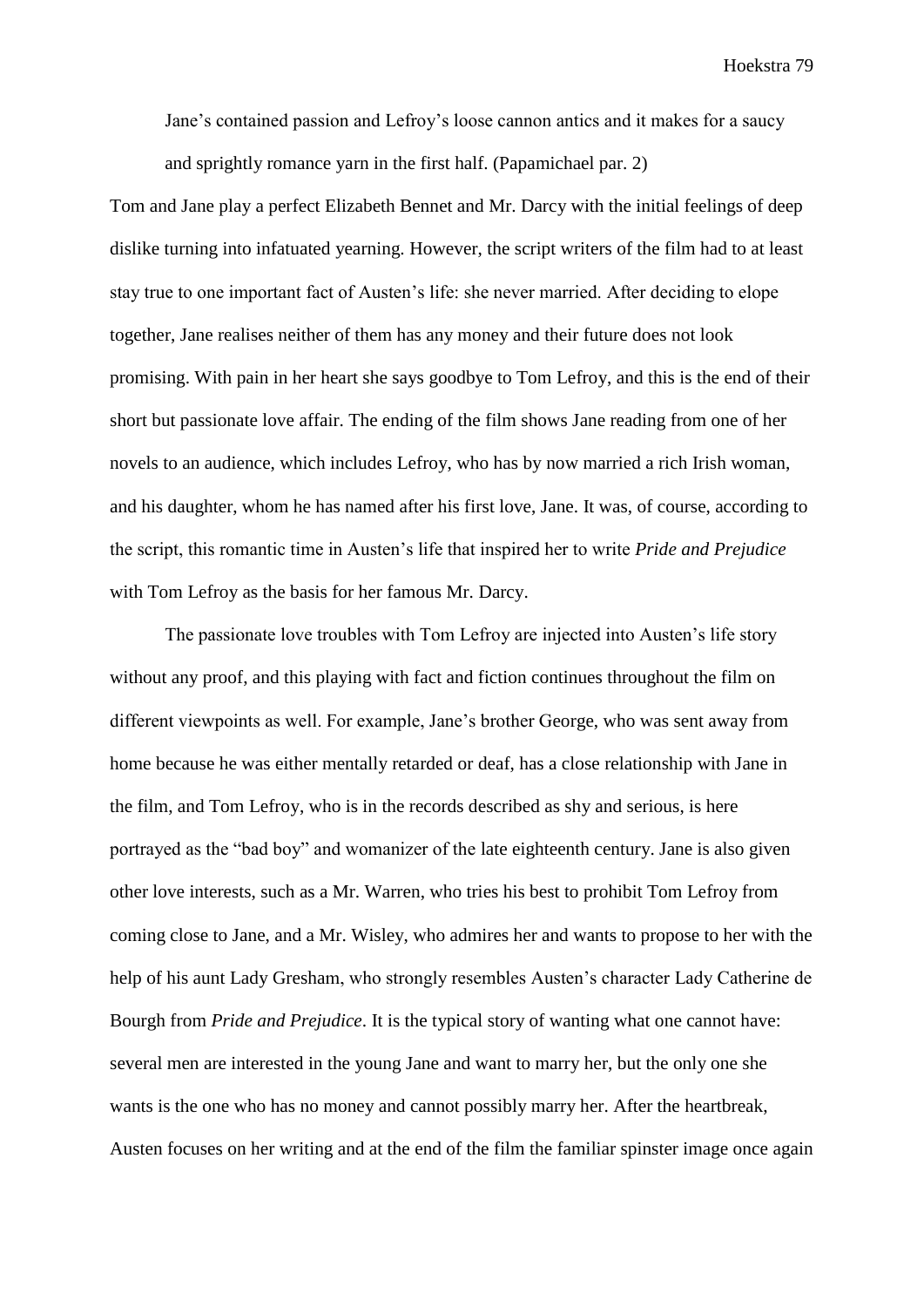pops up: the heart wrenching story of the famous romance novelist who once found love, but lost it, and turned this tale into one of the most romantic love stories of all time. However, at the end of the film, Tom Lefroy is shown as having named his daughter after Jane, which is historically correct, and playing with his wedding ring while looking at her reading one of her stories out loud, suggesting he never really forgot about what he and Austen once felt for one another.

Anne Hathaway, who swapped her American accent for a British one for this role, manages to capture Austen"s wit and famous sparkle in her eye, but seems to be more of a classic beauty than Jane was, according to family members and the portrait sketched by Cassandra Austen. Director Julian Jarrold wanted to capture Austen"s person as a young woman instead of using the typical spinster image:

One of the key ideas in the film was to get away from the old, stuffy costume drama kind of feel of what Jane Austen is and to look at somebody before she becomes a genius, when she is in her early twenties and on the verge of writing her great thing; she had a real exuberance for life, intelligent and independent and a sort of outsider in rural Hampshire, more intelligent than the people around her and kicking against all those pressures. (Felce par. 27)

Austen is portrayed as a young woman struggling to find happiness in a society she feels she does not completely fit in. She wants to love, instead of simply marry for future financial security, and to write, but no one around her seems to understand or support her. While Austen tried to be, according to sources, a strong and autonomous woman, this side of her is not shown in the film, in which she often comes across as a young girl who has fallen head over heels in love with a boy: "By watching this movie, you"d think that Jane could barely string together an interesting sentence until she fell for a cocky young lawyer from Limerick who, in turn, is to thank for inspiring *Pride and Prejudice*" (Feinberg par. 3). The love story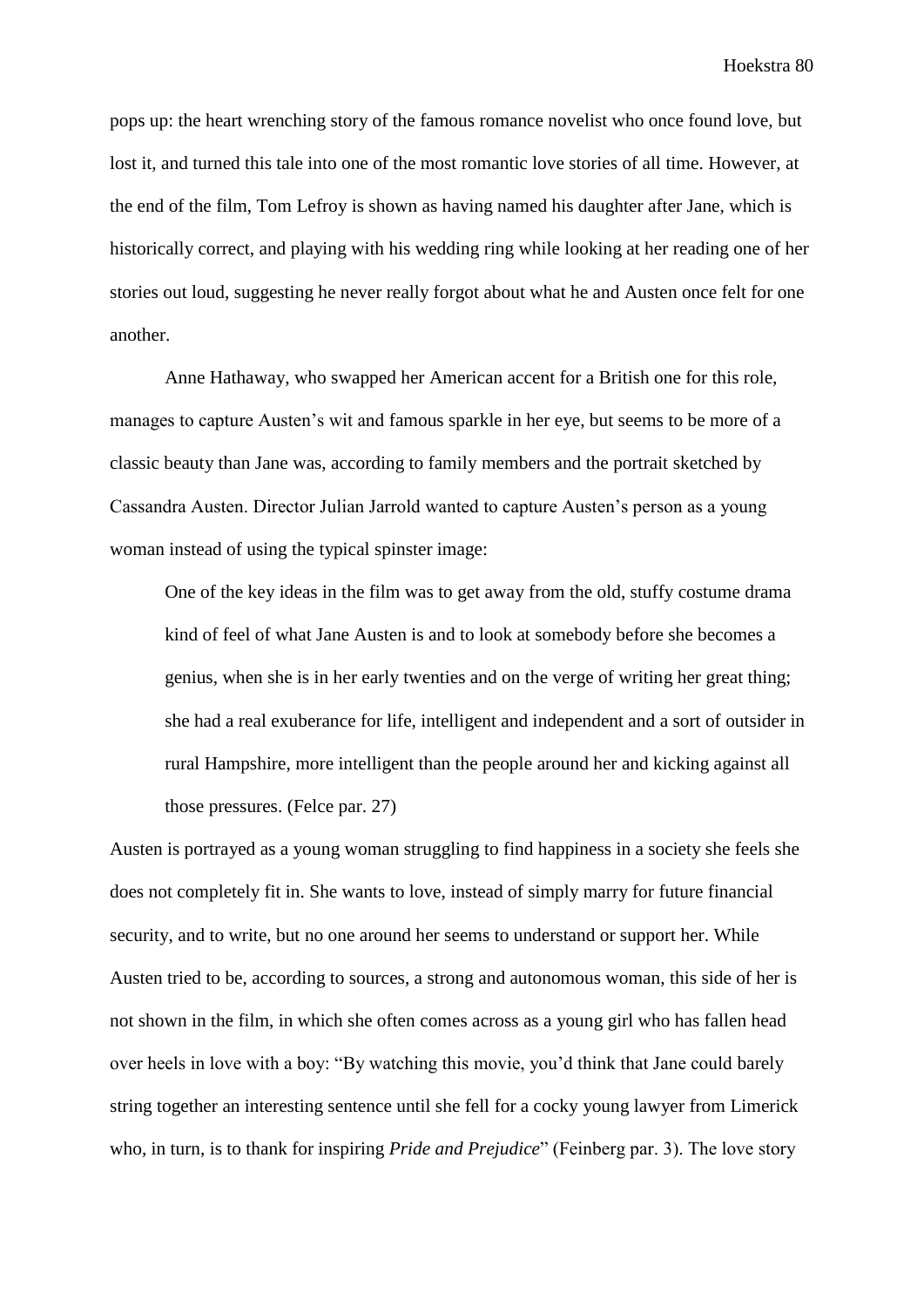takes over in the film, which causes Jane to be portrayed more like one of her heroines, most specifically Elizabeth Bennet. Whether this is a realistic representation is discussable, but it is definitely a popular one that suits this particular film and its plot.

It is striking that the makers of this Hollywood film, which heavily influenced the cultural memory of Jane Austen in the modern day and age, decided to focus most on entertaining the audience with a passionate love story which consists more of fiction than of fact. Most of the plot is purely an imaginary tale and more based on Austen's novels than her own life story, which was in this case probably viewed as not being interesting and entertaining enough to function as the story behind one of the world"s most famous romantic authors.

# **Jeremy Lovering -** *Miss Austen Regrets* **(2007)**

It is 1802 and Jane Austen and her sister Cassandra are sitting in a carriage, driving away from the property of Manydown, where only hours ago Jane accepted, but then declined, a proposal of marriage from a family friend, Harris Bigg-Wither. With this specific event the BBC-produced drama film *Miss Austen Regrets* begins, and it is this event that continues to play an important role. The film, which was first aired on television in both the UK and America in 2008, was made in the same time period as *Becoming Jane*, but shows a completely different side of Austen"s story. While *Becoming Jane* is centred on Jane in her early twenties, just starting on her first novel, *Miss Austen Regrets* is mainly set in 1814, showing the viewer a Jane in her late thirties, who has already published three of her famous novels, and is in the last years of her life. Instead of focusing on pretty pictures of stately manors and falling in love, this film pays close attention to Austen herself and what she might have been like as a person. An image not based on what the majority of the romance-loving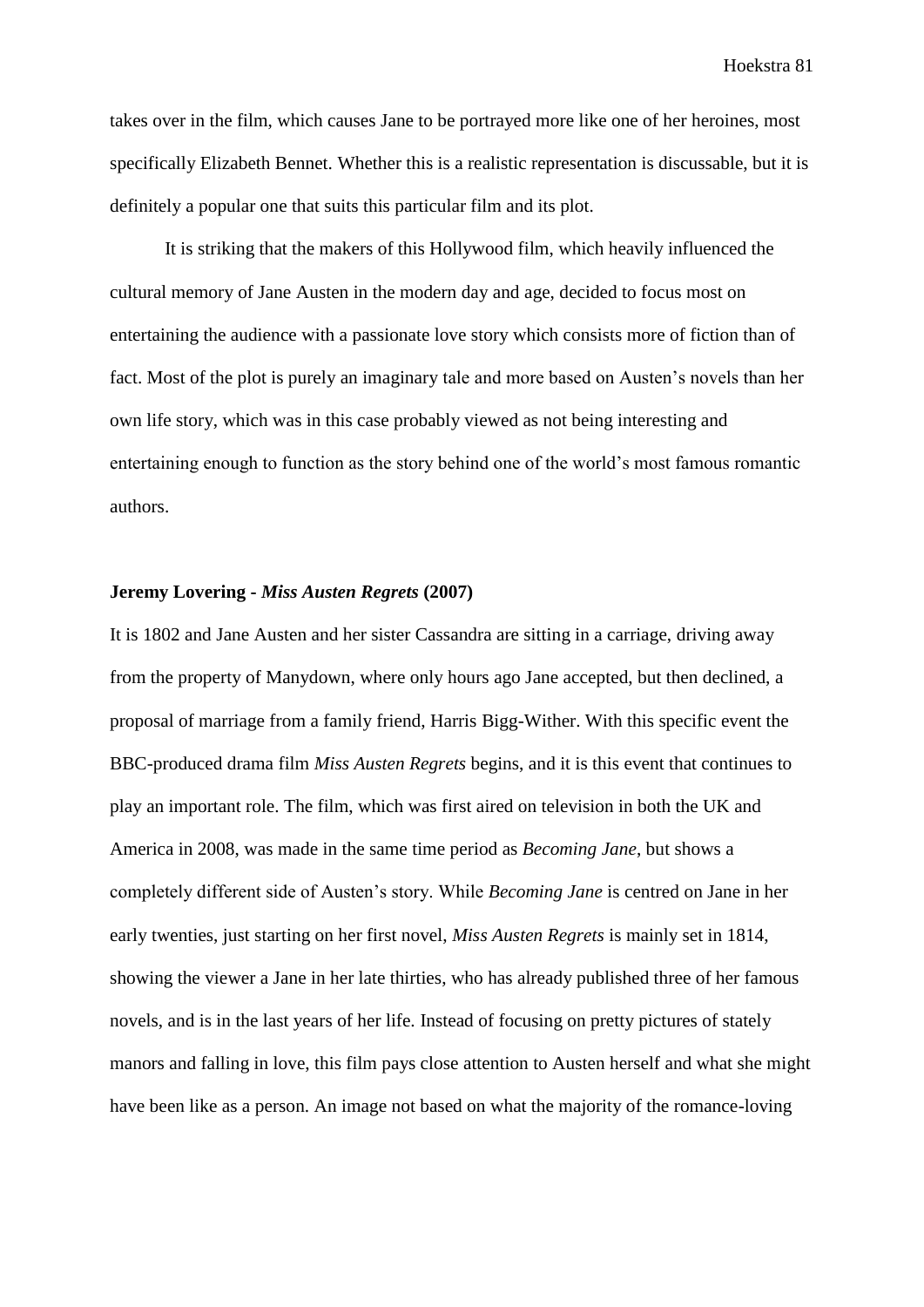audience wants to see, but simply basing a character on early sources, such as family records and, most importantly, her own written words.

As the film begins with a memory of a declined marriage proposal, love is an element that does come forward. However, it is not portrayed as a perfect picture and looked at differently from Austen"s own perspective than in *Becoming Jane*. This particular event in her life seems to have put Jane off the idea of marriage and it prevents her from ever settling down with anyone else. Numerous men played a role in her life: the famous Tom Lefroy, described by Jane as "loved and lost"; Reverend Bridges, with whom she had a connection but did not see a future, because neither of them had any money; Reverend Papillon, with whom she shamelessly flirts after every church service; and Dr. Haden, who is much younger but seems like an "angel" to her. Austen jokes about it to her family, telling her niece Fanny the reason she never chose a husband was because she "never found one worth giving up flirting for." However, at the same time, the scandal of having turned down a rich man like Harris Bigg-Wither haunts her, even though it was her own choice. A choice which was useful as a basis for this particular biopic, as producer Anne Pivcevic explains:

She refused him because she did not truly love him – that"s a theme that resonates throughout her novels. She remained unmarried as a choice, not out of bitter disappointment. The word 'spinster' denotes a victim  $-$  it's never used in a positive sense. But in Jane"s letters, we found an incredibly affirmative voice, someone who knew her own mind. (Rampton par. 10).

People often base their image of Austen on her novels and automatically assume she must have been a romantic herself, but "she wasn't some sloppy romantic – she was practical" (Rampton par. 16), as actress Olivia Williams, who plays Austen in the film, points out. Marriage works with different ingredients, love being one of them, but only love does not guarantee a future. It is this particular image of Jane, a woman who herself decided to write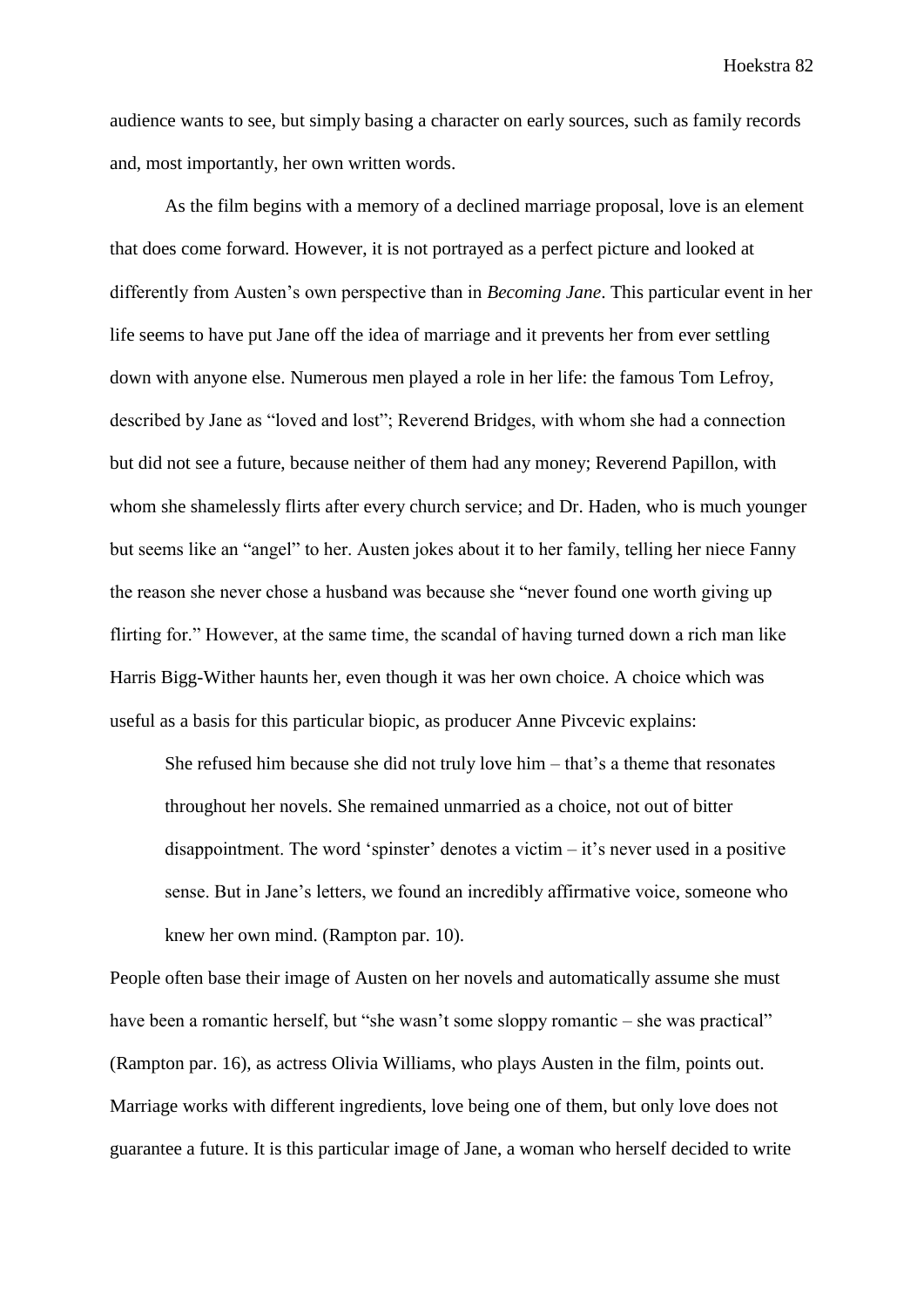instead of marrying without love, that is shown to the public in this film, finally stepping away from the key words "spinster" and "true love", which seem to still haunt Austen up until this very day.

In the film, much attention is paid to the relationship between Austen and her niece Fanny. The letters which were written by the two in real life also formed the basis for a large part of the script. Austen, who is played by British actress Olivia Williams, is adored by Fanny, who is the oldest daughter of Jane's brother Edward. Fanny has read her aunt's novels and goes to her for advice on especially love. She believes Jane"s central message is "only marry for love", so when she is courted by a Mr. Plumptre, she wants her aunt's advice and permission to accept him if he proposes to her. While Fanny longs to hear of her aunt"s own love adventures, Jane tries to make clear to her niece that there is more to marriage than simply love. She even tells Fanny her books are just fiction and "the only way to get a man like Mr. Darcy is to make him up." While Austen is often portrayed as a shy and friendly woman, this film also shows a different side of her, namely that she could sometimes be mean and bitter as well, as Olivia Williams explains: "One"s impressions from screen adaptations of Austen is that it's all lovely girls running down hills in flowery dresses. But Austen could be a real bitch as well. She could nail the weaknesses in someone"s appearance or accent. She could deconstruct people accurately and uncharitably, and would rail against their faults and foibles" (Rampton par. 19). It is striking, and a welcome change, to have Austen not only portrayed as the always good-tempered and nice woman, but like any other person: human. It is not the image of the romantic Jane Austen who will do anything for true love that is present in this film, but a more realistic woman, who knows there is much more to life and love: "Austen was witty and brilliant, as you"d expect, but also moody and a bit mean, sometimes bordering on bitter. Suddenly it was clear: of course, that's exactly what Jane Austen was like" (Wollaston par. 3).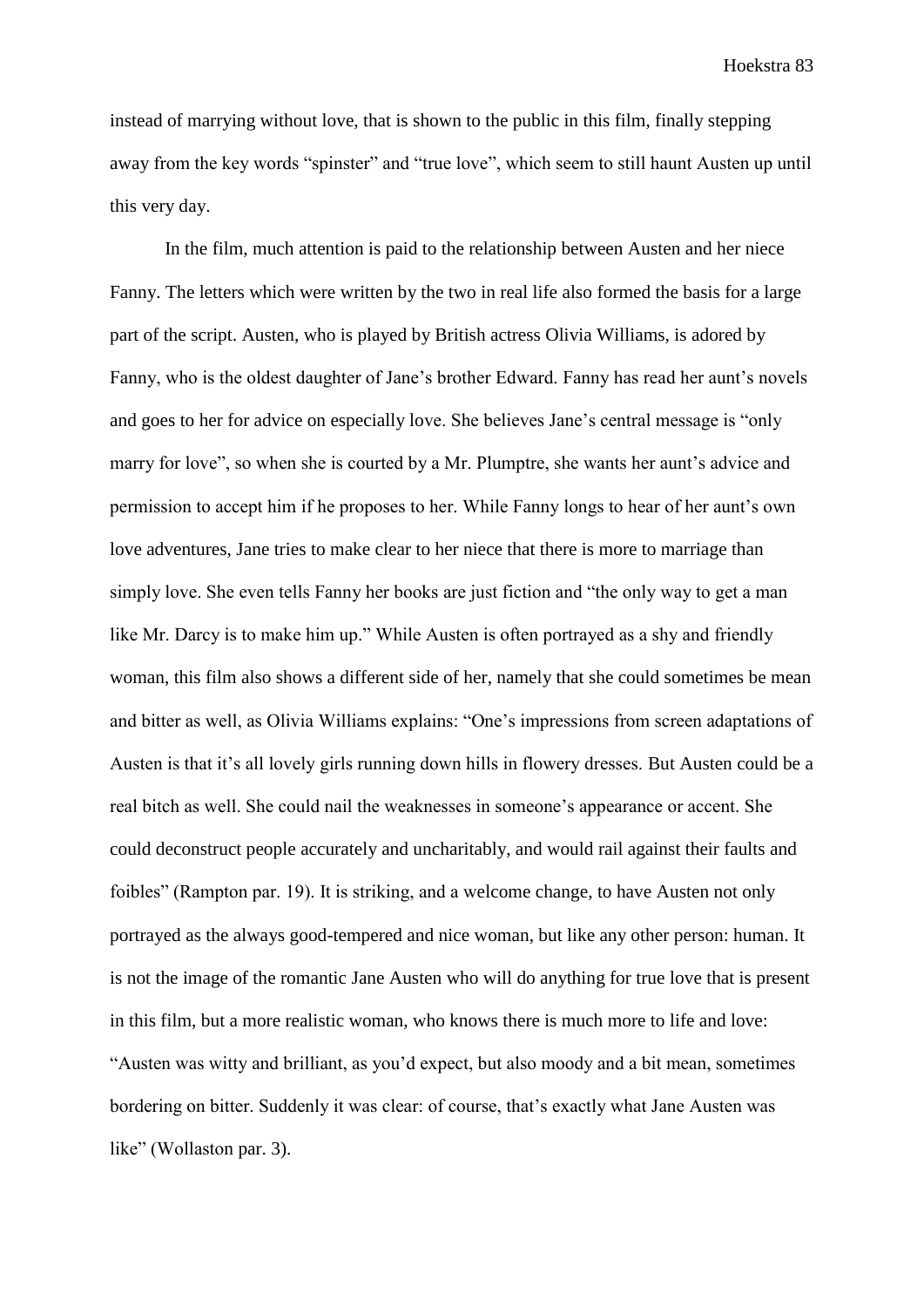Even though the film mainly sticks to biographical facts and Austen"s own written letters, there are definitely some similarities with her last complete novel *Persuasion*. The way Austen is portrayed in the film reminds one of Anne Elliot, who, at the age of 27, is Austen"s oldest heroine. While the leading ladies in her other novels are in their late teens and early twenties, Anne seems to speak for Austen in her later years with her wisdom and maturity. When she was younger, Anne experienced love, but now that society has almost written her off, she accepts her position as a spinster. She is forced to leave her beloved family home and move with her family to Bath; a city she is not very fond of, like Austen herself. While the plot of *Persuasion* does not resemble any particular period in Austen's life, the idea of looking back on one"s life and youth and wondering whether there ought to be any regrets about choices made in the past is definitely present in both the novel and in *Miss Austen Regrets* as well. While Austen"s wit and irony cannot be found in Anne Elliot, this heroine"s wilted and sad demeanour can possibly reflect how Austen looked at herself when she was older, which is an aspect that is present in this film. So, while the director wanted to stay true to fact, namely Austen's biographical story and not fiction, traces of her novels are also definitely present.

At the end of the film, Fanny finally marries, but Jane is absent from the celebrations, since she died some time before that. During the party Fanny goes looking for her aunt Cassandra, who has left the party early. She finds her aunt, sitting alone in a room near a fireplace, burning Jane's letters. Fanny wants to stop her aunt, still hoping to uncover a secret love story in Jane's letters. It is not only Fanny who has this particular wish to find proof that her aunt did indeed have some kind of secret romantic relationship no one knew about, it is almost the entire world that now seems to have this longing. With a small smile on her face, Cassandra continues to burn her sister"s letters, and this scene is significant for the message of the film in its entirety. The world will never know what truly went on in Austen"s life,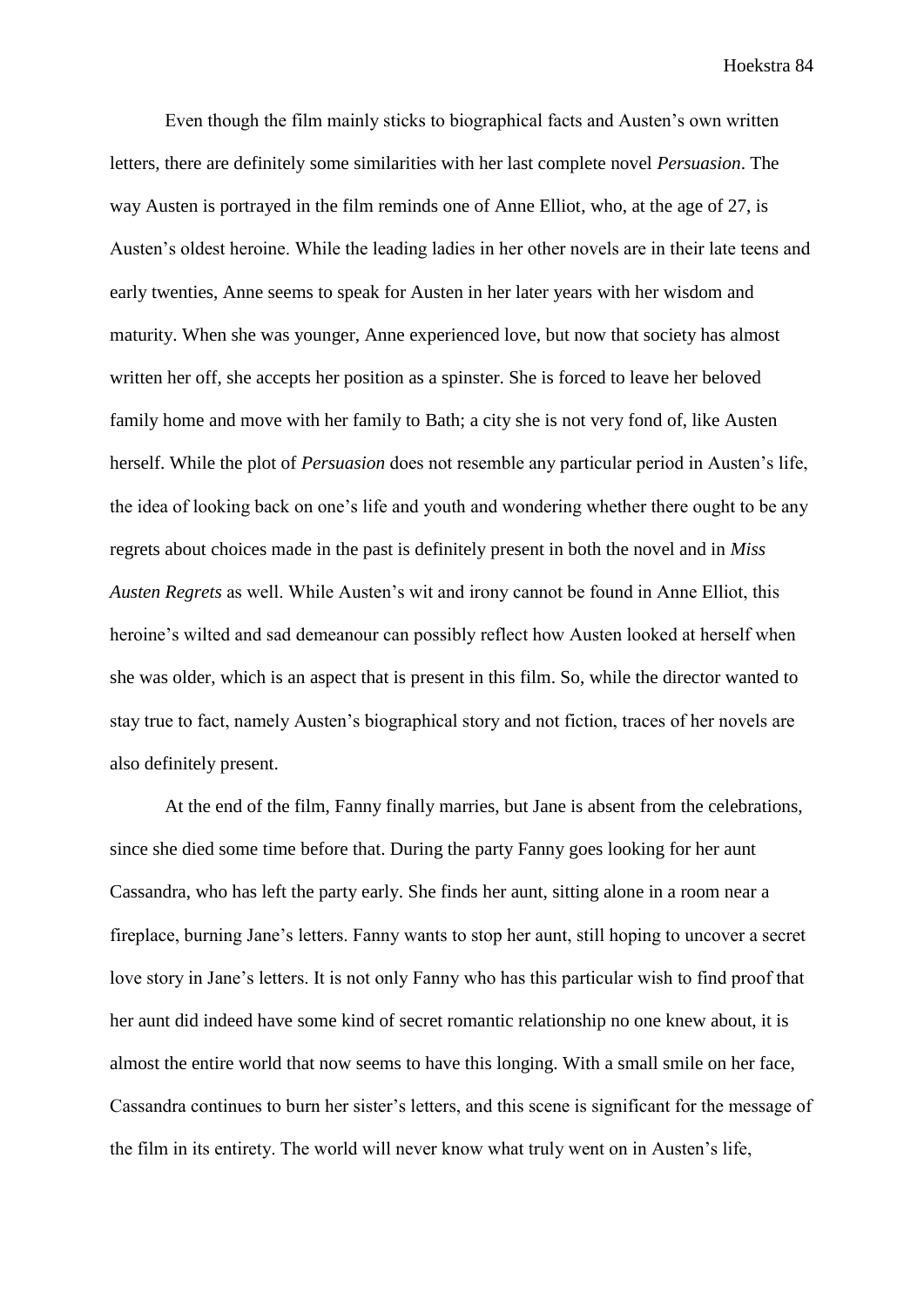because important pieces of the puzzle are missing. However, *Miss Austen Regrets* manages to present the world with a representation of Austen"s character that is original: a portrait that might be too dark and gloomy for some at times, but perhaps more rational in comparison to the imaginary tales of love and vampires that continue to surround Austen"s figure at this moment in time.

### **Patricia Rozema –** *Mansfield Park* **(1999)**

After the release and success of several Austen-based films in the 1990s, such as the BBC series *Pride and Prejudice* (1995) and Douglas McGrath"s *Emma* (1996) starring Gwyneth Paltrow, it was obvious the public was embracing, and ready for more, Austen on screen. In 1999, a new version of *Mansfield Park*, directed by Patricia Rozema, was released, but in contrast to the before-mentioned romantic adaptations of Austen's novels, this one was much more serious and controversial. Numerous negative reviews disapproved of Rozema"s projection of this particular classic Austen novel on the screen and the major changes she made to Fanny Price, the heroine of the story. One of the most significant alterations made to this female character is the fact that Rozema decided to mix Austen"s own life story with *Mansfield Park*, and thereby create a combination of Austen herself on the one hand and Fanny Price on the other; an interesting combination, since it is often remarked that *Mansfield Park* is probably Austen's novel that has the most autobiographical details in it. When one looks at this particular portrayal of Jane Austen, it is clear that this is not an image based only on biographical details or on complete fiction, but Rozema"s own personal contemporary mixture of both, which leaves the audience with a fascinating interpretation of not only *Mansfield Park*, but of Austen's own character as well.

During the first few minutes of the film, the titles on the screen already show that the script of the film was not only based on *Mansfield Park*, but on Austen"s own letters and early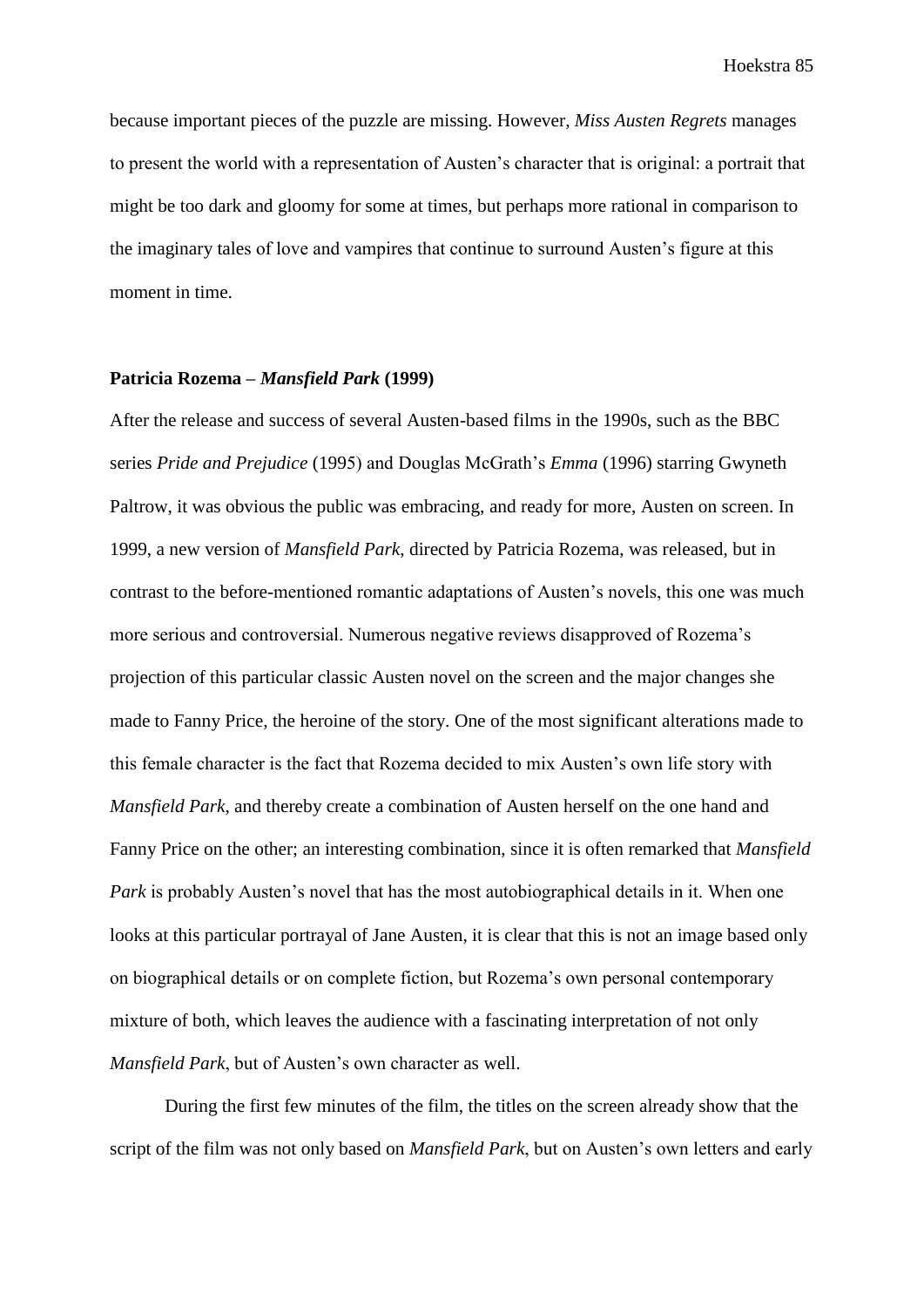stories as well. The first words spoken come from a tale Fanny is telling her younger sister Susy, which is based on one of Austen"s own earliest stories, "Love and Freindship." This specific beginning already shows the important role Austen's own personal writing and life will play in the rest of the film. Quotes from other Austen stories, such as "Frederic and Elfrida" and her satiric "History of England", and personal letters continue to come back in the script, just like events in Austen"s life, such as the first accepted and then declined marriage proposal from Harris Bigg-Wither. In the novel *Mansfield Park* Fanny declines Henry Crawford"s marriage proposal from the start, while in the film she actually accepts, but then changes her mind the next morning.

Some of Austen"s character traits can be found in the personality of Fanny as well, since instead of the docile, silent, innocent girl portrayed in the original novel, Fanny is presented as a witty, ambitious, forthright young woman, who not only resembles *Pride and Prejudice*'s Elizabeth Bennet, but Austen herself as well: "In the movie, Fanny reads stories and letters directly to the camera as she corresponds with her younger sister back in Portsmouth. Drawing on Austen"s writings, it is an ingenious conceit, a way of spicing up Fanny's character with Austen's spunky persona" (Johnson 107). Rozema's Fanny is portrayed as a modern-day young woman, who has her own voice and can be considered having slightly feminist qualities. She has an open personality, which cannot be found in Austen"s *Mansfield Park*, and dares to give her own opinion when discussing slavery. In the end, it is Fanny who has taken over as the narrator of the story and who has turned the Bertrams into her own characters.

Like many others, Rozema considered the original Fanny Price a slightly dull heroine and therefore decided to make her leading lady a mix of both author (Austen) and character (Fanny). However, an evident element of Rozema"s own imagination is added to her character, namely a contemporary feminist side, which numerous people love to see in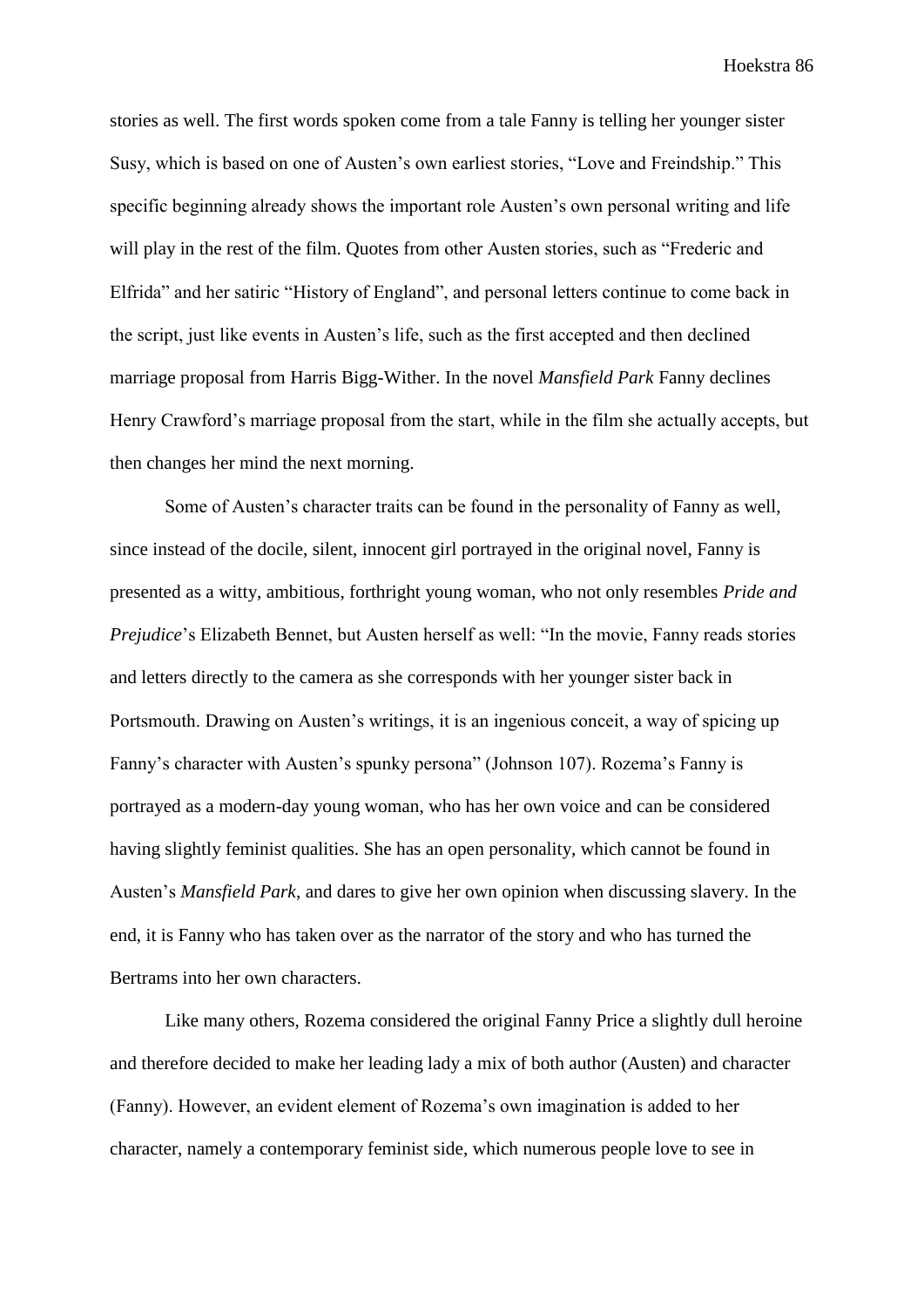Austen, but which does not fit in with the Regency period she lived in. Austen differed from most women of her time by never marrying and becoming an independent female author, which results in people wanting to portray her as more than just a romance novelist. This is definitely a different and challenging portrait of the author and person Jane Austen, which is, once again, an interesting mixture of both fact and fiction. Elements of Austen"s personality come back in this representation, but it is nevertheless based on what a specific part of the audience wants to see. The world wants to see her as a contemporary feminist, freed from the restrictive conventions of her day and with her own rights and her own voice, which is definitely an interesting representation of Austen, but also one that is, once again, influenced by the goals and occupations that occupy people"s minds in this particular time period.

In one of her articles, Astrid Erll writes that in the modern day and age "film seems to have become the leading medium of popular cultural memory" (395), which is why films and TV series in which Austen herself is portrayed, and which influence the cultural memory the public has of Austen, play an essential role in this research project. In this chapter, three different films have been discussed in which Austen is portrayed in three diverse ways. In *Becoming Jane*, Austen is presented as a young woman in her early twenties, who finds true love, but loses it and uses this life-changing experience as inspiration for her novels. The script upholds the stereotypical image of Austen as the author of romance novels, who must have loved and lost in order to write such successful novels. Like *Becoming Jane*, Patricia Rozema"s version of *Mansfield Park*, in which the main character Fanny strongly resembles Austen herself, portrays a specific image of Austen the public wants to see: a contemporary feminist who fought against the restrictions of her own time. The third film discussed, *Miss Austen Regrets*, seems to come closest to a down-to-earth and sensible portrayal of Jane Austen. While it also focuses on the importance of love and Austen"s struggles against her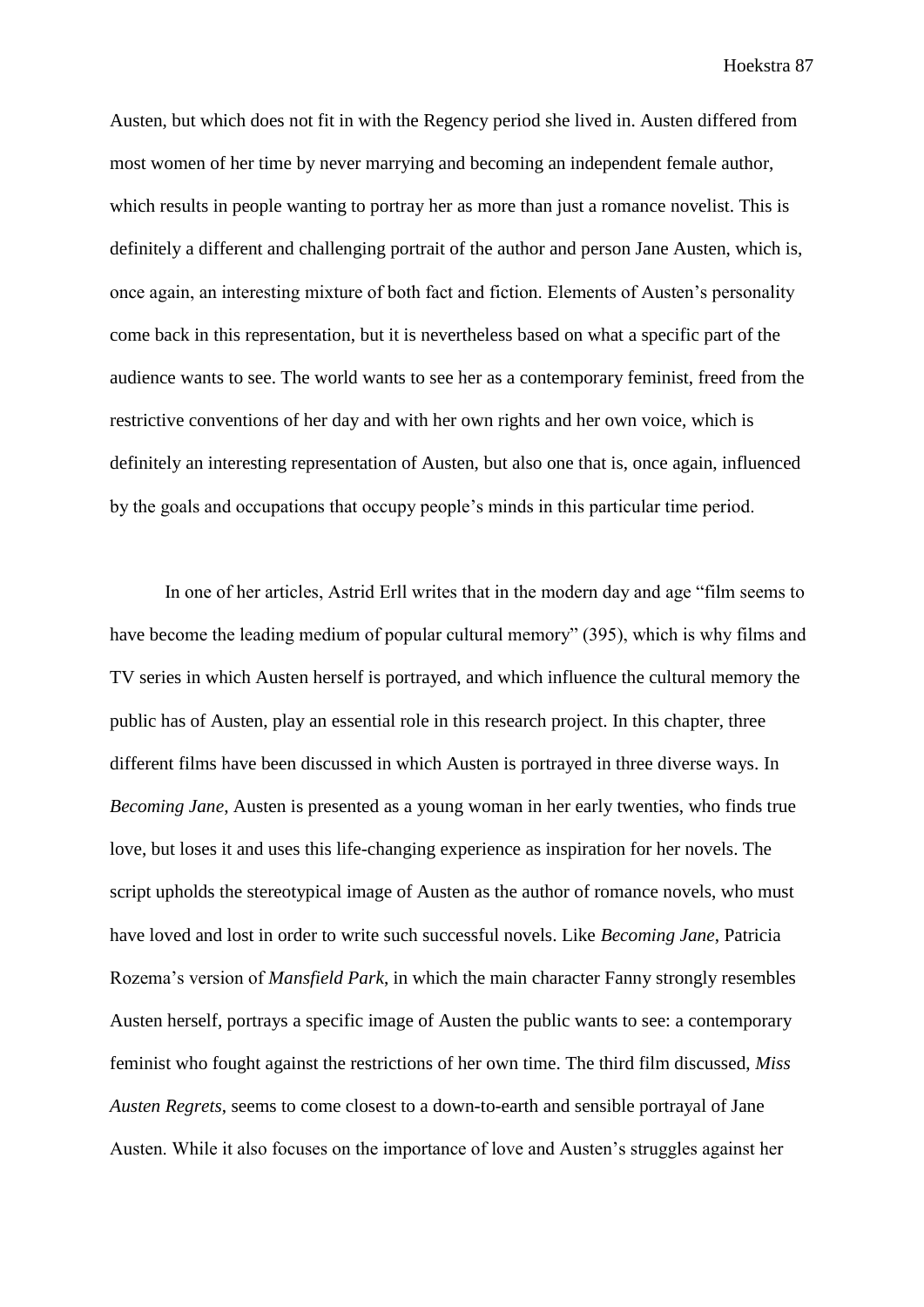time"s conventions, it shows both the positive and negative qualities of Austen near the end of her life and overall provides the audience with a, maybe not so popular, but certainly convincing portrait of what this captivating, but complex, woman might once have been like.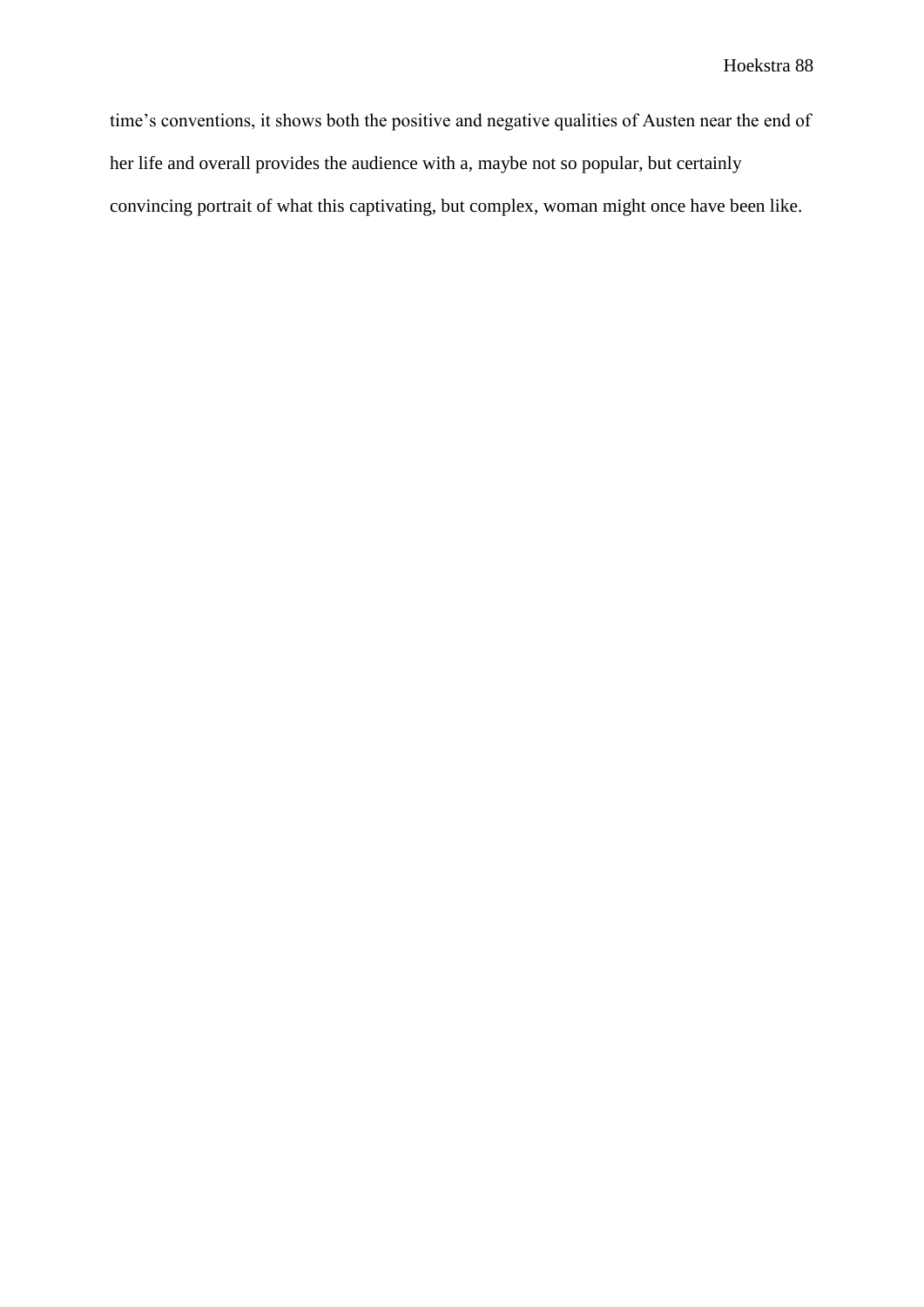# **Conclusion**

When one does a search for the author 'Jane Austen' on the Internet these days, millions of search results and completely different websites pop up: from how to make your own Jane Austen Regency dress to Austen-inspired recipes to quizzes in which the results reveal what Austen heroine you are most like. While characters such as Elizabeth Bennet and Mr. Darcy continue to live on through the retellings of their love story and the various actors and actresses who take on these specific roles, the mastermind behind the stories, Jane Austen, has managed to build up an impressive afterlife as well: not just with her novels, but as her own person. While at first her written work did the talking for her, there came a moment in time when people started to wonder who exactly the lady was who came up with these tales and, most specifically, what her own story looked like. The game of searching for old family documents, hidden journals and remnants of burned letters occupied the world; "an exercise akin to ransacking an author"s bureau drawers and drawing conclusions from piles of neatly folded handkerchiefs or worn gloves" (Shields 10). When it turned out that Austen's life story would quite possibly never be completely known to the public, numerous authors and film makers saw it as a challenge to fill these gaps with their own imagination and conclusions. This resulted in a wave of fictional works not based on Austen"s classics, but on her own life and personality instead. All these different novels and films heavily influenced the cultural memory the world has of the author and person Jane Austen, and the result was numerous different representations, which have played a central role in the re-creation of Jane Austen"s cultural memory, which was the main focus of this particular research project.

After her death in 1817, Austen's family tried to bring a specific image of their beloved sister, daughter and aunt into the world: Jane, the not very outspoken, religious, sweet-tempered woman, who was devoted to her writing and her family. However, specific events in her life and particular character traits were left out of the story, in the hope that the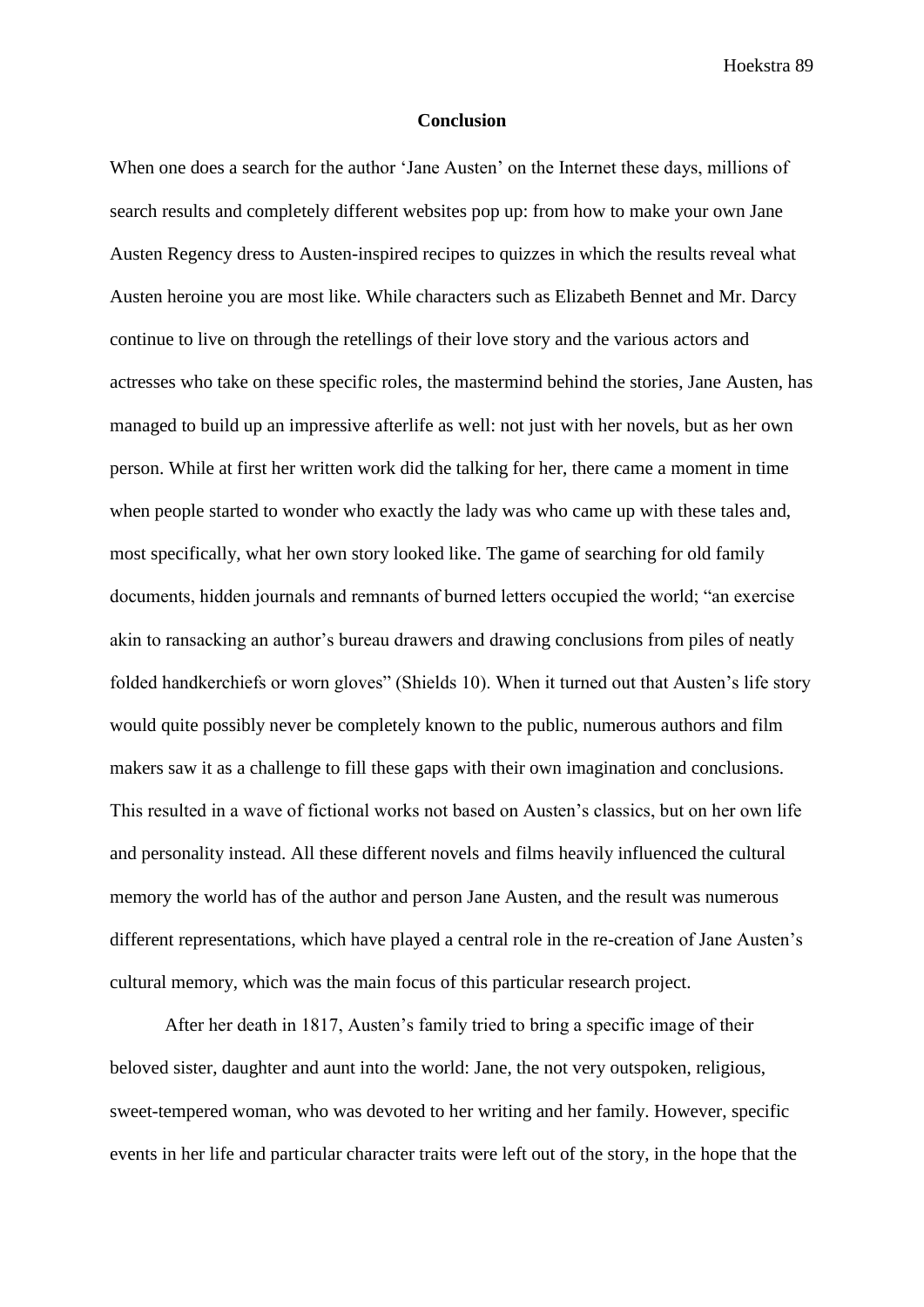world would embrace this polished image of Austen. From this moment on, numerous people started to provide the world with various representations of Austen"s life and character, which all together form a fascinating mixture of different portrayals of the same person. Especially in the modern day and age, Austen-inspired works seem to be everywhere, each of them portraying a different Jane Austen, adding to the cultural memory. For my thesis, I chose some specific works from the last two decades, which I then divided into groups according to which Jane is portrayed in each of them. The result was four different groups: Austen as the romantic heroine, Austen as the wise agony aunt, Austen related to the paranormal and Gothic, and Austen on film. The research of these different portrayals led to interesting findings.

The role which Austen most often plays is that of romantic heroine, in relation to one of the central topics in her novels, probably the one she is most well-known for: love. The novels discussed were Nancy Moser"s *Just Jane* (2007), *The Lost Memoirs of Jane Austen* (2008) by Syrie James, Sally Smith O"Rourke"s *The Man Who Loved Jane Austen* (2006), *Cassandra and Jane* (2004) by Jill Pitkeathley, and Veronica Bennett"s *Cassandra's Sister* (2007), all of which provide Jane with a certain romantic adventure in her life. The widespread belief that Austen must have known love herself if she was able to write about it so convincingly inspired some of these authors to give Jane her own Mr. Darcy; sometimes completely fictional, sometimes based on biographical details, such as the presence of Tom Lefroy in Austen's life. However, a few of these authors decided to look at both Austen's life story and the concept of love from a slightly different perspective, providing the famous authoress with a touch of love in her life, but not in the shape of a suit-wearing gentleman. True to modern-day ideas, Austen could also have found happiness in her career or in the relationship with her family and friends, mainly her sister Cassandra, which can be linked to the feminist ideas of a universal sisterhood. While these particular novels deal with the queen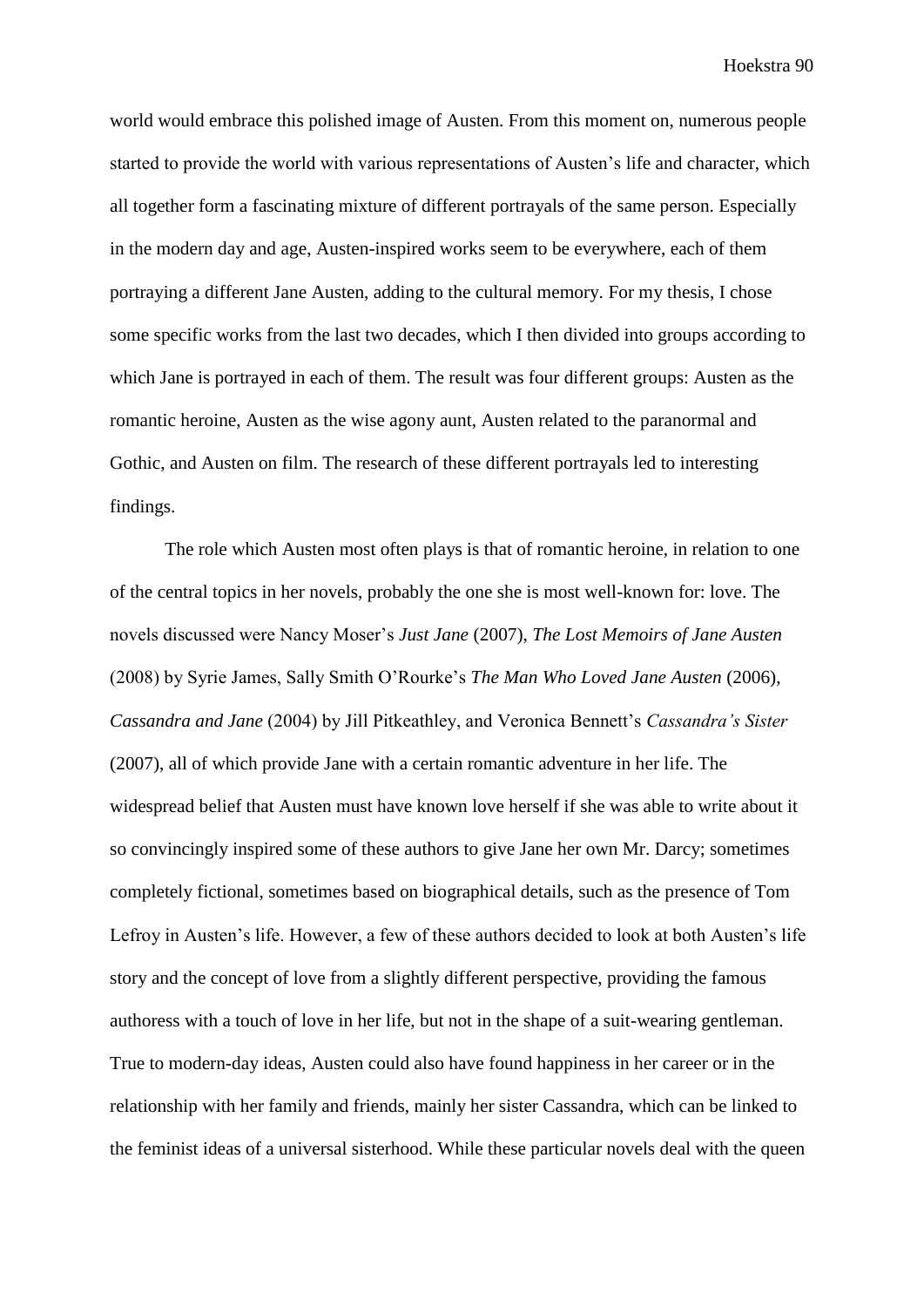of love and romance books, the subject is touched upon in a modern and different light, which provides the world with an interesting portrayal of Austen herself.

Next to this particular image, there is the representation of Austen as the slightly older, wise, agony aunt who provides others with useful advice on all kinds of topics. The novels which focus on this particular image and which were discussed are Laurie Brown"s *What Would Jane Austen Do?* (2009), *Dear Jane Austen: a Heroine's Guide to Life and Love* (2007) by Patrice Hannon, and Marilyn Brant"s *According to Jane* (2009). In these fictional works, Austen is considered a source of advice, based on her novels which encompass numerous lessons on not only love, but life in general. These novels closely resemble the popular modern self-help books in which an expert, in this case Austen herself, helps the reader to achieve his or her goals. This image seems to be based on the stereotypical representation of Jane Austen, the sensible and trustworthy spinster, who is always there in the back of your mind to give advice on how to be a true Austen heroine.

An especially modern version of Jane Austen is an image related to the revival of the paranormal and the Gothic, which has lately conquered the world of literature and film. In these specific novels Austen is given a slightly dark dimension, such as her being a female detective solving murder cases (Stephanie Barron"s *Jane Austen Mystery* Series) or a bloodsucking vampire (Michael Thomas Ford"s *Jane Bites Back* and Janet Mullany"s *Jane and the Damned*). While these authors link these specific topics to certain character traits of Austen, such as her attention to behaviour and manners like a true detective, or the similarity between some of her own characters, like a Henry Crawford or a Mr. Wickham, and vampires, it seems that this image mainly has to do with a high entertainment level and a guaranteed place on the best-sellers list. Yet, at the same time, the portrayal of Austen as a strong willed, female detective gives her a touch of feminist strength. As a woman living in the English eighteenth century, she had a repressed voice, which is now given the chance to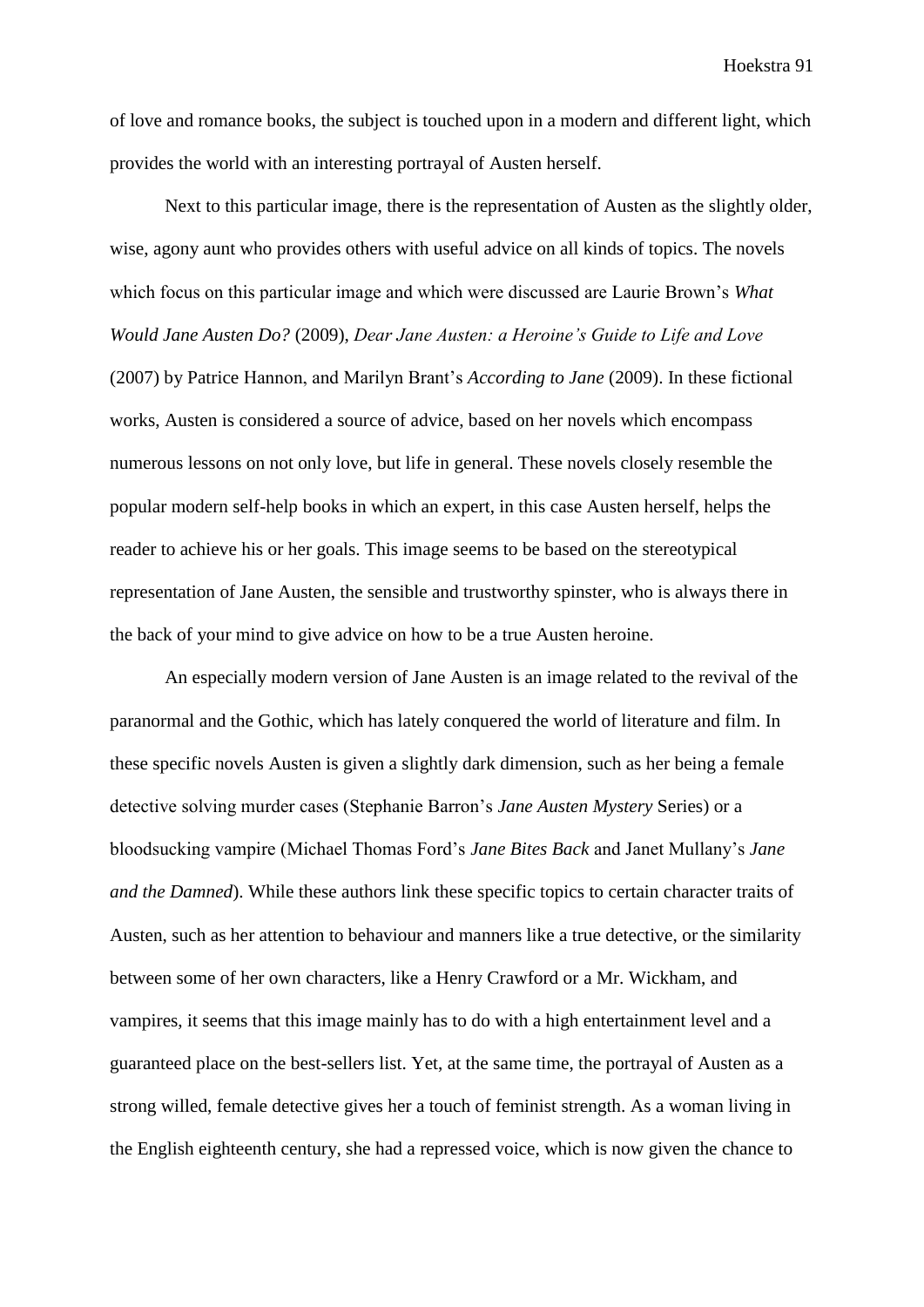get back at the world and have its revenge, whether it is in the shape of a bloodsucking vampire or a female detective who proves to others that she is more than just a romantic spinster.

Next to the novels already mentioned, films based on Austen"s life story also play a significant role in the process of remembering and representing an author like Jane Austen. The 2005 Hollywood romantic drama *Becoming Jane* portrays Austen as a young woman who falls head over heels in love with Tom Lefroy, but is left broken hearted, destined to write novels on the topic of love for the rest of her life. This tale of love combined with some successful and good-looking actors is a guaranteed best-seller. Another film, Patricia Rozema"s *Mansfield Park*, provides the viewers with an image of Austen that consists of a mix between biographical details and the heroine of *Mansfield Park*, Fanny Price. This particular character can be seen as a strong, outspoken, feminist-like young woman, which is a way in which many people like to see Austen. The work that probably comes closest to portraying Austen the way she comes across in original biographical material is the BBC film *Miss Austen Regrets*, which shows a cynical, witty and slightly dark Jane: an image which might not be in accordance with everyone"s thoughts on Austen, but certainly one that is not only based on love and imagination.

Overall, several different portraits of Jane Austen have been sketched and redrawn over the last two decades, which have, each and every single one of them, contributed to the constantly changing and continuing process of Austen's after-life and cultural memory. While the Jane Austen of the rolling English hills, the beautiful dresses, and the romantic gestures of charming Regency men continues to be the idea various people prefer to have of Austen, there is room for all kinds of different representations, which are already out there, and the future will most probably only bring more. It is important to point out, however, that none of these portrayals manage to capture what kind of a person the author Jane Austen genuinely was.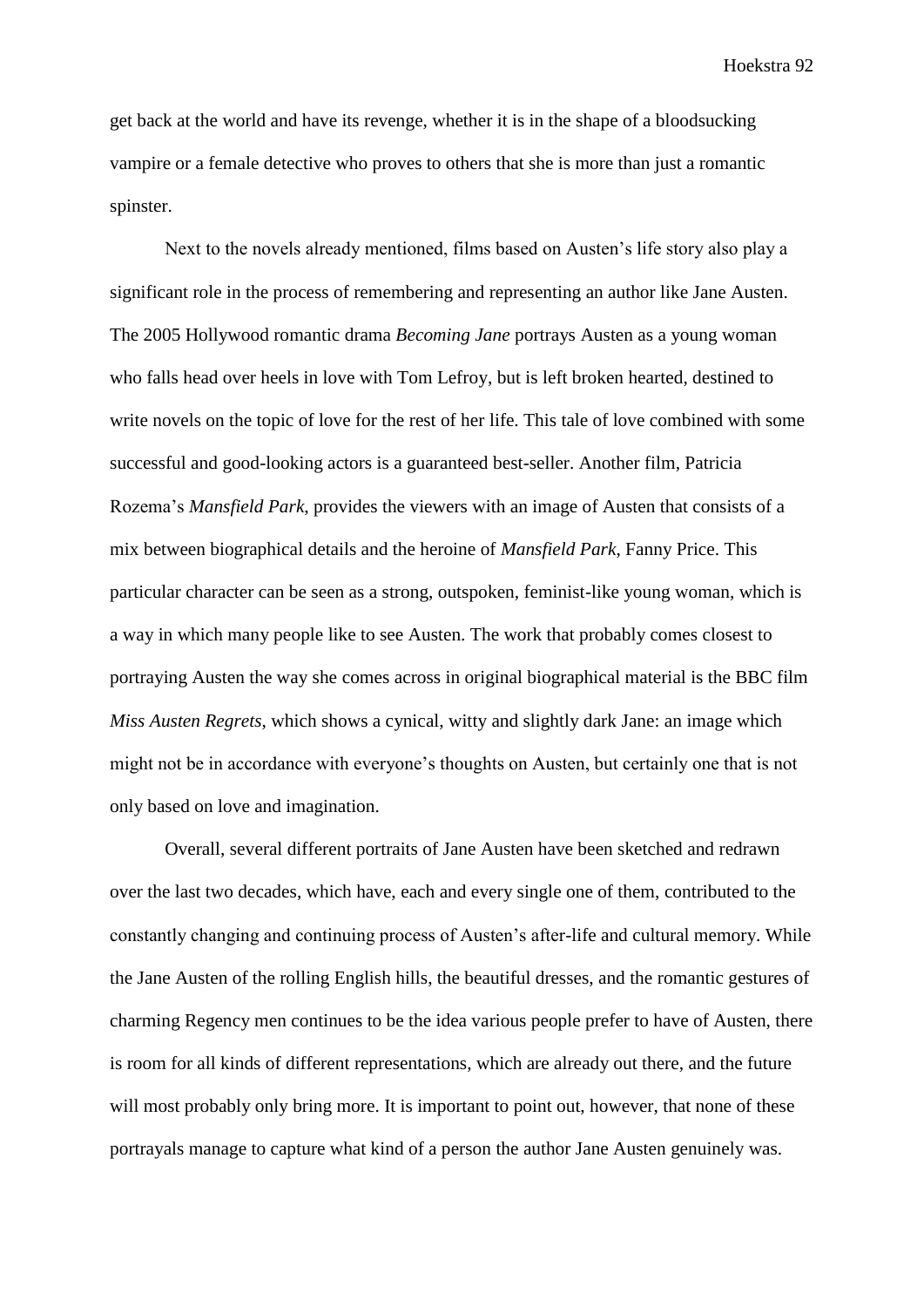The world relies on specific sources, such as Austen"s letters and family biographies, that most probably show an edited image; what Jane, Cassandra and their family allowed the world to see. This leaves enough room for speculation, which results in different interesting portrayals of a historical character that evolve with time, which show how the world, in this historical moment, chooses to remember Jane Austen. Obviously some portrayals may be closer to the truth than others, but we shall never know. The real issue is what these fictions tell us about ourselves and how we project our own needs onto this female icon. All these different representations of the person Jane Austen are fitting to our own goals and preoccupations and provide us with not only an image of Austen, but of ourselves and our time as well. For example, a woman's search for love and the perfect man, the dilemma of choosing between a career and a personal life, is an issue for numerous modern-day women and something that comes back more than once in these novels retelling Jane Austen"s life story. In present-day culture, the main focus is on these specific aspects of Austen"s life and character, instead of for example on her piety, which is why in the future Jane Austen might be remembered and represented in a completely different way. Maybe, in a few years time, Austen will figure as a fashion stylist or a master chef in a series of books or films, who knows? Something that can be said with certainty, though, is that, after having celebrated her 235<sup>th</sup> birthday last year, Jane Austen is here to stay, for the long run.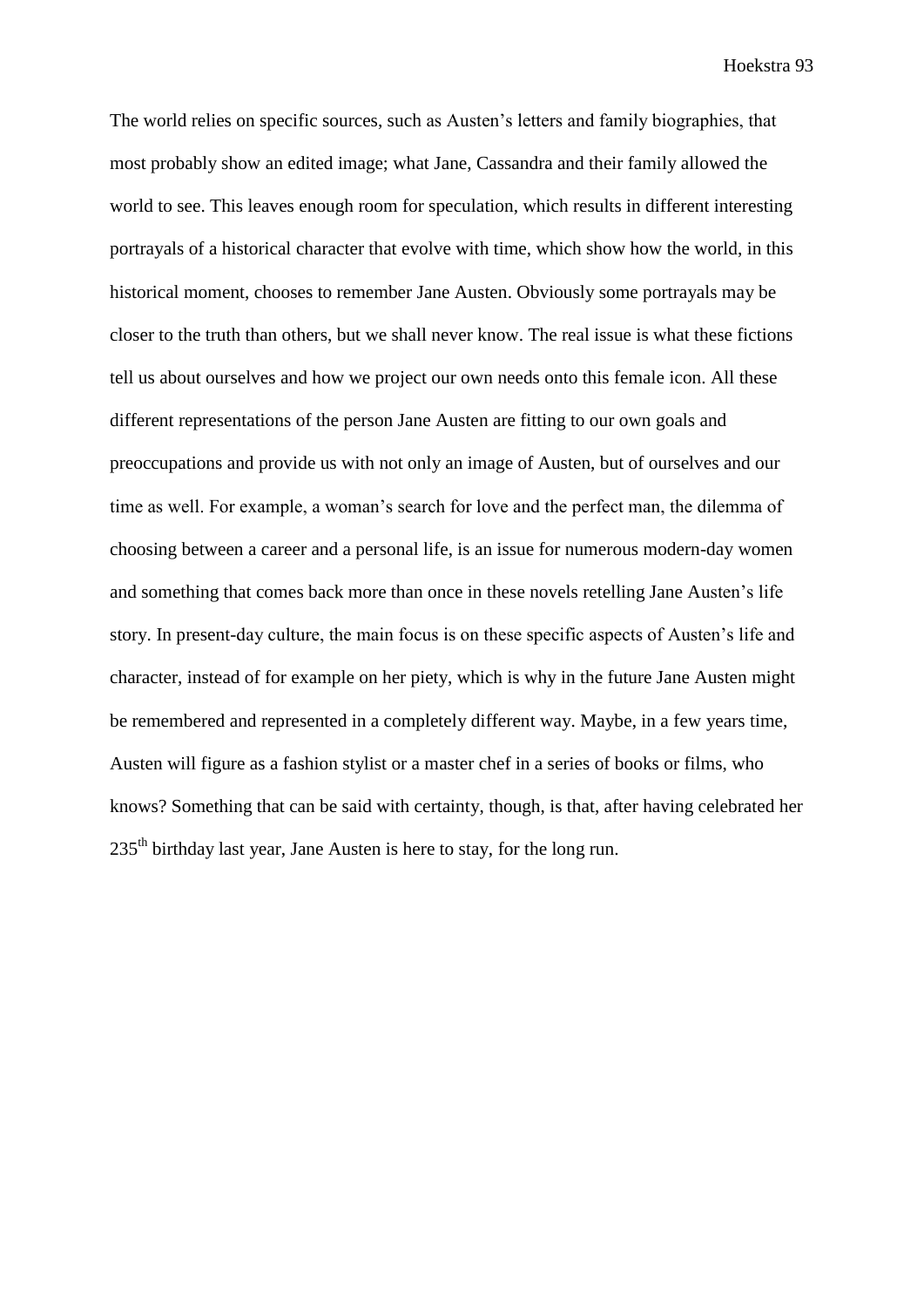#### **Works Cited**

Austen, Cassandra. *Jane Austen*. 1804. Private Collection.

Austen, Cassandra. *Jane Austen*. 1810. National Portrait Gallery, London. NPG 3630.

Austen, Jane. *Pride and Prejudice*. London: Penguin, 2008.

Austen, Jane, and Deirdre le Faye, ed. *Jane Austen's Letters*. Oxford: UP, 1997.

Austen Leigh, J.E. *A Memoir of Jane Austen*. London: Richard Bentley and son, 1882.

Austen Leigh, W., and R. A. Austen Leigh. *Jane Austen: A Family Record*. London: The British Library, 1989.

Barron, Stephanie. "Detective Jane Austen." Stephanie Barron Website. 27 May 2010. 14 June 2010. <http://www.stephaniebarron.com/books.html>

Barron, Stephanie. *Jane and the Man of the Cloth*. London: Bantam, 1996.

Barron, Stephanie. *Jane and the Unpleasantness at Scargrave Manor*. London: Bantam, 1995.

*Becoming Jane*. Dir. Julian Jarrold. Perf. Anne Hathaway, James McAvoy, and Julie Walters.

DVD. HanWay Films and UK Film Council, 2007.

Belton, Ellen R. "Mystery Without Murder: The Detective Plots of Jane Austen." *Nineteenth -Century Literature* 43.1 (June 1988), 42-59.

Bennett, Veronica. *Cassandra's Sister*. London: Walker Books, 2006.

Brant, Marilyn. *According to Jane*. New York: Kensington Books, 2009.

Brown, Jill. "Duchess Digest: Would Jane Austen Settle?" *Single Minded Women*. 2010. 27 December 2010 <<http://singlemindedwomen.com/women-relationships/duchess> -digest-would-jane-austen-settle/>

Brown, Laurie. *What Would Jane Austen Do?* Naperville: Sourcebooks, 2009.

Carone, Angela, and Maureen Cavanaugh. "Jane Austen and Zombies, Sea Monsters and Vampires: Interview with Dr. Linda Troost." *KPBS Radio*. 8 April 2010. 2 January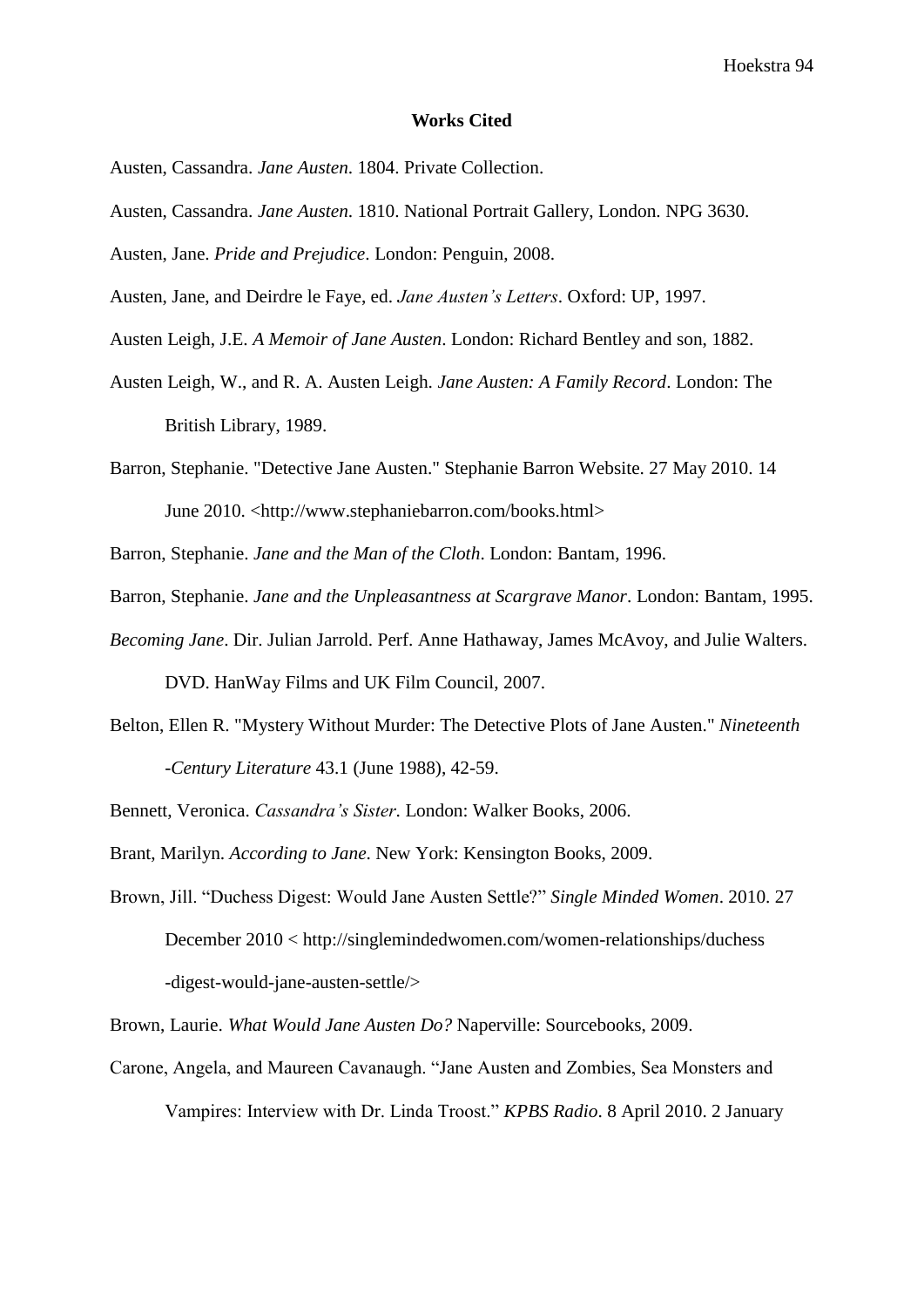2011 <<http://www.kpbs.org/news/2010/apr/08/jane-austen-and-zombies-sea> -monsters-and-vampires/>

Cornish, Francis Warre. *Jane Austen*. London: Macmillan and Co., 1914.

Erll, Astrid. "Re-writing as Revisioning. Modes of representing the Indian Mutiny in British Novels, 1857 to 2000." *European Journal of English Studies* 10.2 (2006): 163-185.

Epstein, Joseph. "The Author as Character: What Happens When You Put Henry James in a Novel?" *The Weekly Standard* 9.45 (August 2004) <

http://www.weeklystandard.com/Content/Public/Articles/000/000/004/424zwsbk.asp>

- Feinberg, Lexi. "Becoming Jane Review." *Cinema Blend*. 10th of June 2006. 9 April 2010 <http://www.cinemablend.com/reviews/Becoming-Jane-2325.html>
- Felce, Silvia. "Becoming Jane: Movie Interview." *Phase9 Entertainment*. 2007. 11 January 2011<http://www.phase9.tv/moviefeatures/becomingjaneinterview2.shtml>
- Ford, Michael Thomas. "Jane Austen as a Vampire?" *The Huffington Post*. 4 January 2010. 2 January 2011 <<http://www.huffingtonpost.com/michael-thomas-ford/jane-austen-as>  $-a$ -vampire\_b\_410540.html >

Ford, Michael Thomas. *Jane Bites Back*. New York: Random House, 2009.

- Ford, Michael Thomas. "Well? Have You Read it Yet?" Michael Thomas Ford Website. 30 December 2009. 29 December 2010 <http://janebitesback.com/archives/207>
- Franssen, Paul, and A.J. Hoenselaars. *The Author as Character: Representing Historical Writers in Western Literature*. Madison, New Jersey: Fairleigh Dickinson UP, 1999.
- Frey, Jennifer. "Jane Austen: a Love Story." *The Washington Post*. 22 August 2004. 14 September 2010 <http://www.washingtonpost.com/wp-dyn/articles/A22819 -2004Aug21.html>
- Hannon, Patrice. *Dear Jane Austen: a Heroine's Guide to Life and Love*. London: Penguin, 2007.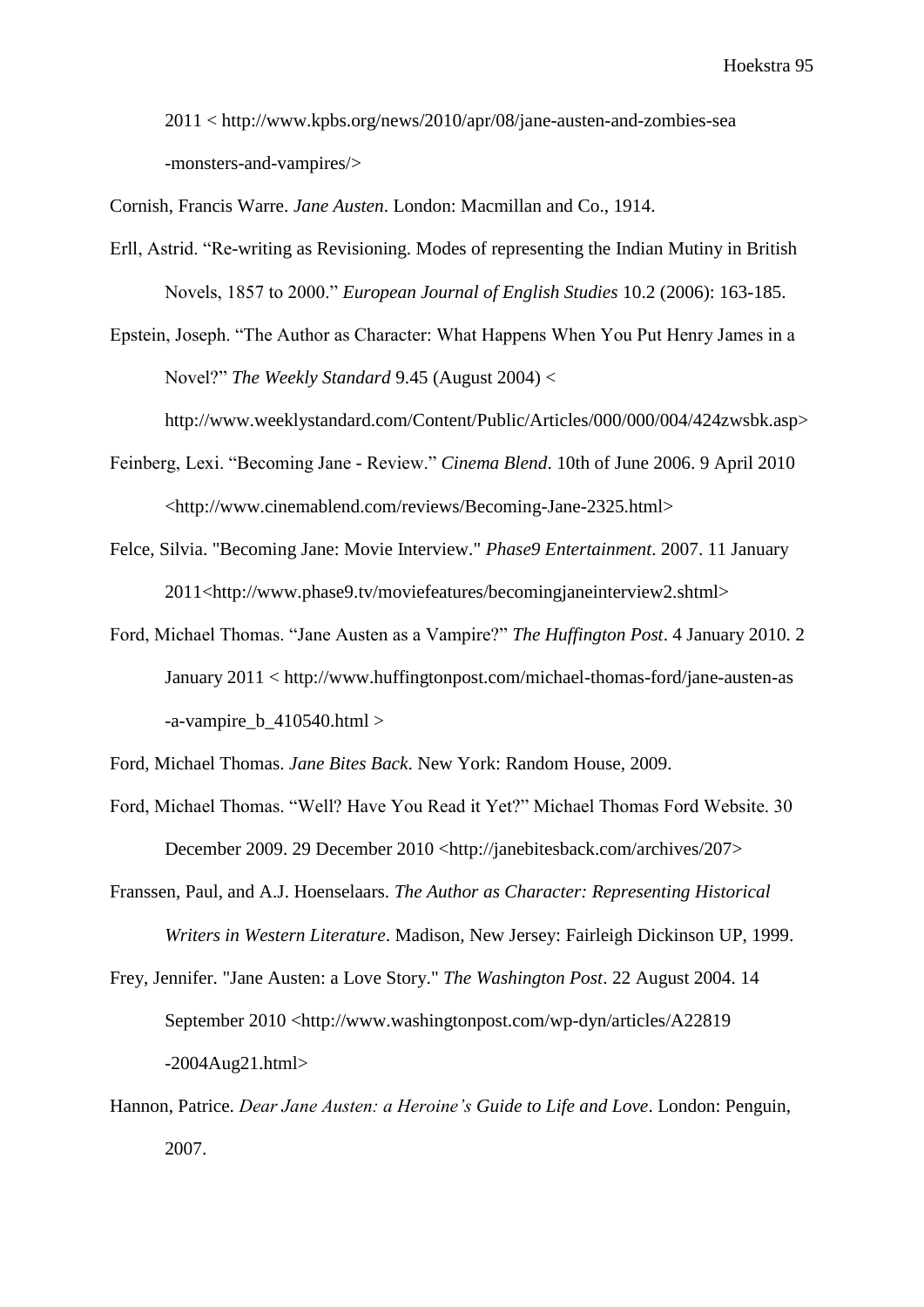- Harman, Claire. *Jane's Fame: How Jane Austen Conquered the World*. Edinburgh: Canongate, 2009.
- Holden, Stephen. "Spicing Austen's 1806 with Dashes of 1999." *The New York Times*. 18 November 1999. Patricia Rozema Website. 12 January 2011 <http://www.patriciarozema.com/articles/spicing.html>
- James, Syrie. *The Lost Memoirs of Jane Austen: A Novel*. New York: HarperCollins Publishers, 2007.
- James, Syrie. "Why We Love Jane Austen." Syrie James at Harper Collins: Personal Page. HarperCollinsPublishers. 9 April 2010. 9 April 2010 <http://www.harpercollins.com/author/microsite/readingguide.aspx?authorID=3256 7&displayType=essay&articleId=2328>
- Johnson, B.D. "Austen Powers*." Maclean's* 112.47 (November 1999): 106-108.
- Kersten, Dennis. "Een Venetiaanse sleutelscène: Feit en Fictie in levensbeschrijvingen van Henry James." *Armada* 15.57 (2009): 54-59.
- Kipling, Rudyard. "Jane"s Marriage." *Debits and Credits* (1926). The Kipling Society Online. 13 May 2003. 20 October 2010 < http://www.kipling.org.uk/rg\_janemarriage1.htm>
- Klingel Ray, Joan. "The One-Sided Romance of Jane Austen and Tom Lefroy." *Persuasions Online* 28.1 (Winter 2007). 3 December 2010

< http://www.jasna.org/persuasions/on-line/vol28no1/ray.htm>

- Klinkenborg, Verlyn. "If Jane Austen Were Among Us Now, Whom Would She Cast as Herself?" *New York Times*. 1 April 2007. 4 December 2010  $\langle$ http://www.nytimes.com/2007/04/01/opinion/01sun4.html?\_r=2>
- Le Faye, Deirdre. Jane Austen: A Family Record. Cambridge: UP, 2003.
- Lynch, Deirdre. "See Jane Elope: Why are We so Obsessed with Jane Austen's Love Life?" *Slate*. 3 Aug 2007. 16 May 2010 <http://www.slate.com/id/2171615>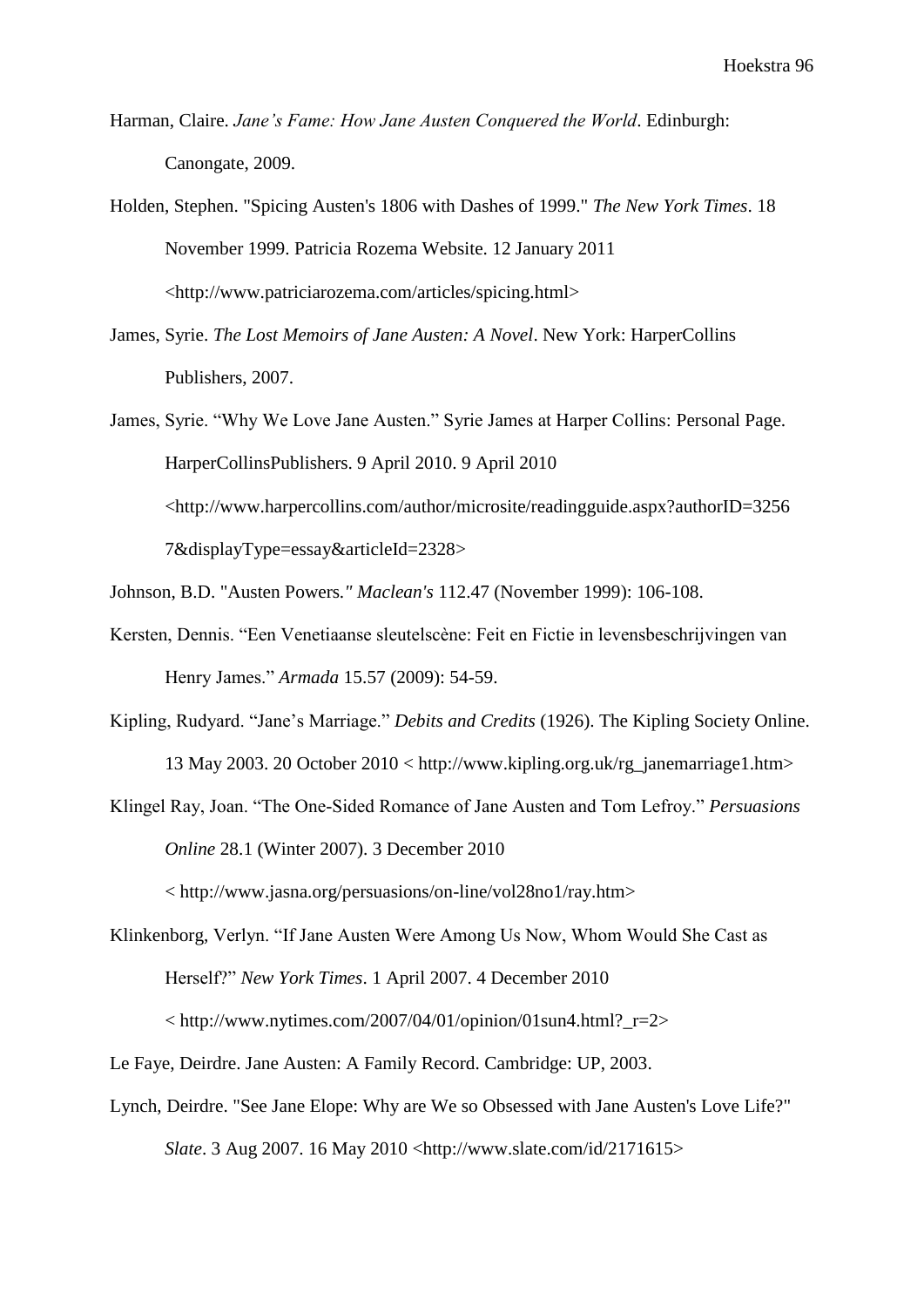- *Mansfield Park*. Dir. Patricia Rozema. Perf. Frances O'Connor, Jonny Lee Miller, and Alessandro Nivola. DVD. BBC and HAL Films, 1999.
- *Miss Austen Regrets*. Dir. Jeremy Lovering. Perf. Samuel Roukin, Greta Scacchi, and Olivia Williams. DVD. BBC, 2007.
- Monaghan, David. "In Defense of Patricia Rozema's *Mansfield Park*." *Persuasions: The Jane Austen Journal* 28.1 (2006): 59-64.

Moser, Nancy. *Just Jane: A Novel of Jane Austen's Life*. Minneapolis. BethanyHousePublishers, 2008.

Mullan, John. "Heavy on the Source." *Elements of Fiction*. The Guardian. 30 April 2005. 3 November 2010 < [http://www.guardian.co.uk/books/2005/apr/30/fiction.colmtoibin>](http://www.guardian.co.uk/books/2005/apr/30/fiction.colmtoibin)

Mullany, Janet. *Jane and the Damned*. New York: HarperCollins, 2010.

- Mullany, Janet. "Jane and the Damned." Janet Mullany Website. 2010. 2 January 2011 <http://www.janetmullany.com/jane-and-the-damned/>
- O"Rourke, Sally Smith. *The Man Who Loved Jane Austen*. New York: Kensington Books, 2006
- Papamichael, Stella. "Becoming Jane Review." *BBC Movies*. 9 March 2007. 10 January 2011 <http://www.bbc.co.uk/films/2007/03/05/becoming\_jane\_2007\_review.shtml>
- Paris, Barry. "Hollywood Can't Get Enough of Jane Austen." *Pittsburgh Post-Gazette*. 10 August 2007. 9 January 2011 <http://www.post-gazette.com/pg/07222/808348  $-254.s$ tm $>$
- Parrill, Sue. *Jane Austen on Film and Television: a Critical Study of the Adaptations*. Jefferson, North Carolina: McFarland, 2002.
- Pitkeathley, Jill. "Author Interview." *HarperCollinsPublishers Online*. 2008. 4 December 2010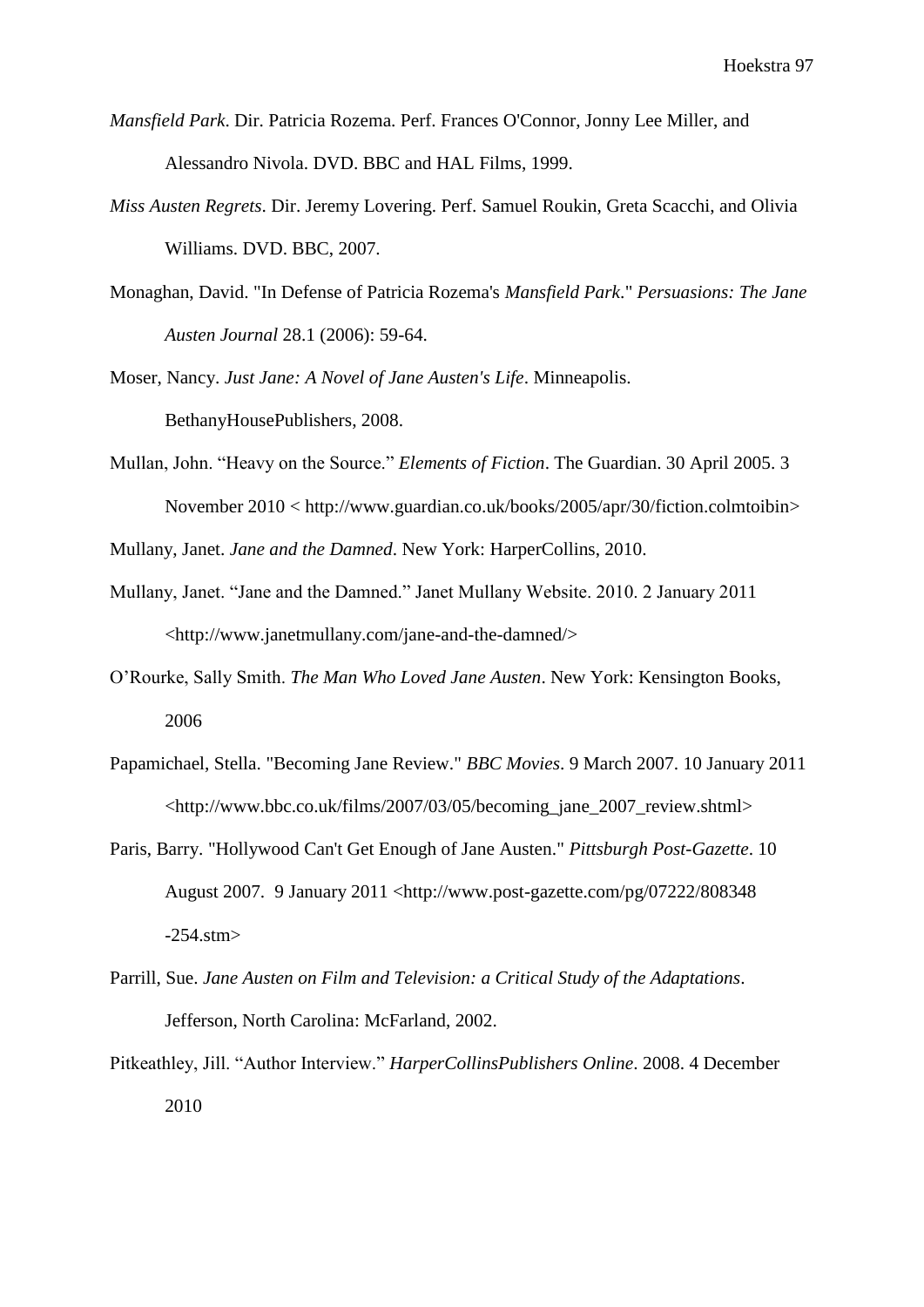[<http://www.harpercollins.com/author/authorExtra.aspx?authorID=33232&displayTy](http://www.harpercollins.com/author/authorExtra.aspx?authorID=33232&displayType=interview) [pe=interview>](http://www.harpercollins.com/author/authorExtra.aspx?authorID=33232&displayType=interview)

Pitkeathley, Jill. *Cassandra and Jane*. New York: HarperCollins Publishers, 2008.

- Plate, Liedeke. "Dis/Remembering the Classics: Female Identity and the Act of Rewriting." *Gendered Memories*. Eds. John Neubauer and Helga Geyer-Ryan.(Proceedings of the XVth Congress of the International Comparative Literature Association, vol. 4). Amsterdam: Rodopi, 2000. 65-75.
- Plate, Liedeke. "Remembering the Future; or, Whatever Happened to Re-Vision?" *Signs: Journal of Women in Culture and Society* 33.2 (2008): 389-411.
- Rampton, James. "Miss Austen Regrets: How Jane Lost her Own Darcy." *The Independent*. 16 April 2008. 12 January 2011 <http://www.independent.co.uk/arts -entertainment/films/features/miss-austen-regrets-how-jane-lost-her-own-darcy -809470.html>
- Regis, Pamela. *A Natural History of the Romance Novel*. Philadelphia, Pennsylvania: UP, 2003.
- Rigney, Ann. Forthcoming. *The Afterlives of Ivanhoe*.
- Rigney, Ann. "Portable Monuments: Literature, Cultural Memory and the Case of Jeanie Deans." *Poetics Today* 25.2 (2004): 361-96

Shields, Carol. *Jane Austen*. London: Phoenix, 2001.

Southam, B.C., ed. *The Critical Heritage: Jane Austen, Volume 1, 1811-1870*. London: Routledge, 1996.

Spence, Jon. *Becoming Jane Austen*. London: Continuum, 2007.

Sullivan, Margaret C. "The Jane Austen Mysteries." The Jane Austen Centre. 2007. 16 June 2010. <http://www.worldmags.com/magazine/page.ihtml?pid=190&step=4>